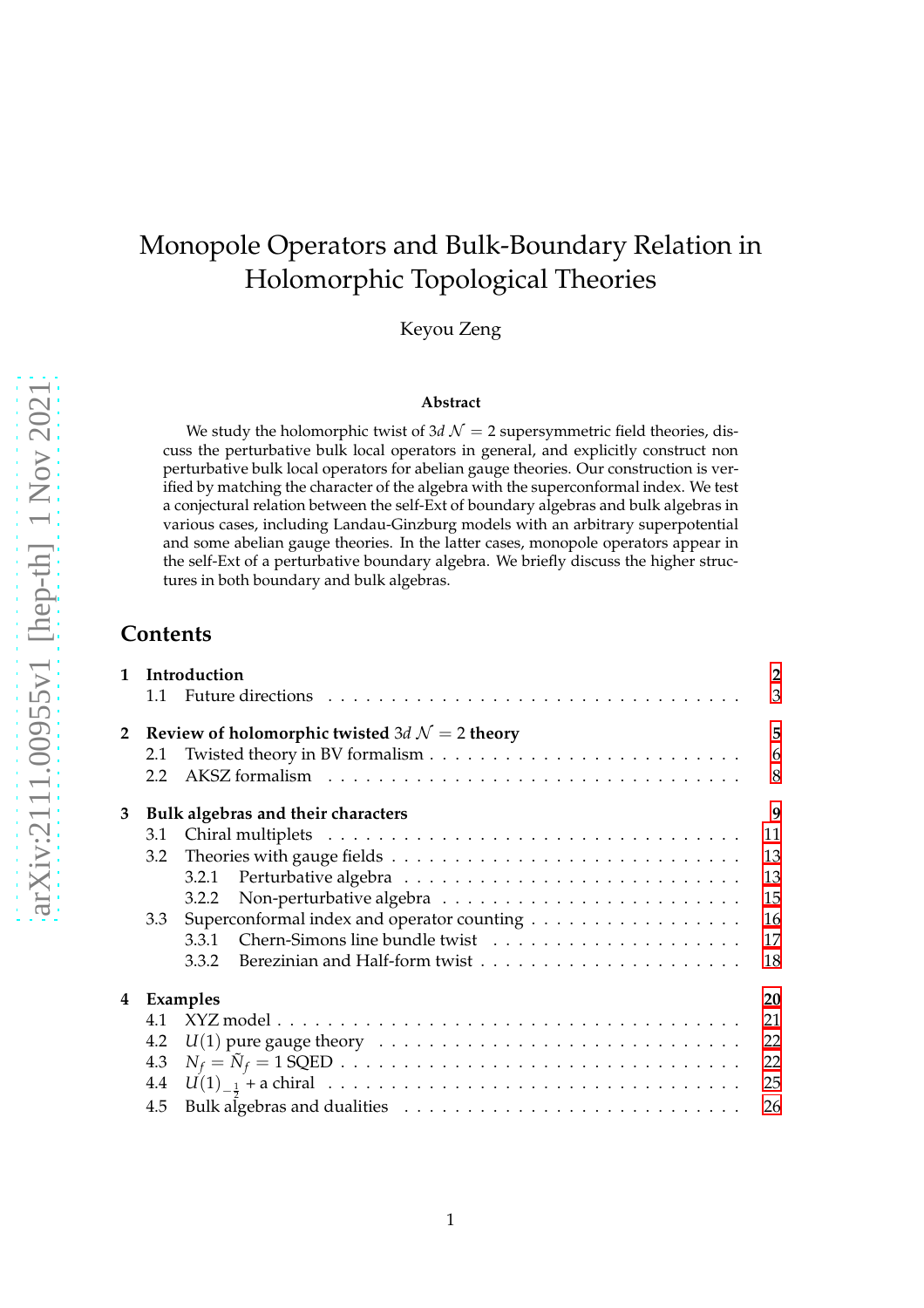| 5            |     |       | Review of boundary conditions and boundary algebras                               | 28 |
|--------------|-----|-------|-----------------------------------------------------------------------------------|----|
|              | 5.1 |       |                                                                                   | 29 |
|              | 5.2 |       |                                                                                   | 30 |
|              | 5.3 |       | Boundary algebra with vector and chiral multiplets                                | 31 |
| 6            |     |       | Self-Ext and bulk local operator algebra                                          | 32 |
|              | 6.1 |       |                                                                                   | 33 |
|              |     | 6.1.1 |                                                                                   | 33 |
|              |     | 6.1.2 |                                                                                   | 35 |
|              |     | 6.1.3 |                                                                                   | 36 |
|              |     | 6.1.4 |                                                                                   | 38 |
|              |     | 6.1.5 | Chiral multiplets with arbitrary superpotential                                   | 40 |
|              | 6.2 |       |                                                                                   | 42 |
|              | 6.3 |       |                                                                                   | 43 |
|              |     | 6.3.1 | Perturbative analysis for vector multiplet                                        | 44 |
|              |     | 6.3.2 | $U(1)$ gauge theory at level $1 \ldots \ldots \ldots \ldots \ldots \ldots \ldots$ | 45 |
|              |     | 6.3.3 |                                                                                   | 46 |
|              |     | 6.3.4 |                                                                                   | 46 |
|              |     | 6.3.5 |                                                                                   | 48 |
|              | 6.4 |       |                                                                                   | 49 |
|              |     | 6.4.1 |                                                                                   | 50 |
|              |     | 6.4.2 | A generalization of Deligne's conjecture                                          | 52 |
| $\mathbf{A}$ |     |       | Classical BV-formalism in finite dimension                                        | 53 |
| B            |     |       | Berezinian and its properties                                                     | 55 |
|              |     |       | C Computing some complexes                                                        | 57 |

### <span id="page-1-0"></span>**1 Introduction**

Twisting supersymmetric field theories [\[1,](#page-58-0) [2\]](#page-58-1) has been a very powerful and successful tool for extracting mathematical structures from physical quantum field theories. Twisted theories, as they were originally discovered, involve fully topological twist, which renders the original field theories into topological field theories. Classical examples include A and B model topological string [\[2\]](#page-58-1) in 2*d*, Rozansky-Witten theory [\[3\]](#page-58-2) in 3*d*, Donaldson-Witten theory[\[1\]](#page-58-0), Vafa-Witten theory[\[4\]](#page-58-3) and Kapustin-Witten theory[\[5\]](#page-58-4) in 4*d*.

Fully topological twist depends on the choice of a supercharge *Q* that transforms as a scalar under a "twisted" Lorentz group action. The existence of such a scalars require the existence of a relatively large amount of supersymmetry. Actually, the twisting procedure can be modified to adapt to a generic nilpotent supercharge. Early examples include [\[6,](#page-59-0) [7,](#page-59-1) [8\]](#page-59-2) and this technique has been systematically developed in e.g. [\[9,](#page-59-3) [10\]](#page-59-4) recently. After such a twist, the resulting theories become holomorphic in most space time directions. In even spacetime dimension  $d = 2n$ , the choice of nilpotent supercharge specifies a complex structure on  $\mathbb{R}^{2n} = \mathbb{C}^n$ . All correlation functions of the twisted theory will depend holomorphically on  $\mathbb{C}^n$ . In odd spacetime dimension  $d = 2n + 1$ , the choice of nilpotent supercharge specifies a splitting  $\mathbb{R}^{2n+1} = \mathbb{C}^n \times \mathbb{R}$ . Correlation functions of the twisted theory will depend holomorphically on **C** *<sup>n</sup>* and be independent of **R**.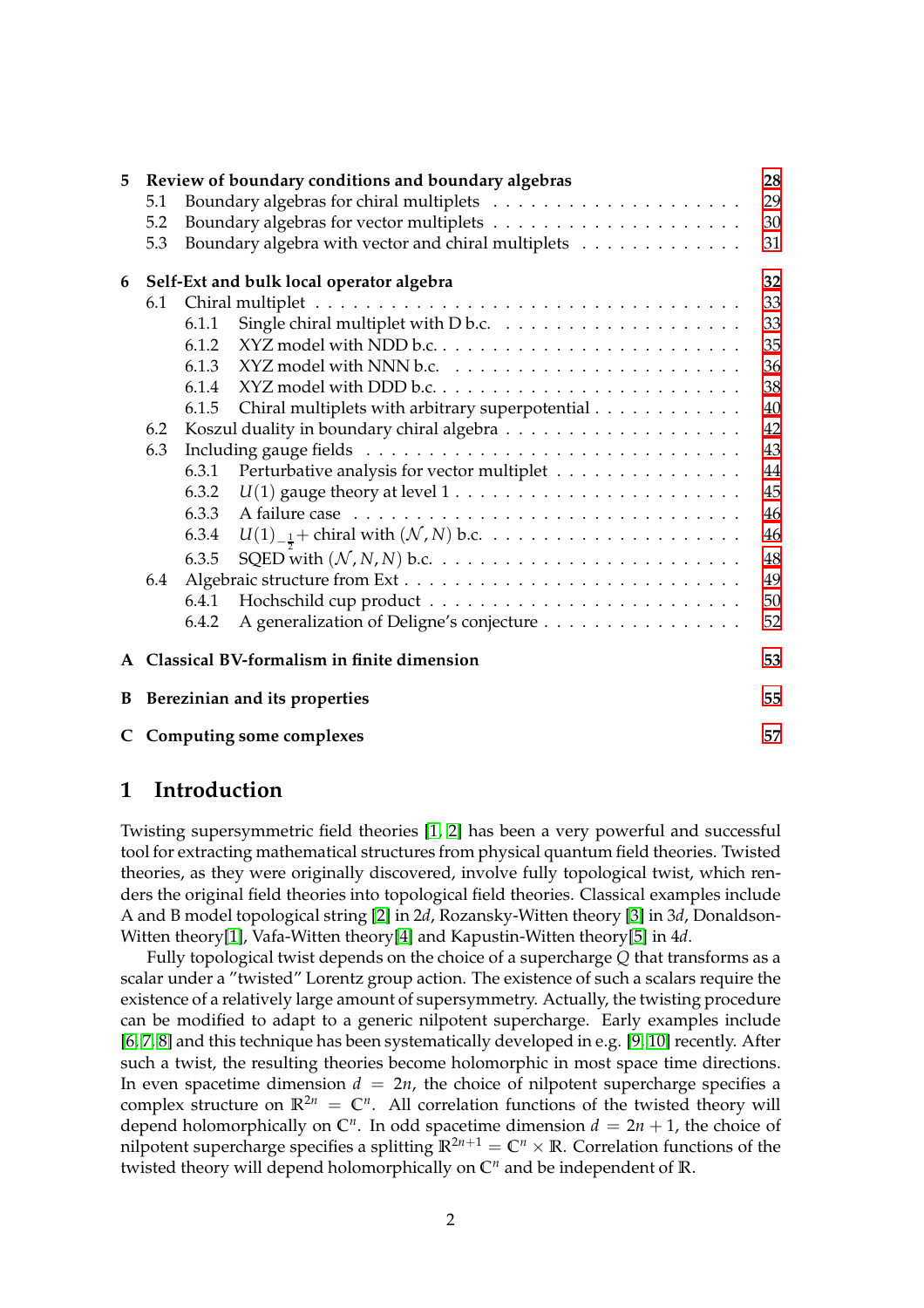In this paper we study twisted 3*d*  $\mathcal{N} = 2$  theories following [\[11,](#page-59-5) [12\]](#page-59-6). The purpose of this paper is twofold. First, we try to give a more detailed description of the bulk algebras of the twisted theories. The study of monopole operators will play an important role here. A monopole operator is defined by prescribed local singular behavior of fields. The strategy we employ for studying them relies on the state-operator correspondence, which has also been used in many previous works [\[13,](#page-59-7) [14,](#page-59-8) [15\]](#page-59-9) that successfully identified their spectrum and various quantum numbers. In this paper, we combine state-operator correspondence with the method of geometric quantization to give a description of the full local operator algebras for abelian gauge theories. The algebra is decomposed into different sectors labeled by monopole (topological) charges and each sector represents a family of gauge invariant dressed monopole operators. As a justification of our construction, we compute the characters of the local operator algebras and our results agree nicely with existing literature on superconformal index of  $3d \mathcal{N} = 2$  theory [\[16,](#page-59-10) [17,](#page-59-11) [18,](#page-59-12) [19\]](#page-59-13).

Then, we exam a conjectural relation between the bulk and boundary local operator algebras [\[12\]](#page-59-6). This relation is actually a general feature of topological quantum field theories[\[20\]](#page-59-14), which links boundary information with bulk information. The 2*d* TQFT version of this conjecture is the isomorphism between the bulk algebra and the Hochschild cohomology of boundary algebra. In 3*d*, this conjecture becomes the isomorphism between the bulk algebra and the derived center of boundary chiral algebra, which is computed by self-Ext of the boundary vacuum module. This technique has also been used in [\[21,](#page-59-15) [22\]](#page-59-16) to study Higgs and Coulomb branch operators of  $3d \mathcal{N} = 4$  theories.

This paper is organized as follows. In Section [2,](#page-4-0) we review the twisted  $3d$   $\mathcal{N} = 2$ theories in BV formalism and in AKSZ formalism. In section [3,](#page-8-0) we analyze the bulk local operators of the theories. A description of the perturbative algebras will be provided for the general situations. We describe non perturbative algebras for theories with abelian gauge group, by utilizing state operator correspondence. We also discuss character of the local operator algebra and its relation with the 3*d* superconformal index. In section [4](#page-19-0) we study local operator algebras and their characters in some explicit examples. The BRST cohomologies of the local operator algebras will be computed in the first few spin sectors. The implications of 3*d* mirror symmetry on the local operators will be discussed. In section [5](#page-27-0) we briefly review boundary conditions and the corresponding boundary chiral algebras. In Section [6](#page-31-0) we compute the self-Ext of various boundary chiral algebras under different boundary conditions and prove that they agree with bulk algebra in some non-trivial cases. A failure case of this technique will also be provided. Finally, we touch on the algebraic structures on the self-Ext and its relation with the algebraic structure of bulk local operators.

### <span id="page-2-0"></span>**1.1 Future directions**

We outline several other motivations for this work and a partial list of related open issues.

**Three manifold invariants** String Theory/M-Theory predicts the existence of the 6*d* superconformal field theories living on M5 branes. A twisted compactification of a 6*d* theory labeled by a simply-laced Lie algebra g on a manifold *M* of dimension *d* defines a (6 − *d*) dimensional supersymmetric field theory *T*[*M*, g]. In the IR, the theories *T*[*M*, g] only depend on part of the geometry of *M*. Specifically, they all have a nilpotent supercharge whose cohomology is invariant under diffeomorphism of *M*.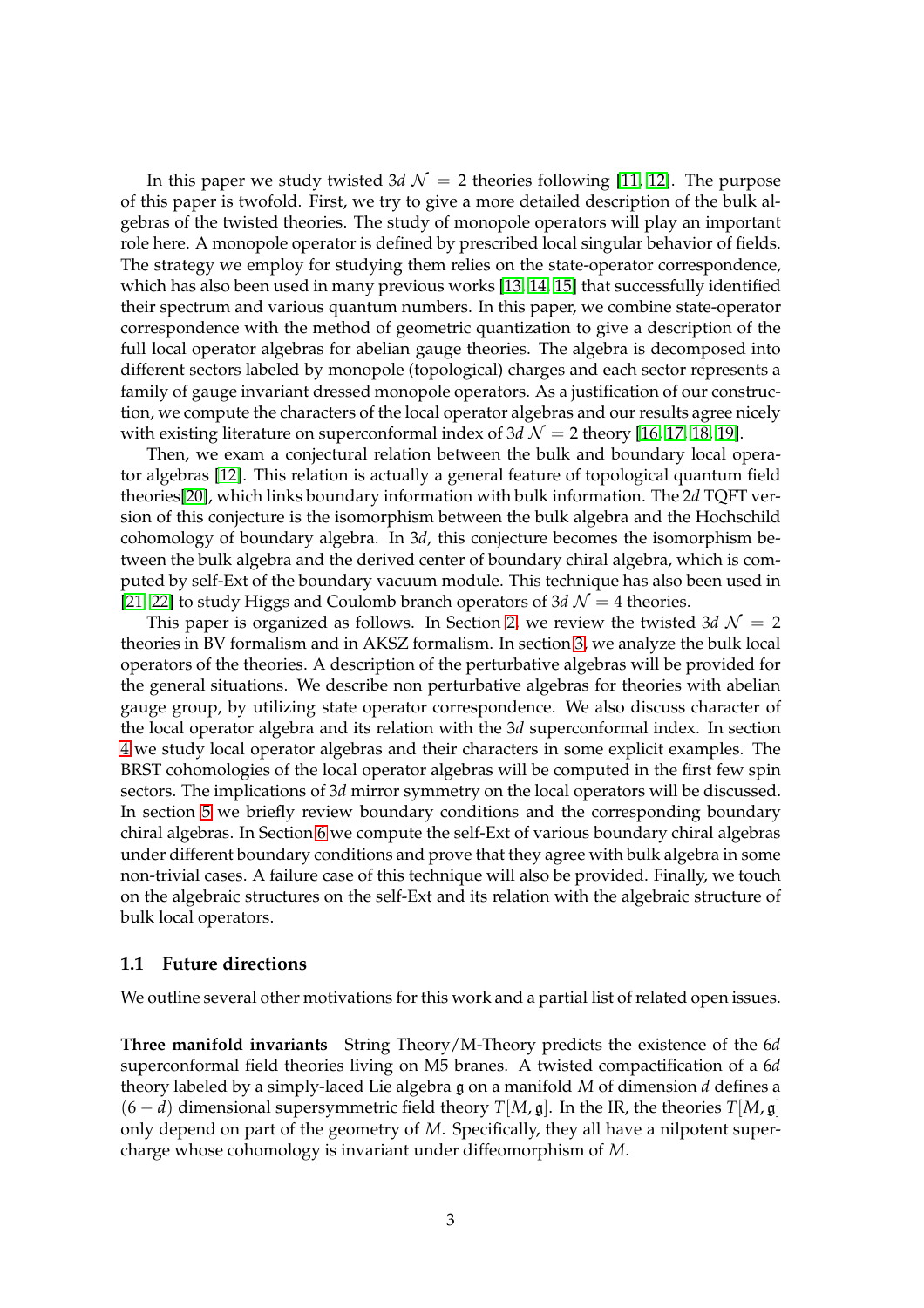For  $d = 3$ , theories  $T[M^3, \mathfrak{g}]$  are a family of 3d  $\mathcal{N} = 2$  supersymmetric field theories. For  $\mathfrak{g} = \mathfrak{su}(2)$ , theories  $T[M^3,\mathfrak{su}(2)]$  are explicitly constructed in [\[23\]](#page-59-17) based on a triangulation of the 3 manifold  $M^3$  into tetrahedra, and a gluing of the "building block" theory  $T_{\Delta}$  through the triangulation. This constructions leads to the 3*d*  $\mathcal{N}=2$  abelian Chern-Simons matter theories whose twisted versions are studied in this paper. Superconformal index of  $T[M^3]$  are studied in [\[19\]](#page-59-13) and gives us an invariant of the three manifold  $M^3$ . The bulk algebra Obs $_{T[M^3]}$  then provides a "categorification" of the 3*d* index in [\[19\]](#page-59-13) (In the sense that we replace a number by a graded vector space). Techniques in this paper can be applied to describe monopole operators in *T*[*M*<sup>3</sup> ], and to give an explicit construction of the three manifold invariant  $\mathrm{Obs}_{T[M^3]}$ .

**Line operators** Twisted 3*d*  $\mathcal{N} = 2$  theories admit a large collection of line operators extending in the real direction. They come in two basic varieties: Wilson lines and vortex lines. Together they generate a category  $C$  that is expected to be a chiral category [\[24\]](#page-59-18) and hold a wealth of algebraic information of the theory. For example in this guise the bulk boundary relation studied in this paper can be adapted to the statement that local operators are the same as (or can be defined as) self-interfaces of the trivial line defect. More explicitly we have

$$
Obs_{loc} = \text{Hom}_{\mathcal{C}}(\mathbb{1}_{\mathcal{C}}, \mathbb{1}_{\mathcal{C}}). \tag{1.1}
$$

In topological twist of  $3d$   $\mathcal{N} = 4$  theories, line operators was systematically studied in [\[25\]](#page-60-0). It will be interesting to identify the category C in various  $\mathcal{N} = 2$  setups.

Mirror symmetry always makes nontrivial predictions for mathematical objects extracted from mirror quantum field theories. For the category of line operators, mirror duality of two 3*d*  $\mathcal{N} = 2$  theories  $\mathcal{T}$  and  $\mathcal{T}'$  then suggest a equivalence of categories  $C_{\mathcal{T}} \cong C_{\mathcal{T}'}$ . For 3*d*  $\mathcal{N} = 4$  theories, such examples are explored in [\[25\]](#page-60-0) and recently in [\[26\]](#page-60-1).

**Integrable system** We can consider the twisted  $3d \mathcal{N} = 2$  theories defined on a spacetime of the form  $\Sigma \times \mathbb{R}$ , where  $\Sigma$  is a Riemann surface. We can also consider line defect passing through  $\Sigma$  and this will lead to a punctured surface with some labels on the punctured points. The twisted theory will assign a Hilbert space  $\mathcal{H}(\Sigma)$  to the surface after quantization [\[27\]](#page-60-2). Bringing a bulk operator to the surface  $\Sigma$  defines an action of the operator on the Hilbert space  $\mathcal{H}(\Sigma)$ .

<span id="page-3-0"></span>
$$
H^{\bullet}(\mathrm{Obs}_{\mathrm{loc}}, \mathcal{Q}) \to \mathrm{End}(\mathcal{H}(\Sigma)). \tag{1.2}
$$

If we place bulk local operators at different points separated from the lines defects that we inserted, then as a consequence of the twisted 3*d* theory being topological along **R**, the action of the operators on  $\mathcal{H}(\Sigma)$  all commute. This is a general pattern of quantum integrable system, where bulk local operators play the roles of commuting Hamiltonian. For example, for theories with only vector multiplet at critical Chern Simons level, this construction will lead to Hitchin integrable system [\[28,](#page-60-3) [29\]](#page-60-4) and specifically the Gaudin integrable system [\[30,](#page-60-5) [31\]](#page-60-6) for  $\Sigma$  a punctured sphere. It will be interesting to figure out the integrable systems associated with more general  $3d \mathcal{N} = 2$  theories possibly with both vector and chiral multiplets.

**Higher algebra and Deligne's conjecture** Structures of topological quantum field theories, or quantum field theories in general, impose structures on the space of observables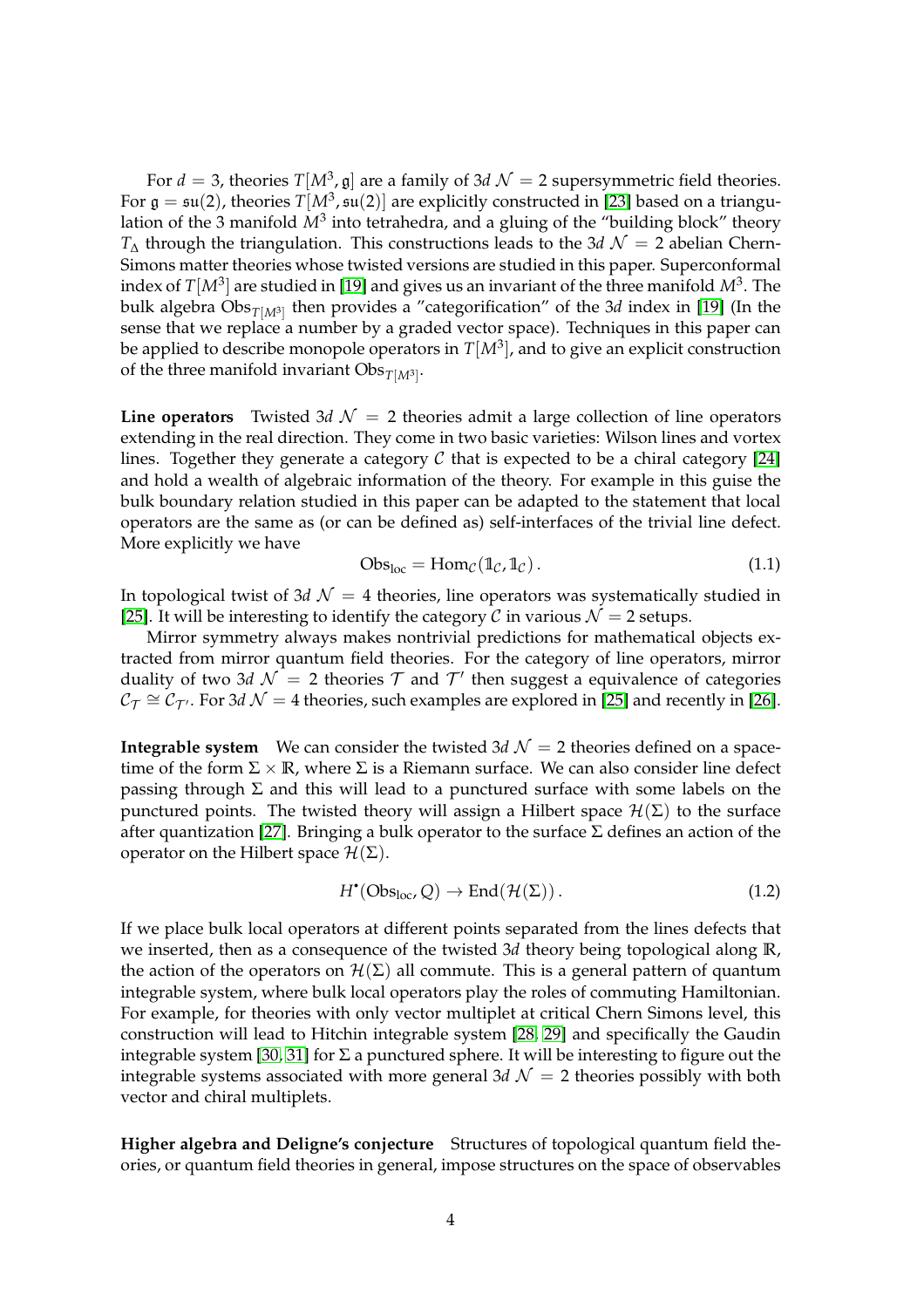[\[32\]](#page-60-7). For the case of *d* dimensional TQFT, the algebraic structures of the local operators at the chain level are captured by the notion of *E<sup>d</sup>* algebra. At the level of cohomology, an *E<sup>d</sup>* algebra becomes a shifted version of Poisson algebra, known as *P<sup>d</sup>* algebra. The bulk boundary relations then predict that the derived center of the boundary will carry these structures. For example in 2*d*, we have the well know Gerstenhaber structure on the Hochschild cohomology *HH*• (*A*) [\[33\]](#page-60-8). If we look at the chain level this becomes Deligne's conjecture (now a theorem) on the existence of *E*<sup>2</sup> structure on the Hochschild complex [\[34,](#page-60-9) [35\]](#page-60-10). In  $d \ge 2$  dimension, "higher" Deligne's conjecture state that  $E_{(d-1)}$ Hochschild cohomology is furnished with an *E<sup>d</sup>* algebra structure [\[36,](#page-60-11) [20\]](#page-59-14).

We wish to find analog statements for the holomorphic topological theories in 3*d*. The general structure of the local operators should be captured by a higher analog of chiral algebra that also includes the OPE structures along **R**. Though such a structure is still mysterious to us, if we take cohomology, this structure becomes the more familiar (shifted) *P*oisson vertex algebra [\[37,](#page-60-12) [38\]](#page-60-13). Therefore we hope that the self-Ext Ext $_{V−mod}^{\bullet}(V, V)$  of a vertex algebra *V* can be endowed with a shifted Poisson vertex algebra structure. If we look at the chain level, RHom*V*−mod(*V*, *V*) should have the higher analog of vertex algebra structure. Moreover, when *V* comes equipped with a stress energy tensor, namely *V* is a conformal vertex algebra, the bulk theory of it becomes topological (see [\[12\]](#page-59-6) for more detail). In this case, the self-RHom should be endowed with the structure of an *E*<sup>3</sup> algebra. We explain this story in more detail in Section [6.4.](#page-48-0)

# <span id="page-4-0"></span>**2** Review of holomorphic twisted  $3d \mathcal{N} = 2$  theory

In this paper we mainly work in the flat Euclidean spacetime  $\mathbb{R}_t \times \mathbb{C}_{z,\bar{z}}$ . The 3*d*  $\mathcal{N} = 2$ SUSY algebra has generators  $Q_{\pm}$ ,  $\bar{Q}_{\pm}$  and commutation relations

$$
\{Q_+, \bar{Q}_+\} = -2i\partial_{\bar{z}}, \qquad \{Q_-, \bar{Q}_-\} = 2i\partial_{z}, \{\bar{Q}_+, \bar{Q}_-\} = \{Q_-, \bar{Q}_+\} = i\partial_t.
$$
\n(2.1)

In [\[11,](#page-59-5) [12\]](#page-59-6) a class of 3*d* holomorphic topological theory were studied. Such a theory arises from a 3*d*  $\mathcal{N} = 2$  supersymmetric field theory after performing a holomorphic twist. This amounts to changing the cohomological degree of fields using the *R* symmetry and adding the supercharge  $\overline{Q}_+$  into the BRST differential. By adding  $\overline{Q}_+$  into the BRST differential, many  $\overline{Q}_+$ -exact terms can be removed and we get a new (and much simpler) quantum field theory. The fact that  $\partial_t$  and  $\partial_{\bar{z}}$  are  $\bar{Q}_+$ -exact tells us that all correlation functions of the new theory will be independent of *t* and  $\bar{z}$ . We call such a theory holomorphic topological, meaning that it depends topologically in the *t* direction and holomorphic in the *z* direction. This explains the name holomorphic twist or, to be more precise, holomorphic topological twist.

In this section we review the 3*d*  $\mathcal{N} = 2$  theory in the twisted formalism introduced in [\[11,](#page-59-5) [12\]](#page-59-6). The advantage of directly working in the twisted formalism is that the field content, the action functional and the equations of motion are greatly simplified, while many structures that are contained in the  $Q_+$  cohomology of the original physical theory are still preserved in the twisted formalism. We then recast the theory into AKSZ formalism. This encodes classical information of the theory into a geometric structure, which paves the way for performing geometric quantization later.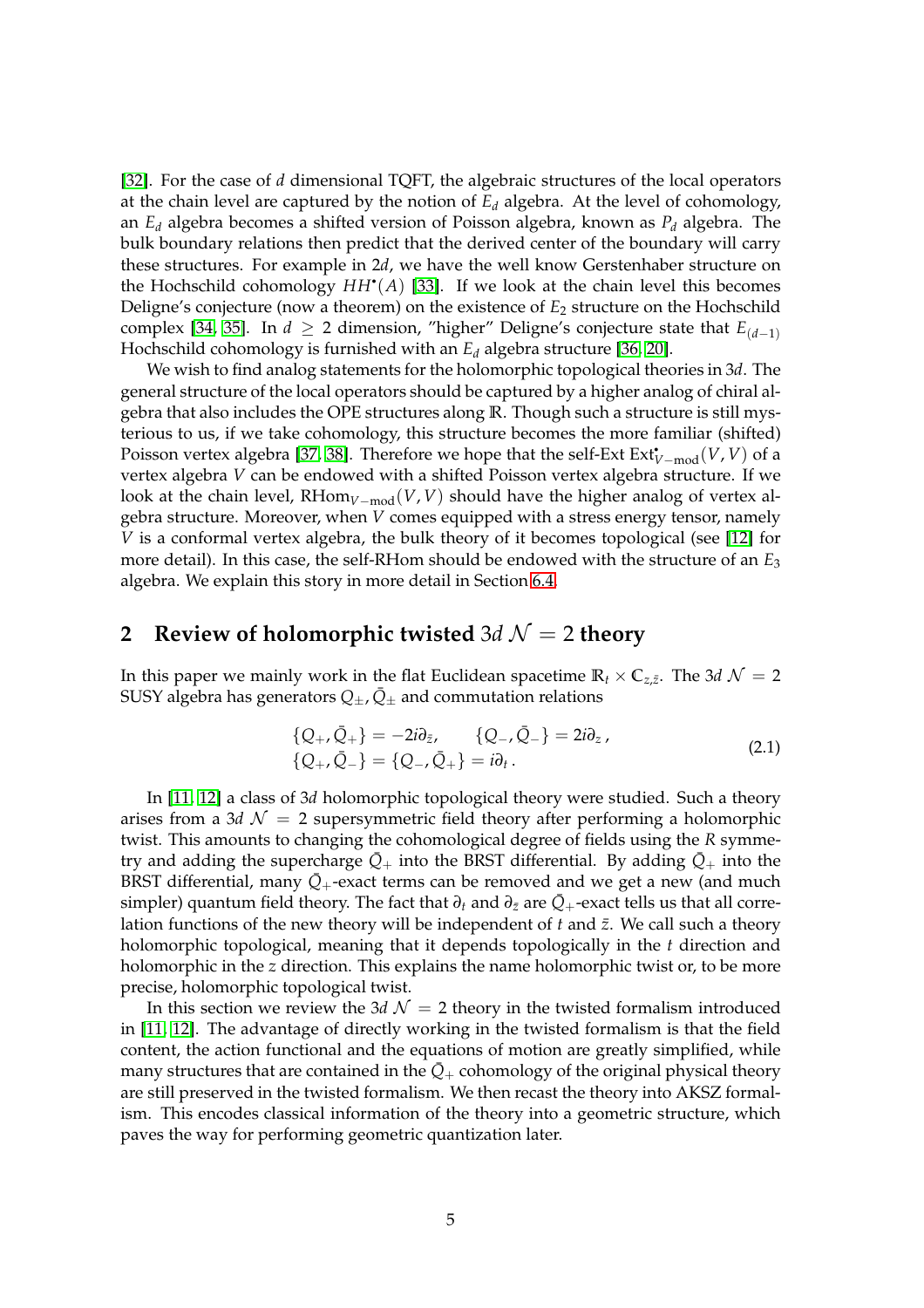### <span id="page-5-0"></span>**2.1 Twisted theory in BV formalism**

A 3*d*  $\mathcal{N} = 2$  SUSY theory containing both vector multiplets and chiral multiplets is specified by the following data.

- 1. A compact gauge group *G*. (In twisted formalism, we always work with its complexification. So we also use *G* to denote the complexification of the gauge group in the following).
- 2. A unitary representation *V* of *G*. (After complexification, *V* becomes a complex linear representation.)
- 3. A *G* invariant polynomial  $W: V \to \mathbb{C}$ , called superpotential.
- 4. An integer (or half-integer) *k* called Chern-Simons level.

To perform the holomorphic twist we require additional data of a  $U(1)_R$  symmetry, under which  $V$  decompose into subspaces with different  $R$  charges:  $V=\oplus_r V^{(r)}.$  Under the *R* charge assignment, the superpotential *W* must be a quasi-homogeneous function of *R*-charge 2.

In this paper we directly work with the twisted theories. These theories are generally defined on a 3-manifold *M* with a transverse holomorphic foliation(THF). A 3-manifold is equiped with a THF if it has local coordinate patches  $(t, z) \in \mathbb{R} \times \mathbb{C}$  and the transition functions take the form

$$
(f(t, z, \bar{z}), h(z), \bar{h}(\bar{z})), \qquad (2.2)
$$

where  $h(z)$  is a holomorphic function. The above form of coordinate transformation implies that the (anti)holomorphic 1-forms  $\Omega^{1,0}(\Omega^{0,1})$  are globally well defined. And we have well defined *∂*, ¯*∂* operators. The *dt* direction, on the other hand, is not globally defined. However, we can define the quotient spaces  $\Omega^1/\Omega^{1,0}$  and  $\Omega^1/\Omega^{0,1}$ . The projection map  $p : \Omega^1 \to \Omega^1/\Omega^{1,0}$  can be written in local coordinates as

$$
p: f_t dt + f_z dz + f_{\bar{z}} d\bar{z} \to f_t dt + f_{\bar{z}} d\bar{z}.
$$
 (2.3)

Using this projection, we can define a modified differential operator as

$$
\hat{d} = p \cdot d : f \to \partial_t f dt + \partial_{\bar{z}} f d\bar{z} . \tag{2.4}
$$

We also introduce a dg algebra

$$
\mathcal{A}^{\bullet} = \Omega^{\bullet} / (\Omega^{\bullet} \wedge \Omega^{1,0}). \tag{2.5}
$$

In a local coordinate it takes the form  $C^{\infty}(U)[dt,d\bar{z}]$ . The differential  $\hat{d}$  naturally extend to  $\mathcal{A}^{\bullet}$  and we still denote it by  $\hat{d}$ . There are natural variant of  $\mathcal{A}^{\bullet}$ :

$$
\mathcal{A}^{\bullet,k} = \mathcal{A}^{\bullet} \otimes \Omega^{k,0} \,. \tag{2.6}
$$

In local coordinate it takes the form  $C^\infty (U)[dt,d\bar{z}]dz^k.$  The operator  $\hat{d}$  is still well defined on  $A^{*,k}$  and takes the form  $\hat{d} = dt\partial_t + d\bar{z}\partial\bar{z}$  in a local coordinate. The wedge product gives us a natural pairing

$$
\mathcal{A}^{i,k} \otimes \mathcal{A}^{j,l} \to \mathcal{A}^{i+j,k+l} \,. \tag{2.7}
$$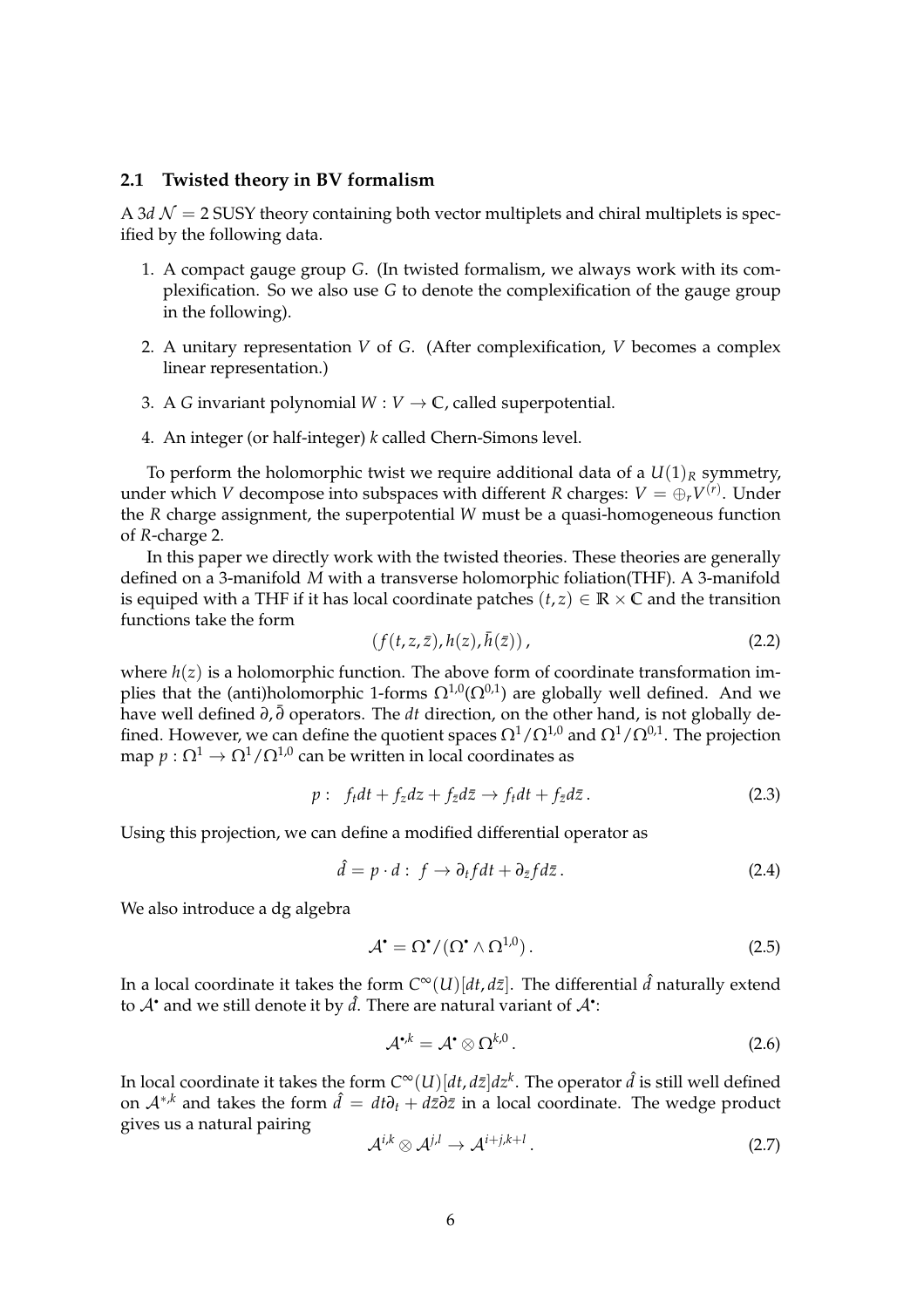Integration on *M* gives us a map

<span id="page-6-0"></span>
$$
\int : \mathcal{A}^{2,1} = \Omega^3(M,\mathbb{C}) \to \mathbb{C} \,. \tag{2.8}
$$

In this paper we study the local properties of these theories, hence it suffices to work in a local coordinate. The cohomology of  $(A^{\bullet,k}, \hat{d})$  in a local coordinate consist of those function Hol(*D*) which are independent of *t* and holomorphic in *z*.

A convenient way to analyze gauge theories is through the BV formalism. By adding ghost, anti-field, anti-ghost, a gauge theory can be described by a differential graded (dg) Lie algebra equipped with an invariant pairing of degree −3. For the holomorphic twisted 3*d*  $\mathcal{N} = 2$  theory, the field content in BV formalism can be organized into the following "superfields"

- A gauge field:  $\mathbf{A} = c + A + B^* \in \mathcal{A}^{\bullet} \otimes \mathfrak{g}[1].$
- An coadjoint valued field: **B** =  $B + A^* + c^* \in A^{\bullet,1} \otimes \mathfrak{g}^*$ .
- A matter field in representation  $V: \mathbf{\Phi} = \phi + \eta^* + \psi^* \in \bigoplus_k \mathcal{A}^{\bullet, k} \otimes V^{(k)}$ .
- A matter field in the dual representation  $V^*$ :  $\Psi = \psi + \eta + \phi^* \in \bigoplus_k A^{*,1-k} \otimes (V^{(k)})^*[1]$ .

where the symbol [1] indicates a shift of cohomological degree by 1, so that the gauge field *A* has degree 0. Here, the fields **A**, **B** are obtained form twisting the vector multiplets of the physical 3*d*  $\mathcal{N} = 2$  theory and  $\Phi$ ,  $\Psi$  are obtained from twisting the chiral multiplets. Thus, we will also use the names "vector multiplets" and "chiral multiplets" to call them in the twisted formalism.

We can write down the full BV action functional in terms of the above data

$$
S_{BV} = \int \langle \mathbf{B}, \hat{d}\mathbf{A} + \frac{1}{2} [\mathbf{A}, \mathbf{A}] \rangle + \langle \mathbf{\Psi}, (\hat{d} + \mathbf{A}) \mathbf{\Phi} \rangle + W(\mathbf{\Phi}) + \frac{k}{8\pi} \langle \mathbf{A}, \partial \mathbf{A} \rangle. \tag{2.9}
$$

Here the inner product  $\langle -, - \rangle$  is induced from the dual pairing between  $\mathfrak{g}, \mathfrak{g}^*$  and *V*, *V*<sup>\*</sup> and wedge product of differential forms. The integration map  $\int$  is defined by [2.8](#page-6-0) that picks up the top degree forms.

We mention that in the presence of a Chern-Simons term, the gauge theory part is actually equivalent to a physical Chern-Simons theory. This fact can be obtained via a field redefinition [\[12\]](#page-59-6). We provide another explanation in the next section.

Another important structure in BV formalism of QFT is the degree 1 bracket that pairs fields/ghost with anti-fields/anti-ghost, called BV bracket. In our theory, the BV bracket is given by

$$
\{\Phi(x), \Psi(y)\}_{BV} = \{\mathbf{A}(x), \mathbf{B}(y)\}_{BV} = \delta(x - y)\mathrm{dVol}. \tag{2.10}
$$

The BRST operator is easy to calculate from the BV bracket using the formula  $Q =$  ${S, -}$ <sub>BV</sub>. We find

$$
QA = \hat{d}A + [A, A],
$$
  
\n
$$
QB = \hat{d}_AB + \mu(\Phi, \Psi) - \frac{k}{4\pi} \partial A,
$$
  
\n
$$
Q\Phi = \hat{d}_A \Phi,
$$
  
\n
$$
Q\Psi = \hat{d}_A \Psi + \frac{\delta W}{\delta \Phi},
$$
\n(2.11)

<span id="page-6-1"></span>where we used (shifted) moment map  $\mu: V \otimes V^*[1] \to \mathfrak{g}^*$  associated with the action of *G* on *V*.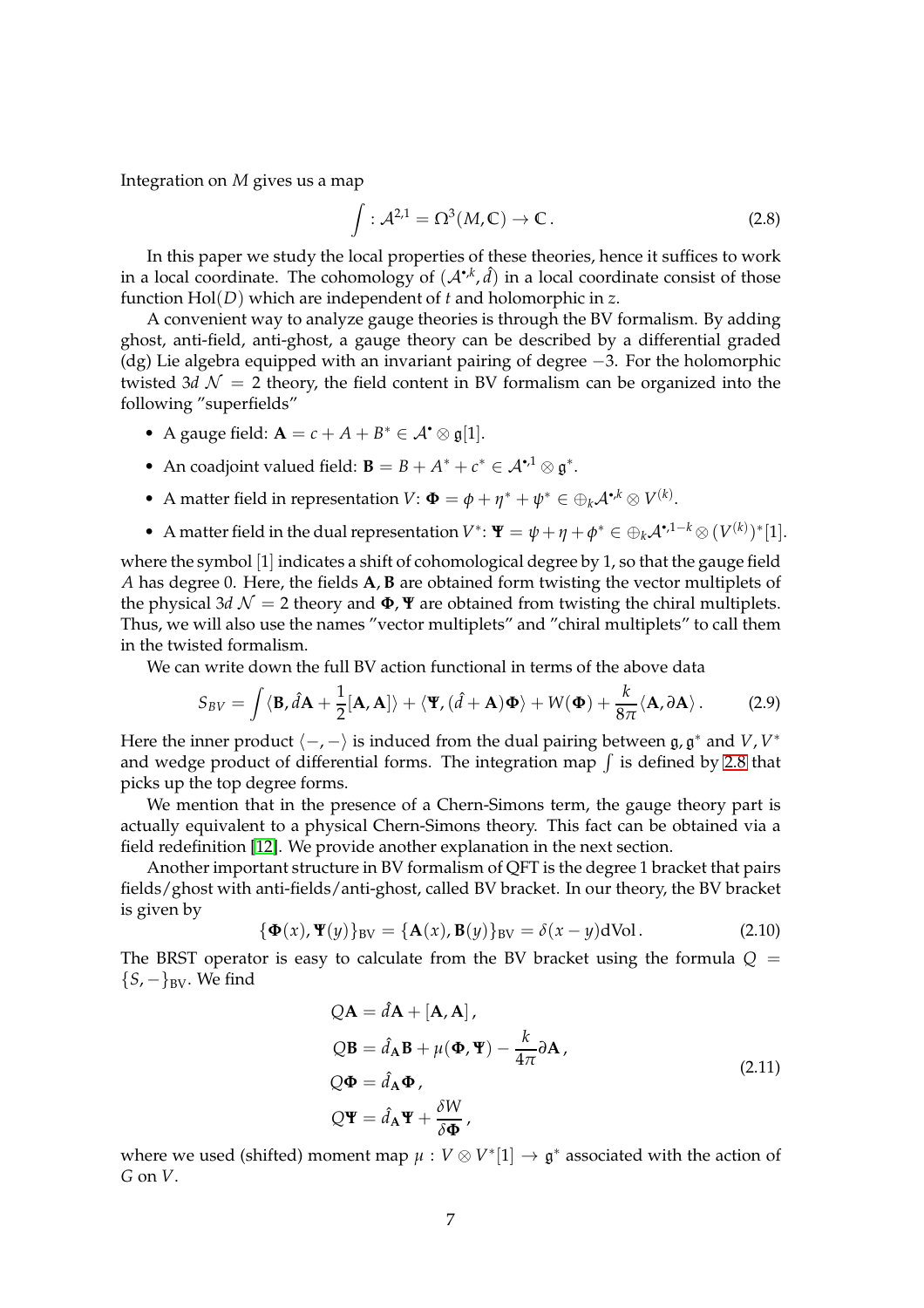### <span id="page-7-0"></span>**2.2 AKSZ formalism**

Roughly speaking, the geometry of the (classical) BV formalism is given by a dg manifold equipped with a −1 shifted symplectic form. A BV action functional is an even function *S* such that  $Q = \{S, -\}$ . In some cases, the BV field theory can be formulated as an AKSZ sigma model [\[39\]](#page-60-14). In the AKSZ construction, we have a dg manifold *N* equipped with a volume form of degree *l* and a dg manifold *M* equipped with a symplectic form of degree −1 − *l*. Then we consider the mapping space Map(*N*, *M*), which can be shown to have the structure of a classical BV field theory. The natural  $(-1)$ -shifted sympletic structure  $\omega$  is described as follows. Given  $f : N \to M$ , the tangent space of Map(*N*, *M*) at *f* is  $T_f$ Map $(N, M) = \Gamma(N, f^*TM)$ . Then the symplectic form on the mapping space Map(*N*, *M*) can be written as

$$
\omega(\alpha, \beta) = \int_N d\text{Vol}_N(\alpha, \beta)_M, \ \alpha, \beta \in \Gamma(N, f^*TM), \tag{2.12}
$$

where  $($ ,  $)$ <sub>*M*</sub> denote the pairing on  $T_M$  that comes from the symplectic structure on *M*.

In this section, we show that the holomorphic twisted  $3d \mathcal{N} = 2$  theory described above can also be formulated as an AKSZ sigma model.

We first consider the vector multiplet with gauge group *G* and Chern Simons level 0, the field content is

$$
(\mathbf{A}, \mathbf{B}) \in \mathcal{A}^{\bullet} \otimes \mathfrak{g}[1] \oplus \mathcal{A}^{\bullet, 1} \otimes \mathfrak{g}^*.
$$
 (2.13)

As a graded manifold, these fields describe maps  $\mathbb{R}_{dR} \times \mathbb{C}_{\bar{\partial}} \to \mathfrak{g}[1] \oplus \mathfrak{g}^*$ . We can observe that the BRST differential is inherited from the Chevalley-Eilenberg differential of  $C^{\bullet}(\mathfrak{g}; Sym\mathfrak{g}^*) = \mathbb{C}[T^*[1]B\mathfrak{g}]$ . Besides, the BV bracket comes from the natural symplectic form on the shifted cotangent bundle  $T^*[1]B\mathfrak{g}$ . Therefore, in the AKSZ formulation the twisted vector multiplet (without a CS term) can be formulated as the mapping space:  $\text{Map}(\mathbb{R}_{dR} \times \Sigma_{\bar{\partial}}, T^*[1]B \mathfrak{g}).$  We should be careful here. By writing the target as  $\overline{T}^*[1]B \mathfrak{g},$  we only defined a perturbation theory. The "global" version of this theory is

$$
\mathrm{Map}(\mathbb{R}_{dR} \times \Sigma_{\bar{\partial}}, T^*[1]BG). \tag{2.14}
$$

We can also understand theory with a Chern-Simons term in a similar fashion. First we rewrite the mapping space as follows

$$
\operatorname{Map}(\mathbb{R}_{dR} \times \Sigma_{\bar{\partial}}, T^*[1]BG) = \operatorname{Map}(\mathbb{R}_{dR} \times T[1]\Sigma_{\bar{\partial}}, BG).
$$
 (2.15)

Adding a Chern-Simons term has the effect of turning  $T[1]\Sigma_{\bar{\partial}}$  into  $\Sigma_{dR}$ . Thus we obtained the standard description of Chern-Simons theory [\[39\]](#page-60-14)

$$
Map((\mathbb{R} \times \Sigma)_{dR}, BG).
$$
 (2.16)

We can also make the dependence on complex structure more explicit, by writing

$$
Map((\mathbb{R} \times \Sigma)_{dR}, BG) = Map(\mathbb{R}_{dR}, T_k^*Map(\Sigma_{\bar{o}}, BG) = Map(\mathbb{R}_{dR}, T_k^*Bun_G(\Sigma)).
$$
 (2.17)

In this way we understand Chern-Simons theory as a topological quantum mechanics with target  $T^*_{\bf k}$ Bun<sub>G</sub>( $\Sigma$ ) as a twisted cotangent bundle of  $\text{Bun}_G(\Sigma)$ . Here we actually understand the Chern-Simons level **k** as a Cartan-Killing form, which can be further identified as a symplectic structure on *BG* and integrated to a closed two form on  $Bun_G(\Sigma)$ .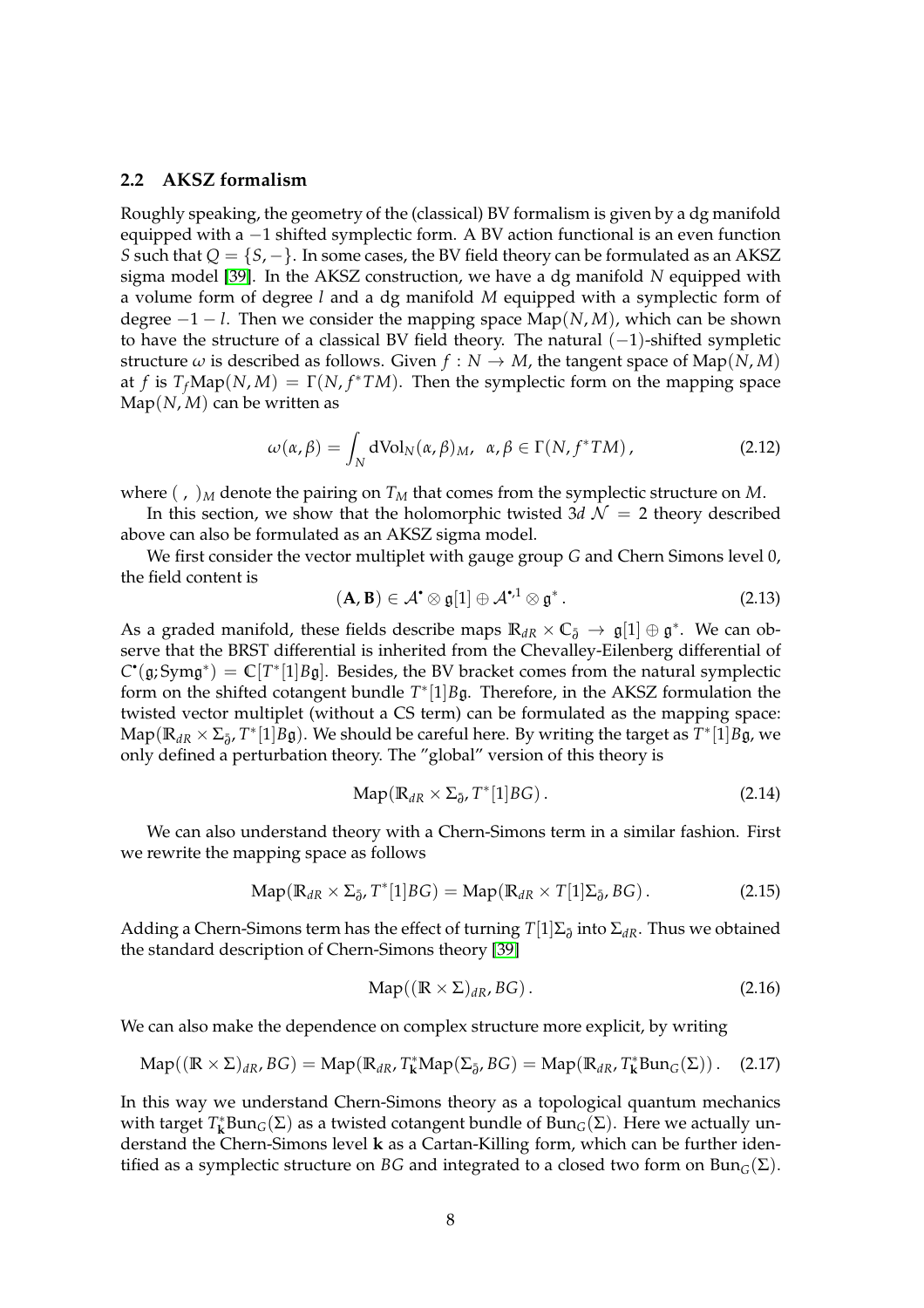From this perspective we can regard the theory without Chern-Simons term as a topological quantum mechanics with target  $T^*Bun_G(\Sigma) = Higgs_G(\Sigma)$ , the Hitchin moduli space of *G* bundle on Σ. This suggests a close relation between this theory and the Hitchin system.

For the chiral multiplet, the field content is

$$
(\Phi, \Psi) \in \bigoplus_{k} \mathcal{A}^{\bullet, k} \otimes V^{(k)} \oplus \mathcal{A}^{\bullet, 1-k} \otimes (V^{(k)})^*[1]. \tag{2.18}
$$

They can be described by the mapping space  $\text{Map}(\mathbb{R}_{dR} \times \Sigma_{\bar{\partial}}, T^*[1]V)$ . Turning on a superpotential *W* deforms the differential *Q* by a term *<sup>δ</sup><sup>W</sup> δ***Φ** *∂ ∂***Ψ** . As is reviewed in Appendix [A,](#page-52-0) this amounts to turning  $T^{*}[1]V$  into dCrit $(W)$ , the derived critical locus of  $W$ . Thus we conclude that the AKSZ formulation for chiral multiplet with superpotential *W* is given by the mapping space:

$$
Map(R_{dR} \times \Sigma_{\bar{\partial}}, dCrit(W)).
$$
\n(2.19)

More generally, for theory with both vector and chiral multiplets, the AKSZ formulation is given by the mapping space

$$
Map(R_{dR} \times \Sigma_{\bar{\partial}}, dCrit(W : V/G \to \mathbb{C})).
$$
\n(2.20)

Or equivalently

$$
Map(R_{dR} \times \Sigma_{\bar{\partial}}, dCrit(W) // G). \tag{2.21}
$$

We can check that this is compatible with previous special cases. For *G* trivial, the target automatically becomes dCrit(*W*). And for  $V = 0$ ,  $V/G = BG$ . The derived critical locus for trivial superpotential is simply the 1 shifted cotangent bundle, which gives us *T* ∗ [1]*BG*.

### <span id="page-8-0"></span>**3 Bulk algebras and their characters**

In this section, we study the bulk local operator algebra for the holomorphic twisted 3*d*  $\mathcal{N}=2$  theory. We study both perturbative and non perturbative algebra. This includes the consideration of monopole operators, which cannot be expressed as polynomial functions of the fields. After appropriately identifying the operators and their quantum numbers, we study the character of the algebra, which reproduces the 3*d* superconformal index of the corresponding SUSY theory.

At the perturbative level, the local operator algebra Obs<sup>per</sup> is easy to describe. Perturbative local operators are polynomial functions in the fields (**Φ**, **Ψ**),(**B**, **A**), subject to the BRST differential [2.11.](#page-6-1) As we have mentioned, locally, cohomology of  $(A^{\bullet,k},\hat{d})$  consists of those functions Hol(*D*) that are independent in *t* and holomorphic in *z*. Therefore, by only taking the bottom component of the superfields and restricting to fields that are holomorphic in *z* we find a smaller but quasi-isomorphic algebra. This algebra consist of functions in the fields  $\{\phi(z), \psi(z), b(z), c(z)\}$ . The differential can be schematically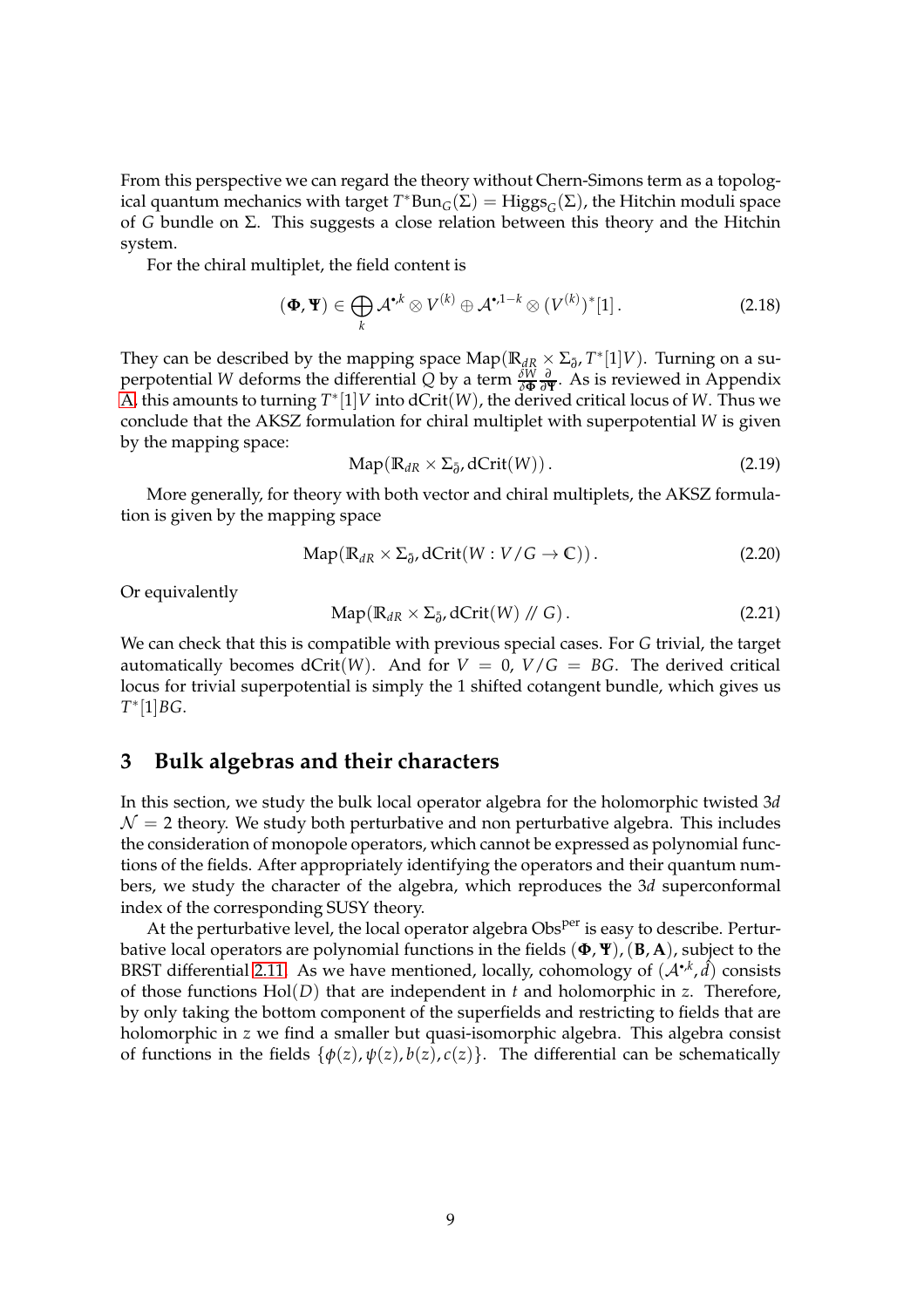<span id="page-9-0"></span>written as

$$
Qc = \frac{1}{2}[c, c],
$$
  
\n
$$
Qb = [c, b] + \mu(\phi, \psi) - \frac{k}{4\pi} \partial c,
$$
  
\n
$$
Q\phi = [c, \phi],
$$
  
\n
$$
Q\psi = [c, \psi] + \frac{\delta W(\phi)}{\delta \phi}.
$$
\n(3.1)

We can also explain this result in a geometric manner. We consider a cylinder  $C_{\epsilon}$  =  $[-\epsilon, \epsilon] \times D_{\epsilon}$  where  $D_{\epsilon}$  is a disk of radius  $\epsilon$  in C. The perturbative local operators are functions on the (derived) space of solution to the equation of motion on  $C_{\epsilon}$  as  $\epsilon \to 0$ .

$$
Obsper = \lim_{\epsilon \to 0} C[EOM(C_{\epsilon})].
$$
 (3.2)

The AKSZ formalism of the theory immediately tells us that perturbatively,  $EOM(C_{\epsilon})$  is

$$
Map([-\epsilon,\epsilon]_{dR} \times (D_{\epsilon})_{\bar{\partial}}, dCrit(W:V/\mathfrak{g} \to \mathbb{C})).
$$
\n(3.3)

This space describes maps constant along the real direction and holomorphic on  $D_{\epsilon}$ . Equivalently we can ignore  $[-\epsilon, \epsilon]_{dR}$  and we replace the disk by the formal disk  $\mathbb{D} =$ Spec( $\mathbb{C}[[z]]$ ) as  $\epsilon \to 0$ . Then the space of solutions to the equations of motion can be described by algebraic maps  $\{D \to dCrit(W : V/g \to C)\} = J_{\infty}(dCrit(W : V/g \to C))$ **C**)). Then we find the perturbative local operator algebra to be the space of functions:  $\mathbb{C}[J_{\infty}(\text{dCrit}(W:V/\mathfrak{g}\to \mathbb{C}))]$ , which is exactly the same as the algebra of functions of the fields  $\{\phi(z), \psi(z), b(z), c(z)\}\$  with differential [3.1.](#page-9-0)

However, even at the perturbative level, this answer is not correct, as we need to be more careful about the ghost. In a quantum field theory with gauge symmetry, we can think of introducing ghosts as a homological method to compute gauge invariant local operators. However, for a compact gauge group, taking *G* invariant is already an exact functor and there is no need to do this homologically, and it suffices to only introduce higher order ghost modes. Similar problems appears in [\[12\]](#page-59-6) in the discussion of the boundary algebra, where more details about (derived) invariants of Lie algebra and Lie group is provided. The upshot is that, instead of introducing constant ghost mode in the local operator algebra, we impose *G* invariant by hand. Therefore, the perturbative operator algebra should be something that looks like **C**[*∂c*, *∂* 2 *c*, . . . ] *<sup>G</sup>* instead of **C**[*c*, *∂c*, . . . ].

From a physical perspective, the first order derivative of the *c* ghost is cohomologous to the gaugino in the physical SUSY theory before twisting [\[12\]](#page-59-6). In the computation of the superconformal index in physics literature[\[18,](#page-59-12) [16\]](#page-59-10), only gaugino and its derivatives contribute to the index and it always involves an integration over the gauge *G* fugacities. This essentially means that only *G* invariant polynomials that only involve higher modes of the ghost *c* contribute to the bulk algebra.

Accordingly, when *G* is a compact group, we write the perturbative local operator algebra as

<span id="page-9-1"></span>
$$
Obsper = \mathbb{C}[J_{\infty}(dCrit(W) // G)].
$$
\n(3.4)

The symplectic quotient here is understood in a derived sense. The derived quotient by  $J_{\infty}G = G[[z]]$  is divided into two parts using the decomposition  $G[[z]] = G \ltimes zG[[z]]$ .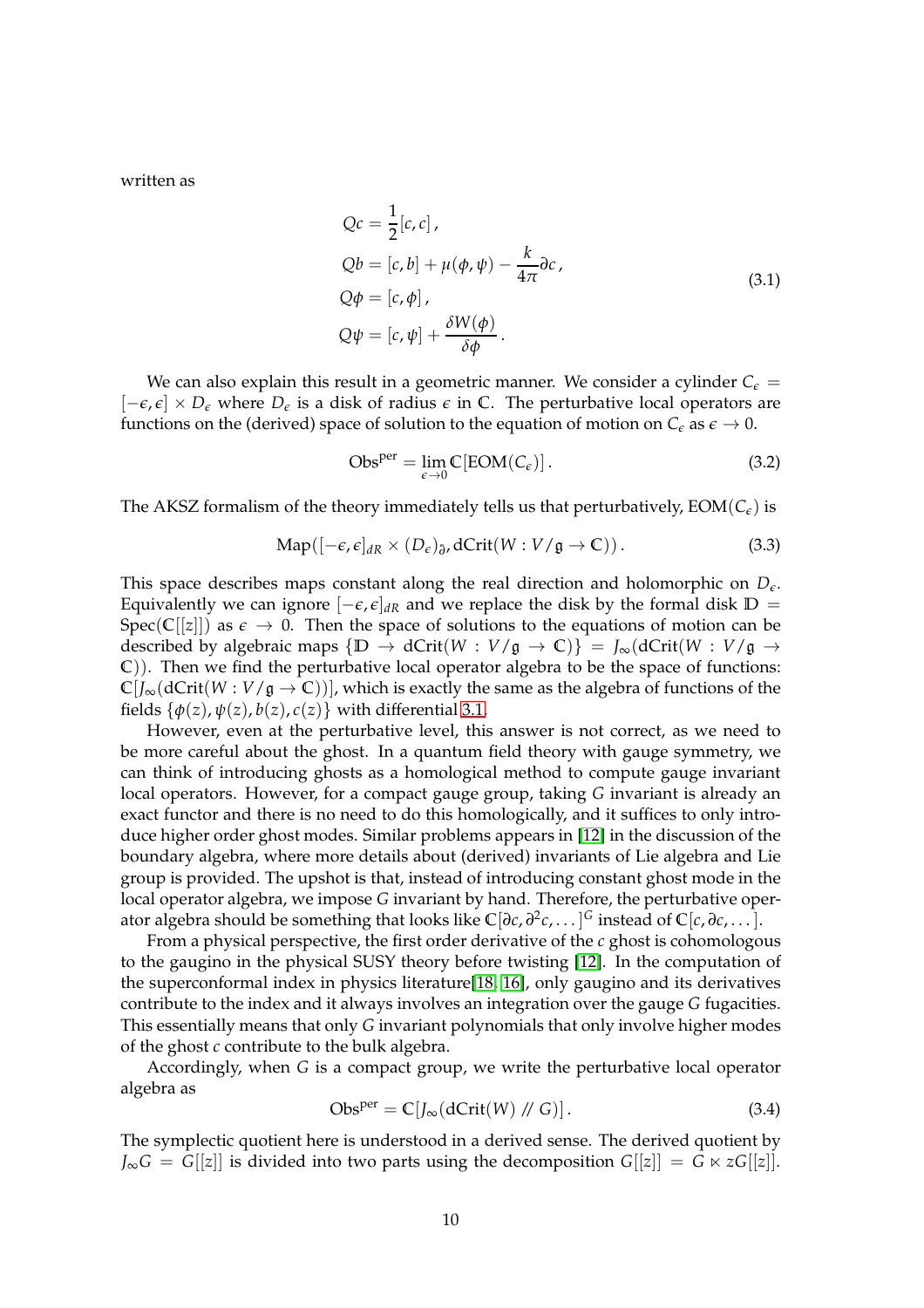Taking the derived quotient by *zG*[[*z*]] amounts to adding ghost valued in the Lie algebra and taking quotient by *G* amounts to taking *G* invariant by hand.

A full description of the local operators should also include monopole operators, which are defined by specifying some singular behavior of fields around a point. A general strategy for dealing with these operators is to use state-operator correspondence. For an *n* dimensional TQFT, state-operator correspondence tells us that the space of local operators can be identified with the Hilbert space of state  $Z(S^{n-1})$  on the  $n-1$  sphere surrounding the point. More generally, local operators of a *n* dimensional CFT are in one-to-one correspondence with states in the radially quantized Hilbert space of the theory. This method is used in [\[14,](#page-59-8) [13,](#page-59-7) [15\]](#page-59-9) to construct monopole operators in "physical" 3d theories, and is also closely related to the BFN construction of the Coulomb branch operators [\[40,](#page-60-15) [41\]](#page-60-16). The theory we consider is holomorphic topological. Therefore, instead of the sphere *S* 2 , it will be more convenient to consider the following punctured cylinder:

$$
C^{\times} = D_{\epsilon} \times [-\epsilon, \epsilon] \setminus \{(0, 0)\}.
$$
 (3.5)

We take the limit  $\epsilon \to 0$  in the end. Our goal is to construct the Hilbert space associated to this punctured cylinder. The standard procedure for doing this consist of two steps, we first construct the phase space on this cylinder as a symplectic manifold and them perform geometric quantization.



First we analyze the phase space  $\mathop{\rm EOM}\nolimits({C^\times})$  as the derived space of solutions to the equations of motion on *C* <sup>×</sup>. It is important to note that this space describes maps that are independent of *t*. Therefore we can make the following simplification. We take two sets of solution on  $C_{\epsilon}$ , which is determined only by the data on  $D_{\epsilon}$ . Then we glue the two sets of solutions together via an isomorphism over the punctured disk  $D_{\epsilon}^{\times}$ . We expect to have a equivalence between the phase space on  $C^{\times}$  and the space constructed via the gluing procedure. Again, taking  $\epsilon \to 0$  we replace disk by formal disk D. The above analysis suggest us that the phase space can be constructed formally as solutions on the "ravioli", or "formal bubble"  $\mathbb{B} = \mathbb{D} \sqcup_{\mathbb{D}^\times} \mathbb{D}$  defined by gluing two formal disk through a punctured disk. More detailed analysis of the phase space is performed in the following sections.

### <span id="page-10-0"></span>**3.1 Chiral multiplets**

For theory with only chiral multiplets, we do not expect to have any non-perturbative local operators. If we try to solve the equations of motion, any solution will be constant in *t*, and there couldn't exist non-perturbative objects that can localize in the *t* direction. In this case, the smallest dimensional non-perturbative objects are line defects, instead of local operators. Therefore, the perturbative description of the local operators should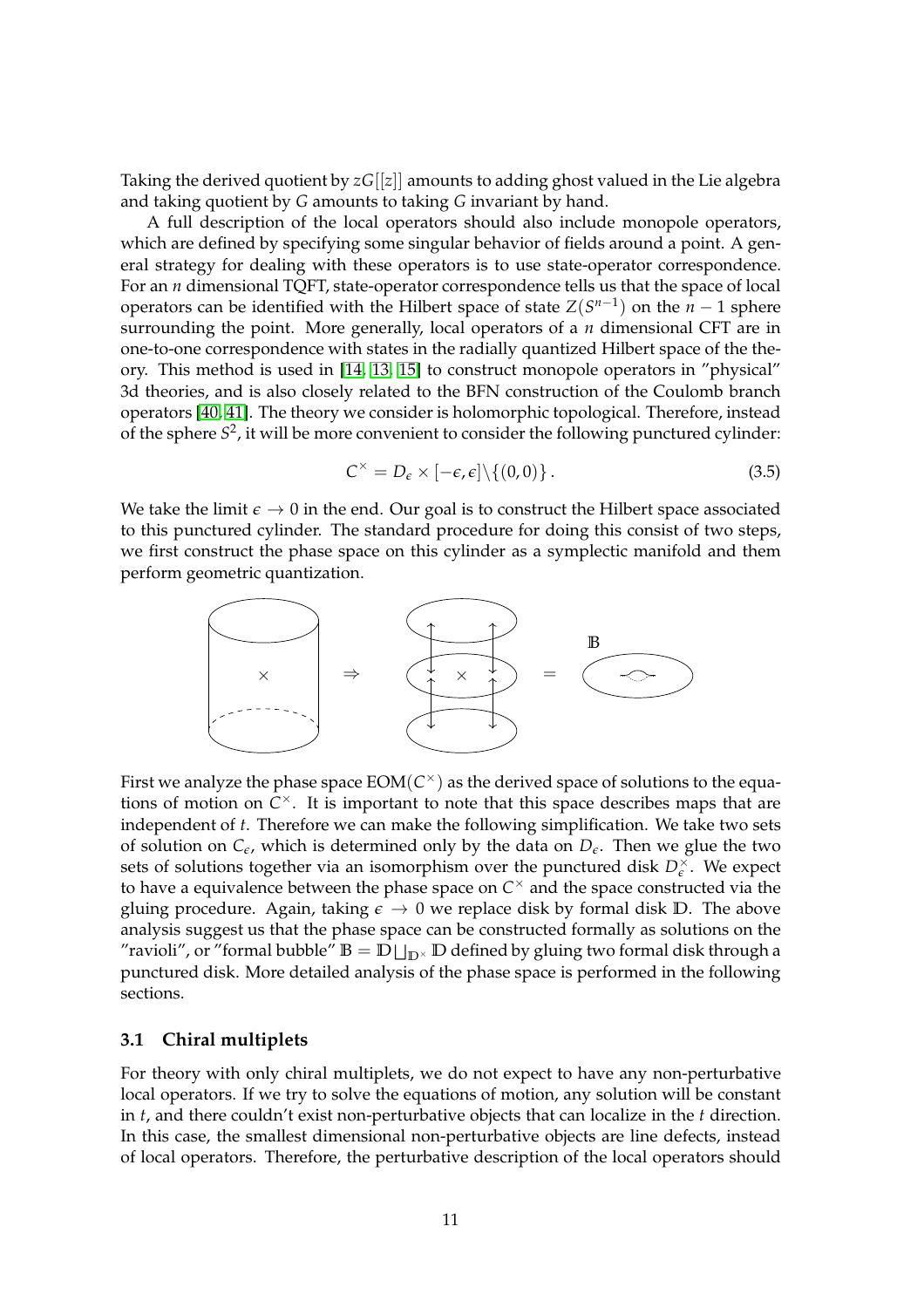suffice, and we get from [3.4](#page-9-1) functions on the infinite jet of the derived critical locus of *W*.

$$
Obs = \mathbb{C}[J_{\infty}dCrit(W)]. \qquad (3.6)
$$

Although monopole operators are absent, the state-operator correspondence is still valid to describe the local operators. This provides us with an alternative way to compute the space of local operators, which should give us the same answer as the perturbative analysis. We will do this in the following because this process exhibits us the simplest example of computation on the formal bubble, which we will generalize later.

For chiral multiplets without superpotential the phase space we need to consider is Map(B<sub>∂</sub>, *T*<sup>\*</sup>[1]*V*). The "derived" structure of this phase space is essential for our analysis <sup>[1](#page-11-0)</sup>. For example, ring of functions on **B**<sub>∂</sub> can be modeled on the Čech cohomology, which give us the following complex

$$
0 \to \mathbb{C}[[z]] \oplus \mathbb{C}[[z]] \xrightarrow{d} \mathbb{C}((z)) \to 0,\tag{3.7}
$$

where the differential *d* is given by  $d(f(z), g(z)) = f(z) - g(z)$  for  $(f(z), g(z)) \in \mathbb{C}[[z]] \oplus$  $\mathbb{C}[[z]]$ . Similarly, the phase space of the free chiral multiplet is modeled on the complex

$$
0 \to (T^*[1]V)[[z]]^{\oplus 2} \xrightarrow{d} (T^*[1]V)((z)) \to 0. \tag{3.8}
$$

More precisely, we have direct sum of complexes  $0 \to (V^{(r)}[[z]]dz^r)^{\oplus 2} \to V^{(r)}((z))dz^r \to 0$  $0$  and  $0\to (V^{(r)*}[1][[z]]dz^{1-r})^{\oplus 2}\to V^{(r)*}[1]((z))dz^{1-r}\to 0.$  Here we can absorb the factor *dz<sup>r</sup>* into *V* and *dz*<sup>1−*r*</sup> into *V* \*[1]. By this notation *V* now have twisted spin grading and so does  $V^*$ . To correctly incorporate the spin grading of them the shifted cotangent bundle  $T^*[1]V$  need to be corrected to  $T^*[1](1)V$ , where by  $(1)$  we shift the twisted spin grading. To simplify the notation we still denote it by  $T^*[1]V$ . Remembering the shifting of spin grading is important in the computation of the characters of the algebra.

The above complex has cohomology

$$
\mathcal{P} = T^*[1]V[[z]] \oplus (T^*[1]V((z))/T^*[1]V[[z]])[-1] \n= V[[z]] \oplus V^*[1][[z]] \oplus (V^*[1][[z]])^* \oplus (V[[z]])^*.
$$
\n(3.9)

The symplectic form is given by the natural pairing between  $V[[z]]$  and  $(V[[z]])^*$  and the pairing between  $V^*[1][[z]]$  and  $(V^*[1][[z]])^*$ .

To perform the geometric quantization, we need to choose a polarization. The choice that reproduce our perturbative result is to consider the Lagrangian fibration

$$
\pi: \mathcal{P} \to T^*[1]V \otimes \check{H}^0(\mathbb{B}) = V[[z]] \oplus V^*[1][[z]]. \tag{3.10}
$$

By this choice of polarization we consider functions on  $P$  that is constant along the fiber of  $\pi$ , which is equivalent to functions on  $(T^{*}[1]V)[[z]] = J_{\infty}T^{*}[1]V$ .

We could, of course, chose other polarization. For example, we could take the polarization to be the Lagrangian fibration over

$$
Map(B_{\tilde{\partial}}, V) = V[[z]] \otimes (V^*[1][[z]])^*.
$$
 (3.11)

<span id="page-11-0"></span><sup>&</sup>lt;sup>1</sup>Physicist usually only care about algebra at the degree zero part of the cohomology. However in our setup the whole complex becomes important because elements of non zero cohomological degree might come from physical fields before twisting.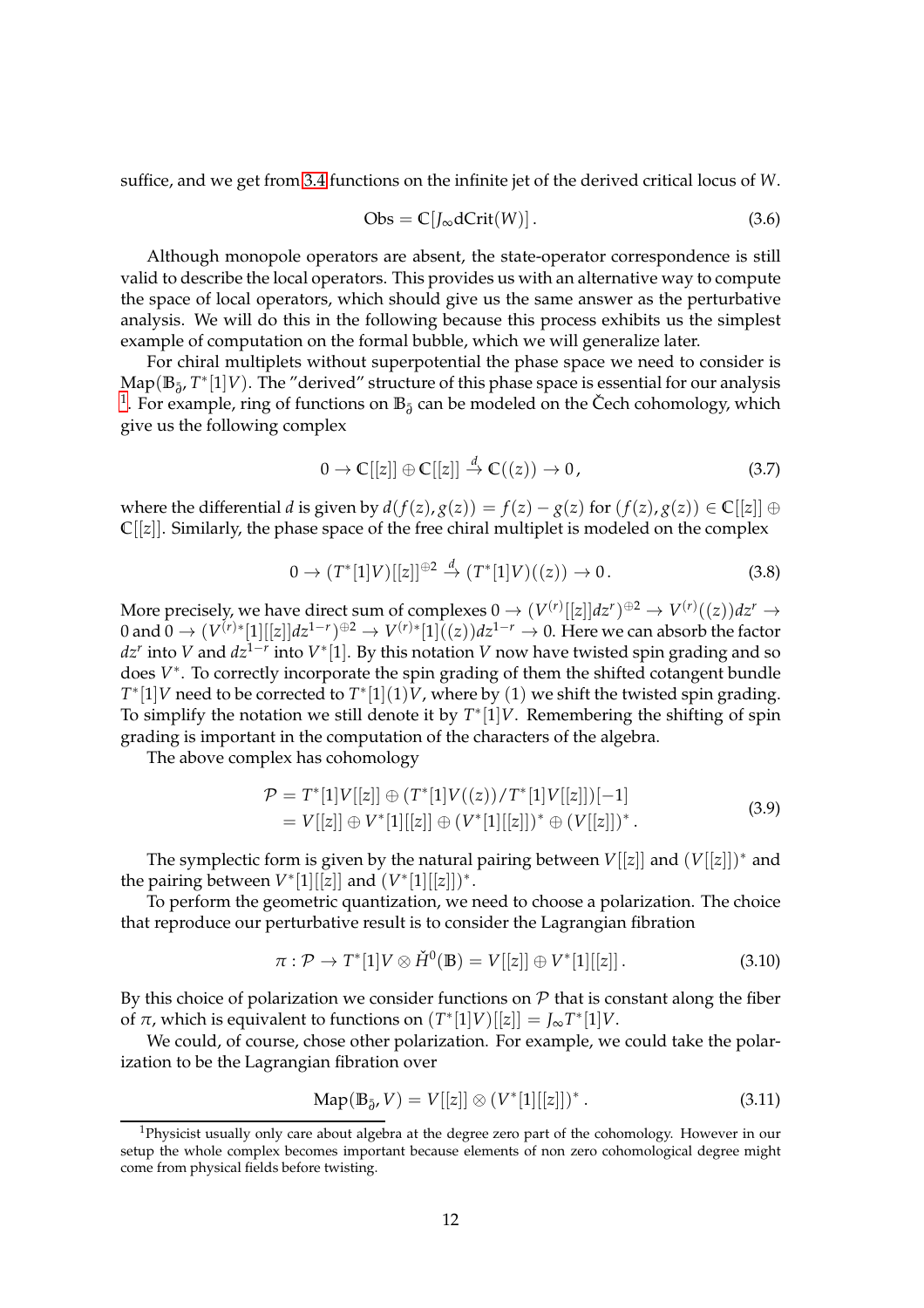This looks like the polarization much often used in other related setups. However, global functions on  $V((z))/V[[z]][-1]$  are not well defined. If we naively take functions on  $V[z^{-1}]z^{-1}[-1]$  we meet the problem of operators of arbitrary negative spin. In this case, we expect the Hilbert space to be functions on  $V\otimes \check{H}^0(\mathbb{B})$  tensoring with "distributions" on  $V\otimes \check{H}^1(\mathbb{B})$  (or global sections of the dualizing sheaf). Similar phenomenal appears in [\[12\]](#page-59-6) in studying the boundary chiral algebra, where Dolbeault homology instead of cohomology was used to construct boundary operators, and in [\[41\]](#page-60-16) where equivariant Borel-Moore homology was used to define Coulomb branch operators. In any case, the space of local operators we get should be the only reasonable answer by appropriate construction, which are functions on *J*∞*T* ∗ [1]*V*:

$$
Obs = \mathbb{C}[J_{\infty}T^*[1]V]. \tag{3.12}
$$

To turn on a superpotential, we simply replace *T* ∗ [1]*V* by dCrit(*W*) in the above analysis. This gives us  $Obs = C[f_{\infty}dCrit(W)]$ , which is the same as the perturbative analysis.

Its useful to write down an explicit expression for the local operators. Here we take the usual physical notation. We denote  $∂<sup>n</sup>φ<sub>i</sub>$  the *n*-th *z* derivatives of the bottom component of the field  $\Phi_i$  at  $z = 0$ , and  $\partial^n \psi_i$  the *n*-th *z* derivatives of the bottom component of the field  $\Psi_i$  at  $z = 0$ . They serve as the coordinates on the infinite jet of *V* and  $V^*[1]$ respectively. Then the space of local operators can be written as  $\mathbb{C}[\{\partial^n\phi_i,\partial^n\psi_i\}_{n\geq 0,i}]$ . The superpotential *W* gives us a non-zero differential

$$
Q\partial^n \psi = \partial^n \left(\frac{\delta W(\phi)}{\delta \phi}\right). \tag{3.13}
$$

This expression will be useful later when we compare the Ext computation with the direct bulk computation.

### <span id="page-12-0"></span>**3.2 Theories with gauge fields**

In this section, we take vector multiplets into consideration. The existence of monopole operators makes these theories much more complicated than theories with only chiral multiplets. We will not attempt to give a systematic study of vector multiplets. Instead, we focus on theories with only abelian gauge group. Their moduli spaces of equations of motion have simpler structure, which allows us to avoid many technical details but is still able to give us some nontrivial results.

### <span id="page-12-1"></span>**3.2.1 Perturbative algebra**

Let's first consider pure gauge theories. According to our previous discussion [3,](#page-8-0) perturbative local operators consist of *G* invariant functions of fields  $b(z)$ ,  $c(z)$  with constant ghost modes removed. This is exactly the cochain complex of relative Lie algebra coho-mology. We can also obtain this result through our "definition" [3.4.](#page-9-1) By taking  $V = 0$ , we have

$$
Obsper = \mathbb{C}[J_{\infty}(\mathfrak{g}^*/G)] = \mathbb{C}[\mathfrak{g}^*[[z]]/G[[z]]].
$$
\n(3.14)

As we have explained, we take *zG*[[*z*]] invariant through introducing ghost valued in the Lie algebra of *zG*[[*z*]] and *G* invariant is taken by hand. Then we get relative Lie algebra cohomology

$$
Obsper = C*(\mathfrak{g}[[z]], \mathfrak{g}, Sym(\mathfrak{g}^*[[z]])^*).
$$
 (3.15)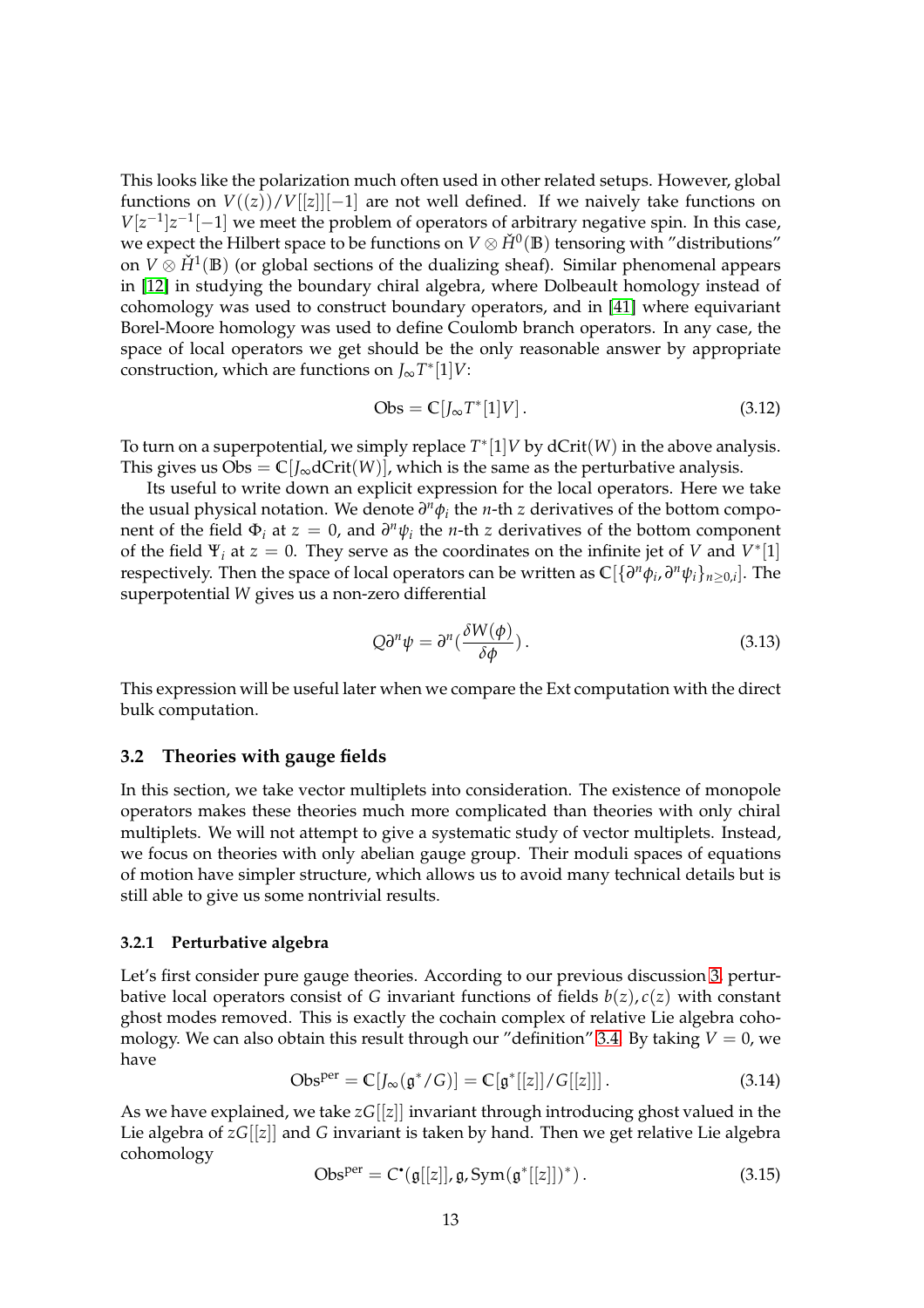When  $\mathfrak g$  is semisimple, we can identify  $\mathfrak g^*$  with  $\mathfrak g$  by the Cartan-Killing form. Then the local operator algebra can be equivalently written as

$$
Obsper = C*(\mathfrak{g}[[z,\varepsilon]], \mathfrak{g}),
$$
\n(3.16)

where  $\varepsilon$  is a odd parameter satisfying  $\varepsilon^2 = 0$ . This relative Lie algebra cohomology is computed in [\[42\]](#page-60-17). Here we follow the notation of [\[43\]](#page-61-0). Denote  $C_{\mathfrak{g}^*} := \mathfrak{g}^*/G =$  $Spec(\bar{\mathbb{C}}[\mathfrak{g}^*]^G)$ . We choose generators  $P_i$ ,  $i = 1, \ldots l$  of  $\mathbb{C}[\mathfrak{g}^*]^G$  of degree  $d_i + 1$ . Then  $\bar{C}[C_{\mathfrak{g}^*}] = \bar{C}[P_1, \ldots, P_l]$ . Define the local Hitchin space as

$$
C_{\mathfrak{g}^*,K} = \Gamma(\mathbb{D}, K \times_{\mathbb{C}^\times} C_{\mathfrak{g}^*})\,,\tag{3.17}
$$

where *K* is the canonical line bundle on the disk. We can identify the ring of functions  $\mathbb{C}[C_{\mathfrak{g}^*, K}]$  on the local Hitchin space as the polynomial algebra  $\mathbb{C}[\{P_{i,n}\}_{i=1,...,l; n≥0}]$ . It was proved in [\[42\]](#page-60-17) that, there is an isomorphism of graded algebras

$$
H^{\bullet}(\mathfrak{g}[[z,\varepsilon]],\mathfrak{g})=\Omega^{\bullet}(C_{\mathfrak{g}^*,K}).
$$
\n(3.18)

The ghost number zero part  $H^0(\mathfrak{g}[[z,\varepsilon]],\mathfrak{g})\,=\,\mathcal O(C_{\mathfrak{g}^*,K})$  of this algebra have been extensively studied in the context of vertex algebra, hitchin system and geometric Langlands. We define the center  $\mathfrak{z}(\hat{\mathfrak{g}}) = \text{End}_{\hat{\mathfrak{g}}_{\kappa_c}}V_{\kappa_c}$  of the vacume verma module  $V_{\kappa_c}$  at critical level.  $\mathfrak{z}(\hat{\mathfrak{g}})$  has a filtration induced from the filtration of  $V_{\kappa_c}$ . Then we have an isomorphism of the the associated graded

$$
\operatorname{gr} \mathfrak{z}(\hat{\mathfrak{g}}) \cong \mathcal{O}(C_{\mathfrak{g}^*, K}). \tag{3.19}
$$

Moreover, there is an isomorphism of filtered algebras [\[44,](#page-61-1) [45\]](#page-61-2)

<span id="page-13-0"></span>
$$
\mathfrak{z}(\hat{\mathfrak{g}}) \cong \mathcal{O}(\text{Op}_{L_{\mathfrak{g}}}(\mathbb{D})), \tag{3.20}
$$

where  $\text{Op}_{\iota_{\mathfrak{g}}}(\mathbb{D})$  is the space of <sup>L</sup>g-opers on  $\mathbb{D}$ . The center  $\mathfrak{z}(\hat{\mathfrak{g}})$  can be further identified with the classical  $\mathcal W$  algebra  $\mathcal W_\infty({}^L\mathfrak{g})$  [\[44\]](#page-61-1). The appearance of the Langlands dual Lie algebra *<sup>L</sup>*g here is very interesting. The proof of [3.20](#page-13-0) in [\[44,](#page-61-1) [45\]](#page-61-2) and the appearance of the Langlands dual Lie algebra is essentially a consequence of T-duality in 2*d*. We hope that there could also be an S-duality argument for it.

The algebras  $\mathcal{O}(C_{\mathfrak{g}^*, K})$  and  $\mathfrak{z}(\hat{\mathfrak{g}})$  also play important roles in the Hitchin integrable system and its quantization. There is a classical Hitchin homomorpism [\[29,](#page-60-4) [28\]](#page-60-3)

$$
h^{cl}: \mathcal{O}(C_{\mathfrak{g}^*, K}) \to \Gamma(\text{Bun}_G, p^* \mathcal{O}_{T^* \text{Bun}_G}), \qquad (3.21)
$$

and its quantization [\[29\]](#page-60-4)

$$
h: \mathfrak{z}(\hat{\mathfrak{g}}) \to \Gamma(\text{Bun}_G, \mathcal{D}'_{T^* \text{Bun}_G}). \tag{3.22}
$$

This provides an instance of the connection between the twisted  $3d \mathcal{N} = 2$  theory and integrable system that we outlined in the introduction [1.2.](#page-3-0)

When there is a bare Chern-Simons term, we turn on a differential *ε∂<sup>z</sup>* on g[[*z*,*ε*]] and make it into a dg Lie algebra. We have a quasi-isomorphism

$$
\mathfrak{g}[[z,\varepsilon]]_{\text{deformed}} := (\mathfrak{g}[[z,\varepsilon]],\varepsilon\partial_z) \to \mathfrak{g}.
$$
\n(3.23)

This map induces a quasi-isomorphism on Lie algebra cochain

$$
C^{\bullet}(\mathfrak{g},\mathfrak{g}) \to C^{\bullet}(\mathfrak{g}[[z,\varepsilon]]_{\text{deformed}},\mathfrak{g}). \tag{3.24}
$$

Therefore the perturbative algebra for vector multiplet with a Chern-Simons term becomes trivial in cohomology. We can also see this by noting that, turn on the Chern-Simons term simply turn on the De Rham differential on  $\Omega^{\bullet}({\mathsf{C}}_{{\mathfrak{g}}^*,K})$  [\[43\]](#page-61-0).

In the presence of chiral multiplets, perturbative operator algebra is given by [3.4.](#page-9-1) However, we don't have too much knowledge about its cohomology at the moment.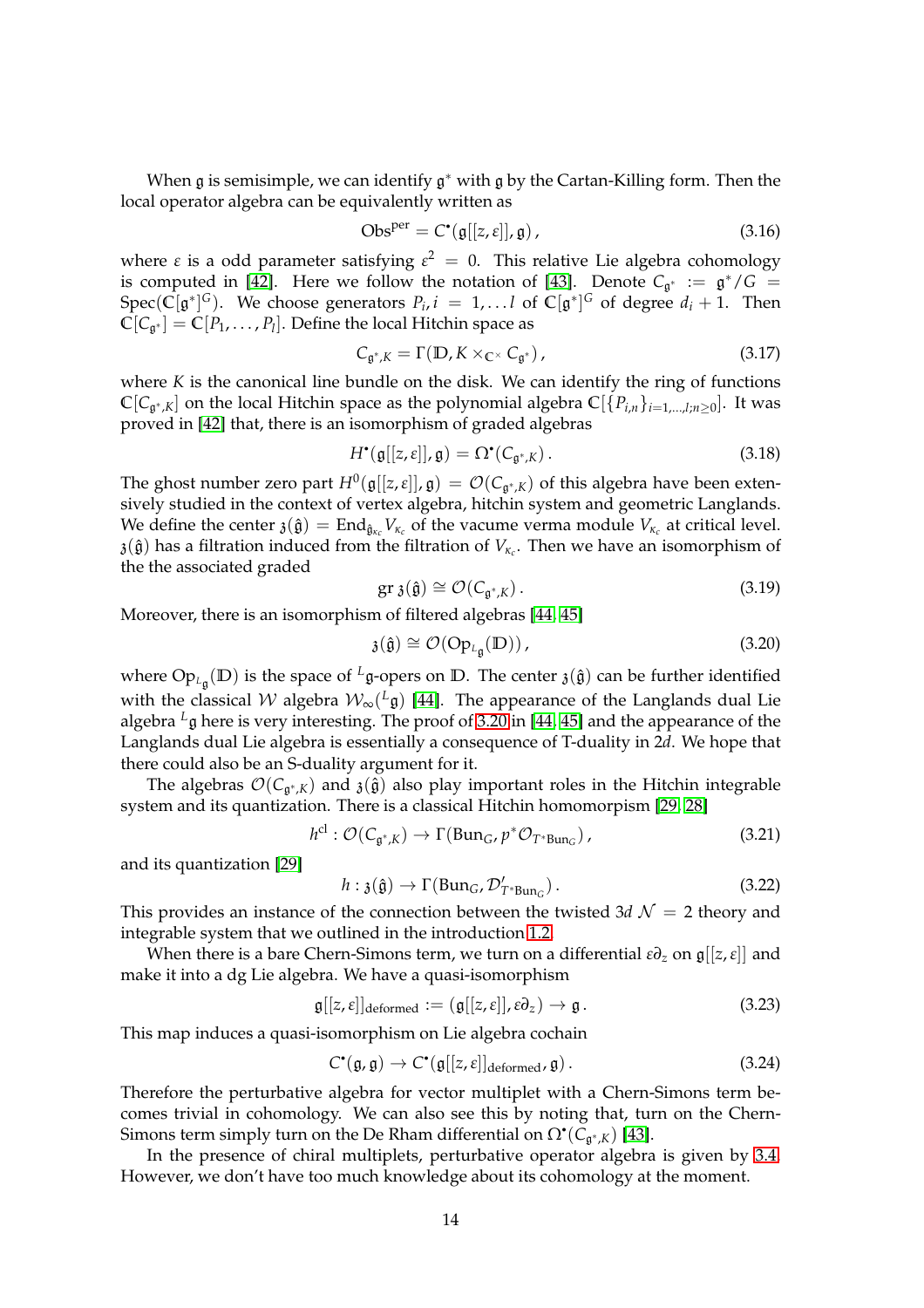#### <span id="page-14-0"></span>**3.2.2 Non-perturbative algebra**

Now we turn to discuss the full non-perturbative algebra. In this paper, we only consider the special case of  $U(1)$  gauge theory since the structure of the phase space is more accessible. The complexified gauge group is  $G = \mathbb{C}^\times$ , and the phase space for pure gauge theory is  $\text{Map}(\mathbb{B}_{\bar{\partial}}, T^*[1]BG)$ . Geometrically, the space  $\text{Map}(\mathbb{B}_{\bar{\partial}}, T^*[1]BG)$  describe a  $\mathbb{C}^\times$ bundle on **B**<sub>∂</sub><sup>*z*</sup> together with a coadjoint valued section. The space of holomorphic C<sup>×</sup> bundles on  $\mathbb B$  as a set is given by  $\mathbb Z.$  For each integer  $m$ , we get a  $\mathbb C^{\times}$  bundle  $P_m$  by defining its transition function on the overlap **D**<sup>×</sup> to be *z <sup>m</sup>*. Therefore our phase space has a decomposition:

$$
EOM(B) = \prod_{m \in \mathbb{Z}} EOMm(B).
$$
 (3.25)

Each component  $\mathrm{EOM}^n(\mathbb{B})$  describe the space of coadjoint valued sections of  $P_m$  module gauge transformation. It contains rich structure as a "derived space". It has a tangent space (complex)  $R\Gamma(\mathbb{B}, P_m \times_{\mathbb{C}^\times} (\mathfrak{gl}_1^* \oplus \mathfrak{gl}_1[1]))$ . Computation of its cohomology is similar as the chiral multiplet case, and we find

$$
\mathfrak{gl}_1^*[[z]] \oplus \mathfrak{gl}_1[1][[z]] \oplus (\mathfrak{gl}_1^*((z))/\mathfrak{gl}_1^*[[z]])[-1] \oplus (\mathfrak{gl}_1((z))/\mathfrak{gl}_1[[z]]) \tag{3.26}
$$

We used the fact that the  $\mathbb{C}^{\times}$  action on  $\mathfrak{gl}_1$  is trivial. The symplectic structure is given by the natural pairing between  $\mathfrak{gl}_1^*[[z]]$  and  $(\mathfrak{gl}_1((z))/\mathfrak{gl}_1[[z]])$ , and the pairing between  $\mathfrak{gl}_1[1][[z]]$  and  $(\mathfrak{gl}_1^*((z))/\mathfrak{gl}_1^*[[z]])[-1]$ .

Next we construct the polarization. To avoid operators of arbitrary negative spin we don't use the Lagrangian fibration  $T^*{\rm Map}(B_{\bar{\partial}}, B_G)$  → Map( $B_{\bar{\partial}}, B_G$ ). Instead, we take polarized sections to be constant along  $\overline{(\mathfrak{gl}_1^*((z))/\mathfrak{gl}_1^*[[z]])[-1]} \oplus (\mathfrak{gl}_1((z))/\mathfrak{gl}_1[[z]])$ directions as in Section [3.1.](#page-10-0) After this polarization we find the Hilbert space to be the space of functions on

$$
\prod_{m\in\mathbb{Z}}J_{\infty}\mathfrak{gl}_1^*/J_{\infty}\mathbb{C}^\times,\tag{3.27}
$$

where, as before, the quotient is understand in the derived sense. Its easy to see that for  $m = 0$  we reproduce the perturbative algebra.

For theories with chiral multiplet, the analysis is similar. To simplify the notation we consider the case when the superpotential is zero. The phase space, as before, has **Z** disconnected components labeled by **C** <sup>×</sup> bundle *Pm*. For each component labeled by *Pm*, the tangent complex is given by

$$
\mathsf{R}\Gamma(\mathbb{B}, P_m \times_{\mathbb{C}^\times} (T^*[1]V \oplus \mathfrak{gl}_1^* \oplus \mathfrak{gl}_1[1]). \tag{3.28}
$$

As an illustration, we first compute RΓ(**B**, *P<sup>m</sup>* ×**C**<sup>×</sup> *V*). The **C** <sup>×</sup> action on *V* is no longer trivial. We decompose *V* into wight space  $V = \bigoplus_{w \in \mathbb{Z}} V_w$ . Then  $R\Gamma(\mathbb{B}, P_m \times_{\mathbb{C}^\times} V)$  decompose into

$$
\oplus_w R\Gamma(B, P_m \times_{\mathbb{C}^\times} V_w). \tag{3.29}
$$

Each summand is computed by the following Cech complex

$$
0 \to V_w[[z]] \oplus V_w[[z]] \xrightarrow{d_w} V_w((z)) \to 0, \tag{3.30}
$$

where the differential *d* is given by  $d_w(f(z), g(z)) = f(z) - z^{w}g(z)$  for any  $(f(z), g(z)) \in$  $V_w[[z]] \oplus V_w[[z]]$ . We find that

$$
H^{\bullet}(\mathbb{B}, P_n \times_{\mathbb{C}^{\times}} V_w) = \begin{cases} V_w[[z]]z^{wm} \oplus (V_w((z))/V_w[[z]])[-1], & w m \ge 0 \\ V_w[[z]] \oplus (V_w((z))/V_w[[z]]z^{wm})[-1], & w m < 0 \end{cases}
$$
 (3.31)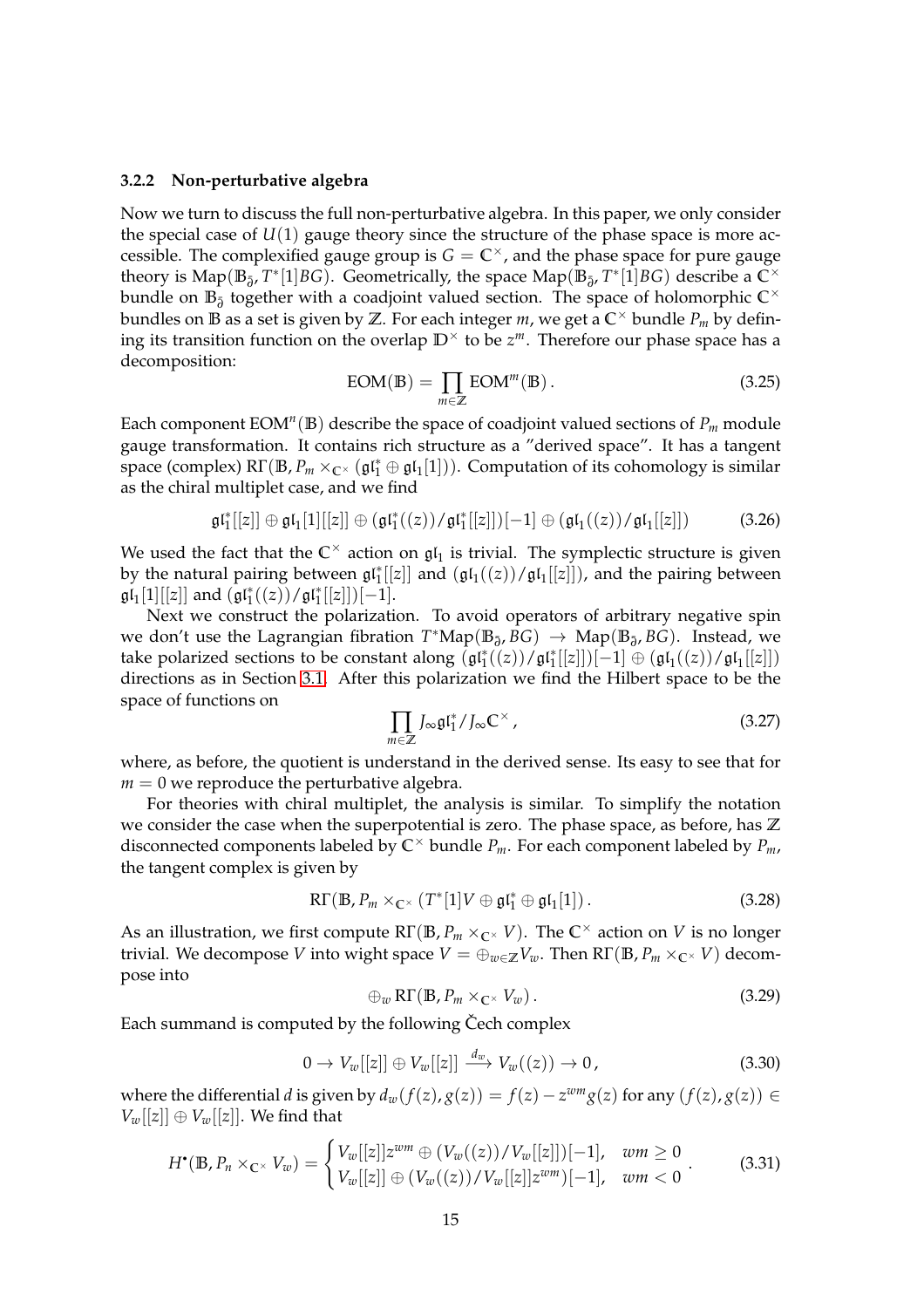Similarly,

$$
H^{\bullet}(\mathbb{B}, P_m \times_{\mathbb{C}^{\times}} V^*_{w}[1]) = \begin{cases} V^*_{w}[[z]][1] \oplus (V^*_{w}((z))/V^*_{w}[[z]]z^{-wm}), & w m \ge 0 \\ V^*_{w}[[z]][1]z^{-wm} \oplus (V^*_{w}((z))/V^*_{w}[[z]]), & w m < 0 \end{cases} \tag{3.32}
$$

The symplectic pairing is given by the pairing between  $H^0(\Bbb B, P_m\times_{\Bbb C^{\times}}V_w)$  and  $H^0(\Bbb B, P_m\times_{\Bbb C^{\times}}V_w)$  $V_w^*[1]$  and the pairing between  $H^1(\mathbb{B}, P_m \times_{\mathbb{C}^\times} V_w)$  and  $H^{-1}(\mathbb{B}, P_m \times_{\mathbb{C}^\times} V_w^*[1])$ . Our previous experience suggest that we should chose the polarization to be the Lagrangian fibration over

<span id="page-15-1"></span>
$$
\Gamma(\mathbb{B}, P_m \times_{\mathbb{C}^\times} T^*[1]V_w) = \begin{cases} V_w[[z]]z^{wm} \oplus V_w^*[[z]][1], & w m \ge 0 \\ V_w[[z]] \oplus V_w^*[[z]]z^{-wm}[1], & w m < 0 \end{cases} \tag{3.33}
$$

Summing over weight, and combining with the gauge fields, we find that the local operator algebra is given by functions on the space

$$
\prod_{m\in\mathbb{Z}}\Gamma(\mathbb{B},P_m\times_{\mathbb{C}^\times}T^*[1]V\oplus\mathfrak{gl}_1^*)/J_\infty\mathbb{C}^\times.
$$
 (3.34)

This construction easily generalize to the case of an arbitrary abelian gauge theory. For example, when the gauge group is  $G = U(1)^r$ , and we have chiral multiplet in a representation *V* of *G*, then local operators can be constructed from the following space

$$
\prod_{m\in\mathbb{Z}^r}\Gamma(\mathbb{B},P_m\times_{\mathbb{C}^\times}T^*[1]V\oplus(\mathfrak{gl}_1^*)^r)/(J_\infty\mathbb{C}^\times)^r.
$$
\n(3.35)

For non abelian gauge group, we expect that, for pure gauge theory, the bulk algebra can be given by derived *J*∞*G* invariants of the WZW vacuum module WZW*<sup>k</sup>* [g]. However, it is not clear what the full algebra will look like for the most general cases.

#### <span id="page-15-0"></span>**3.3 Superconformal index and operator counting**

An important tool in studying physical  $3d$   $\mathcal{N} = 2$  theories is the superconformal index. It computes the following partition function for a theory defined on  $S^2 \times S^1$  [\[46,](#page-61-3) [17\]](#page-59-11)

$$
I(t_a; x) = \text{Tr}((-1)^F e^{-\beta(E - R - j_3)} x^{E + j_3} \prod_a t_a^{F_a}). \tag{3.36}
$$

Here *E* is the energy, *R* is the R-charge, *j*<sub>3</sub> is the third component of the angular momentum, and *F<sup>a</sup>* run over the global flavor symmetry. Standard physical arguments tells us that only states with  $E = R + j_3$  contributes to the index. Therefore we can simplify the index as

$$
I(t_a; x) = \text{Tr}((-1)^F q^{\frac{R}{2} + j_3} \prod_a t_a^{F_a}).
$$
\n(3.37)

where  $q = x^2$ . This index is usually computed by localization technique [\[16,](#page-59-10) [18\]](#page-59-12).

In this paper we study the holomorphic twisted version of physical  $3d \mathcal{N} = 2$  theories. To any such a theory we consider its local operator algebra Obs. This algebra comes equipped with twisted spin grading *J*, fermionic grading *F*, and other gradings *F<sup>a</sup>* associated with some global symmetry. Then we can define the character

$$
\chi(\text{Obs}) = \text{Tr}_{\text{Obs}}((-1)^F q^J \prod_a t_a^{F_a}). \tag{3.38}
$$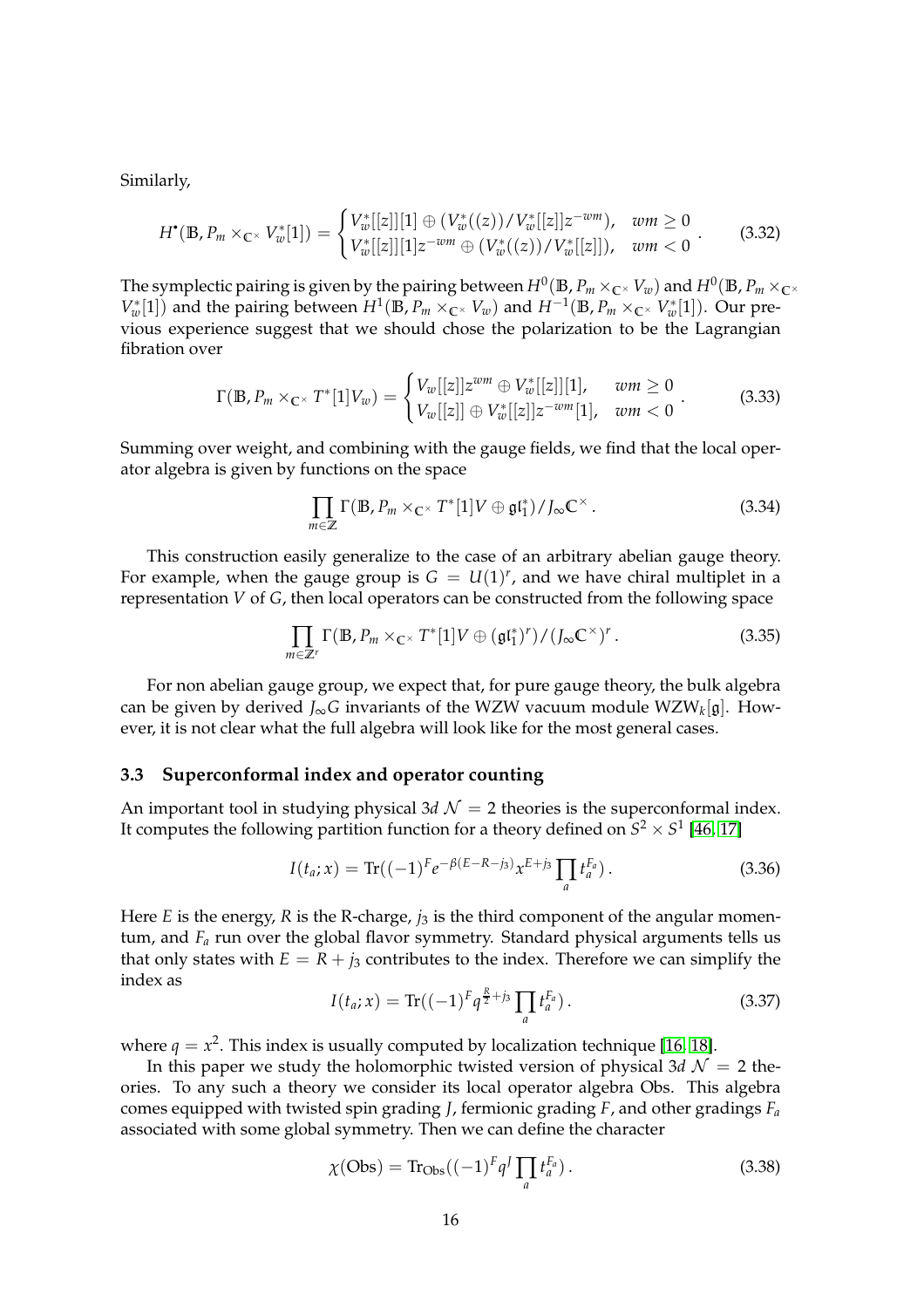The twisting procedure identify the twisted spin with  $J = \frac{R}{2} + j_3$  and keep other flavor symmetry unchanged. It turns out that this character defined for the holomorphic twisted theory coincide with the superconformal index of the physical theory. On the one hand, this provide us an alternative method to compute the superconformal index by counting local operators. On the other hand, we can think of the local operators as providing a "categorification" of the index.

For example, for a free chiral multiplet, the space of local operator is  $\mathbb{C}[\{\partial^n\phi,\partial^n\psi\}_{n\geq 0}]$ . This theory has a flavor symmetry that rotate the field *φ* and *ψ*. Suppose the spin and flavor charge of the fields is given as follows

$$
\begin{array}{c|c}\n\phi & \psi \\
\hline\nT & 1 & -1 \\
\hline\nJ & 0 & 1\n\end{array}
$$

Then the operator  $\partial^n \phi$  contribute  $q^n x$  to the index and  $\partial^n \psi$  contribute  $q^{n+1}x^{-1}$  to the index. We can easily write down the index of a free chiral

<span id="page-16-1"></span>
$$
\chi(\text{Obs}_{\text{single chiral}}) = \frac{(qx^{-1}, q)_{\infty}}{(x, q)_{\infty}},
$$
\n(3.39)

where we used the *q*-Pochhammer symbols

$$
(x;q)_{\infty} = \prod_{n\geq 0} (1 - q^n x).
$$
 (3.40)

### <span id="page-16-0"></span>**3.3.1 Chern-Simons line bundle twist**

In this section, we consider theory with a Chern-Simons term. In the presence of a Chern-Simons term, the Hilbert space is no longer functions on the polarized phase space, but sections of a line bundle  $\mathcal{L}^{\bar{\otimes}k}$ , with *k* being the Chern-Simons coefficient.  $\mathcal L$  is also called determinant line bundle. Details of the construction of this line bundle for an arbitrary gauge group are given in [\[47,](#page-61-4) [48\]](#page-61-5), here we present its construction for the abelian group **C** ×.

A *G* bundle on the formal bubble **B** can be defined by a transition function on **D** module gauge transformations on the two copies of **D**. Therefore we can regard Map(**B**, *BG*) as a double quotient

$$
G[[z]]\backslash G((z))/G[[z]] = G[[z]]\backslash Gr_G.
$$
\n(3.41)

The affine Grassmannian Gr*<sup>G</sup>* describe *G* bundle on the disk **D** trivialized on the punctured disk **D**×.

Let  $R = C_{\text{fund}}$  be the fundamental representation of  $G = \mathbb{C}^{\times}$ . For a point in  $\text{Map}(B, BG)$ represented by a  $P \in \text{Gr}_{\mathbb{C}^{\times}}$ , we get a associated bundle  $R_P$  on  $D$ . For  $P$  equivalent to the *P<sup>m</sup>* that we introduced in [3.2.2,](#page-14-0) we can describe the space of sections of *R<sup>P</sup>* as

$$
R[[z]]z^m, \text{ for } m \in \mathbb{Z} \,.
$$

We define a map  $F : \Gamma(\mathbb{D}, R_P) \to R[[z]]$  by the following composition of maps

$$
\Gamma(\mathbb{D}, R_P) \hookrightarrow \Gamma(\mathbb{D}^{\times}, R_P) = R((z)) \to R[[z]]. \tag{3.43}
$$

Then we define the fiber of the Chern-Simons line bundle at *P* to be the following

$$
\mathcal{L}_P = \det(\ker F) \otimes \det(\mathrm{coker} F)^{-1} \,. \tag{3.44}
$$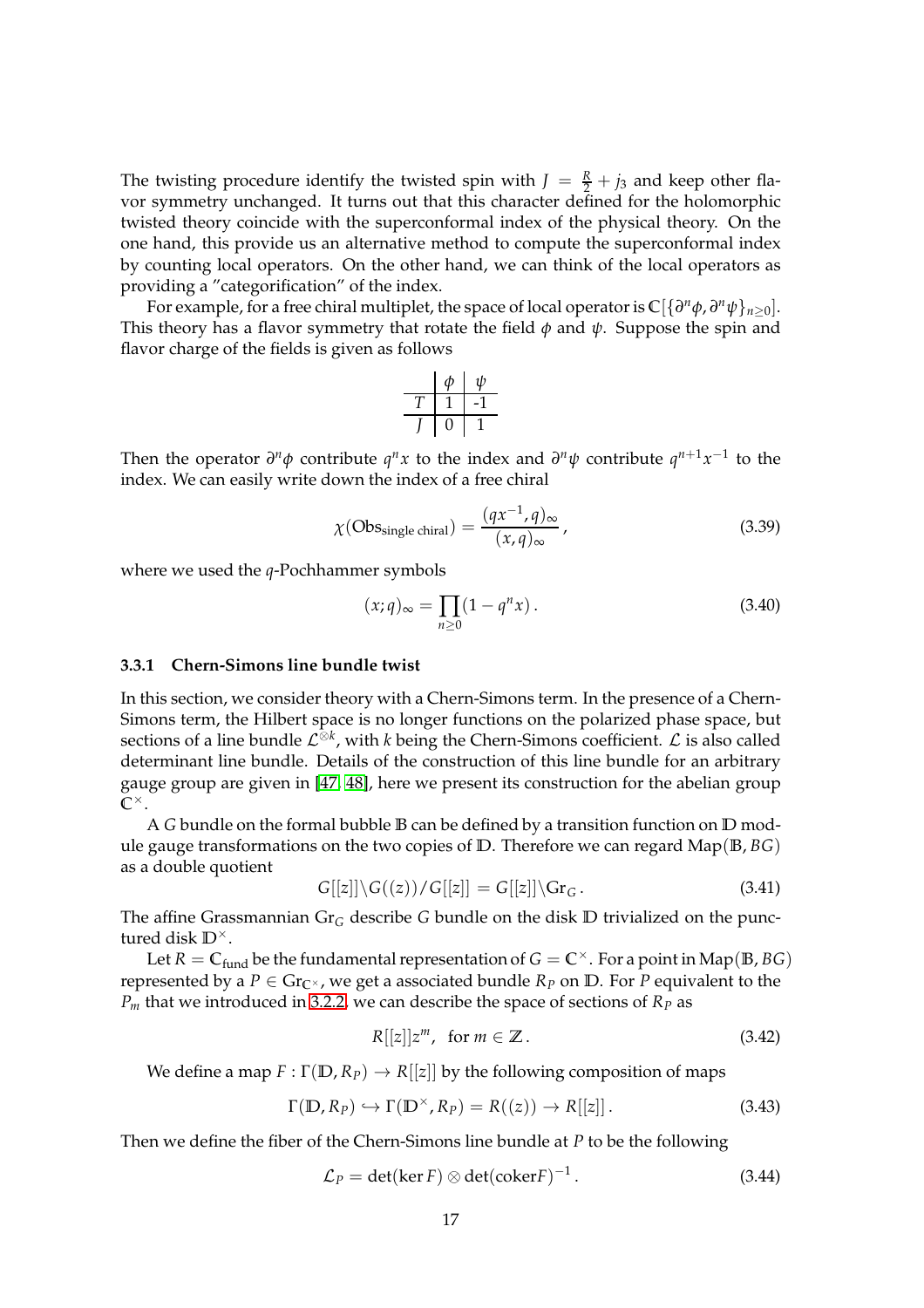We are interested in the character of this space under the action of gauge group  $\mathbb{C}^{\times}$  and spin rotation  $C_q^{\times}$ . Suppose  $P = P_m$  and  $m < 0$ . We have  $\Gamma(\mathbb{D}, R_P) = R[[z]]z^{-m}$ , the map  $F$ is injective and has cokernel

$$
coker F = \bigoplus_{0 \le i \le -m} Rz^i. \tag{3.45}
$$

We can compute the character

$$
\chi(\text{coker}F) = \prod_{i=0}^{m-1} \chi(\det Rz^i) = \prod_{i=0}^{-m-1} sq^{-i} = s^m q^{-\frac{(m+1)m}{2}}.
$$
 (3.46)

For  $m \geq 0$ , the map  $F: R[[z]]z^{-m} \to R[[z]]$  is surjective and has kernel

$$
\ker F = \bigoplus_{-m \le i \le -1} Rz^i. \tag{3.47}
$$

It has character

$$
\chi(\ker F) = \prod_{i=-1}^{-m} s q^{-i} = s^{-m} q^{\frac{(m+1)m}{2}}.
$$
 (3.48)

We find that the character of  $\mathcal{L}_P$  is

$$
s^{-m}q^{\frac{(m+1)m}{2}} \quad \text{for } m \in \mathbb{Z} \,. \tag{3.49}
$$

#### <span id="page-17-0"></span>**3.3.2 Berezinian and Half-form twist**

The final step in geometric quantization is the so called half-form correction. Here we briefly explain the idea of it. Suppose that in the quantization problem, the polarization is given by a Lagrangian fibration over *X*. If we consider the space of polarized sections as the Hilbert space  $H$  of quantum states, we meet the problem of defining the inner product on  $H$ . The inner product should be defined via integration, but integration of polarized sections over the whole phase space diverge, and there is no natural choice of a measure on *X*. So we are unable to define a inner product on the space of polarized sections. To remedy this situation, we consider the following half-form bundle

$$
(\det \Omega^1 X)^{\frac{1}{2}}.
$$
\n(3.50)

 $\mathrm{Suppose}\ X$  has dimension *n*. Then  $\det\Omega^1X$  has the familiar form  $\wedge^n\Omega^1X=\Omega^nX$  as top degree differential form. We tensor the quantum line bundle with the half-form bundle. Then two sections can be paired and integrated over *X*. This gives us the notion of inner product on the Hilbert space.

In our situation, we get a supermanifold  $\mathcal X$  after polarization. Differential form of top degree no longer make sense on  $\mathcal X$ , as the one forms in the Grassmannian odd directions are Grassmannian even variables. The right definition of integration over a supermanifold  $X$  is provided by the Berezinian integration, where the integration map is defined on the space of Berezinian, which replace the determinant, of one form

$$
\int : \operatorname{Ber}\Omega^1 \mathcal{X} \to \mathbb{C} \,. \tag{3.51}
$$

We provide the definition and properties of the Berezinian in Appendix [B.](#page-54-0)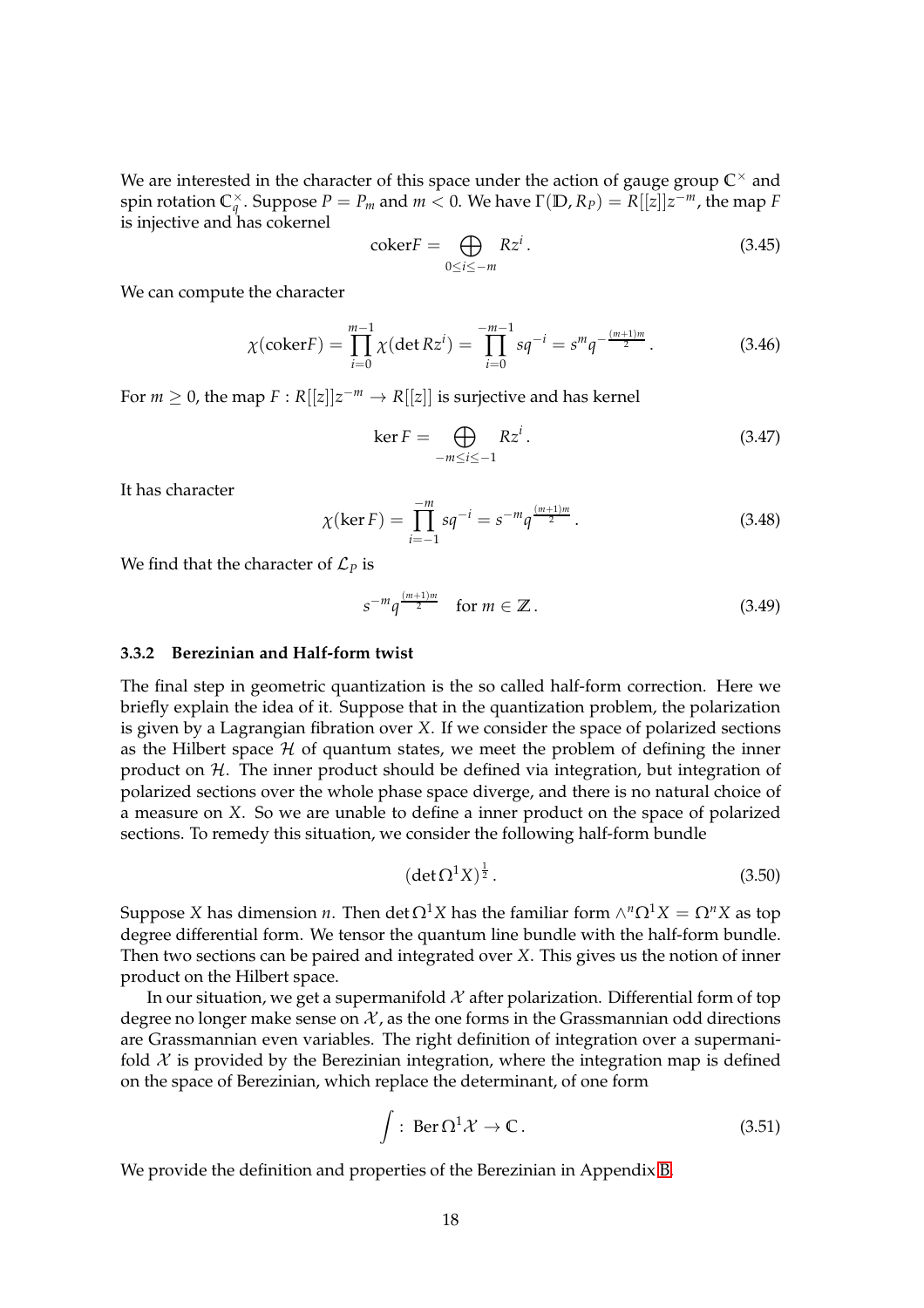The half-form bundle in our case becomes

$$
(\operatorname{Ber}\Omega^1\mathcal{X})^{\frac{1}{2}}.\tag{3.52}
$$

In the case of free chiral multiples, we get *J*∞*T* ∗ [1]*V* after polarization. The above discussion suggest that we consider the following line bundle

$$
\sqrt{\text{Ber }\Omega^1(J_\infty T^*[1]V)} = \sqrt{\text{Ber}(T^*[1]V[[z]])^*} \otimes \mathcal{O}_{J_\infty T^*[1]V}.
$$
\n(3.53)

The space  $(J_{\infty}T^*[1]V)^*$  is infinite dimensional and its Berezinian is not well defined. Its character is not well defined as well. The power of gauge fugacity *s* diverges if we try to compute the character. The superconformal index of a free chiral in physical computation also coincides with [3.39](#page-16-1) without any correction, this suggests that we should ignore the half form correction in this case.

It becomes more interesting when the chiral multiplet is coupled with a *U*(1) vector multiplet. In this case we have Γ(**B**, *P<sup>m</sup>* ×**C**<sup>×</sup> *T* ∗ [1]*V*) as the base of fibration for the monopole charge *m* sector. Although it is again an infinite dimensional space, we get a finite and well defined object by dividing the infinite part we found before. Here, we consider the following "regularized" half form correction

<span id="page-18-0"></span>
$$
L_h(m) = \left(\frac{\text{Ber } \Gamma(\mathbb{B}, P_m \times_{\mathbb{C}^\times} T^* [1] V_w)^*}{\text{Ber}(T^* [1] V[[z]])^*}\right)^{\frac{1}{2}} = \left(\frac{\text{Ber } \Gamma(\mathbb{B}, P_m \times_{\mathbb{C}^\times} T^* [1] V_w)}{\text{Ber}(T^* [1] V[[z]])}\right)^{-\frac{1}{2}}. \quad (3.54)
$$

Using the properties of Berezinian that

$$
Ber(V1 \oplus V2) = Ber(V1) \otimes Ber(V2), \qquad (3.55)
$$

we can rewrite [3.54](#page-18-0) as the Berezinian of a finite dimensional space. We substitute [3.33](#page-15-1) into the expression and found that each wight space *V<sup>w</sup>* contribute the half form bundle by the following

$$
L_{h,w}(m) = \begin{cases} (\text{Ber}(\bigoplus_{i=0}^{wm-1} V_w z^i))^{\frac{1}{2}}, & w m \ge 0\\ (\text{Ber}(\bigoplus_{i=0}^{-wm-1} V_w^*[1]z^i))^{\frac{1}{2}}, & w m < 0 \end{cases}.
$$
 (3.56)

We have

$$
L_h(m) = \bigotimes_w L_{h,w}(m). \tag{3.57}
$$

For  $w m \geq 0$ , the space  $V_w z^i$  has degree 0, so the Berezinian becomes the usual determinant. We can compute the character of the determinant by taking product of the characters of a basis of it. We have

$$
\chi(\text{Ber}(V_w z^i)) = s^{w \dim V_w} q^{-i \dim V_w}, \qquad (3.58)
$$

where *s* is the gauge  $\mathbb{C}^\times$  fugacity. For the character of the Berezinian of  $V_w^*[1]z^i$ , we consider the  $\mathbb C^{\times}\times\overline{\mathbb C_q^{\times}}$  action on  $V_w^*[1]z^i$  which induce an action on the Berezinian. The action on  $V_w^*[1]z^i$  is given by a diagonal matrix  $diag(s^{-w}q^{-i-1}, s^{-w}q^{-i-1}, \ldots, s^{-w}q^{-i-1})$  that sit completely in degree 1. The Berezinian of this diagonal matrix is (*s* <sup>−</sup>*wq* −*i*−1 ) <sup>−</sup> dim *<sup>V</sup><sup>w</sup>* , we get

$$
\chi(\text{Ber}(V_w^*[1]z^i)) = (-1)^{\dim V_w} s^{w \dim V_w} q^{(i+1) \dim V_w}, \qquad (3.59)
$$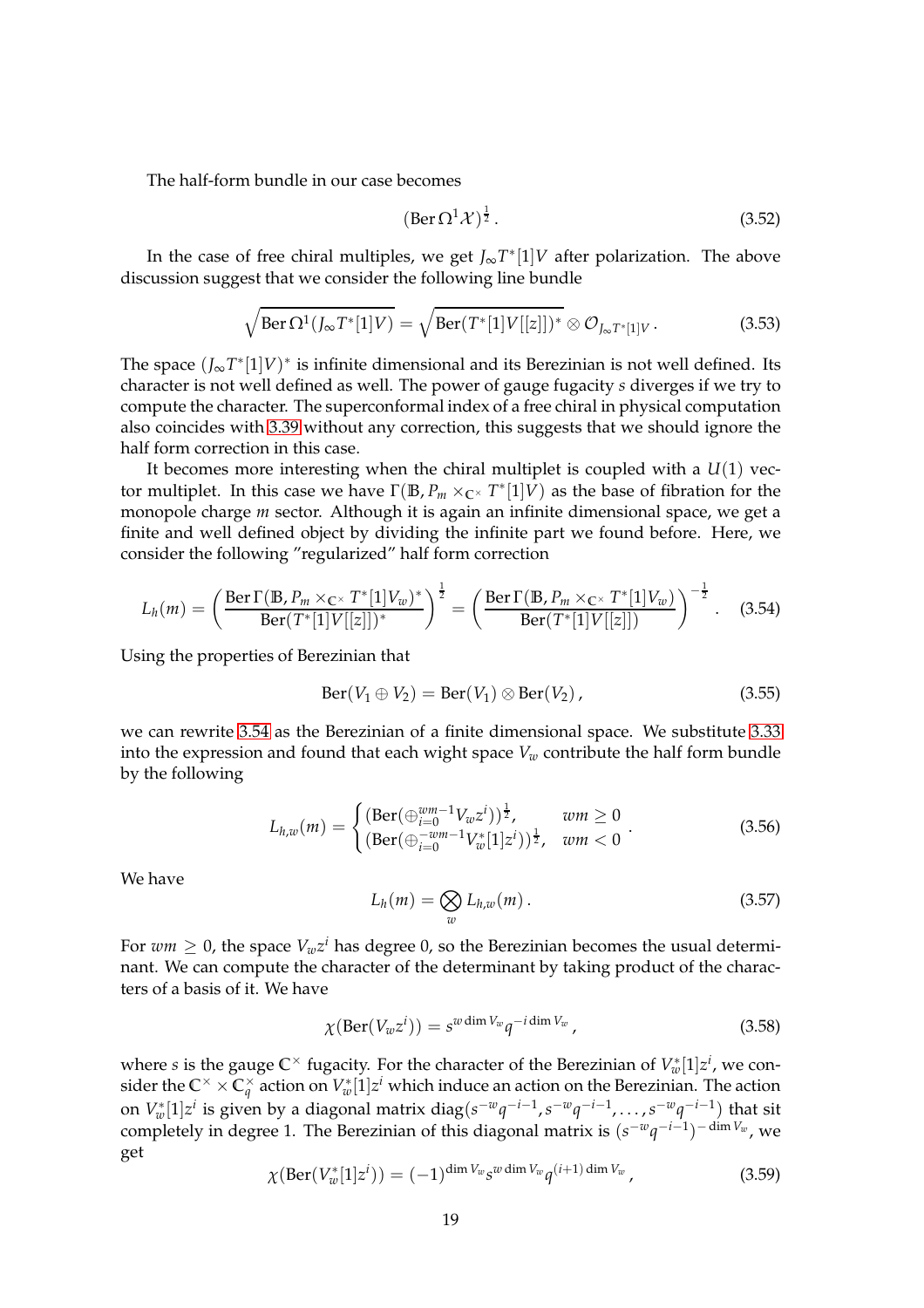where we also include a (−1) factor coming from the **Z**<sup>2</sup> grading of the Berezinian [B.](#page-54-0) We temporarily ignore the issue of possibly other flavor symmetry acting on *V*. We find that, for  $wm > 0$ 

$$
\chi(L_{h,w}(m)) = \prod_{i=0}^{w m - 1} \chi(\text{Ber}(V_w z^i)^{\frac{1}{2}})
$$
  
=  $s^{\frac{1}{2} m w^2 \dim V_w} q^{\frac{-w m (w m - 1)}{4} \dim V_w}$ , (3.60)

and for *wm* < 0

$$
\chi(L_{h,w}(m)) = \prod_{i=0}^{-wm-1} \chi(\text{Ber}(V_w^*[1]z^i))
$$
\n
$$
= (-1)^{mw \dim V_w} s^{-\frac{1}{2}mv^2 \dim V_w} q^{\frac{wm(wm-1)}{4} \dim V_w}.
$$
\n(3.61)

We can get the character of the half form bundle by

$$
\chi(L_h(m)) = \prod_w \chi(L_{h,w}(m)). \qquad (3.62)
$$

In summary, for theory with Chern-SImons level *k*, the space of local operators can be identified with sections of the line bundle  $\mathcal{L}_h\otimes\mathcal{L}_{CS}^{\otimes k}$ . In fact, this line bundle contains information about "one loop correction" in the original physical theory. For example, we can consider the gauge **C** <sup>×</sup> character of this bundle restricted to the monopole charge  $m = \pm 1$  sectors

<span id="page-19-1"></span>
$$
\chi_{\mathbb{C}^{\times}}(\mathcal{L}_h \otimes \mathcal{L}_{CS}^{\otimes k}(\pm 1)) = s^{\mp k + \sum_{w} \frac{1}{2}w|w|\dim V_w}.
$$
 (3.63)

This correspond to the  $\mathbb{C}^{\times}$  gauge charge of the two "bare" monopole operators, and physically comes from the one loop effective Chern-Simons level. This is compatible with results in physics literature [\[49\]](#page-61-6). Similarly, the quantum correction of spin of the monopole operator is also contained in this construction.

Using the decomposition [3.33,](#page-15-1) we see that the local operator algebra can be decomposed into different monopole sectors

$$
Obs = \bigoplus_{m \in \mathbb{Z}} \text{Obs}^m. \tag{3.64}
$$

Each sector Obs<sup>m</sup> consists of a family of dressed monopole operators computed by the cohomology of some complex. The "dressing" is provided by some polynomial of the fields, carrying a certain  $\overline{\mathsf{C}^{\times}}$  gauge charge that cancels the gauge charge of the line bundle [3.63](#page-19-1) on that monopole component. We will provide some explicit examples in the next section.

### <span id="page-19-0"></span>**4 Examples**

In this section, we apply the general discussion above to some specific examples. We explicitly write down the chain complexes of the operator algebras. Unfortunately, we are unable to compute the whole cohomologies of these complexes. We only compute the cohomologies of operators of small spins as an illustration. On the other hand, the character can be easily computed by counting operators directly from the cochain complex.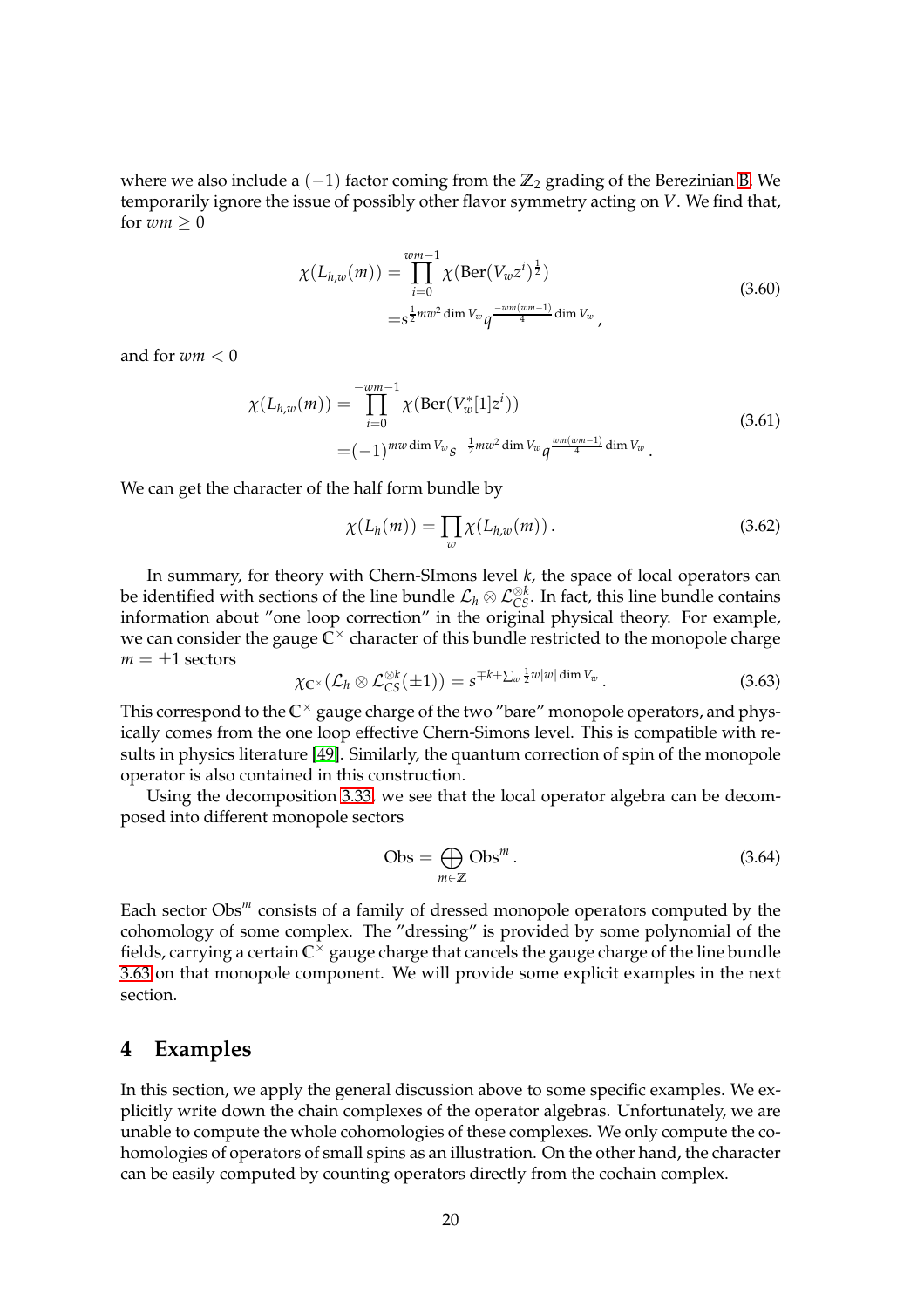### <span id="page-20-0"></span>**4.1 XYZ model**

We first consider the XYZ model, which is one of the most important examples in this paper. This theory has three chiral multiplets denoted  $(X, \Psi_X)$ ,  $(Y, \Psi_Y)$ ,  $(Z, \Psi_Z)$ , and is equipped with a cubic superpotential

$$
W = \mathbf{XYZ}.\tag{4.1}
$$

Using the notation in Section [3.1,](#page-10-0) the operator algebra is generated by bosonic operators  $\partial^n X$ ,  $\partial^n Y$ ,  $\partial^n Z$  for  $n \geq 0$  and fermionic operators  $\partial^n \psi_X$ ,  $\partial^n \psi_Y$ ,  $\partial^n \psi_Z$  for  $n \geq 0$ . We write down the complex of local operator algebra

$$
Obs_{XYZ} = (C[\{\partial^n X, \partial^n Y, \partial^n Z, \partial^n \psi_X, \partial^n \psi_Y, \partial^n \psi_Z\}_{n \geq 0}], Q), \qquad (4.2)
$$

<span id="page-20-2"></span>with the differential *Q* given as follows [2](#page-20-1)

$$
Q\partial^n \psi_X = \sum_{0 \le l \le n} \partial^{n-l} Y \partial^l Z,
$$
  
\n
$$
Q\partial^n \psi_Y = \sum_{0 \le l \le n} \partial^{n-l} Z \partial^l X,
$$
  
\n
$$
Q\partial^n \psi_Z = \sum_{0 \le l \le n} \partial^{n-l} X \partial^l Y.
$$
\n(4.3)

The XYZ model has two flavor symmetry, denoted *A* and *T*. The spin and flavor symmetry charges of various fields is given as follows

|  | $\mathcal{V}$ | $Z_{-}$       | $\psi_X$ | $1h_{\gamma}$ |  |
|--|---------------|---------------|----------|---------------|--|
|  |               |               |          |               |  |
|  |               | $\rightarrow$ |          |               |  |
|  | ≂             |               |          |               |  |

It's very hard to compute the cohomology of the whole complex. However, the complex is graded by spin *J* and flavor symmetry *T* and so does the cohomology. For each spin *J* and *T* charge, the cohomology can be computed by hand. Here, we list part of the cohomology of small spins.

|        | $I = 0$   $I = 1$ |                                                                                                                                     | $I=2$                                                                                                                                                                                                                                                                                                   |  |
|--------|-------------------|-------------------------------------------------------------------------------------------------------------------------------------|---------------------------------------------------------------------------------------------------------------------------------------------------------------------------------------------------------------------------------------------------------------------------------------------------------|--|
|        |                   | $\{X^n\partial X, X^n(X\psi_X-\)$<br>$T = 0 \mid \{X^n\}_{n \geq 0} \mid Y\psi_Y)\}_{n \geq 0}$<br>$\gamma \psi_Y - \bar{Z} \psi_Z$ | $\{X^n\partial^2 X, X^n(\partial X)^2, X^n\partial(X\psi_X -$<br>$Y\psi_Y$ ), $X^n(\partial X\psi_X - Y\partial \psi_Y +$<br>$\frac{\partial Z\psi_Z}{\partial n}$ , $\frac{\partial YZ}{\partial n} - \frac{\partial Z}{\partial n}$<br>$\partial(Y\psi_Y - Z\psi_Z)$ , $X\partial(Y\psi_Y - Z\psi_Z)$ |  |
| $T=2$  |                   | $\gamma^2$                                                                                                                          | $Y^2(Z\psi_Z - Y\psi_Y)$ , YƏY                                                                                                                                                                                                                                                                          |  |
|        |                   |                                                                                                                                     |                                                                                                                                                                                                                                                                                                         |  |
|        |                   | $J = \frac{1}{2}$ $J = \frac{3}{2}$                                                                                                 | $J = \frac{5}{2}$                                                                                                                                                                                                                                                                                       |  |
| $T=1$  | $\gamma$          | $Y(Y\psi_Y - Z\psi_Z)$                                                                                                              | $\partial XY, \qquad \partial Y, \mid (\partial X)^2 Y, \partial^2 XY, Y \partial (Y \psi_Y - Z \psi_Z),$<br>$Y\partial (X\psi_X - Y\psi_Y)$ , $\partial^2 Y$                                                                                                                                           |  |
| $T=-1$ | Z                 | $\partial XZ$ ,                                                                                                                     | $\partial Z$ , $(\partial X)^2 Z$ , $\partial^2 X Z$ , $Z \partial (Y \psi_Y - Z \psi_Z)$ ,<br>$Z(Y\psi_Y - Z\psi_Z)$ $Z\partial(X\psi_X - Z\psi_Z)$ , $\partial^2 Z$                                                                                                                                   |  |
|        |                   |                                                                                                                                     |                                                                                                                                                                                                                                                                                                         |  |

<span id="page-20-1"></span><sup>&</sup>lt;sup>2</sup>More precisely we have  $Q\partial^n\psi_X = \sum_{0\leq l\leq n} {n\choose l}\partial^{n-l}Y\partial^lZ$ . However we can always get rid of this coefficient by a field redefinition  $\partial^n \psi_X \to \frac{1}{n!} \partial^n \psi_X$  etc.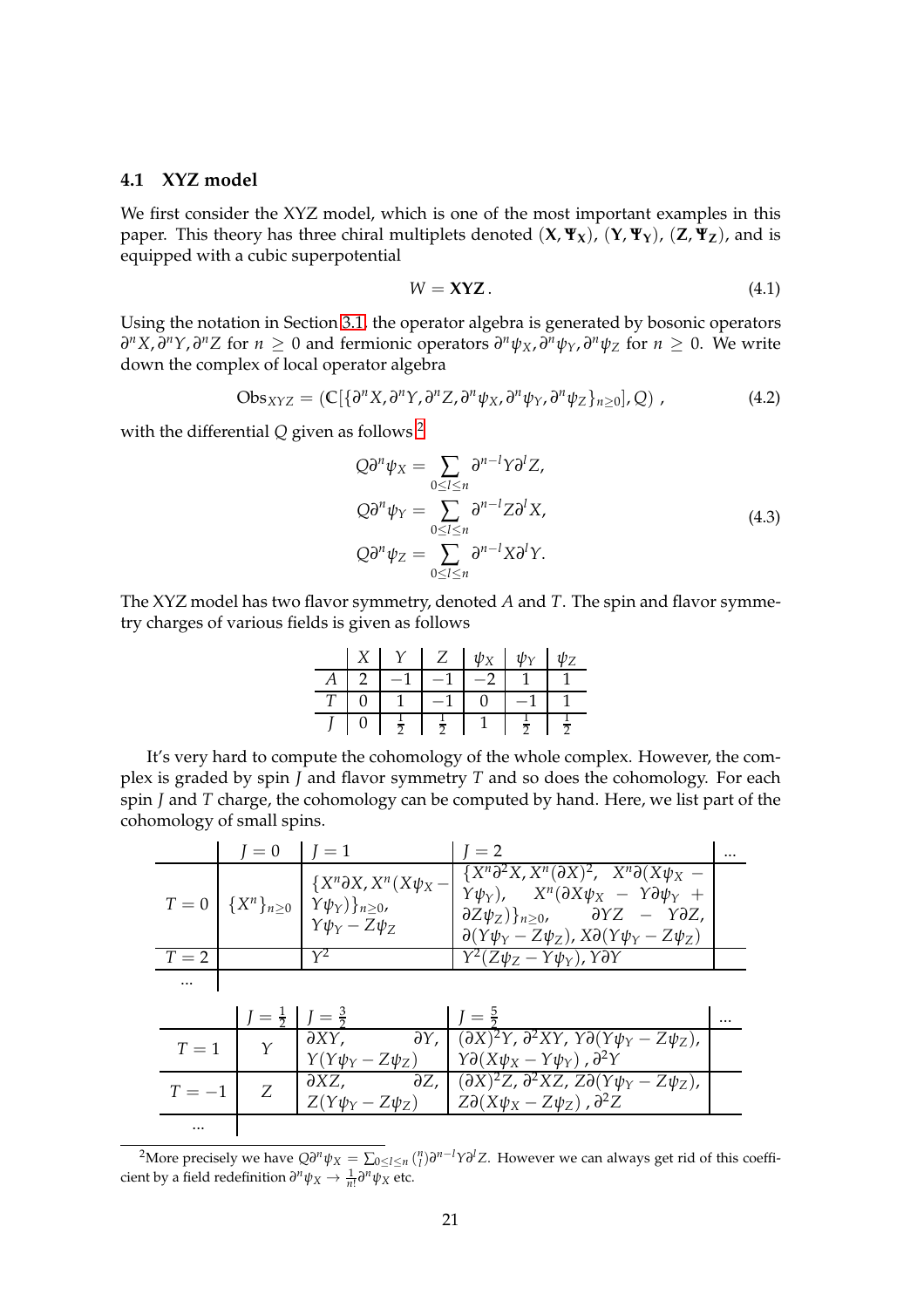Although the whole cohomology is hard to compute, its ghost number zero part is easy to find. It can be identified with functions on the infinite jet of the "non derived" critical locus

$$
\mathbb{C}[\{\partial^n X, \partial^n Y, \partial^n Z\}_{n\geq 0}]/\langle \{\partial^n (XY), \partial^n (YZ), \partial^n (ZX)\}_{n\geq 0}\rangle. \tag{4.4}
$$

Similarly for chiral mutiplets with an arbitrary superpotential, the ghost number zero part of the cohomology is

$$
\mathbb{C}[J_{\infty}\mathrm{Crit}(W)] = \mathbb{C}[\{\partial^n \phi_i\}_{n \geq 0,i}]/\langle \{\partial^n \left(\frac{\delta W}{\delta \phi_i}\right)\}_{n \geq 0,i}\rangle. \tag{4.5}
$$

The character of the XYZ model can be computed as if there is no superpotential, and is simply the product of the characters of the three chiral multiplets. We have

$$
\chi(\text{Obs}_{XYZ}) = \frac{(a^{-2}q, q)_{\infty}}{(a^2, q)_{\infty}} \frac{(ax^{-1}q^{\frac{1}{2}}, q)_{\infty}}{(a^{-1}xq^{\frac{1}{2}}, q)_{\infty}} \frac{(axq^{\frac{1}{2}}, q)_{\infty}}{(a^{-1}x^{-1}q^{\frac{1}{2}}, q)_{\infty}}.
$$
(4.6)

### <span id="page-21-0"></span>**4.2** *U*(1) **pure gauge theory**

As our first example of gauge theory, we consider pure abelian  $G = \mathbb{C}^\times$  vector multiplet without matter. The perturbative algebra is very simple. We have

$$
Obs_{U(1)}^{\text{per}} = \mathbb{C}[J_{\infty} \mathfrak{gl}_1 / J_{\infty} \mathbb{C}^{\times}]. \tag{4.7}
$$

As the adjoint action of  $\mathbb{C}^\times$  on  $\mathfrak{gl}_1$  is trivial, all operators are  $\mathbb{C}^\times$  invariant. So the operator algebra consist of the field *b* and all its derivative and derivatives of the field *c* . Explicitly this gives us

$$
\mathrm{Obs}_{U(1)}^{\mathrm{per}} = \mathbb{C}[\{\partial^{n+1}c, \partial^{n}b\}_{n \ge 0}]. \tag{4.8}
$$

Non perturbative algebra is analyzed in Section [3.2.2.](#page-14-0) The phase space has connected component labeled by  $\pi_1(\mathbb{C}^*) = \mathbb{Z}$ . For each connected component, we see from [3.33](#page-15-1) that the operator algebra is a copy of Obs<sup>per</sup>. Therefore we get

$$
Obs_{U(1)} = \bigoplus_{m \in \mathbb{Z}} \mathbb{C}[\{\partial^{n+1}c, \partial^{n}b\}_{n \ge 0}] = \mathbb{C}[v, v^{-1}, \{\partial^{n+1}c, \partial^{n}b\}_{n \ge 0}].
$$
 (4.9)

We can also write it as  $Obs_{U(1)} = \mathbb{C}[J_{\infty}T^*[1]\mathbb{C}^{\times}]$ , which is the same as the bulk algebra of a free chiral valued in  $\mathbb{C}^{\times}$ .

The character of this theory is trivial because *∂ n*+1 *c* and *∂ n b* contribute −*q <sup>n</sup>*+<sup>1</sup> and *q n*+1 to the character respectively, and they cancel with each other.

# <span id="page-21-1"></span>**4.3**  $N_f = \tilde{N}_f = 1$  **SQED**

The  $\mathcal{N} = 2$  SQED has one  $G = \mathbb{C}^\times$  vector multiplet  $(\mathbf{B}, \mathbf{A})$  and two chiral multiplets (**Φ**+, **Ψ**+), (**Φ**−, **Ψ**−) with gauge charge +1, −1, respectively. There is no superpotential and Chern Simons term. The global symmetry group of SQED comprises a  $U(1)<sub>A</sub>$  axial symmetry,  $U(1)_T$  topological symmetry, and the usual  $U(1)_R$  symmetry. The charges of various fields under gauge symmetry, flavor symmetries and spin are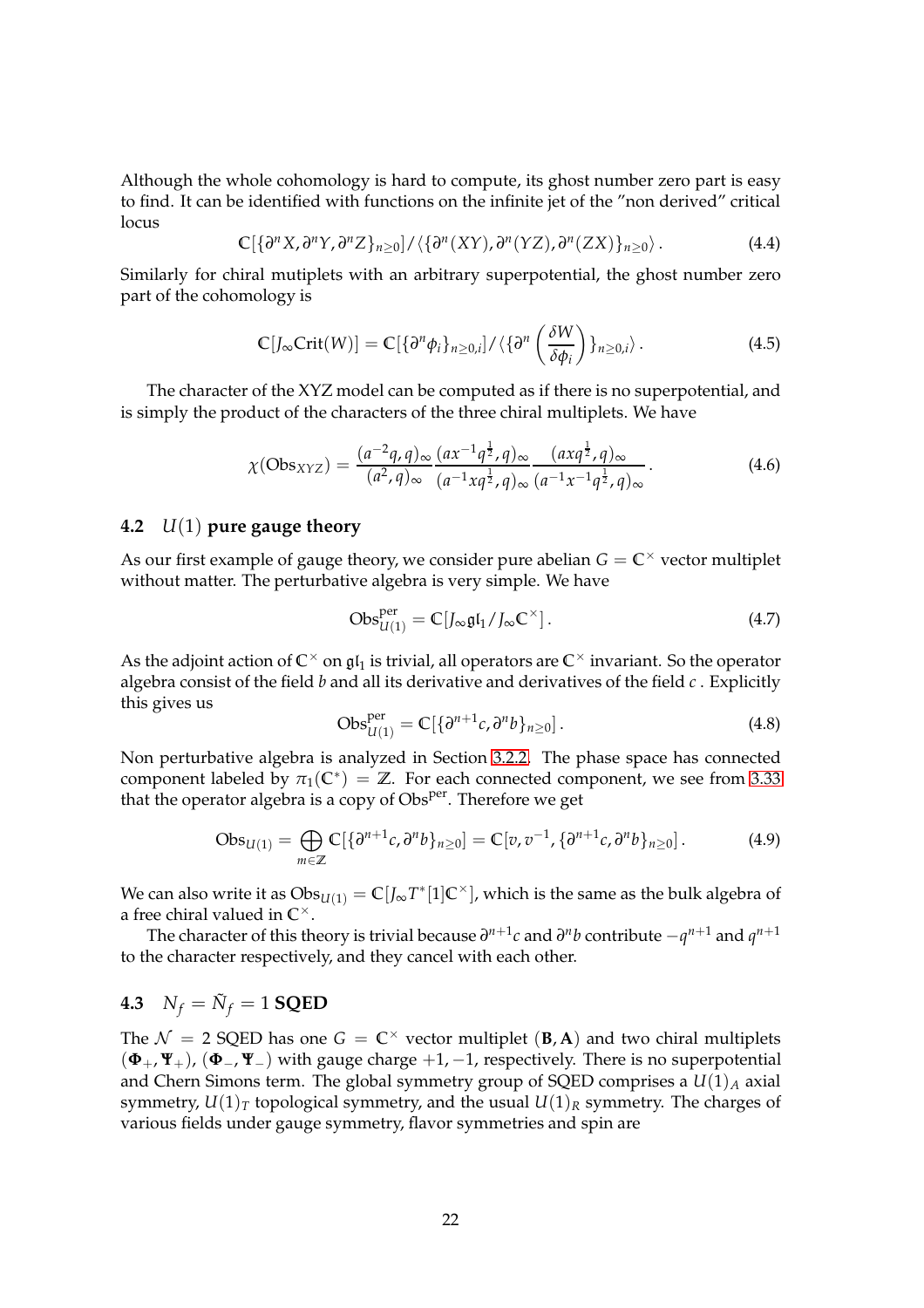|       |   | 11) | C |  |
|-------|---|-----|---|--|
| Gauge |   |     |   |  |
|       |   |     |   |  |
|       | 0 |     |   |  |
|       | H |     |   |  |

It's very easy to write down the local operator algebra in the perturbative sector. We have

$$
Obs_{SQED}^{per} = \left( \mathbb{C} \left[ \{ \partial^{n+1} c, \partial^n b, \partial^n \phi_{\pm}, \partial^n \psi_{\pm} \}_{n \geq 0} \right]^{C^{\times}}, Q \right), \tag{4.10}
$$

where the differential *Q* is given by

<span id="page-22-3"></span>
$$
Q\partial^n b = \sum_{0 \le l \le n} \partial^l \phi_+ \partial^{n-l} \psi_+ - \partial^l \phi_- \partial^{n-l} \psi_-,
$$
  
\n
$$
Q\partial^n \phi_{\pm} = \pm \sum_{1 \le l \le n} \partial^l c \partial^{n-l} \phi_{\pm},
$$
  
\n
$$
Q\partial^n \psi_{\pm} = \mp \sum_{1 \le l \le n} \partial^l c \partial^{n-l} \psi_{\pm}.
$$
\n(4.11)

As before, we decompose the cohomology by spin charges and do the computation of cohomology for small spins

$$
T = 0
$$
\n
$$
J = 1
$$
\n
$$
\begin{array}{c}\nJ = 0 \\
\hline\n\{\phi_{+}\phi_{-}\}^{n}\partial^{2}(\phi_{+}\phi_{-}), \\
\phi_{+}\phi_{-}\}^{n}\partial^{2}(\phi_{+}\phi_{-}), \\
\{\phi_{+}\phi_{-}\}^{n}\partial^{2}(\phi_{+}\phi_{-})\}^{n} \\
\{\phi_{+}\phi_{-}\}^{n}\partial^{2}(\phi_{+}\phi_{-})^{n} \\
\{\phi_{+}\phi_{-}\}^{n}\partial^{2}(\phi_{+}\phi_{-})^{n} \\
\{\phi_{+}\phi_{-}\}^{n}\partial^{2}(\phi_{+}\phi_{+})^{n} \\
\{\phi_{+}\phi_{-}\}^{n}\partial^{2}(\phi_{+}\phi_{+})^{n} \\
\{\phi_{-}\phi_{+}\}^{n}\partial^{2}(\phi_{-}\phi_{-})\}^{n} \\
\{\phi_{-}\phi_{-}\}^{n}\partial^{2}(\phi_{-}\phi_{-})^{n} \\
\{\phi_{+}\phi_{-}\}^{n}\partial^{2}(\phi_{-}\phi_{-})^{n} \\
\{\phi_{+}\phi_{-}\}^{n}\partial^{2}(\phi_{-}\phi_{-})^{n} \\
\{\phi_{+}\phi_{-}\}^{n}\partial^{2}(\phi_{-}\phi_{-})^{n} \\
\{\phi_{+}\phi_{-}\}^{n}\partial^{2}(\phi_{-}\phi_{-})^{n} \\
\{\phi_{+}\phi_{-}\}^{n}\partial^{2}(\phi_{-}\phi_{-})^{n} \\
\{\phi_{+}\phi_{-}\}^{n}\partial^{2}(\phi_{-}\phi_{-})^{n} \\
\{\phi_{+}\phi_{-}\}^{n}\partial^{2}(\phi_{-}\phi_{-})^{n} \\
\{\phi_{+}\phi_{-}\}^{n}\partial^{2}(\phi_{-}\phi_{-})^{n} \\
\{\phi_{+}\phi_{-}\}^{n}\partial^{2}(\phi_{-}\phi_{-})^{n} \\
\{\phi_{+}\phi_{-}\}^{n}\partial^{2}(\phi_{-}\phi_{-})^{n} \\
\{\phi_{+}\phi_{-}\}^{n}\partial^{2}(\phi_{-}\phi_{-})^{n} \\
\{\phi_{+}\phi_{-}\}^{n}\partial^{2}(\phi_{-}\phi_{-})^{n} \\
\{\phi_{+}\phi_{-}\}^{n}\partial^{2}(\phi_{-}\phi_{-})^{n} \\
\{\phi_{+}\phi_{-}\}^{n}\partial^{2}(\phi_{-}\phi_{-})^{n} \\
\{\phi_{+
$$

As we have discussed in Section [3.2.2,](#page-14-0) for operators at a non zero monopole sector  $T = m$ , we need to consider the following space

<span id="page-22-0"></span>
$$
\Gamma(\mathbb{B}, P_m \times_{\mathbb{C}^{\times}} (T^*[1]V)). \tag{4.12}
$$

Here  $V = \mathbb{C}^2$  and can be decompose into  $\mathbb{C}_+ \oplus \mathbb{C}_-$  on which the  $\mathbb{C}^\times$  weights are  $+1$ ,  $-1$ respectively. Note that operators are functions on the space of field. So operators from functions on **C**+[[*z*]] has −1 gauge charge and operators from functions on **C**−[[*z*]] has +1 gauge charge. The computation of [4.12](#page-22-0) is already explained in [3.2.2](#page-14-0) and we find that

$$
\Gamma(\mathbb{B}, P_m \times_{\mathbb{C}^{\times}} (T^*[1]V)) = \begin{cases} z^m \mathbb{C}[[z]] \oplus \mathbb{C}[[z]] \oplus \mathbb{C}[[z]][1] \oplus z^m \mathbb{C}[[z]][1], & m \ge 0 \\ \mathbb{C}[[z]] \oplus z^{-m} \mathbb{C}[[z]] \oplus z^{-m} \mathbb{C}[[z]][1] \oplus \mathbb{C}[[z]][1], & m < 0 \end{cases}.
$$
\n(4.13)

$$
(\mathbf{I}^{\mathbf{t}}\mathbf{I}^{\mathbf{t}})
$$

In summary, the local operator algebra at monopole charge *m* sector is given by[3](#page-22-1)

<span id="page-22-2"></span>
$$
\mathrm{Obs}_{\mathrm{SQED}}^{m} = \begin{cases}\n(\mathbb{C}[\{\partial^{n+1}c, \partial^{n}b, \partial^{n}\phi_{+}, \partial^{m+n}\phi_{-}, \partial^{-m+n}\psi_{+}, \partial^{n}\psi_{-}\}_{n\geq 0}]^{\mathbb{C}^{\times}}, Q), & \text{for } m \geq 0 \quad (4.14) \\
(\mathbb{C}[\{\partial^{n+1}c, \partial^{n}b, \partial^{-m+n}\phi_{+}, \partial^{n}\phi_{-}, \partial^{n}\psi_{+}, \partial^{-m+n}\psi_{-}\}_{n\geq 0}]^{\mathbb{C}^{\times}}, Q), & \text{for } m < 0\n\end{cases}
$$
\n(4.14)

<span id="page-22-1"></span><sup>&</sup>lt;sup>3</sup>More precisely, the local operator algebra at monopole charge *m* sector should be written as  $(L(m)[\{\partial^{n+1}c,\dots\}_{n\geq0}])^{\mathbb{C}^{\times}}$ , where  $L(m) \cong \mathbb{C}$  correspond to the line bundle of [3.3.1](#page-16-0)[,3.3.2](#page-17-0) and carry both **C** <sup>×</sup> gauge charge and spin charge. We will keep using the notation [4.14](#page-22-2) in this paper, but keep in mind the various quantum number of *L*(*m*)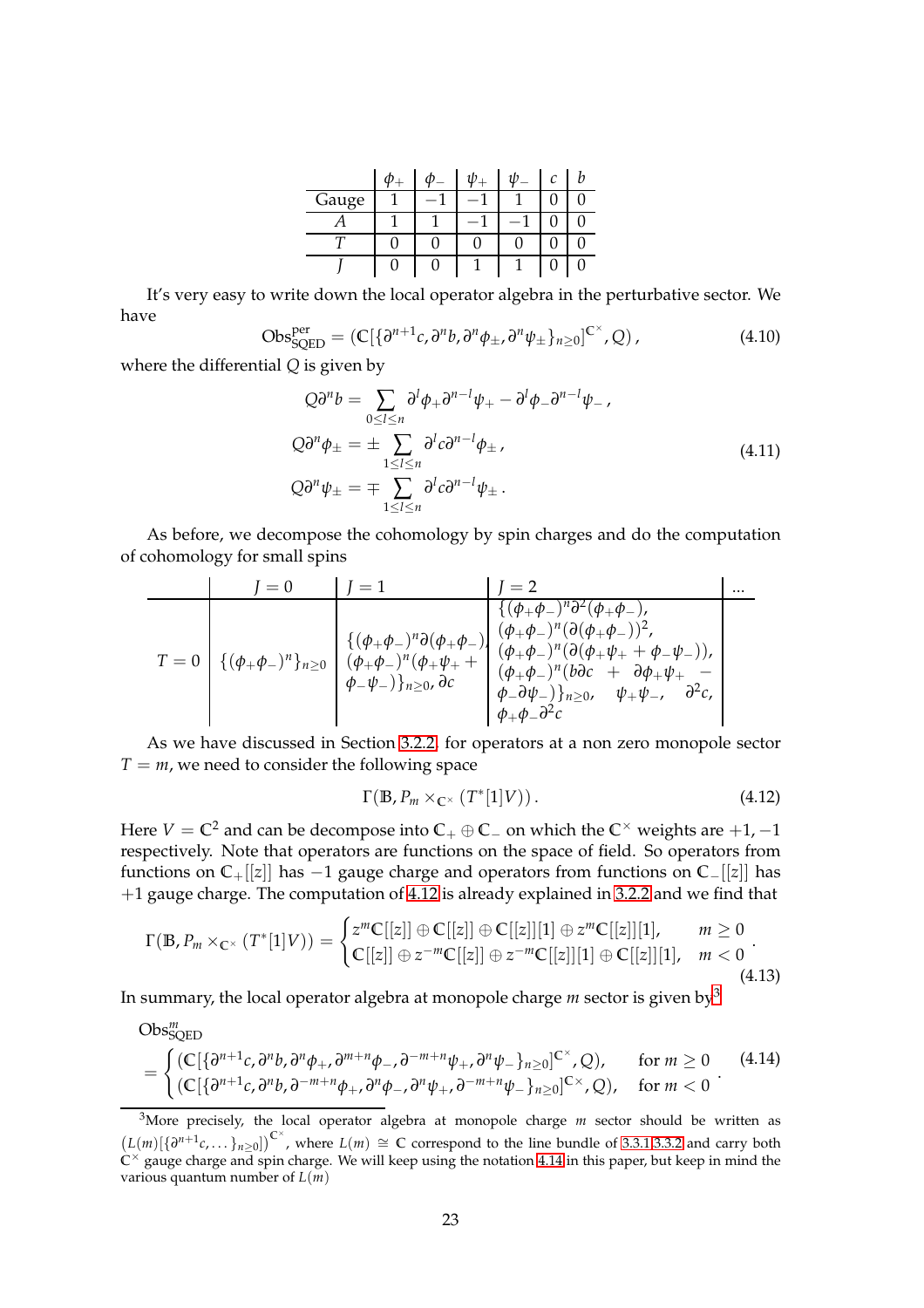The differential *Q* is obtained from the differential [4.11](#page-22-3) by discarding all terms not in the complex. The full local operator algebra is

$$
Obs_{SQED} = \bigoplus_{m \in \mathbb{Z}} Obs_{SQED}^{m}.
$$
\n(4.15)

We give some examples of operators of non-zero monopole charge.

$$
T = 1 \t v_{+} \t v_{+} \t v_{+} \t v_{+} \t v_{-} \t v_{-} \t v_{-} \t v_{-} \t v_{+} \t v_{+} \t v_{+} \t v_{+} \t v_{+} \t v_{+} \t v_{+} \t v_{+} \t v_{+} \t v_{+} \t v_{+} \t v_{+} \t v_{+} \t v_{+} \t v_{+} \t v_{+} \t v_{+} \t v_{+} \t v_{+} \t v_{+} \t v_{+} \t v_{+} \t v_{+} \t v_{+} \t v_{+} \t v_{+} \t v_{+} \t v_{+} \t v_{+} \t v_{+} \t v_{+} \t v_{+} \t v_{+} \t v_{+} \t v_{+} \t v_{+} \t v_{+} \t v_{+} \t v_{+} \t v_{+} \t v_{+} \t v_{+} \t v_{+} \t v_{+} \t v_{+} \t v_{+} \t v_{+} \t v_{+} \t v_{+} \t v_{+} \t v_{+} \t v_{+} \t v_{+} \t v_{+} \t v_{+} \t v_{+} \t v_{+} \t v_{+} \t v_{+} \t v_{+} \t v_{+} \t v_{+} \t v_{+} \t v_{+} \t v_{+} \t v_{+} \t v_{+} \t v_{+} \t v_{+} \t v_{+} \t v_{+} \t v_{+} \t v_{+} \t v_{+} \t v_{+} \t v_{+} \t v_{+} \t v_{+} \t v_{+} \t v_{+} \t v_{+} \t v_{+} \t v_{+} \t v_{+} \t v_{+} \t v_{+} \t v_{+} \t v_{+} \t v_{+} \t v_{+} \t v_{+} \t v_{+} \t v_{+} \t v_{+} \t v_{+} \t v_{+} \t v_{+} \t v_{+} \t v_{+} \t v_{+} \t v_{+} \t v_{+} \t v_{+} \t v_{+} \t v_{+} \t v_{+} \t v_{+} \t v_{+} \t v_{+} \t v_{+} \t v_{+} \t v_{+} \t v_{+} \t v_{+} \t v_{+} \t v_{+} \t v_{+} \t v_{+
$$

To compute the character for each monopole sector, we need to take the half form correction into account. The gauge and spin fugacities are already considered in [3.3.2,](#page-17-0) so we only need to considered the flavor  $\tilde{\mathsf{C}}_{\scriptscriptstyle\mathcal{A}}^{\times}$  $_A^\times$  fugacity here. When  $m\geq 0$  we have

$$
L_h(m) = (\text{Ber}(\bigoplus_{i=0}^{m-1} \mathbb{C}_+ z^i))^{\frac{1}{2}} \otimes (\text{Ber}(\bigoplus_{i=0}^{m-1} \mathbb{C}_-^*[1] z^i))^{\frac{1}{2}}.
$$
 (4.16)

 $\mathbb{C}_+$  has *A* charge −1 and  $\mathbb{C}_-^*$  has *A* charge +1. Combining with spin and gauge fugacity [3.3.2](#page-17-0) gives us the character

$$
\chi(L_h(m)) = (-1)^m a^{-\frac{1}{2}m} s^{\frac{1}{2}m} q^{-\frac{m(m-1)}{4}} a^{-\frac{1}{2}m} s^{-\frac{1}{2}m} q^{\frac{m(m+1)}{4}}
$$
\n
$$
= (-1)^m a^{-m} q^{\frac{1}{2}m}.
$$
\n(4.17)

For  $m < 0$  we have

$$
L_h(m) = (\text{Ber}(\bigoplus_{i=0}^{-m-1} \mathbb{C}_{-z}^{-i}))^{\frac{1}{2}} \otimes (\text{Ber}(\bigoplus_{i=0}^{-m-1} \mathbb{C}_{+}^{*}[1]z^i))^{\frac{1}{2}}.
$$
 (4.18)

**C**<sup>−</sup> has *A* charge −1 and **C** ∗ <sup>+</sup> has *A* charge +1. The character is

$$
\chi(L_h(m)) = (-1)^m a^{\frac{1}{2}m} s^{-\frac{1}{2}m} q^{\frac{m(m-1)}{4}} a^{\frac{1}{2}m} s^{\frac{1}{2}m} q^{\frac{-m(m+1)}{4}}
$$
\n
$$
= (-1)^m a^m q^{-\frac{1}{2}m}.
$$
\n(4.19)

Together we have

$$
\chi(L_h(m)) = (-1)^m a^{-|m|} q^{\frac{|m|}{2}}.
$$
\n(4.20)

We can now compute the full character of the algebra. Contributions from  $\partial^{n+1}c$  and  $\partial^{n}b$ cancel.  $\partial^n \phi_+$  contribute  $saq^n$ ,  $\partial^n \phi_-$  contribute  $s^{-1}aq^n$ ,  $\partial^n \psi_+$  contribute  $-s^{-1}a^{-1}q^{n+1}$  and *∂ <sup>n</sup>ψ*<sup>−</sup> contribute −*sa*−<sup>1</sup> *q n*+1 . Therefore, for *m* ≥ 0 we have

$$
\chi(\text{Obs}_{\text{SQED}}^{m}) = (-1)^{m} a^{-|m|} q^{\frac{|m|}{2}} \int \frac{ds}{2\pi i s} \frac{(sa^{-1}q;q)_{\infty} (s^{-1}a^{-1}q^{1+m};q)_{\infty}}{(sa;q)_{\infty} (s^{-1}aq^{m};q)_{\infty}}.
$$
 (4.21)

Similarly for  $m < 0$  we have

$$
\chi(\text{Obs}_{\text{SQED}}^{m}) = (-1)^{m} a^{-|m|} q^{\frac{|m|}{2}} \int \frac{ds}{2\pi i s} \frac{(sa^{-1}q^{1-m};q)_{\infty} (s^{-1}a^{-1}q;q)_{\infty}}{(saq^{-m};q)_{\infty} (s^{-1}a;q)_{\infty}}.
$$
 (4.22)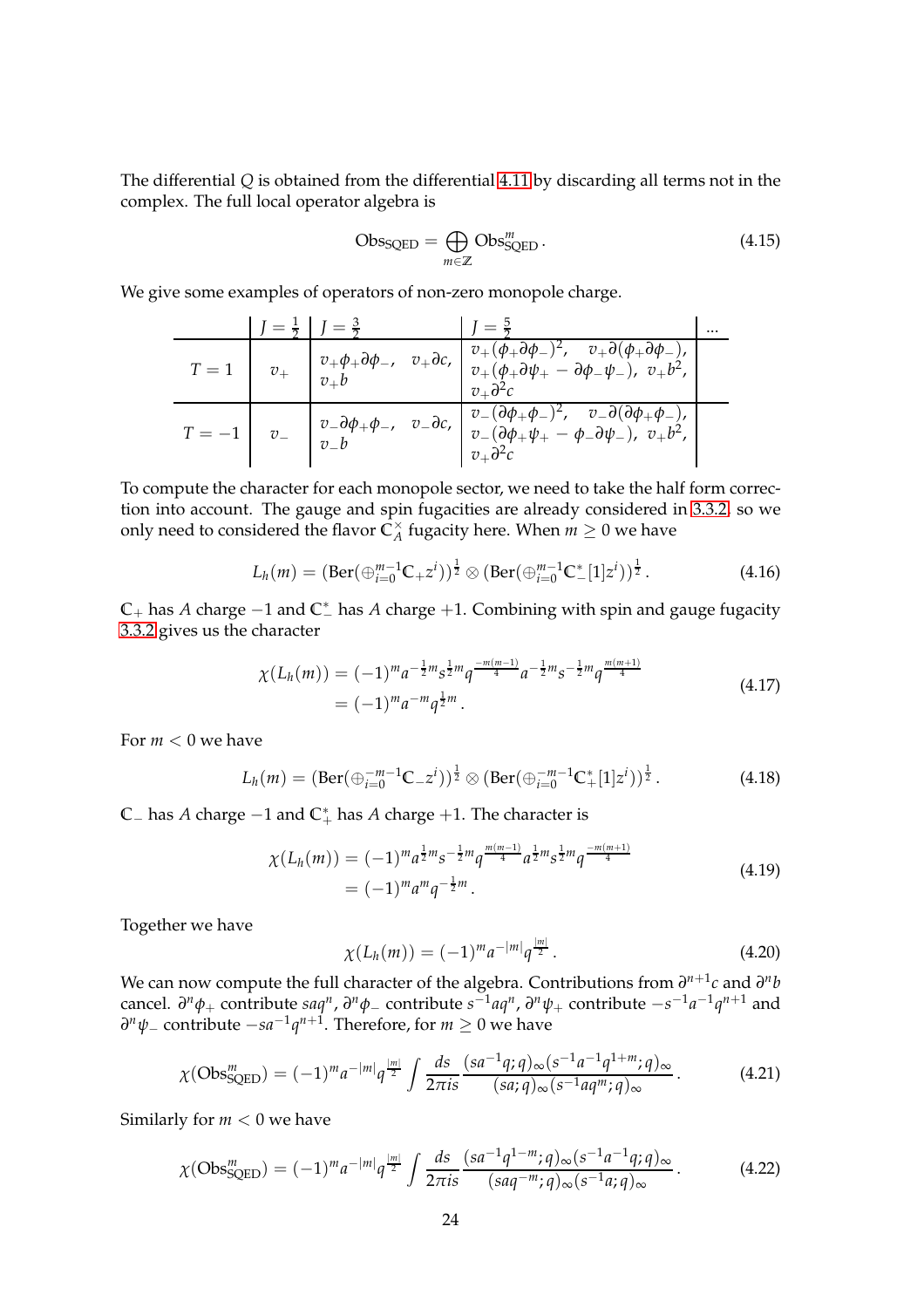We can simplify our expression by making a change of the integration variable  $s \to s q^{\frac{m}{2}}$ . This gives us

$$
\chi(\text{Obs}_{\text{SQED}}^{m}) = (-1)^{m} a^{-|m|} q^{\frac{|m|}{2}} \int \frac{ds}{2\pi i s} \frac{(s a^{-1} q^{1+\frac{|m|}{2}}; q)_{\infty} (s^{-1} a^{-1} q^{1+\frac{|m|}{2}}; q)_{\infty}}{(s a q^{\frac{|m|}{2}}; q)_{\infty} (s^{-1} a q^{\frac{|m|}{2}}; q)_{\infty}}.
$$
(4.23)

The index of the full local operator algebra is the sum

$$
\chi(\text{Obs}_{\text{SQED}}) = \sum_{m \in \mathbb{Z}} x^m \chi(\text{Obs}_{\text{SQED}}^m) = \sum_{m \in \mathbb{Z}} x^m a^{-|m|} q^{\frac{|m|}{2}} \int \frac{ds}{2\pi i s} \frac{(s^{\pm} a^{-1} q^{1 + \frac{|m|}{2}}; q)_{\infty}}{(s^{\pm} a q^{\frac{|m|}{2}}; q)_{\infty}} \,. \tag{4.24}
$$

Here *x* is the fugacity of topological symmetry and we absorbed the phase factor (−1) *m* into *x m*.

# <span id="page-24-0"></span>**4.4**  $U(1)_{-\frac{1}{2}}$  + a chiral

In this section we consider a  $G = \mathbb{C}^\times$  vector multiplet  $(\mathbf{A}, \mathbf{B})$  at Chern Simons level  $-\frac{1}{2}$ coupled to a chiral multiplet (**Φ**, **Ξ**) of charge 1 under the gauge group.

For the operator algebra at the monopole zero sector, we get the dg algebra

$$
\left(\mathbb{C}\left[\left\{\partial^n\varphi,\partial^n\xi,\partial^n b,\partial^{n+1}c\right\}_{n\geq 0}\right]^{C^{\times}},Q\right).
$$
\n(4.25)

<span id="page-24-1"></span>with differential *Q* given by

$$
Q\partial^n \varphi = \sum_{1 \le l \le n} \partial^m c \partial^{n-l} \varphi,
$$
  
\n
$$
Q\partial^n \xi = -\sum_{1 \le l \le n} \partial^l c \partial^{n-l},
$$
  
\n
$$
Q\partial^n b = \sum_{0 \le l \le n} \partial^l \varphi \partial^{n-l} \xi.
$$
\n(4.26)

We list the cohomology for small spins

$$
T = 0
$$
\n
$$
J = 1
$$
\n
$$
J = 2
$$
\n
$$
J = 3
$$
\n
$$
\frac{\partial^3 c}{\partial^2 c, \partial c \partial^2 c, \partial \zeta \partial \varphi + \frac{1}{2} b^2 \partial c, \partial^2 c \partial \zeta \partial \zeta \partial \zeta}
$$
\n
$$
T = 0
$$
\n
$$
\frac{\partial^2 c}{\partial c \partial \varphi + \partial c} = \frac{1}{2} \frac{\partial^2 c}{\partial \zeta \partial \zeta} + \frac{1}{2} \frac{\partial^2 c}{\partial \zeta \partial \zeta}
$$
\n
$$
\frac{\partial^2 c}{\partial \zeta \partial \zeta \partial \zeta} = \frac{\partial^2 c}{\partial \zeta \partial \zeta \partial \zeta} + \frac{1}{2} \frac{\partial^2 c}{\partial \zeta \partial \zeta}
$$

For monopole charge *m* > 0, the operator algebras can be computed by the following complexes

$$
Obs^{m} = (\mathbb{C}[\{\partial^{n}\varphi, \partial^{m+n}\xi, \partial^{n}b, \partial^{n+1}c\}_{n\geq 0}]^{\mathbb{C}^{\times}}, Q), \quad \text{for } m > 0.
$$

The differential is the truncation of [4.26.](#page-24-1) As before, we give some examples of operators here

$$
\begin{array}{c|c|c|c|c|c} & J = 0 & J = 1 & J = 2 & \dots \\ \hline T = 1 & v_+ & v_+ \partial c, v_+ b & v_+ b \partial c, v_+ b^2, v_+ \partial^2 c \\ \hline T = 2 & v_+^2 & v_+^2 \partial c, v_+^2 b & v_+^2 b \partial c, v_+^2 b^2, v_+^2 \partial^2 c, v_+^2 \partial b \end{array}
$$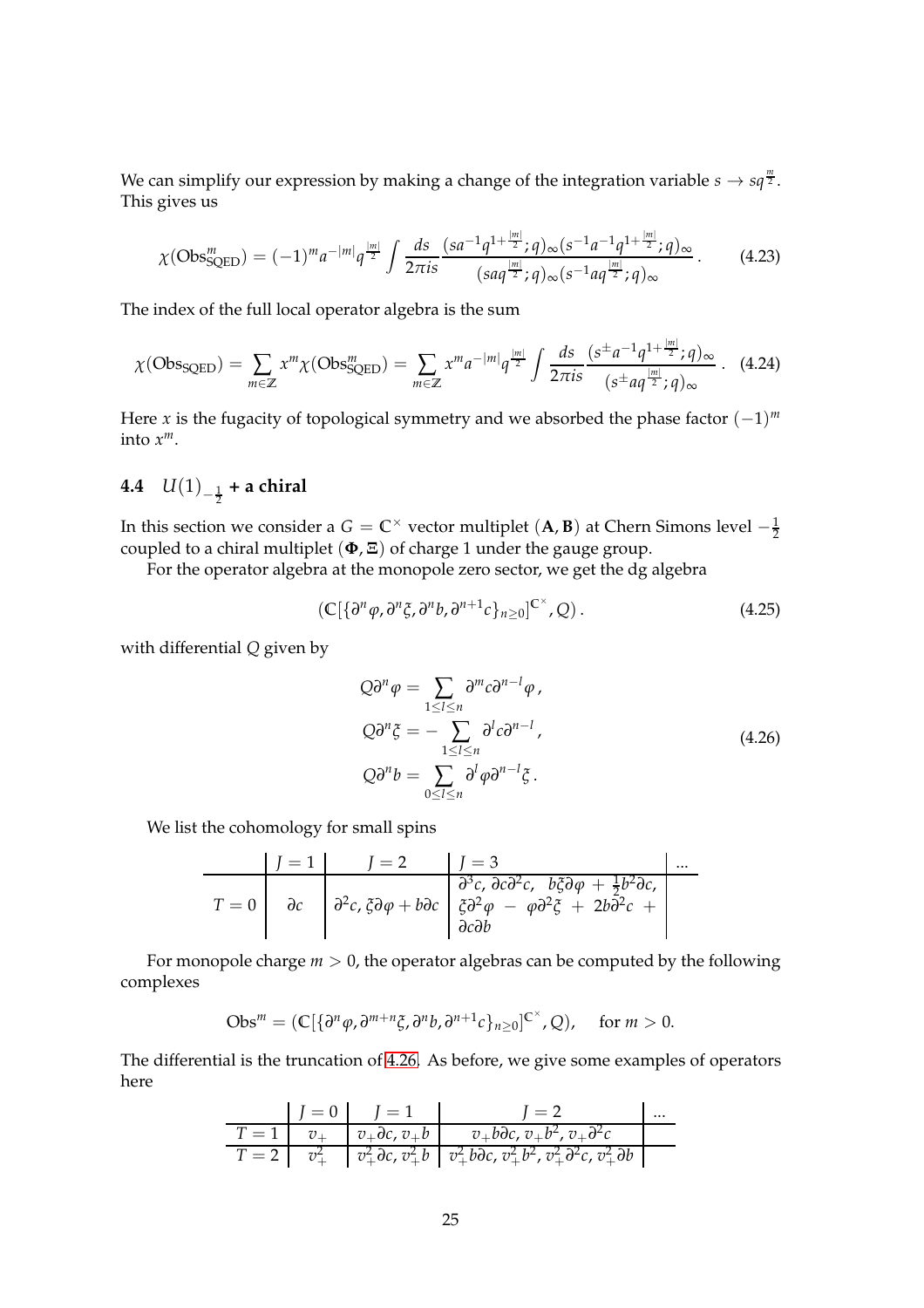According to [3.3.1](#page-16-0) [3.3.2,](#page-17-0) the half form correction and the Chern-Simons term contribute a factor

$$
s^{-\frac{1}{2}m}q^{\frac{m(m+1)}{4}}(s^{-m}q^{\frac{(m+1)m}{2}})^{-\frac{1}{2}} = 1
$$
 (4.27)

Then we have the character

$$
\chi(\text{Obs}^m) = \int \frac{ds}{2\pi i s} \frac{(z^{-1}q;q)_{\infty}}{(sq^m;q)_{\infty}}, \quad m \ge 0
$$
\n(4.28)

By making change of integration variable*, s*  $\rightarrow$  *sq* $\frac{m}{2}$ , we get

$$
\chi(\text{Obs}^m) = \int \frac{ds}{2\pi i s} \frac{(s^{-1}q^{1+\frac{m}{2}}; q)_{\infty}}{(sq^{\frac{m}{2}}; q)_{\infty}}, \quad m \ge 0. \tag{4.29}
$$

For the monopole charge *m* sector with *m* < 0, the half form and line bundle twist contribute a factor

$$
(-1)^{m} s^{\frac{1}{2}m} q^{\frac{-m(m+1)}{4}} (s^{-m} q^{-\frac{(m+1)m}{2}})^{-\frac{1}{2}} = (-s)^{m} q^{\frac{-m(m+1)}{2}}.
$$
 (4.30)

After the change of variable  $s \to s q^{\frac{m}{2}}$  as we have done before, we find that the character for  $m < 0$  is given by

$$
\chi(\text{Obs}^m) = \int \frac{ds}{2\pi i s} (-s)^m q^{\frac{-m}{2}} \frac{(s^{-1}q^{1-\frac{m}{2}}; q)_{\infty}}{(sq^{-\frac{m}{2}}; q)_{\infty}}, \quad m < 0. \tag{4.31}
$$

We can summarize the expression for  $m \geq 0$  and  $m < 0$  into one expression

$$
\chi(\text{Obs}) = \sum_{m \in \mathbb{Z}} x^m \int \frac{ds}{2\pi i s} (-q^{\frac{1}{2}})^{-\frac{1}{2}(m-|m|)} s^{\frac{1}{2}(m-|m|)} \frac{(s^{-1}q^{1+\frac{|m|}{2}}; q)_{\infty}}{(sq^{\frac{|m|}{2}}; q)_{\infty}}.
$$
(4.32)

It is interesting to note that the character here contain a relative phase factor  $(-1)^{-\frac{1}{2}(m-|m|)}$ that only contribute when  $m < 0$ . This phase factor cannot be derived from the usual localization computation of the index. However, it is predicted in [\[19\]](#page-59-13) to incorporate various mirror dualities for the index. In our setup, this phase factor naturally comes from the fermionic grading of the Berezinian.

A closely related theory is the so called  $U(1)_{\frac{1}{2}}+$  chiral theory, where we have a  $G=$  $\mathbb{C}^{\times}$  vector multiplet at Chern Simons level  $\frac{1}{2}$  coupled to a chiral multiplet of charge 1 under the gauge group. This theory, together with the  $U(1)_{-\frac{1}{2}}$  chiral theory and the free chiral theory, consist of the simplest example of 3*d*  $\mathcal{N} = 2$  mirror "triality" [\[23\]](#page-59-17).

free chiral 
$$
\leftrightarrow U(1)_{\frac{1}{2}}
$$
 + chiral  $\leftrightarrow U(1)_{-\frac{1}{2}}$  + chiral . (4.33)

### <span id="page-25-0"></span>**4.5 Bulk algebras and dualities**

In this section, we consider local operator algebras of different theories related by infrared dualities. It was argued in [\[12\]](#page-59-6) that the *Q* cohomology of bulk local operator algebra is constant along the RG flow. Therefore for two IR dual theories  $\mathcal{T}, \mathcal{T}'$  (two theories that flow to the same IR, also known as mirror dual theories [\[50,](#page-61-7) [51\]](#page-61-8)), the corresponding local operator algebras  $\mathrm{Obs}_{\mathcal{T}}$ , $\mathrm{Obs}_{\mathcal{T}'}$  should have the same  $Q$  cohomology.

$$
H^{\bullet}(\text{Obs}_{\mathcal{T}}, \mathcal{Q}_{\mathcal{T}}) \approx H^{\bullet}(\text{Obs}_{\mathcal{T}'}, \mathcal{Q}_{\mathcal{T}'}). \tag{4.34}
$$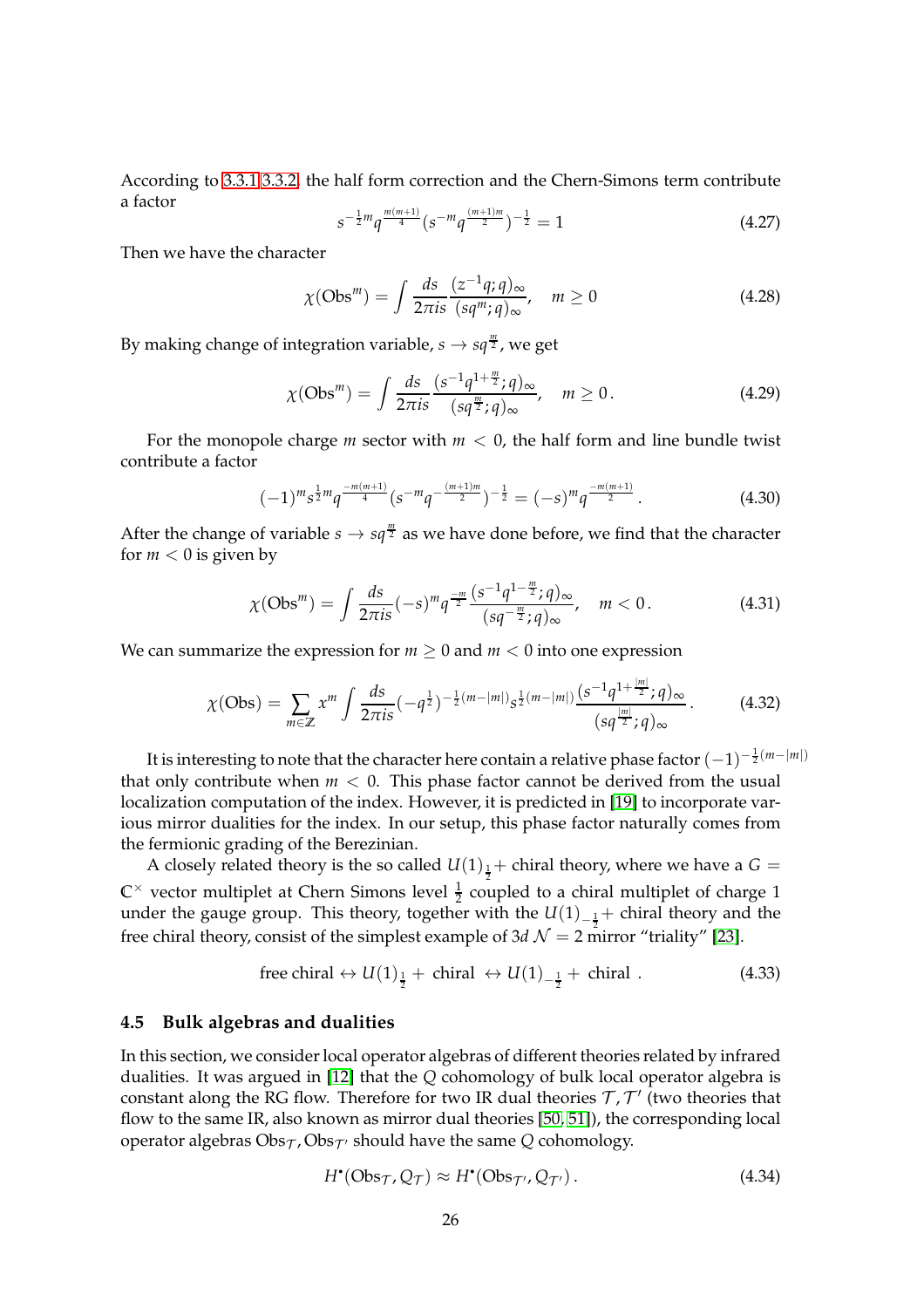The mirror map always mixes the monopole operators and perturbative operators on the two sides. We should be able to observe this in cohomology. A even stronger statement is that the two complexes  $(\mathrm{Obs}_\mathcal{T},\mathcal{Q}_\mathcal{T})$ , $(\mathrm{Obs}_{\mathcal{T}'},\mathcal{Q}_{\mathcal{T}'})$  are quasi-isomorphic. If true, this will provide us with a very strong and non-trivial test of 3*d* mirror symmetry. Although we are unable to verify this statement at the moment, we provide some evidence by comparing the cohomology of operators of small spins for mirror dual theories.

We have computed some operators for the  $U(1)_{-\frac{1}{2}} +$  chiral theory. From what we have found in Section [4.4,](#page-24-0) we can observe an exact match of cohomologies of local operators for the two theories. Some examples are listed as below

| $T=0$                                 | $\mathfrak{l}=1$ |                                                | $l=2$           |                                                                                             |                                               | $=$ 3                       |          |
|---------------------------------------|------------------|------------------------------------------------|-----------------|---------------------------------------------------------------------------------------------|-----------------------------------------------|-----------------------------|----------|
| free chiral                           | ΦФ               | $\partial(\phi\psi)$                           |                 | $\phi\partial\psi-\partial\phi\psi$                                                         | $\partial^2(\phi\psi)$                        | $\phi^2 \psi \partial \psi$ |          |
| $U(1)_{-\frac{1}{2}} + \text{chiral}$ | $\partial c$     | $\partial^2 c$                                 |                 | $\zeta \partial \varphi + b \partial c$                                                     | $\partial^3 c$                                | $\partial c\partial^2 c$    | $\cdots$ |
|                                       |                  |                                                |                 |                                                                                             |                                               |                             |          |
| $T=0$                                 |                  |                                                |                 | $l = 3$                                                                                     |                                               |                             |          |
| free chiral                           |                  | $\partial \phi \partial \psi$                  |                 |                                                                                             | $\partial^2 \phi \psi - \phi \partial^2 \psi$ |                             |          |
| $U(1)_{-\frac{1}{2}} + \text{chiral}$ |                  | $b\xi\partial\varphi+\frac{1}{2}b^2\partial c$ |                 | $\xi \partial^2 \varphi - \varphi \partial^2 \xi + 2b \partial^2 c + \partial c \partial b$ |                                               |                             |          |
|                                       |                  |                                                |                 |                                                                                             |                                               |                             |          |
| $T=1$                                 | $I=0$            | $l = 1$                                        |                 |                                                                                             | $l = 2$                                       |                             | $\cdots$ |
| free chiral                           | $\varphi$        | Ф <sup>∠</sup> W                               | $\partial \phi$ | фдфф                                                                                        | $\partial^2 \phi$                             | $\phi$ d $(\phi \psi)$      |          |
| $U(1)_{-\frac{1}{2}} +$ chiral        | $v_{+}$          | $v_+$ dc                                       | $v_+b$          | $v_+b\overline{\partial c}$                                                                 | $v_+b^2$ ,                                    | $v_+\partial^2c$            | $\cdots$ |

The mirror duality indeed maps monopole operators on one side to perturbative operators on the other side. The identification  $\phi \leftrightarrow v_+$  is compatible with study of corresponding physical theories [\[23\]](#page-59-17).

Another classical example is given by the duality between SQED and XYZ model[\[51\]](#page-61-8). By comparing the cohomology of local operators with different quantum numbers, we can find an identification of operators under the duality. For *T* charge 0 sector we have

|     | $T = 0$   $I = 1$ |                 |                                                                                                                             |                     |          |
|-----|-------------------|-----------------|-----------------------------------------------------------------------------------------------------------------------------|---------------------|----------|
| XYZ |                   | $X^n\partial X$ | $X^n(X\psi_X - Y\psi_Y)$                                                                                                    | $Y\psi_Y - Z\psi_Z$ |          |
|     |                   |                 | $\text{SQED}$ $(\phi_+\phi_-)^n$ $(\phi_+\phi_-)^n \partial(\phi_+\phi_-)$ $(\phi_+\phi_-)^n (\phi_+\psi_+ + \phi_-\psi_-)$ |                     | $\cdots$ |

| $T=0$        |                                                               | $=$ 3                                                                     |
|--------------|---------------------------------------------------------------|---------------------------------------------------------------------------|
|              | XYZ                                                           | <b>SQED</b>                                                               |
| $A=-2$       | $\partial YZ - Y\partial Z$                                   | $\psi_+\psi_-$                                                            |
| $A=0$        | $\partial(Y\psi_Y - Z\psi_Z)$                                 | $\partial^2 c$                                                            |
| $A=2$        | $X\partial(Y\psi_Y - Z\psi_Z)$                                | $(\phi_+\phi_-)\partial^2c$                                               |
| $A=2n$       | $X^n\partial(X\psi_X-Y\psi_Y)$                                | $(\phi_+\phi_-)^n\partial (\phi_+\psi_+-\phi_-\psi_-)$                    |
|              | $X^n(\partial X\psi_X - Y\partial \psi_Y + \partial Z\psi_Z)$ | $(\phi_+\phi_-)^n(b\partial c+\partial\phi_+\psi_+-\partial\phi_-\psi_-)$ |
| $A = 2n + 2$ | $X^n\partial^2 X$                                             | $(\phi_+\phi_-)^n\partial^2(\phi_+\phi_-)$                                |
| $A = 2n + 4$ | $X^n(\partial X)^2$                                           | $(\phi_+\phi_-)^n(\partial(\phi_+\phi_-))^2$                              |

For nonzero *T* charge sector, we also find the following identification

| $T = 1$ $I = \frac{1}{2}$ |  |  |                                                                       |  |                                                                      | $\cdots$ |
|---------------------------|--|--|-----------------------------------------------------------------------|--|----------------------------------------------------------------------|----------|
|                           |  |  |                                                                       |  |                                                                      |          |
|                           |  |  | $\overline{SQED}$ $v_+$ $v_+b$ $v_+\phi_+\partial\phi_ v_+\partial c$ |  | $\begin{vmatrix} v_+b^2 & v_+(\phi_+\partial\phi_-)^2 \end{vmatrix}$ | $\cdots$ |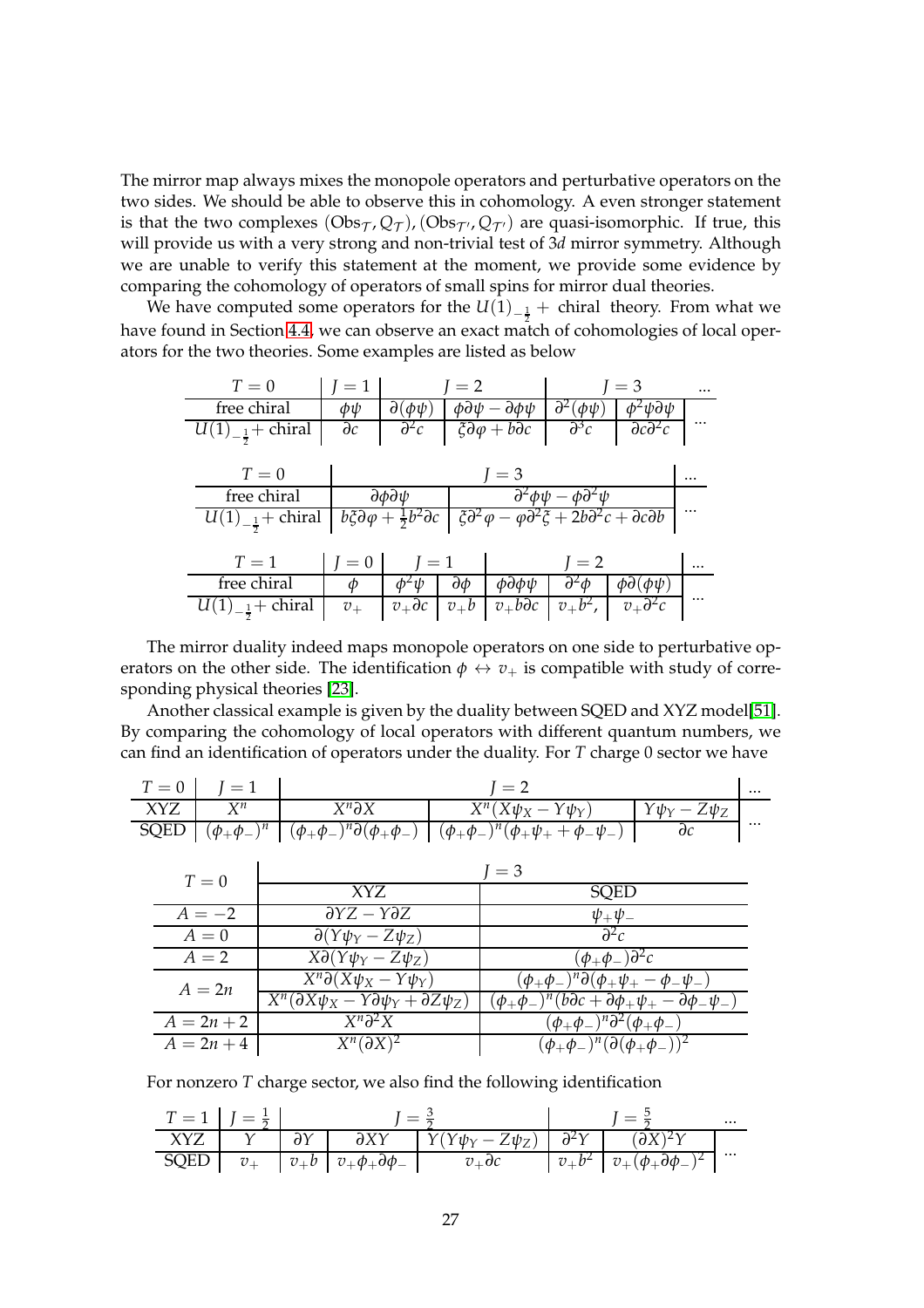| $T=1$      |                 |                                                                                                      |                                      |          |  |  |
|------------|-----------------|------------------------------------------------------------------------------------------------------|--------------------------------------|----------|--|--|
| <b>XYZ</b> | $\partial^2 XY$ | $Y\partial (X\psi_X - Y\psi_Y)$                                                                      | $\gamma \partial(Y\psi_Y - Z\psi_Z)$ |          |  |  |
|            |                 | $\text{SQED}$ $v_+\partial(\phi_+\partial\phi_-)$ $v_+(\phi_+\partial\psi_+ - \partial\phi_-\psi_-)$ |                                      | $\cdots$ |  |  |

With the above identification of operators for the two theories, we can study how the Poisson bracket behave under the mirror map. For example, in the XYZ model we have the following bracket

$$
\{X, Y\partial Z - Z\partial Y\} = 0. \tag{4.35}
$$

The corresponding bracket in the SQED is

 ${\phi_+\phi_-, \psi_+\psi_-\} = {\phi_-\psi_- - \phi_+\psi_+} = -Qb$ . (4.36)

This observation suggests that we expect the Poisson bracket to be preserved under the isomorphism only at the level of cohomology. If we find a quasi isomorphism between the two complexes  $(Obs_{XYZ}, Q)$  and  $(Obs_{SOED}, Q)$ , it will not preserve the Poisson bracket (or *λ*-bracket) at the cochain level. This inconsistency can be resolved by realizing that the bulk algebra actually has a higher analog of chiral algebra structure at the chain level. We will discuss more this structure in Section [6.4.](#page-48-0) The upshot is that the quasi isomorphism between the two complexes should be accompanied by an infinite series of higher maps between them so that the full algebraic structure of the bulk algebras is preserved. Finding all the "higher" morphisms between the algebras will be interesting.

### <span id="page-27-0"></span>**5 Review of boundary conditions and boundary algebras**

Half-BPS boundary conditions of physical 3*d*  $\mathcal{N} = 2$  theory preserving 2*d*  $\mathcal{N} = (0, 2)$ supersymmetry are automatically compatible with the holomorphic twist, therefore lead to boundary conditions of twisted theory. These half BPS boundary conditions are systematically studied in [\[52\]](#page-61-9), and are reinterpreted in the twisted formalism in [\[12\]](#page-59-6). Here we briefly review some of the results here.

There are four basic classes of boundary conditions for the vector and chiral multiplet.

- Dirichlet boundary condition for the chiral multiplet, abbreviated D, by imposing  $\Phi = 0$  on the boundary.
- Neumann boundary condition for the chiral multiplet, abbreviated N, by imposing  $\Psi = 0$  on the boundary.
- Dirichlet boundary condition for the vector multiplet, abbreviated  $D$ , by imposing  $A = 0$  on the boundary.
- Neumann boundary condition for the vector multiplet, abbreviated  $N$ , by imposing  $\mathbf{B} = 0$  on the boundary.

There could be more complicated boundary conditions, but in this paper, we only study combinations of the above four.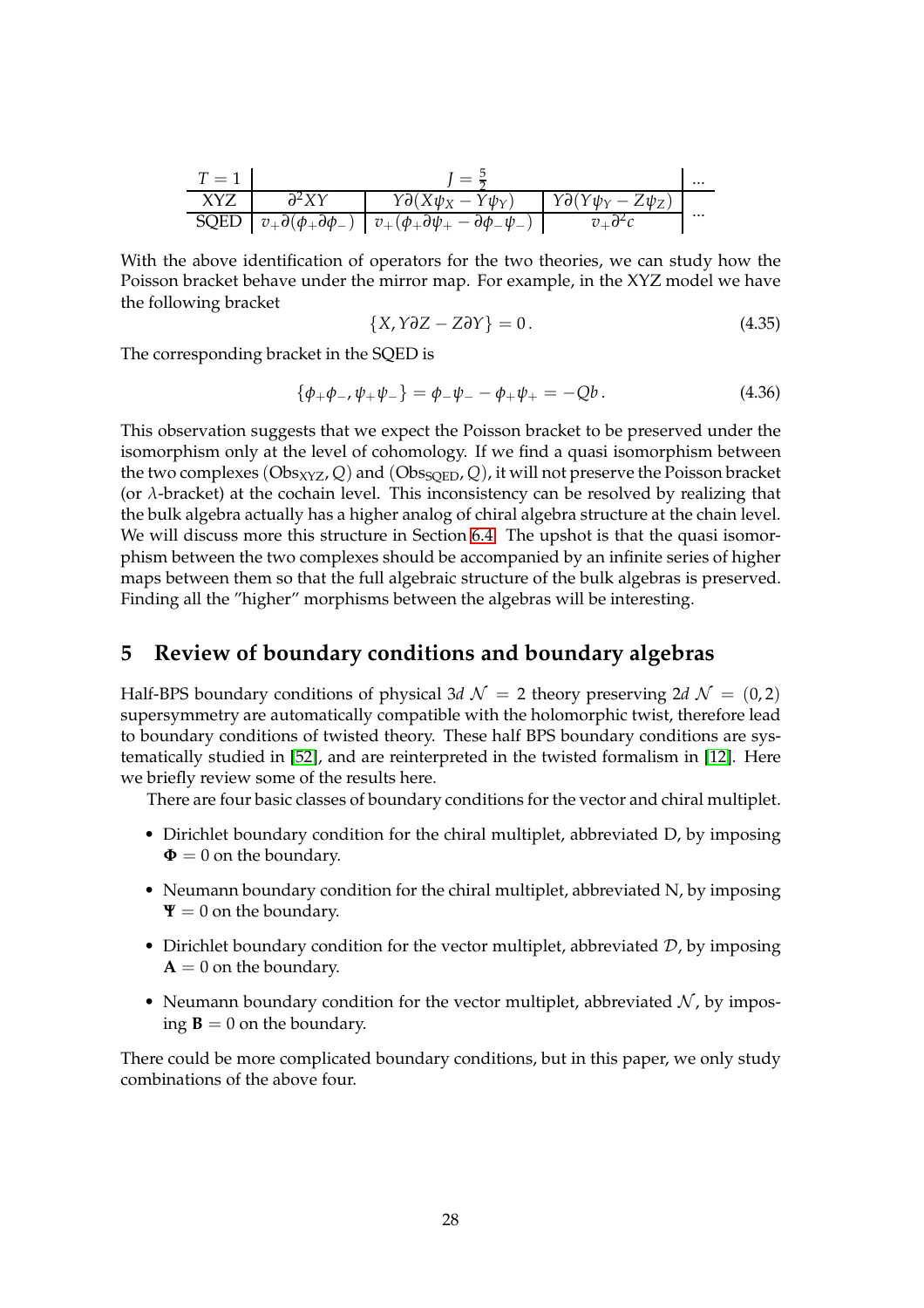### <span id="page-28-0"></span>**5.1 Boundary algebras for chiral multiplets**

We consider *n* chiral multiplet with a superpotential *W*. Suppose the boundary condition is chosen such that the first *k* chiral multiplets are given Neumann boundary condition, and the last *n* − *k* chiral multiplets are given Dirichlet boundary condition. Namely, we set

$$
\mathbf{\Psi}_i = 0, \ i = 1, \dots, k, \qquad \mathbf{\Phi}_i = 0, \ i = k+1, \dots, n
$$

at the boundary.

By passing to cohomology, the boundary algebra is generated by bosonic operators  $\{\phi_i(z), i = 1, ..., k\}$  and fermionic operatos  $\{\psi_i(z), j = k+1, ..., n\}$ . There are two situations to be discussed depending on the superpotential. First, if the superpotential vanish at the boundary

$$
W|_{\partial} = 0, \tag{5.1}
$$

then the boundary chiral algebra is specified by OPE

<span id="page-28-1"></span>
$$
\psi_j \psi_l = \frac{\hbar}{z} \partial_j \partial_l W|_{\partial} \,, \tag{5.2}
$$

and BRST differential

<span id="page-28-2"></span>
$$
Q\psi_j = \partial_j W|_{\partial}.
$$
\n(5.3)

Another possibility is that the superpotential does not vanish at the boundary. In this case, this boundary condition is anomalous due to the superpotential. We can easily see this by considering the classical master equation:

$$
\{S_{BV}, S_{BV}\} = 2\{\int \langle \mathbf{\Psi}^i, \hat{d}\mathbf{\Phi}_i \rangle, \int W(\mathbf{\Phi})\} = 2\int \hat{d}W(\mathbf{\Phi}) = -2\int_{\Sigma} W(\mathbf{\Phi}^{\partial}). \tag{5.4}
$$

This term measure the failure of the classical master equation to hold in the presence of boundary, and we see that it is proportional to *W*|*<sup>∂</sup>* . Here, we can add boundary fermion to cancel this anomaly. We introduce 2*d* boundary fermion in the BV formalism, and we use superfield notation compatible with the 3*d* theories. We have fields

$$
\Gamma_{\alpha} \in \Omega^{k_{\alpha}, \bullet}(\Sigma), \ \ \Gamma^{\alpha} \in \Omega^{1-k_{\alpha}, \bullet}(\Sigma).
$$
 (5.5)

They are equipped with the following BV bracket

$$
\{\Gamma_{\alpha}, \Gamma^{\beta}\} = \delta_{\alpha\beta}\delta(x - y)d\text{Vol}.
$$
 (5.6)

The BV action functional is given by

$$
S = \sum_{\alpha} \int_{\Sigma} \Gamma_{\alpha} \wedge \bar{\partial} \Gamma^{\alpha} . \tag{5.7}
$$

This BV action gives  $\bar{\partial}$  as the BRST operator. Now suppose that we have polynomials  $E_\alpha(\Phi^\partial)$ ,  $J^\alpha(\Phi^\partial)$ , which are of charge  $k_\alpha$ , 1 –  $k_\alpha$  respectively under the  $U(1)_R$  symmetry and satisfy:

$$
E_{\alpha}(\mathbf{\Phi}^{\partial})J^{\alpha}(\mathbf{\Phi}^{\partial}) = W(\mathbf{\Phi}^{\partial}). \tag{5.8}
$$

Note that we can always find such a factorization of superpotential by adding enough boundary fermion. We can add the following boundary term to the Lagrangian:

<span id="page-28-3"></span>
$$
S^{\partial} = \sum_{\alpha} \int_{\Sigma} \mathbf{\Gamma}_{\alpha} \wedge \bar{\partial} \mathbf{\Gamma}^{\alpha} + \mathbf{\Gamma}^{\alpha} E_{\alpha} (\mathbf{\Phi}^{\partial}) + \mathbf{\Gamma}_{\alpha} J^{\alpha} (\mathbf{\Phi}^{\partial}). \tag{5.9}
$$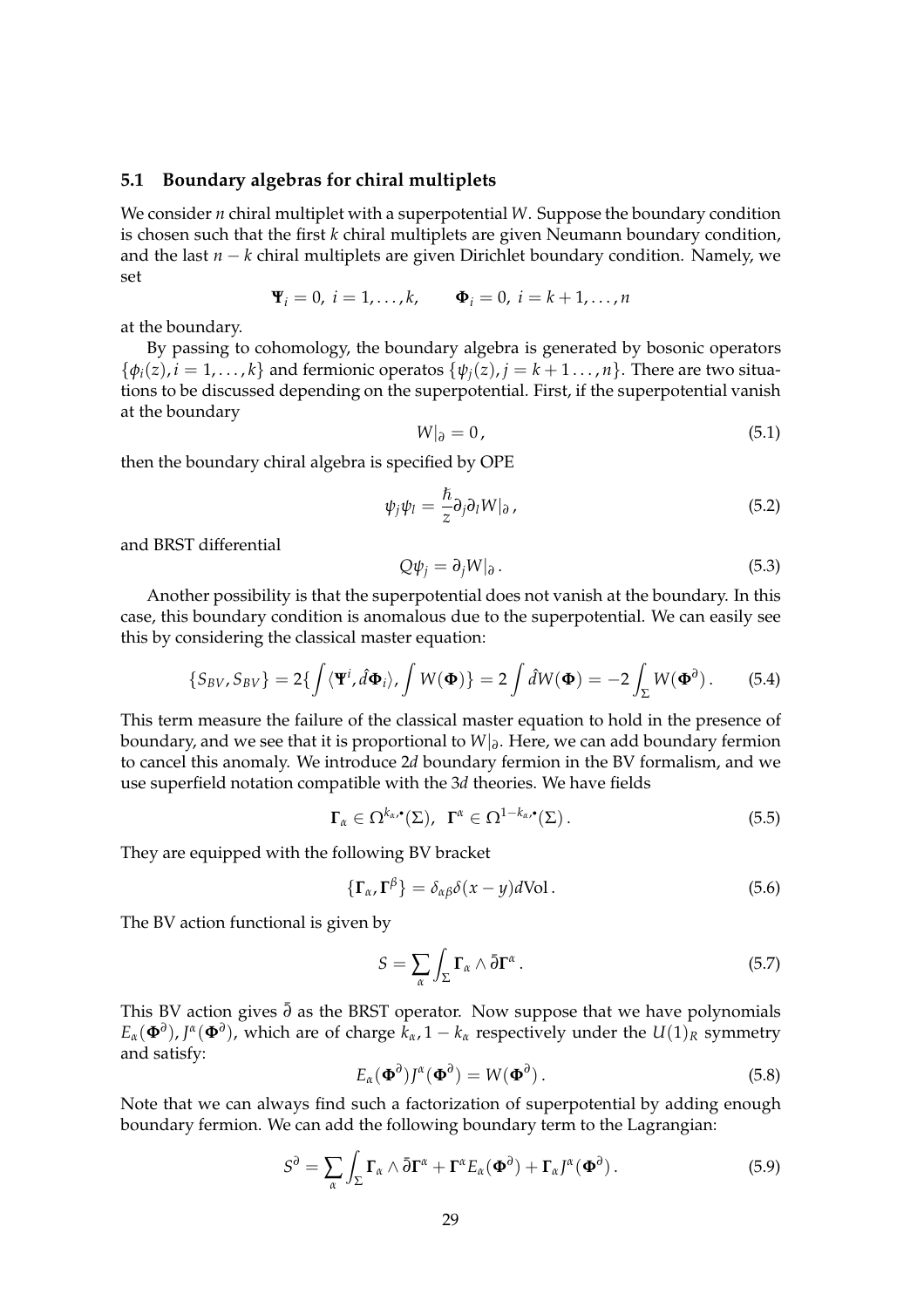This boundary term contains the BV action of the 2*d* fermion and the coupling terms on the boundary. Then we can show that the combined system  $S^{\text{bulk}} + S^{\partial}$  satisfies the classical master equation.

For the boundary chiral algebra, we now have the new fields (**Γ***α*, **Γ** *α* ). Since the cohomology of the complex (Ω<sup>k,∙</sup>,∂) consist of holomorphic *k-*form, we only need to consider the bottom component of the fields just like what we have done in the 3*d* case. Therefore the boundary algebras have new operators generated by Γ*α*(*z*), Γ *α* (*z*). The original OPE [5.2](#page-28-1) and BRST differential [5.3](#page-28-2) do not change, but we have the following new OPE

$$
\Gamma_{\alpha}(z)\widetilde{\Gamma}^{\alpha}(0) = \frac{\delta_{\alpha\beta}}{z},\tag{5.10}
$$

and new BRST differential

$$
Q\Gamma_{\alpha} = E_{\alpha}(\Phi_i),
$$
  
\n
$$
Q\Gamma^{\alpha} = J^{\alpha}(\Phi_i).
$$
\n(5.11)

We can flip the boundary condition of a bulk chiral from Neumann to Dirichlet by introducing a boundary fermi multiplet. We start with the boundary condition with the first *m* chiral multiplets given Neumann boundary condition, and the last *n* − *m* chiral multiplets given Dirichlet boundary condition. Suppose the superpotential vanish at the boundary. We couple this system with a boundary fermi multiplet  $(\Gamma(z), \Gamma(z))$  by a *E* term  $E = X$  and no *J* term as in [5.9.](#page-28-3) The vertex algebra of the coupled system is argued [\[12\]](#page-59-6) to be equivalent to that of another boundary condition where the first *m* − 1 chiral multiplets are given Neumann boundary condition, and the last *n* − *m* + 1 chiral multiplets are given Dirichlet boundary condition. This isomorphism is only expected to be true at the level of cohomology.

We need to mention that if we only care about the vertex algebra structure at the level of cohomology, then the dg vertex algebra model proposed in this section is enough. However, this model does not fully characterize the algebraic structure of boundary algebra with general superpotential. This is related to the fact that the superpotential might have non zero higher derivatives (of order 3 or higher). That information should be contained in the structure of boundary algebra but is lost in our model. In this case, the boundary chiral algebra should form an  $A_{\infty}$  analog of chiral algebra, where we have higher operations coming from the higher derivatives of the superpotential. It should produce the familiar  $A_{\infty}$  algebra upon reduction on a circle. Theses higher operations might sound unfamiliar but will be important for the conjectural bulk-boundary relation to work as we will see later.

### <span id="page-29-0"></span>**5.2 Boundary algebras for vector multiplets**

First, we consider the Neumann boundary condition for the gauge fields, which set  $\mathbf{B} = 0$ at the boundary. The boundary algebra is generated by  $A \in \mathcal{A}^{\bullet} \otimes \mathfrak{g}[1]$  and by passing to cohomology the boundary algebra is generated by the ghost fields  $c^a$ . The OPE structure is trivial but we have a nontrivial BRST operator.

$$
Qc^a = f_{bc}^a c^b c^c. \tag{5.12}
$$

As we have discussed in Section [3.2,](#page-12-0) When the gauge group is compact, we should only introduce ghosts for non-constant gauge transformations and impose *G* invariance by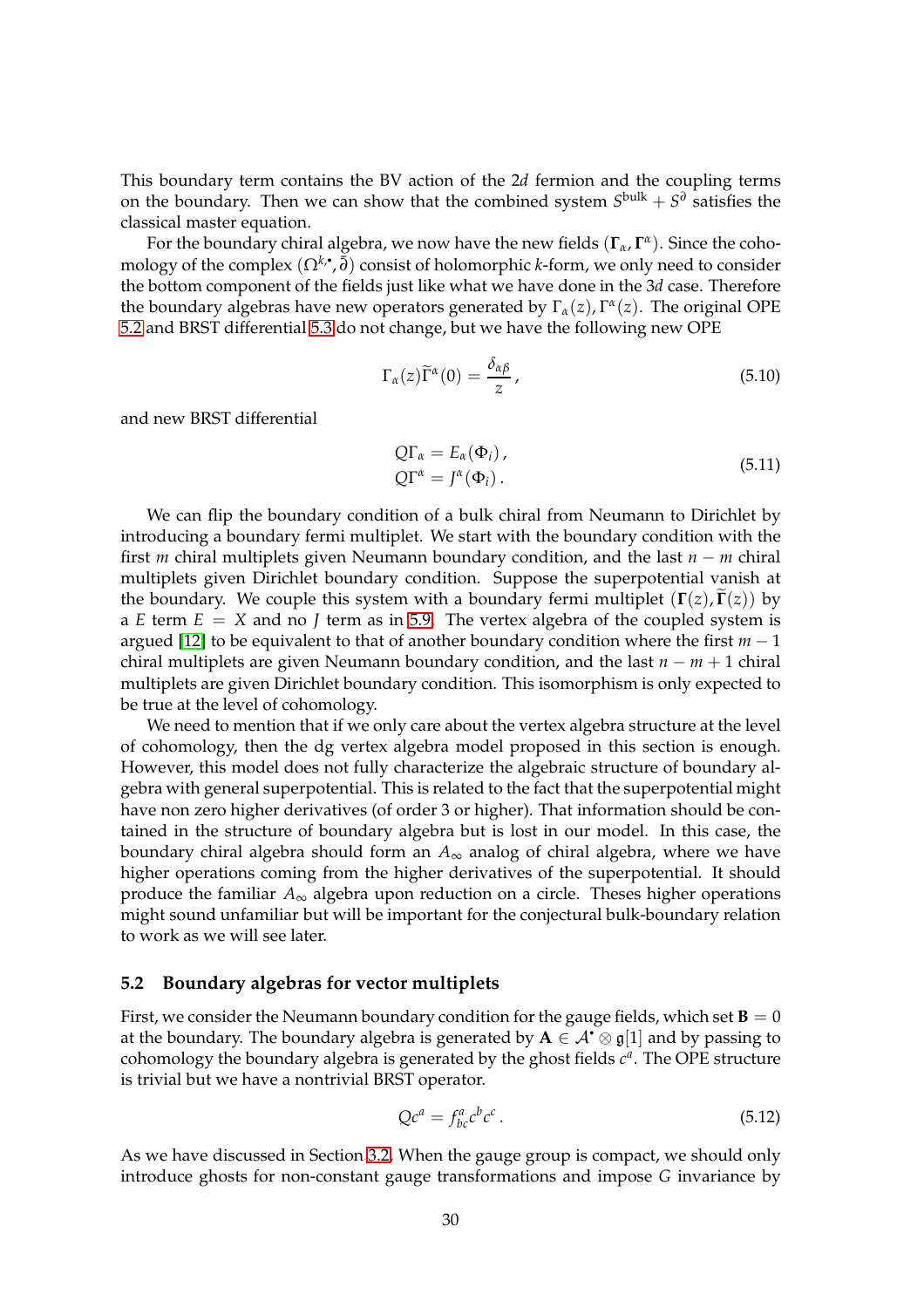hand by only considering *G* invariant operators. In summary, the boundary algebra is:

$$
C^{\bullet}(z\mathfrak{g}[z])^{G}. \tag{5.13}
$$

Explicitly, The boundary algebra is generated by *G* invariant combinations of  $\partial_z c^a$  ,  $\partial^2_z c^a$  , . . . having trivial OPE and equipped with the BRST operator

$$
Q\partial_z^n c^n = \sum_{\substack{l+k=n\\l,k>0}} f_{bc}^a \partial_z^l c^b \partial_z^k c^c.
$$
 (5.14)

Now we consider the Dirichlet boundary conditions for a gauge field. This set  $A = 0$ at the boundary. Naively, the boundary algebra is generated by fields  $B_{a}$ , the bottom component of  $B \in \mathcal{A}^{1,\bullet}\otimes \mathfrak{g}^*.$  The BRST differential is trivial and the OPE is given by

$$
B_a(z)B_b(0) \sim \frac{f_{ab}^c}{z}B_c + \frac{k}{z^2}\delta_{ab} - \frac{h^{\vee}}{z^2}\delta_{ab}.
$$
 (5.15)

where *h* <sup>∨</sup> is the dual coxter number. We denote this vertex algebra by *Vk*−*<sup>h</sup>* <sup>∨</sup> (g). This is exactly the vertex algebra associated to vacuum representation of level *k* − *h* <sup>∨</sup> of the affine Kac-Moody algebra  $\hat{\mathfrak{g}}$ .

There are further non-perturbative corrections to the boundary algebra with Dirichlet boundary conditions. To describe the correct space of local operators on the boundary, we should again use the operator-state correspondence by constructing the Hilbert space associated with the hemi-sphere ending on the boundary. A systematic analysis is performed in [\[12\]](#page-59-6), which shows that the boundary algebra is computed as Dolbeault homology of affine Grassmannian

$$
H_{\bullet}(\mathrm{Gr}_G, \mathcal{L}^{\otimes (h-k)}) = H^{\bullet}(\mathrm{Gr}, \mathcal{L}^{\otimes (k-h)})^*.
$$
 (5.16)

This space is also known [\[53,](#page-61-10) [54\]](#page-61-11) to be isomorphic to *Lk*−*<sup>h</sup>* , the integrable highest weight representation of <sup>b</sup>g*k*−*<sup>h</sup>* . It has been proved in [\[55\]](#page-61-12) that *Lk*,0 possess the structure of a vertex operator algebra. This is exactly the vertex operator algebra associated with WZW model.

### <span id="page-30-0"></span>**5.3 Boundary algebra with vector and chiral multiplets**

Now suppose we have both vector and chiral multiplets. The boundary conditions could be any combinations of Neumann and Dirichlet conditions. In this paper, we will focus on the case when the vector multiples take Neumann boundary conditions, which, as we have seen, has much simpler structure. The boundary conditions for the chiral multiplets can be arbitrary. As in Section [5.1,](#page-28-0) we give Neumann boundary conditions to the first *k* chiral multiplets and Dirichlet boundary conditions to last *n* − *k* chiral multiplets. We also add boundary fermions  $(\Gamma^{\alpha}, \widetilde{\Gamma}_{\alpha})$  with  $E_{\alpha}$  and  $J^{\alpha}$  terms to cancel the boundary anomaly. Including the gauge fields, the boundary algebra is generated by

$$
\phi_i(z), \psi_j(z), \Gamma^{\alpha}(z), \widetilde{\Gamma}_{\alpha}(z), \ i = 1, \ldots, k, j = k+1, \ldots, n \,.
$$

and their *z* derivatives, as well as the *z* derivatives of ghost  $c_a(z)$ . The nontrivial OPE is the same as before:

$$
\psi_j \psi_l = \frac{\hbar}{z} \partial_j \partial_l W|_{\partial} , \quad \Gamma_\alpha(z) \widetilde{\Gamma}^\alpha(0) = \frac{\delta_{\alpha \beta}}{z} . \tag{5.18}
$$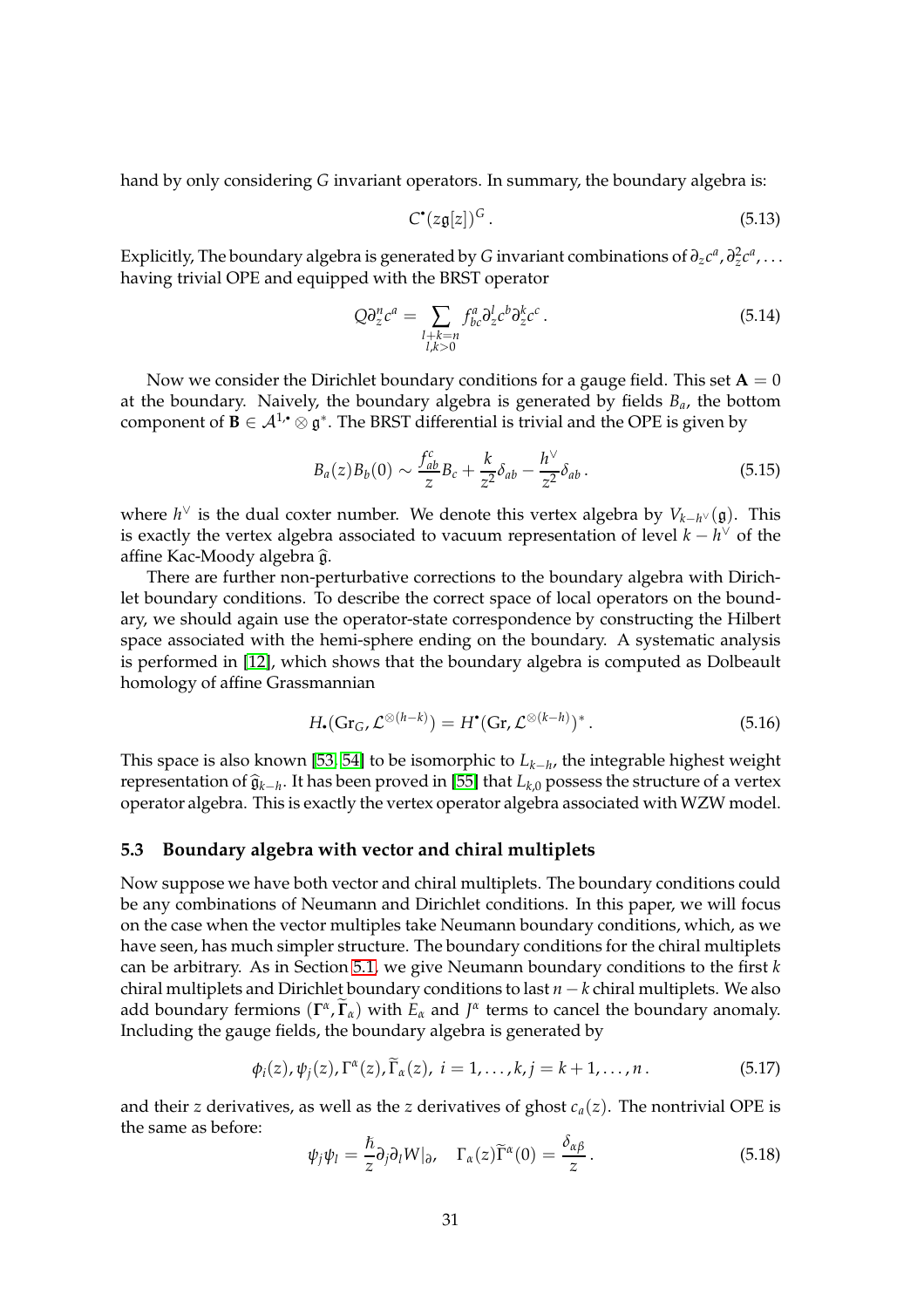The BRST transformation is more complicated. Schematically, they can be written as

$$
Q\phi = c \cdot \phi, \ Q\psi = dW|_{\partial} + c \cdot \psi,
$$
  

$$
Q\Gamma = c \cdot \Gamma + E, \ Q\widetilde{\Gamma} = c \cdot \widetilde{\Gamma} + J.
$$
 (5.19)

Due to the non-trivial OPE, the algebra is no longer a polynomial algebra. Hence extra attention need to be paid when working with the BRST operator in this case. When computing normal ordered product of operators, some unexpected terms may appear in the BRST transformation. We will see this in one of our examples.

In the presence of gauge fields, we should also be careful about the boundary gauge anomalies. For the boundary theory to be consistent at the quantum level, all gauge anomalies must be canceled. Details of boundary anomalies and their cancellation are provided in [\[52\]](#page-61-9).

### <span id="page-31-0"></span>**6 Self-Ext and bulk local operator algebra**

It is conjectured in [\[12\]](#page-59-6) that, the algebra of bulk local operators can be computed by the self-Ext of the vacuum module of the boundary VOA. We explain, following [\[21,](#page-59-15) [12\]](#page-59-6), why this might be true. First, by bringing a bulk local operator  $O \in \mathcal{O}$  bs to the boundary, we get an action of bulk operators Obs on boundary vertex algebra V*<sup>∂</sup>* [B]. This can be encoded as homomorphism

$$
Obs \to End(\mathcal{V}_{\partial}[\mathcal{B}]). \tag{6.1}
$$

On the other hand, the algebra of boundary charges  $\oint \mathcal{V}_{\partial}[\mathcal{B}]$  acts on the space of local boundary operators via boundary OPE, and give us an homomorphism

$$
\oint \mathcal{V}_{\partial}[\mathcal{B}] \to \text{End}(\mathcal{V}_{\partial}[\mathcal{B}]). \tag{6.2}
$$

Since the actions of bulk operator and boundary charges on V*<sup>∂</sup>* [B] are defined by operator product in **R** and **C** direction respectively, they must commute with each other. Therefore the image of Obs in End $(\mathcal{V}_{\partial}[\mathcal{B}])$  lie in End<sub>∮  $\mathcal{V}_{\partial}[\mathcal{B}]}(\mathcal{V}_{\partial}[\mathcal{B}])$ , and we get a "bulk boundary"</sub> map

$$
\beta: \text{Obs} \to \text{End}_{\oint \mathcal{V}_\partial[\mathcal{B}]}(\mathcal{V}_\partial[\mathcal{B}]). \tag{6.3}
$$

The algebra End $_{\oint \mathcal{V}_\partial [B]} (\mathcal{V}_\partial [B])$  is also known as the center  $Z(\mathcal{V}_\partial [B])$  of the VOA  $\mathcal{V}_\partial [B]$ , so we also write  $β:Obs\to Z(\mathcal{V}_\partial[\mathcal{B}]).$  It was argued in [\[12\]](#page-59-6) that this center is neither injective nor surjective in general. However, we would expect this "bulk boundary" map to contain more information if we consider its derived generalization. So to say, we conjecture that there is an isomorphism

$$
\beta_{\text{der}} : \text{Obs} \to Z_{\text{der}}(\mathcal{V}_\partial[\mathcal{B}]), \tag{6.4}
$$

for boundary condition  $\beta$  that is large enough (namely, when  $\beta$  is a generator of the category of boundary conditions). Here, the center is replaced by the derived center, and is computed by  $\mathrm{Ext}^{\bullet}_{\oint \mathcal{V}_{\partial}[\mathcal{B}]}(\mathcal{V}_{\partial}[\mathcal{B}],\mathcal{V}_{\partial}[\mathcal{B}]).$ 

To explain this conjecture, we recall the 2*d* TQFT version of this statement. For a 2*d* TQFT, the boundary conditions form a category  $C$  (usually a dg category). For any boundary conditions B, Hom<sub>C</sub>( $\mathcal{B}, \mathcal{B}$ ) = End<sub>C</sub>( $\mathcal{B}$ ) has the structure of a (dg) algebra. We call that the boundary condition  $\beta$  is large enough (or a generator of the category) if the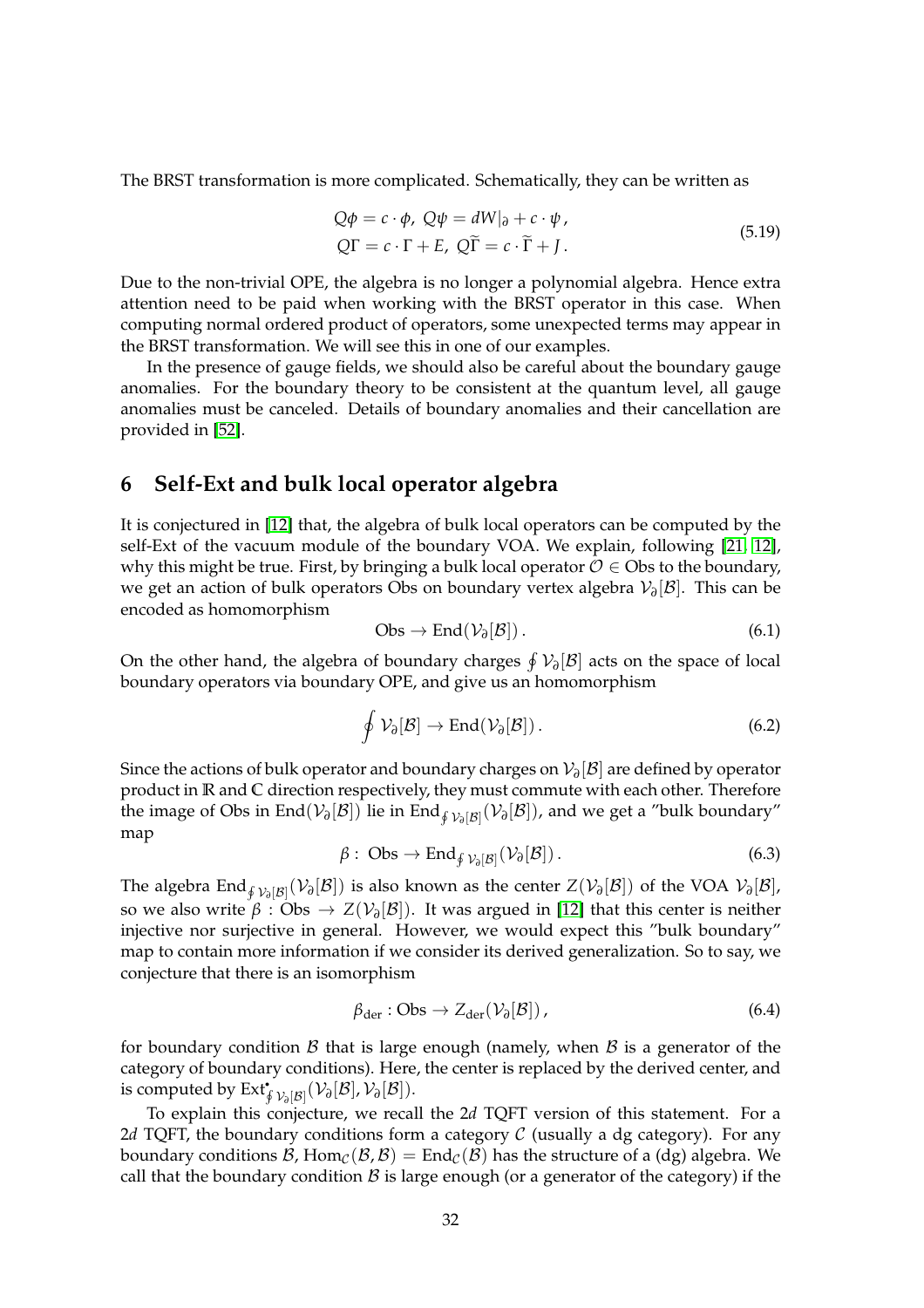category of boundary conditions is equivalent to the category of (dg) module of  $\text{End}_{\mathcal{C}}(\mathcal{B})$ . On the one hand, in the axiomatic approach of TQFT [\[20\]](#page-59-14), we take it as a definition that the bulk operator algebra is given by the derived center of the category  $C$ , which is computed by the Hochschild cohomology of  $A_{\partial}[\mathcal{B}] = \text{End}_{\mathcal{C}}(\mathcal{B})$  for large enough  $\mathcal{B}$ . On the other hand, in the physical approach of TQFT, the bulk operators can be identified as closed string states and can be computed directly. The isomorphism between the bulk operator algebra and Hochschild cohomology of boundary algebra *A<sup>∂</sup>* [B] is considered in various cases [\[56,](#page-61-13) [57,](#page-61-14) [58\]](#page-61-15).

The analogous statement should hold in 3*d* TQFT. For A and B twist of 3*d N* = 4 theory, this was used in [\[21,](#page-59-15) [22\]](#page-59-16) to compute Higgs and Coulomb branches operators. In the following sections, we perform the calculation for various 3*d* holomorphic twist theories. The expected relation is verified for "Landau-Ginzburg" model with arbitrary superpotential. For theories with vector multiplets, it is much harder to compute the Ext, due to the rather complicated structure of the boundary chiral algebra. At the moment, we are only able to check some examples with abelian gauge group and in the Neumann boundary condition. Even for these simple examples, it is fascinating to see that bulk monopole operators show up in the self-Ext of boundary algebra that is purely perturbative.

### <span id="page-32-0"></span>**6.1 Chiral multiplet**

In this section, we illustrate the above ideas by looking at theories with only chiral multiplets. Although much of the analysis can be done in an abstract way by properties of *R*Hom, we still perform the calculation in a very concrete manner by writing down explicitly the Koszul resolution.

Imposing a boundary condition usually "freezes" half of the bulk degrees of freedom. It's very interesting to see how the "frozen" half of degrees of freedom naturally arises from the Koszul resolution and eventually gives us the right bulk algebra. It's also very interesting to see how the various terms in the differential of bulk algebra are obtained from the Ext calculation.

### <span id="page-32-1"></span>**6.1.1 Single chiral multiplet with D b.c.**

We start by considering the simplest example, a single chiral multiplet (**Φ**, **Ψ**) without any superpotential. We consider the Dirichlet boundary condition. According to our previous discussion, the boundary algebra is generated by a field *ψ*(*z*). There is no BRST operator and non-trivial OPE. The algebra of charges is generated by

$$
\psi_n = \oint z^{n-1} \psi(z), \ n \in \mathbb{Z} \,.
$$
\n(6.5)

All these modes commute because there is no OPE. We have

<span id="page-32-2"></span>
$$
\oint \mathcal{V}_{\partial}[D] = \mathbb{C}[\{\psi_n\}_{n \in \mathbb{Z}}]. \tag{6.6}
$$

The vacuum module  $M_{vac}$  is generated by a vacuum vector  $|0\rangle$  annihilated by charges  $\psi_n$  for  $n \geq 0$ . Equivalently we can write

<span id="page-32-3"></span>
$$
\mathcal{M}_{vac} = \mathbb{C}[\{\psi_n\}_{n<0}]. \tag{6.7}
$$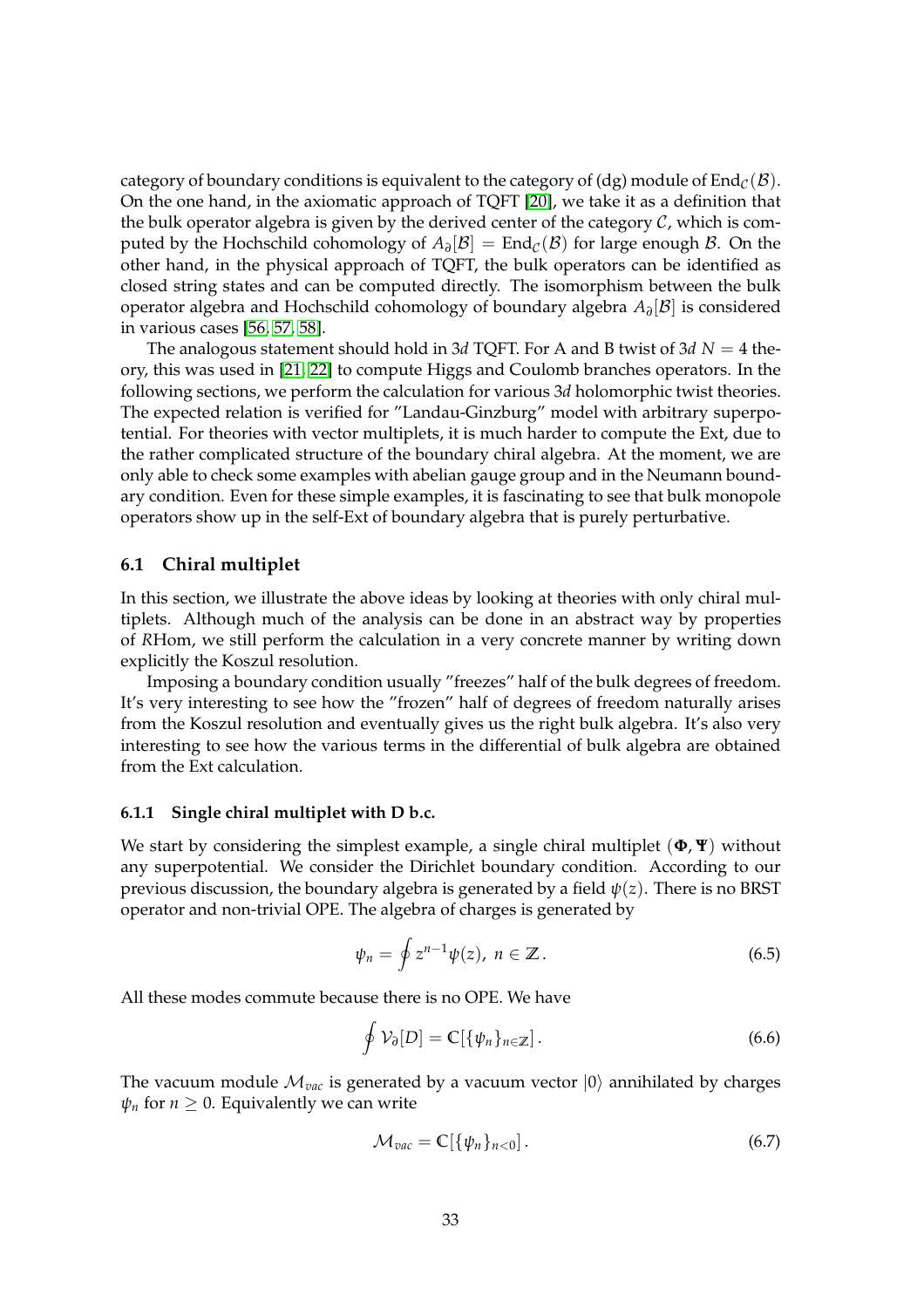This vacuum module has a free resolution by adjoining H V*∂* [*D*] infinite many bosonic variables  $\lambda_n$ ,  $n \geq 0$ , this is also know as the Koszul resolution [\[59\]](#page-61-16). We have

<span id="page-33-3"></span>
$$
\widetilde{\mathcal{M}}_{vac} = \oint \mathcal{V}_\partial[D] \otimes \mathbb{C}[\{\lambda_n\}_{n \geq 0}]. \tag{6.8}
$$

The differential *d* send  $\lambda_n \to \psi_n$ , for  $n \geq 0$ . The self-Ext is computed as maps of  $\oint \mathcal{V}_\partial[D]$ module from  $\widetilde{\mathcal{M}}_{vac}$  to  $\mathcal{M}_{vac}$ . We have<sup>[4](#page-33-0)</sup>

$$
\text{Hom}_{\oint \mathcal{V}_{\partial}[D]}(\widetilde{\mathcal{M}}_{vac}, \mathcal{M}_{vac}) = \text{Hom}_{\mathbb{C}}(\mathbb{C}[\{\lambda_n\}_{n \geq 0}], \mathcal{M}_{vac})
$$
\n
$$
= \mathcal{M}_{vac}[\{\lambda_n^*\}_{n \geq 0}].
$$
\n(6.9)

<span id="page-33-4"></span>This complex has no differential, hence the cohomology is the complex itself. If we change our notation

<span id="page-33-5"></span>
$$
\psi_{-n-1} \to \partial^n \psi, \quad \lambda_n^* \to \partial^n \phi \tag{6.10}
$$

the self-Ext can be written as

$$
\mathbb{C}[\{\partial^n \psi, \partial^n \phi\}_{n\geq 0}]. \tag{6.11}
$$

This is exactly the bulk algebra for a single free chiral.

We can consider a complex mass deformation of the single free chiral by adding a superpotential:

$$
W(\mathbf{\Phi}) = \frac{1}{2}M\mathbf{\Phi}^2.
$$
\n(6.12)

With this deformation, the boundary chiral algebra in D b.c. have the following OPE

$$
\psi(z)\psi(0) \sim \frac{M}{z} \,. \tag{6.13}
$$

The algebra of charges now have the following anti commutation  $^5$  $^5$  relation

<span id="page-33-2"></span>
$$
[\psi_n, \psi_m] = M \delta_{n+m,-1} \,. \tag{6.14}
$$

Then the associated algebra of charges is no longer the polynomial algebra [6.6,](#page-32-2) but a Clifford algebra generated by relations [6.14.](#page-33-2) However, we can still identify the vacume module as [6.7](#page-32-3) and the resolution [6.8](#page-33-3) is still valid as a resolution of the vacume module. But we need to be careful about the differential here. The  $\psi_n$  in the differential  $d\lambda_n = \psi_n$ is now understand as a multiplication by  $\psi_n$ . The self-Ext is computed by the complex [6.9,](#page-33-4) but now with a non vanishing differential. Given a  $f \in \text{Hom}_{\mathbb{C}}(\mathbb{C}[\{\lambda_n\}_{n>0}],\mathcal{M}_{vac})$ . By definition, its differential is computed by

$$
df(\lambda_{n_1} \dots \lambda_{n_k}) = \sum f(\lambda_{n_1} \dots d\lambda_{n_j} \dots \lambda_{n_k})
$$
  
=  $\sum \psi_{n_j} f(\lambda_{n_1} \dots \hat{\lambda}_{n_j} \dots \lambda_{n_k}).$  for  $n_j \ge 0$ . (6.15)

*ψn<sup>j</sup>* acts on M*vac* via the relation [6.14.](#page-33-2) We found that it is identified with *∂ψ*−1−*nj* . We further identify  $\text{Hom}_{\mathbb{C}}(\mathbb{C}[\{\lambda_n\}_{n\geq0}],\mathcal{M}_{vac}) = \mathcal{M}_{vac}[\{\lambda_n^*\}_{n\geq0}]$ . Then the differential on  $\mathcal{M}_{vac}[\{\lambda_n^*\}_{n\geq 0}]$  is given by

$$
d = M \sum_{n \ge 0} \lambda_n^* \partial_{\psi_{-1-n}} \,. \tag{6.16}
$$

<span id="page-33-0"></span><sup>4</sup>We use restricted dual throughout this section

<span id="page-33-1"></span><sup>&</sup>lt;sup>5</sup>In this paper we write both commuting and anti commuting bracket by  $[-,-]$ . With this notation the bracket is defined by  $[f,g] = fg - (-1)^{|f||g|}gf$ , where  $|a|$  is the cohomological degree of *a*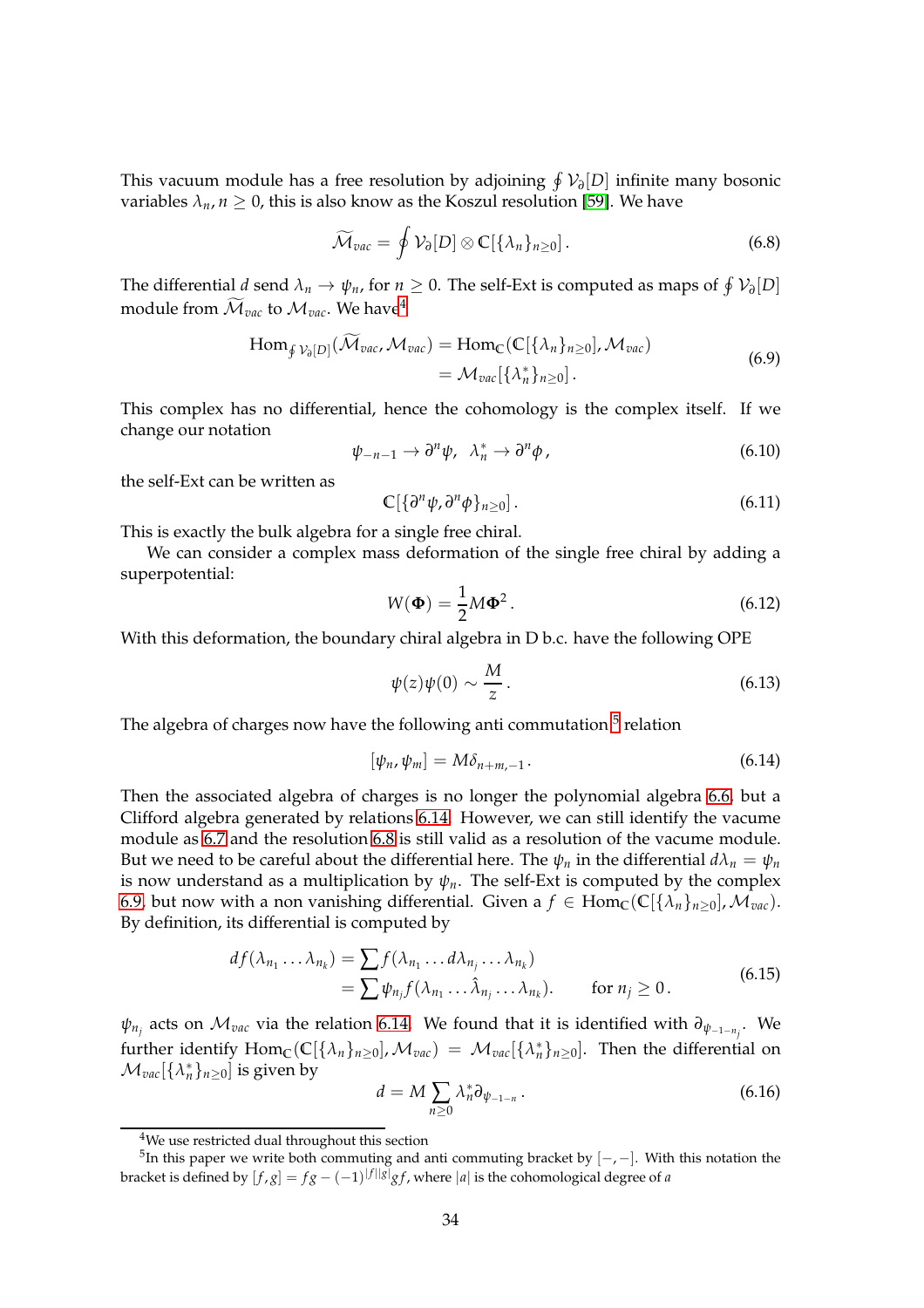By the change of variable [6.10,](#page-33-5) the self-Ext is then computed by the complex

$$
\left(\mathbb{C}[\{\partial^n \psi, \partial^n \phi\}_{n\geq 0}], Q\right),\tag{6.17}
$$

with differential  $Q\partial^n \psi = M\partial^n \phi$ . This is exactly the cochain complex computing the bulk algebra of a massive chiral. It has cohomology  $H^\bullet(\mathbb{C}[\{\partial^n \psi,\partial^n \phi\}_{n\geq 0}],Q) = \mathbb{C}.$ 

#### <span id="page-34-0"></span>**6.1.2 XYZ model with NDD b.c.**

Let's consider the XYZ model with NDD boundary condition. In this case the boundary algebra is generated by  $X(z)$ ,  $\psi_Y(z)$ ,  $\psi_Z(z)$ . According to our discussion in Section [5.1,](#page-28-0) this algebra has no BRST differential, but has a nontrivial boundary OPE

$$
\psi_Y(z)\psi_Z(0) \sim \frac{1}{z}X(0). \tag{6.18}
$$

The algebra of charges is generated by

$$
X_n = \oint z^n X(z) dz, \quad \psi_{Y,n} = \oint z^n \psi_Y(z) dz, \quad \psi_{Z,n} = \oint z^n \psi_Z(z) dz. \tag{6.19}
$$

with (anti)commutation relations inherited from the OPE

$$
[\psi_{Y,n}, \psi_{Z,m}] = X_{n+m} \,. \tag{6.20}
$$

If we define a super Lie algebra  $\mathfrak{g}_{NDD}=\mathrm{span}_{\mathbb{C}}\{X,\psi_Y,\psi_Z\}$  with one bosonic basis  $X$ and two fermionic basis  $\psi_Y$ ,  $\psi_Z$  and only one nontrivial commutator  $[\psi_Y, \psi_Z] = X$ . Then we observe that the algebra of boundary charges is nothing but the universal enveloping algebra

$$
\oint V_{\partial} = U(g_{NDD}((z))). \qquad (6.21)
$$

The vacuum module  $\mathcal{M}_{vac}$  is generated by a vacuum vector  $|0\rangle$  which is annihilated by charges  $X_n$ ,  $\psi_{Y,n}$ ,  $\psi_{Z,n}$  for  $n \geq 0$ . In other words

$$
\mathcal{M}_{vac} = U(\mathfrak{g}_{NDD}((z))) \otimes_{U(\mathfrak{g}_{NDD}[z])} \mathbb{C} \,. \tag{6.22}
$$

Here C is the trivial one dimensional representation on which  $U(g_{XYZ}[[z]])$  acts by zero. We recall the well known Chevalley-Eilenberg cochain complex that provides a resolution of **C**

$$
U(\mathfrak{g}_{NDD}[[z]])\otimes \bigwedge^{\bullet} \mathfrak{g}_{NDD}[[z]]\to \mathbb{C}.
$$
 (6.23)

By tensoring with  $\mathcal{M}_{vac}$  we find a free resolution of  $\mathcal{M}_{vac}$  as a  $U(\mathfrak{g}_{NDD}((z)))$  module,

$$
\widetilde{\mathcal{M}}_{vac} = U(\mathfrak{g}_{NDD}((z))) \otimes \bigwedge^{\bullet} \mathfrak{g}_{NDD}[[z]] \qquad (6.24)
$$

Explicitly we adjoin to  $\oint \mathcal{V}_\partial$  infinite many fermionic variables  $\eta_{X,n}$  and bosonic variables  $y_n$ ,  $z_n$  for  $n \geq 0$ . The Chevalley-Eilenberg differential can be written as

<span id="page-34-1"></span>
$$
d=\sum_{n\geq 0}X_n\partial_{\eta_{X,n}}+\psi_{Y,n}\partial_{y_n}+\psi_{Z,n}\partial_{z_n}+\sum_{n,m\geq 0}\eta_{X,n+m}\partial_{y_n}\partial_{z_m}.
$$
 (6.25)

Here by  $\psi_{Y,n}$ , we mean a left multiplication by  $\psi_{Y,n}$ , and similarly for  $X_n$ ,  $\psi_{Z,n}$ .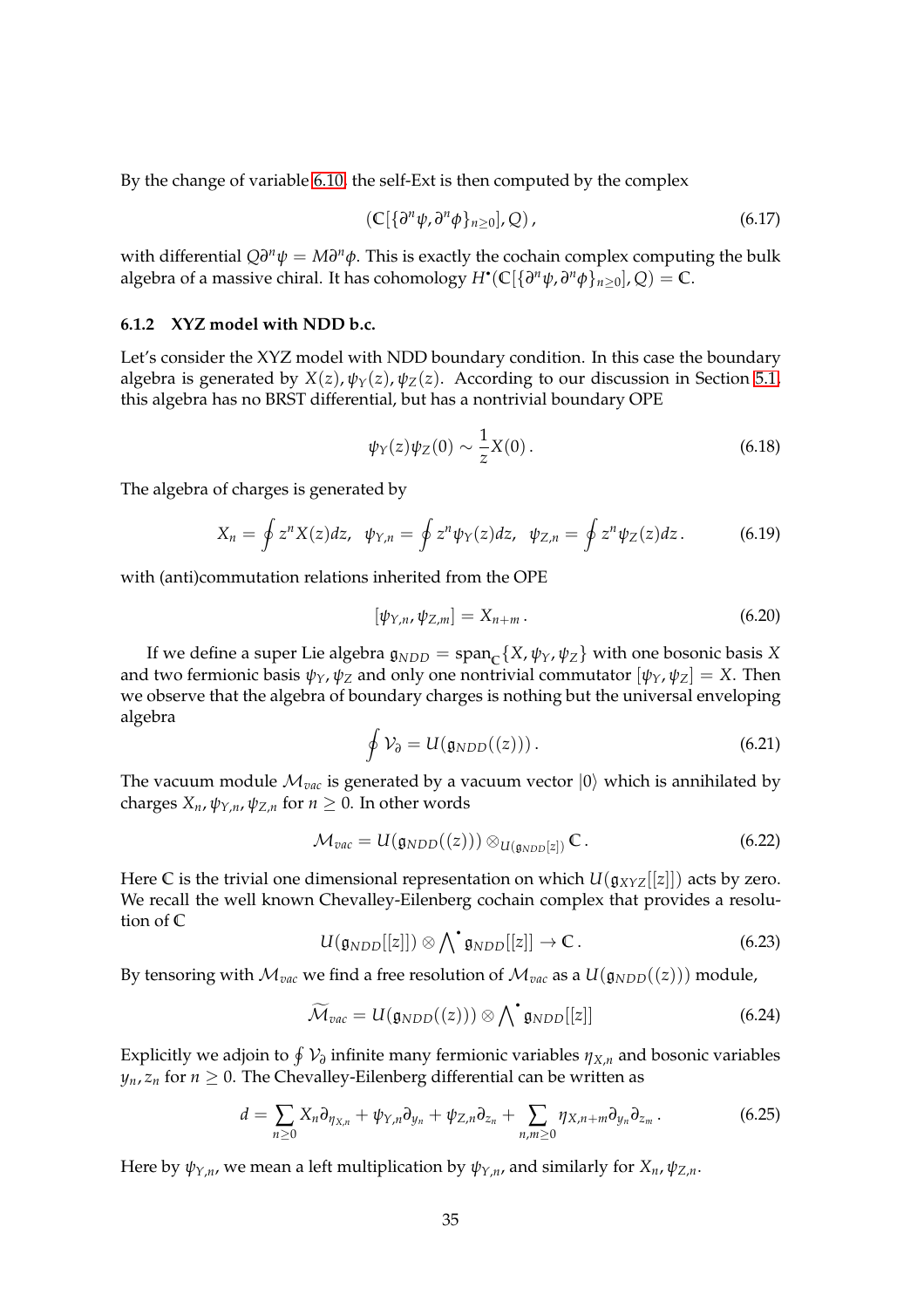The *R*Hom of  $\mathcal{M}_{vac}$  to itself is then the complex of maps of  $\oint \mathcal{V}_{\partial}$ -module from  $\widetilde{\mathcal{M}}_{vac}$ to M*vac*:

$$
RHom_{\oint \mathcal{V}_\partial}(\mathcal{M}_{vac}, \mathcal{M}_{vac}) = Hom_{\oint \mathcal{V}_\partial}(\widetilde{\mathcal{M}}_{vac}, \mathcal{M}_{vac})
$$
  
= Hom<sub>C</sub>( $\bigwedge^* g_{NDD}[[z]], \mathcal{M}_{vac})$ . (6.26)

This complex is  $\mathcal{M}_{vac}\otimes\mathbb{C}[\{\eta_{X,n}^*,y_n^*,z_n^*\}_{n\geq 0}]$ , where the generators  $\eta_{X,n}^*,y_n^*,z_n^*$  are linear dual of *ηX*,*n*, *yn*, *zn*, respectively. The differential on this complex is inherited from the Chevalley-Eilenberg differential [6.25.](#page-34-1) It is given by

$$
d = \sum_{n,m \geq 0} y_n^* z_m^* \frac{\partial}{\partial \eta_{X,n+m}^*} + \sum_{n \geq 0} y_n^* \psi_{Y,n} + z_n^* \psi_{Z,n} \,. \tag{6.27}
$$

Since all the negative mode in the boundary charges commute with each other, we can write the vacuum module as a polynomial algebra

 $\mathbb{C}[\{X_n, \psi_{Y,n}, \psi_{Z,n}\}_{n<0}]$ 

Then left multiplication by  $\psi_{Y,n}$  for  $n \geq 0$  is identified with the operator  $\sum_{-n < m < 0} X_{n+m} \partial_{\psi_{Z,m}}$ and left multiplication by  $\psi_{Z,n}$  for  $n\geq 0$  is identified with  $\sum_{-n < m < 0} X_{n+m} \partial_{\psi_{Y,m}}.$  Hence the differential becomes

$$
d = \sum_{n,m \geq 0} y_n^* z_m^* \partial_{\eta_{X,n+m}} + \sum_{n \geq 0, -n < m < 0} X_{n+m} y_n^* \partial_{\psi_{Z,m}} + X_{n+m} z_n^* \partial_{\psi_{Y,m}}. \tag{6.28}
$$

To make things clear we can change the notation  $\partial^n \psi_X = \eta_{X,n}^*$ ,  $\partial^n Y = y_n^*$ ,  $\partial^n Z = z_n^*$  and  $\partial^n X = X_{-n-1}, \partial^n \psi_Y = \psi_{Y,-n-1}, \partial^n \psi_Z = \psi_{Z,-n-1}$  for  $n \geq 0$ . After this change of notation the complex computing self-RHom is generated by  $\partial^n X$ ,  $\partial^n Y$ ,  $\partial^n Z$ ,  $\partial^n \psi_X$ ,  $\partial^n \psi_Y$ ,  $\partial^n \psi_Z$  for  $n \geq 0$ . One can easily check that the differential is exactly the same as [4.3.](#page-20-2)

$$
Q\partial^n \psi_X = \sum_{0 \leq l \leq n} \partial^{n-l} Y \partial^l Z, \ Q\partial^n \psi_Y = \sum_{0 \leq l \leq n} \partial^{n-l} Z \partial^l X, \ Q\partial^n \psi_Z = \sum_{0 \leq l \leq n} \partial^{n-l} X \partial^l Y. \tag{6.29}
$$

This is indeed the bulk algebra of XYZ model.

### <span id="page-35-0"></span>**6.1.3 XYZ model with NNN b.c.**

If we choose Neumann boundary condition for all the bulk chiral multiplets, the superpotential  $W = XYZ$  does not vanish at the boundary. As we discussed in Section [5.1,](#page-28-0) we must add boundary fermions with appropriate *E* and *J* terms to factorize the superpotential. In our case, a convenient choice is by adding one boundary Fermi multiplet  $(\Gamma(z), \Gamma(z))$  and taking  $E = X$ ,  $J = YZ$ . With this choice, the boundary chiral algebra is generated by  $X(z)$ ,  $Y(z)$ ,  $Z(z)$ ,  $\Gamma(z)$ ,  $\Gamma(z)$  with boundary SUSY/BRST differential

$$
Q\Gamma(z) = X(z), \quad Q\widetilde{\Gamma}(z) = YZ(z), \tag{6.30}
$$

and a nontrivial OPE

$$
\Gamma(z)\widetilde{\Gamma}(0) \sim \frac{1}{z} \,. \tag{6.31}
$$

The algebra of charges is generated by  $\{X_n, Y_n, Z_n, \Gamma_n, \widetilde{\Gamma}_n\}_{n \in \mathbb{Z}}$  where

$$
X_n = \oint z^n X(z) dz, \qquad (6.32)
$$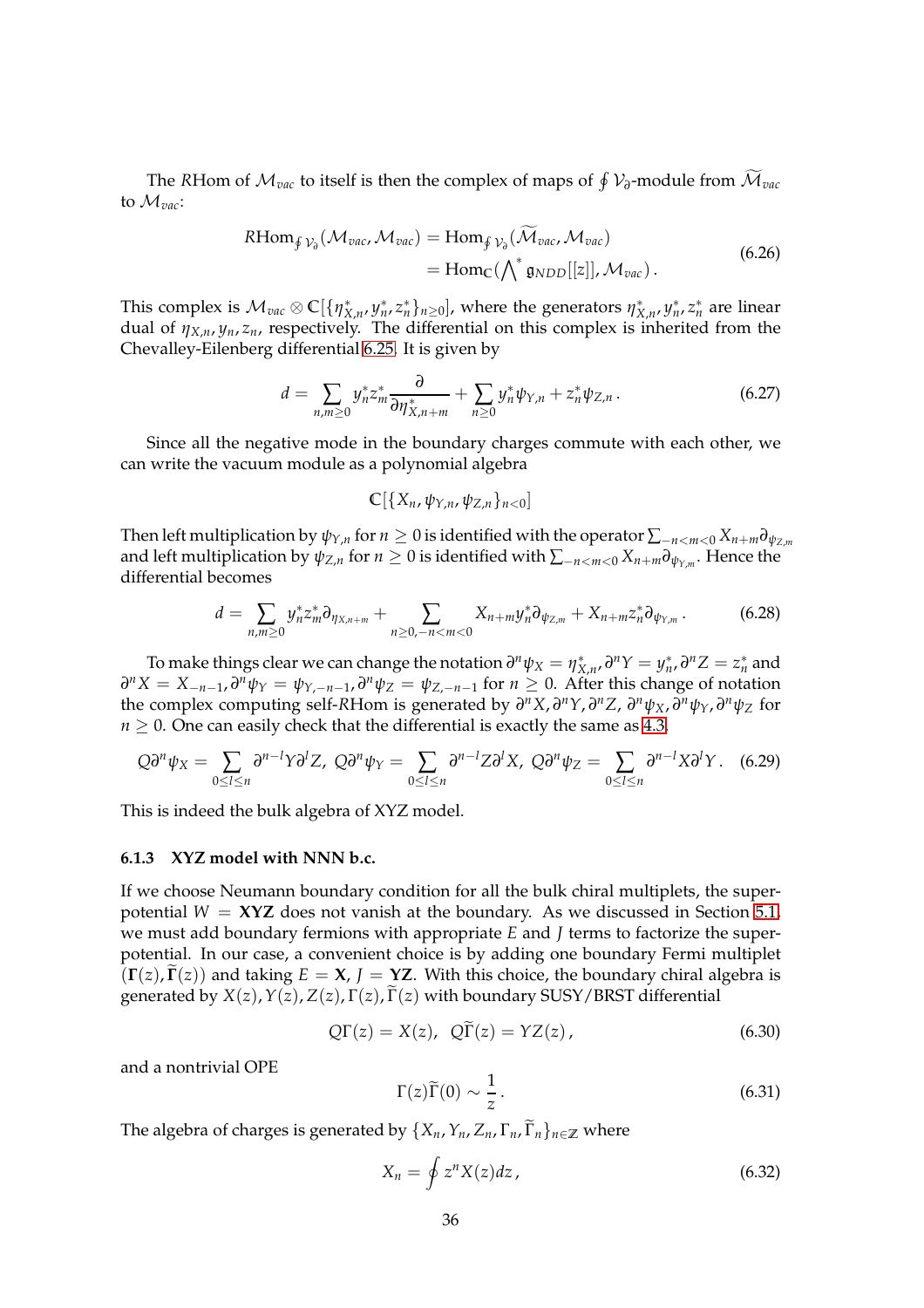and similarly for  $Y_n$ ,  $Z_n$ ,  $\Gamma_n$ ,  $\widetilde{\Gamma}_n$ . The OPE gives us the following anti-commutation relation on the algebra of charges

$$
[\Gamma_n, \widetilde{\Gamma}_m] = \delta_{n+m,-1} \,. \tag{6.33}
$$

The boundary SUSY/BRST differential becomes the following differential

<span id="page-36-0"></span>
$$
d\Gamma_n = X_n, \quad d\widetilde{\Gamma}_n = \sum_{m+l=n-1} Y_m Z_l \,. \tag{6.34}
$$

The (differential graded) vacuum module  $\mathcal{M}_{vac}$  is generated by a vacuum vector  $|0\rangle$ annihilated by  $X_n$ ,  $Y_n$ ,  $Z_n$ ,  $\Gamma_n$ ,  $\Gamma_n$  for  $n \geq 0$ . A free resolution is obtained by adjoining to the algebra H V*∂* infinite many fermionic variables {*ηX*,*n*, *ηY*,*n*, *ηZ*,*n*}*n*≥<sup>0</sup> and bosonic variables  $\{\sigma_n, \tilde{\sigma}_n\}_{n>0}$ . Based on our previous construction, a naive choice of Koszul differential is

$$
d\eta_{X,n} = X_n, \, d\eta_{Y,n} = Y_n, \, d\eta_{Z,n} = Z_n, \, d\sigma_n = \Gamma_n, \, d\tilde{\sigma}_n = \tilde{\Gamma}_n, \tag{6.35}
$$

where, as before,  $X_n$  represent left multiplication by  $X_n$  and so on. However, this differ-ential is not compatible with the original differential [6.34](#page-36-0) on  $\oint V$ <sub>0</sub>. For example,  $d^2\sigma_n =$  $d\Gamma_n = X_n \neq 0$ . To remedy this problem we modify our differential on the variable  $\{\sigma_n, \widetilde{\sigma}_n\}_{n>0}$  as follows

$$
d\sigma_n = \Gamma_n - \eta_{X,n}
$$
  
\n
$$
d\widetilde{\sigma}_n = \widetilde{\Gamma}_n - \sum_{0 \le m < n} (Y_{n-1-m} \eta_{Z,m} + Z_{n-1-m} \eta_{Y,m})
$$
  
\n
$$
- \sum_{m \ge n} (Y_{n-1-m} \eta_{Z,m} + Z_{n-1-m} \eta_{Y,m}). \tag{6.36}
$$

<span id="page-36-1"></span>One can easily check that this modified  $d$  satisfy  $d^2=0$  and is a valid differential. We denote this complex by  $(\widetilde{\mathcal{M}}_{vac}, d)$ . We can also prove that this complex is quasi-isomorphic to the vacuum module. To show this we consider a double complex whose horizontal differential  $d_h$  is given by [6.36](#page-36-1) only, and whose vertical differential is  $d_v = d - d_h$ . Consider the associated spectral sequence whose first page has differential *d<sup>h</sup>* . Then we note that the complex  $(\widetilde{\mathcal{M}}_{vac}, d_h)$  is actually the standard Koszul resolution with respect to a regular sequence. The cohomology of the first page then sit completely in degree 0, and we have

$$
H^0(\widetilde{\mathcal{M}}_{vac}, d_h) \cong \mathcal{M}_{vac} \,.
$$

The vertical differential on M*vac* is exactly the boundary SUSY/BRST differential on the vacuum module. Therefore the total complex  $(\mathcal{M}_{vac}, d)$  is the resolution of  $\mathcal{M}_{vac}$  that we are looking for.

After obtaining the right resolution, we can proceed to compute the self-*R*Hom. The  $\text{complex is given by } \mathcal{M}_{vac}\otimes\mathbb{C}[\{\eta_{X,n}^*,\eta_{Y,n}^*,\eta_{Z,n}^*,\tilde{\sigma}_n^*\}_{n\geq 0}]\text{ with differential }$ 

$$
d = \sum_{n<0} X_n \partial_{\Gamma_n} + \sum_{n,m<0} Y_n Z_m \partial_{\widetilde{\Gamma}_{n+m+1}}
$$
  
- 
$$
\sum_{n\geq 0} \left( \sigma_n^* \partial_{\eta_{X,n}^*} + \sum_{0\leq m\leq n} \widetilde{\sigma}_m^* Z_{m-n-1} \partial_{\eta_{Y,n}^*} + \widetilde{\sigma}_m^* Y_{m-n-1} \partial_{\eta_{Z,n}^*} - \sigma_n^* \Gamma_n - \widetilde{\sigma}_n^* \widetilde{\Gamma}_n \right).
$$
(6.38)

As before, we can identify the vacuum module with the polynomial algebra

$$
\mathbb{C}[\{X_n,Y_n,Z_n,\Gamma_n,\widetilde{\Gamma}_n\}_{n<0}.\tag{6.39}
$$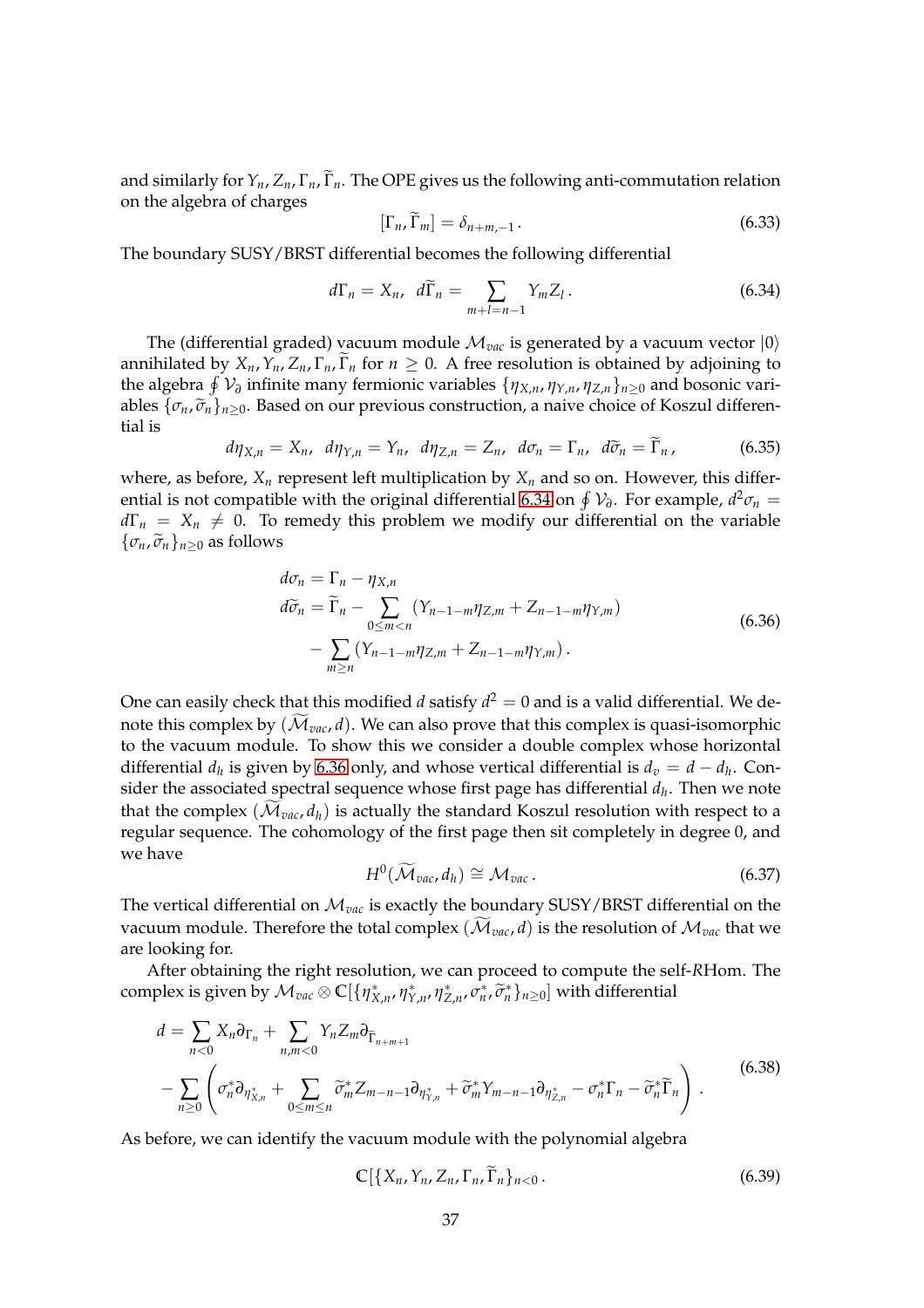Hence left multiplication by  $\Gamma_n$  is identified with  $\partial_{\tilde{\Gamma}_{-n-1}}$  for  $n \geq 0$  and left multiplication by  $\Gamma_n$  is identified with  $\partial_{\Gamma_{-n-1}}$  for  $n \geq 0$ . After this identification, we can rewrite the differential as

$$
d = \sum_{n<0} \widetilde{\sigma}_{-n-1}^* \partial_{\Gamma_n} + \sigma_{-n-1}^* \partial_{\widetilde{\Gamma}_n} + \sum_{n<0} X_n \partial_{\Gamma_n} + \sum_{n,m<0} Y_n Z_m \partial_{\widetilde{\Gamma}_{n+m+1}} - \sum_{n\geq 0} \left( \sigma_n^* \partial_{\eta_{X,n}^*} + \sum_{0 \leq m \leq n} \widetilde{\sigma}_m^* Z_{m-n-1} \partial_{\eta_{Y,n}^*} + \widetilde{\sigma}_m^* Y_{m-n-1} \partial_{\eta_{Z,n}^*} \right).
$$
(6.40)

This is a very large complex, but we can use a spectral sequence to eliminate the variable  $\sigma_n$ ,  $\tilde{\sigma}_n$  for  $n \geq 0$  and  $\Gamma_n$ ,  $\tilde{\Gamma}_n$  for  $n < 0$ . We prove in Appendix [C](#page-56-0) that this complex has the same cohomology as a complex freely generated by  $\{X_{-n-1},Y_{-n-1},Z_{-n-1},\eta^*_{X,n},\eta^*_{Y,n},\eta^*_{Z,n}\}_{n\geq 0}$ with differential

$$
d = \sum_{n\geq 0} \sum_{0\leq m\leq n} Y_{-m-1} Z_{m-n-1} \partial_{\eta_{X,n}^*} + X_{-m-1} Z_{m-n-1} \partial_{\eta_{Y,n}^*} + X_{-m-1} Y_{m-n-1} \partial_{\eta_{Z,n}^*}.
$$
 (6.41)

We can observe that, by a change of notation, this is indeed the complex computing bulk algebra of the XYZ model.

### <span id="page-37-0"></span>**6.1.4 XYZ model with DDD b.c.**

In this section, we choose Dirichlet boundary conditions for all three chiral multiplets in the XYZ model. If we naively work with the vertex algebra model, we are left with fields  $ψ<sub>X</sub>(z)$ ,  $ψ<sub>Y</sub>(z)$ ,  $ψ<sub>Z</sub>(z)$  at the boundary. The boundary chiral algebra neglecting all higher operations is trivial. There are no boundary differential and non trivial OPE. Thus the self-Ext computation will gives us the algebra of three free chiral multiplets, which is not correct. To give the right bulk algebra we need to encode the superpotential  $\partial_X \partial_Y \partial_Z W =$ 1 into the structure of boundary algebra. To do this we use the flipping technique, which provides us a dg vertex model for the yet known  $A_{\infty}$  vertex algebra at the boundary.

We couple a boundary fermi multiplet  $(\Gamma(z), \widetilde{\Gamma}(z))$  with the NDD boundary condition boundary algebra  $(X(z), \psi_Y(z), \psi_Z(z))$  with coupling  $E = X$ . This dg vertex algebra has a boundary differential

$$
Q\Gamma(z) = X(z), \quad Q\widetilde{\Gamma}(z) = 0,
$$
\n(6.42)

and boundary OPE

$$
\psi_Y(z)\psi_Z(0) \sim \frac{1}{z}X(0),
$$
  
\n
$$
\Gamma(z)\widetilde{\Gamma}(0) \sim \frac{1}{z}.
$$
\n(6.43)

This dg vertex algebra is expected to provide us the right model of the "*A*∞" boundary algebra with DDD b.c. The algebra of charges of this dg vertex algebra can be described  $\text{as follows. We define } \mathfrak{g}_{NDDF} := \text{span}_{\mathbb{C}} \{ \Gamma, \Gamma, X, \psi_Y, \psi_Z \} \text{ and }$ 

$$
\hat{\mathfrak{g}}_{NDDF} := \mathfrak{g}_{NDDF}((z)) \otimes \mathbb{C}K. \tag{6.44}
$$

We have the Lie bracket

<span id="page-37-1"></span>
$$
[\psi_Y \otimes z^n, \psi_Z \otimes z^m] = X \otimes z^{n+m},
$$
  
[ $\Gamma \otimes z^n, \Gamma \otimes z^m$ ] =  $K\delta_{n+m,-1}$ , (6.45)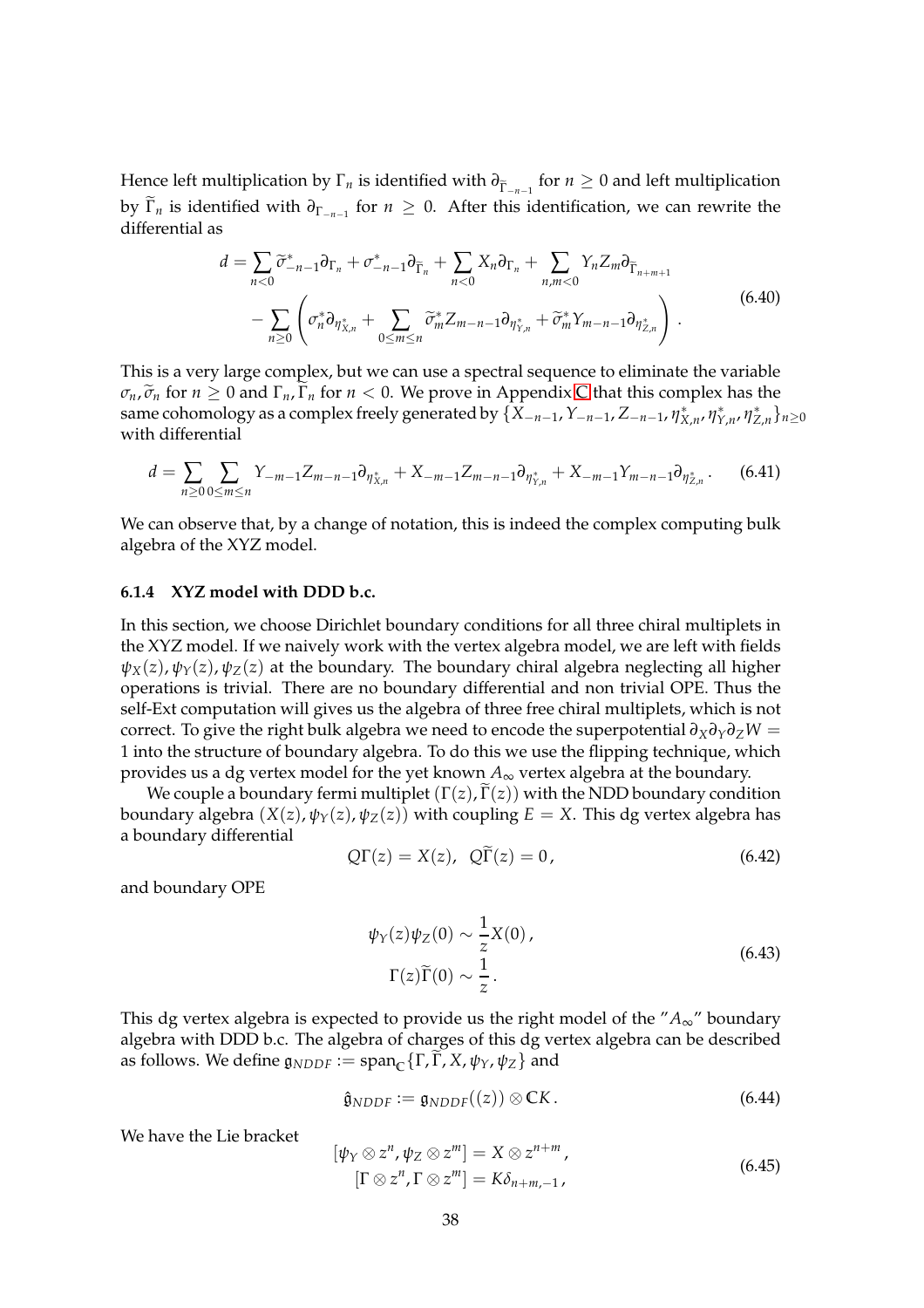and a differential

$$
d\Gamma \otimes z^n = X \otimes z^n \tag{6.46}
$$

Then the algebra of charges of the boundary algebra can be written as

$$
\oint \mathcal{V}_{\partial} [DDD] \cong \oint \mathcal{V}_{\partial} [NDD + \text{fermi}] = U(\hat{\mathfrak{g}}_{NDDF})/(K-1)
$$
\n(6.47)

To make the relation between  $\hat{\mathfrak{g}}_{NDDF}$  and the DDD boundary algebra more clear, we can compute the cohomology of  $(\hat{\mathfrak{g}}_{NDDF}, d)$ . Its easy to find that

$$
H^{\bullet}(\hat{\mathfrak{g}}_{NDDF}, d) = \hat{\mathfrak{g}}_{DDD} := \mathfrak{g}_{DDD}((z)) \otimes \mathbb{C}K, \qquad (6.48)
$$

where  $\mathfrak{g}_{DDD} = \text{span}_{\mathbb{C}} \{ \tilde{\Gamma}, \psi_Y, \psi_Z \}.$  We can identify  $\tilde{\Gamma}$  with  $\psi_X$  in the boundary algebra of DDD boundary condition. The bracket [6.45](#page-37-1) on  $\hat{\mathfrak{g}}_{NDDF}$  induced a trivial bracket on  $\hat{\mathfrak{g}}_{DDD}$ . This is expected because the vertex algebra of DDD boundary condition has trivial OPE. However, interesting information is encoded in the higher operations. Homotopy transfer theorem [\[60\]](#page-62-0) tell us that there is an  $L_{\infty}$  structure on  $\hat{\mathfrak{g}}_{DDD}$  such that there is an  $L_{\infty}$ quasi-isomorphism between  $(\hat{\mathfrak{g}}_{DDD}, \{l_k\}_{k>3})$  and the dg Lie algebra  $(\hat{\mathfrak{g}}_{NDDF}, d, [-,-])$ . We can explicitly construct the higher operations  $\{l_k\}_{k\geq 3}$  through the trees of [\[61\]](#page-62-1) or by using homological perturbation theory [\[62\]](#page-62-2). Consider the following data of a homotopy retract

$$
h\bigodot(\hat{\mathfrak{g}}_{NDDF},d)\stackrel{p}{\underset{i}{\rightleftarrows}}(\hat{\mathfrak{g}}_{DDD},d=0)
$$
(6.49)

where *i* and *p* are the natural inclusion and projection respectively, and *h* is a homotopy satisfying

$$
dh + hd = 1 - p \circ i. \tag{6.50}
$$

Explicitly, *h* is given by  $h(X \otimes z^n) = \Gamma \otimes z^n$  and maps all other elements to zero. The operations  $l_3$  of  $\hat{\mathfrak{g}}_{DDD}$  can be constructed via the following tree



We find the following  $l_3$  on  $\hat{\mathfrak{g}}_{DDD}$ 

$$
l_3(\psi_Y \otimes z^n, \psi_Z \otimes z^m, \psi_X \otimes z^l) = [h([\psi_Y \otimes z^n, \psi_Y \otimes z^m]), \tilde{\Gamma} \otimes z^l]
$$
  
=  $K\delta_{n+m+l,-1}$  (6.51)

Indeed, this looks like a "triple OPE"  $\psi_Y \psi_Z \psi_X \sim \partial_X \partial_Y \partial_Z W$  that encode the 3rd derivative of *W* at the boundary.

We can proceed to compute self-Ext in two ways. We can either work directly with the  $L_{\infty}$  algebra  $\hat{\mathfrak{g}}_{DDD}$  or we can work with the dg Lie algebra  $\hat{\mathfrak{g}}_{NDDF}$ . Calculation of self-Ext using  $\oint \mathcal{V}_\partial \left[ NDD + \text{fermi} \right]$  is very similar to the calculation in the previous sections and we omit them. Here we briefly comment on how to perform the calculation using  $\hat{\mathfrak{g}}_{DDD}$ . Resolution of the vacume module will be given by adjoining bosonic elements  ${x_n, y_n, z_n}_{n>0}$  with a version of Chevalley-Eilenberg differential. Then the self-Ext can be computed by a complex  $\mathbb{C}[\{x_{-n-1}^*, y_{-n-1}^*, z_{-n-1}^*, \psi_{X,n}, \psi_{Y,n}, \psi_{Z,n}\}_{n<0}]$  with a differential of the form  $d = \sum_{\text{perm}} \sum_{n,m} y_n^* z_m^* l_3(\psi_{Y,n}, \psi_{Z,m},-)$ , which can be identified with the bulk algebra of XYZ model.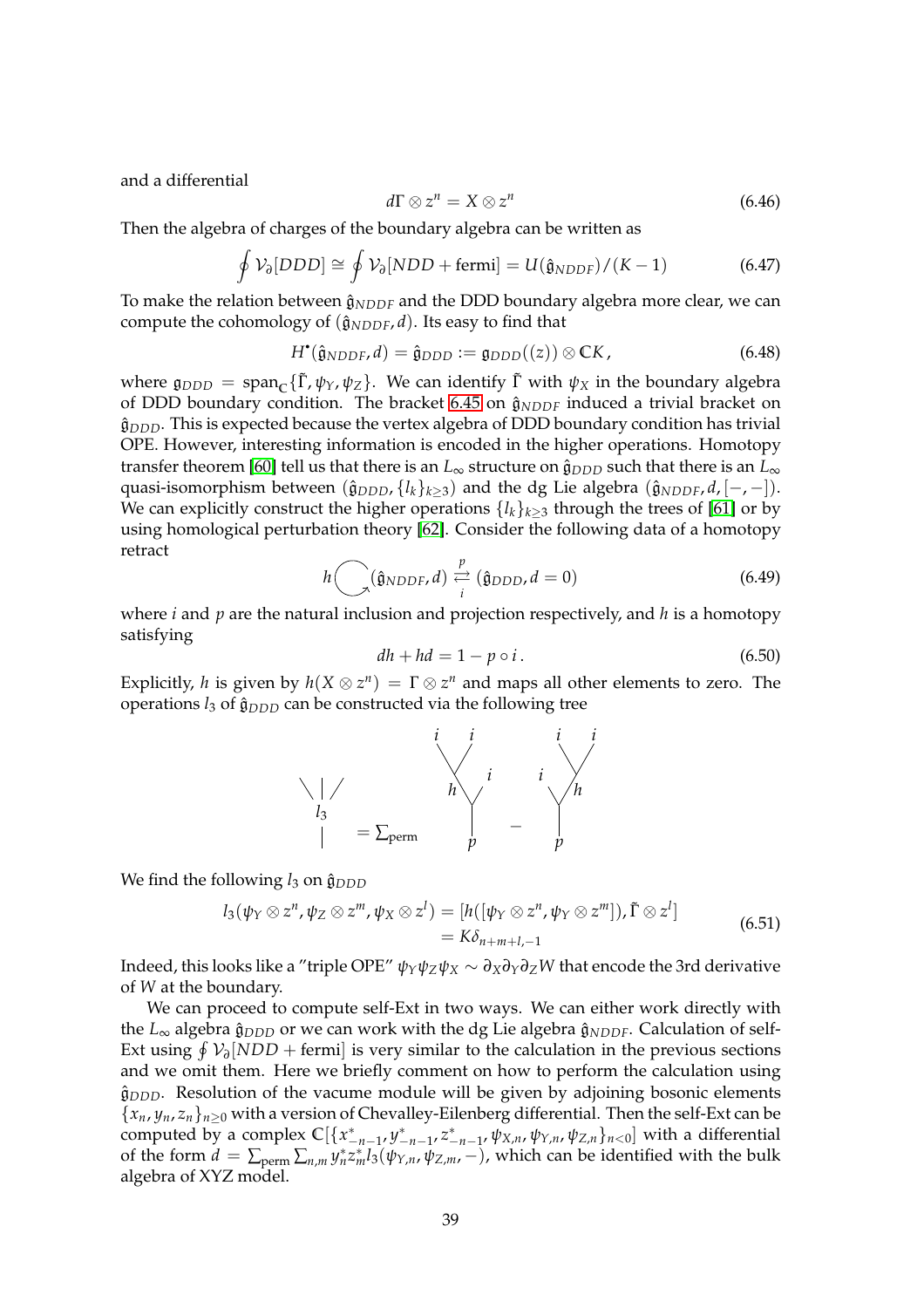#### <span id="page-39-0"></span>**6.1.5 Chiral multiplets with arbitrary superpotential**

In this section, we generalize the above calculation of the XYZ model to chiral multiplets with an arbitrary superpotential. The choice of boundary conditions requires some explanation. Although we can perform the self-Ext computation in any boundary condition, our description of the boundary algebra in Section [5.1](#page-28-0) is not enough for this purpose in general. "Higher operations" in the chiral algebra related to higher order derivatives of *W* are omitted, but they turn out to be crucial in the self-Ext computation as we can see in the last section.

There are two ways to overcome this problem. Just like for every  $L_{\infty}/A_{\infty}$  algebra we can find a quasi-isomorphic dg Lie/Associative algebra, for every  $A_{\infty}$  analog of vertex algebra we wish to find a quasi-isomorphic dg vertex algebra. For the boundary algebra studied in this paper, their quasi-isomorphic dg vertex algebra model can be found through the procedure of "filliping" boundary conditions. We can turn Dirichlet boundary conditions into Neumann boundary conditions until the *W*|*<sup>∂</sup>* is at most quadratic as we did in the last section. Alternatively, we can directly work with a boundary condition that the dg vertex algebra model [5.1](#page-28-0) suffice. In the following, we work with the second method.

If we give Neumann b.c. for all the chiral multiplets, no higher operations are present in our description of the boundary algebra. We only need to pay attention to the boundary anomaly introduced by the superpotential. Suppose the boundary anomaly can be canceled by a collection of boundary fermions  $\{\Gamma^{\alpha}, \widetilde{\Gamma}_{\alpha}\}\$  and appropriate E and J terms  $E^{\alpha}(\Phi|_{\partial})$ , *J<sub>a</sub>*( $\Phi|_{\partial}$ ). Since we have chosen Neumann b.c. for all the chiral multiplets,  $\Phi|_{\partial} = \Phi$ .

The boundary chiral algebra, including boundary fermions, consist of fields *φ i* (*z*),  $\Gamma^{\alpha}(z)$ ,  $\widetilde{\Gamma}_{\alpha}(z)$ . Boundary BRST differential is given by

$$
Q\Gamma^{\alpha}(z) = E^{\alpha}(\phi)(z), \quad Q\widetilde{\Gamma}_{\alpha}(z) = J_{\alpha}(\phi)(z).
$$
 (6.52)

And nontrivial OPE's are

$$
\Gamma^{\alpha}(z)\widetilde{\Gamma}_{\alpha}(0) = \frac{1}{z}, \quad \text{for all } \alpha \,.
$$

The boundary algebra of charges is generated by  $\{\phi_{i,n}, \Gamma_n^{\alpha}, \widetilde{\Gamma}_{\alpha,n}\}_{n \in \mathbb{Z}}$ . OPE's give us the (anti)commutation relations

$$
\left[\Gamma^{\alpha}_{n}, \widetilde{\Gamma}_{\alpha,m}\right] = \delta_{n+m,-1} \,. \tag{6.54}
$$

The BRST transformations give us the differential

$$
d\Gamma_n^{\alpha} = E_n^{\alpha}, \quad d\widetilde{\Gamma}_{\alpha,n} = J_{\alpha,n} \,. \tag{6.55}
$$

Here the symbols  $E^{\alpha}_{n}$ , *J*<sub>α,*n*</sub> need some explanations. Suppose the *E* terms polynomials are given by

$$
E^{\alpha}(\phi) = \sum_{\{i_k\}} a_{\{i_k\}} \phi_{i_1} \phi_{i_2} \cdots \phi_{i_l}.
$$
 (6.56)

for some constant  $a_{\{i_k\}}$  coefficients. Then we define

$$
E_n^{\alpha} := \sum_{\{i_k\}} a_{\{i_k\}} \sum_{\substack{n_i \in \mathbb{Z} \\ n_1 + n_2 + \dots + n_l = n+1-l}} \phi_{i_1, n_1} \phi_{i_2, n_2} \cdots \phi_{i_l, n_l}.
$$
 (6.57)

We define  $J_{\alpha,n}$  in a similar way.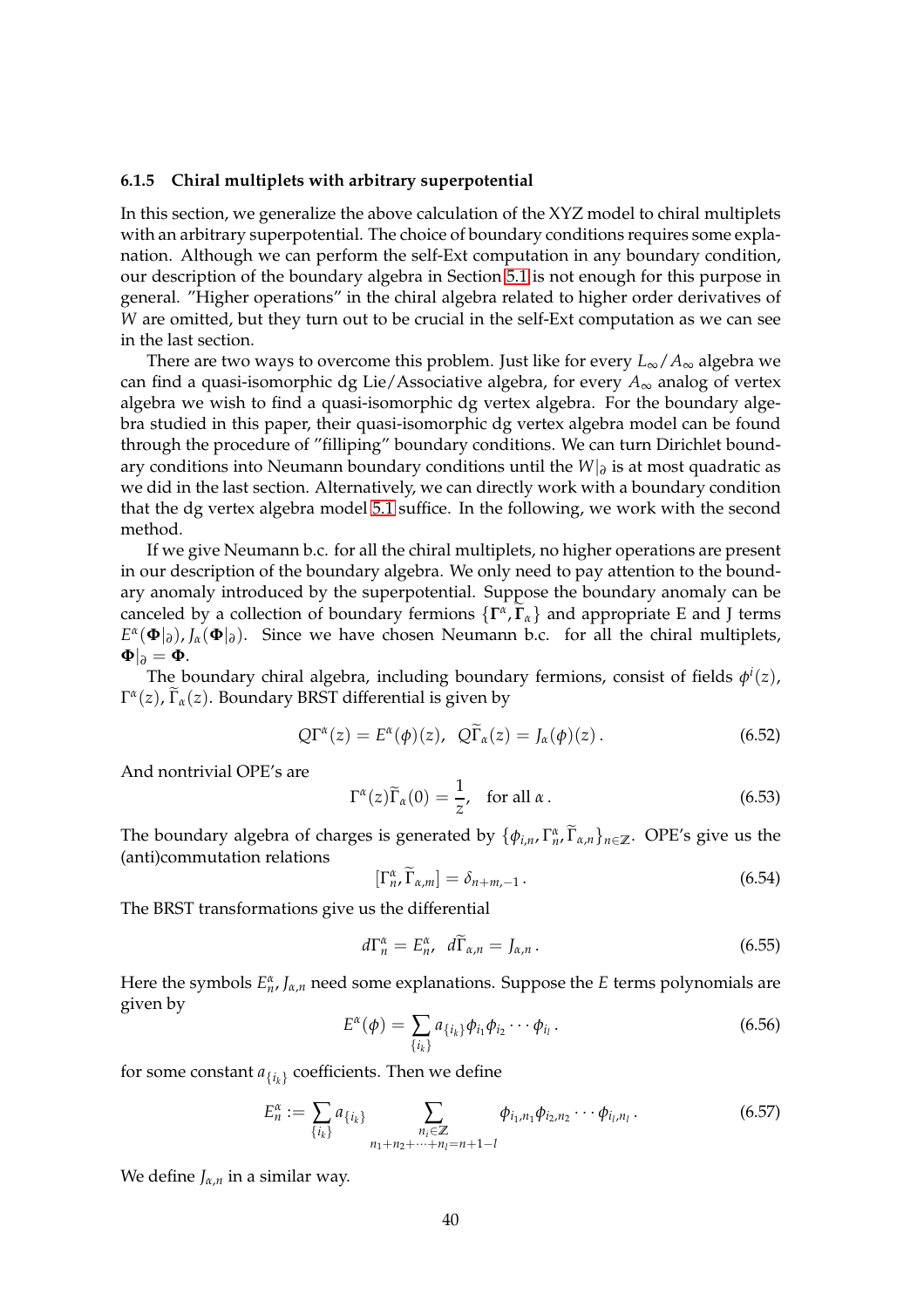The vacuum module is generated by a vacuum vector  $|0\rangle$  annihilated by  $\phi_{i,n}$ ,  $\Gamma^{\alpha}_{n}$ ,  $\Gamma_{\alpha,n}$ for  $n \geq 0$ . Motivated by our previous example, we obtain a Koszul type resolution of the vacuum module by adjoining to the algebra H V*∂* infinite many fermionic variables  $\{\eta_{i,n}\}_{n\geq 0}$  and bosonic variables  $\{\sigma_n^{\alpha}, \tilde{\sigma}_{\alpha,n}\}_{n\geq 0}$ . The nontrivial part is to construct an appropriate differential making the complex quasi-isomorphic to the vacuum module. We first define an operator  $h : \mathbb{C}[\{\phi_{i,n}\}_{n \in \mathbb{Z}}] \to \oplus_{i,m>0} \mathbb{C}[\{\phi_{i,n}\}_{n \in \mathbb{Z}}] \eta_{i,m}$  as follows

$$
h(\phi_{i_1,n_1}\cdots\phi_{i_l,n_l}) = \frac{1}{\sum_{\substack{j=1,\dots,l\\ \text{with } n_j \ge 0}} 1 \sum_{\substack{j=1,\dots,l\\ \text{with } n_j \ge 0}} \phi_{i_1,n_1}\cdots\hat{\phi}_{i_j,n_j}\cdots\phi_{i_l,n_l}\eta_{i_j,n_j},
$$
(6.58)

if at least one  $n_j \geq 0$ , and  $h(\phi_{i_1,n_1} \cdots \phi_{i_l,n_l}) = 0$  if  $n_j < 0$  for all *j*. We define the differential as follows

<span id="page-40-0"></span>

$$
d\eta_{i,n} = \phi_{i,n}
$$
  
\n
$$
d\sigma_n^{\alpha} = \Gamma_n^{\alpha} - h(E_n^{\alpha}), \quad d\widetilde{\sigma}_{\alpha,n} = \widetilde{\Gamma}_{\alpha,n} - h(J_{\alpha,n}).
$$
\n(6.59)

For  $n \geq 0$ , at least one  $n_j$  in the sequence  $(n_1,\ldots,n_l) \in \mathbb{Z}^l$  satisfying  $n_1+n_2+\cdots+n_l = l$  $n + 1 - l$  will be greater than 0. Thus we have

$$
dh (\phi_{i_1, n_1} \cdots \phi_{i_l, n_l}) = \frac{1}{\sum_{\substack{j=1,\dots,l\\ \text{with } n_j \ge 0}} 1} (\sum_{\substack{j=1,\dots,l\\ \text{with } n_j \ge 0}} 1) \phi_{i_j, n_j} \cdots \phi_{i_l, n_l}
$$
\n
$$
= \phi_{i_j, n_j} \cdots \phi_{i_l, n_l}.
$$
\n(6.60)

This implies that  $dh(E_n^{\alpha}) = E_n^{\alpha}$  and  $dh(J_{\alpha,n}) = J_{\alpha,n}$  for  $n \geq 0$ . It follows that  $d^2 = 0$ , so this is a well defined differential. Denote this complex by  $(\mathcal{M}_{vac}, d)$ . We also need to prove that  $(\widetilde{\mathcal{M}}_{vac}, d)$  has the same cohomology as the vacuum module. We consider a double complex whose horizontal differential is given by [6.59](#page-40-0) only and whose vertical differential is given by *d* − *d<sup>h</sup>* . As in our previous example, the cohomology with respect to the horizontal differential is isomorphic to  $\mathcal{M}_{vac}$  and sit completely in cohomological degree 0.  $d_v$  restricted on  $\mathcal{M}_{vac}$  is the same as the BRST differential on  $\mathcal{M}_{vac}$ . Hence  $(\mathcal{M}_{vac}, d)$  is quasi isomorphic to the vacuum module.

We find that the self-*R*Hom can be computed by the complex  $\mathcal{M}_{vac}\otimes\mathbb{C}[\{\eta_{i,n}^*,\sigma_n^{\alpha*},\widetilde{\sigma}_{\alpha,n}^*\}]$ with differential induced from *d* of  $\widetilde{\mathcal{M}}_{\text{vac}}$ . Equivalently, we have the polynomial algebra  $\mathbb{C}[\{\phi_{i,-n-1}, \Gamma^{\alpha}_{-n-1}, \widetilde{\Gamma}_{\alpha,-n-1}, \eta^*_{i,n}, \sigma^{\alpha*}_{n}, \widetilde{\sigma}^*_{\alpha,n}\}_{n\geq 0}]$  with some differential. After appropriately identifying various terms in the differential, we find that

$$
d = \sum_{n<0,\alpha} \widetilde{\sigma}_{\alpha,-n-1}^* \partial_{\Gamma_n^{\alpha}} + \sigma_{-n-1}^{\alpha} \partial_{\widetilde{\Gamma}_{\alpha,n}} + E_n^{\alpha} |_{\phi_{j,k}=0} \partial_{\Gamma_n^{\alpha}} + J_{\alpha,n} |_{\phi_{j,k}=0} \partial_{\widetilde{\Gamma}_{\alpha,n}} + \sum_{n\geq 0,m\geq 0,\alpha} \left( \sigma_m^{\alpha*} \langle \eta_{i,n}^*, h(E_m^{\alpha}) \rangle + \widetilde{\sigma}_{\alpha,m}^* \langle \eta_{i,n}^*, h(J_{\alpha,m}) \rangle \right) |_{\phi_{j,k}=0} \partial_{\eta_{i,n}^*},
$$
(6.61)

where we used the dual pairing  $\langle \eta_{i,n}^*, \eta_{j,m} \rangle = \delta_{ij} \delta_{nm}$ . We prove in [C](#page-56-0) that this complex is quasi-isomorphic to the complex **C**[{*φi*,−*n*−1, *η* ∗ *i*,*n* }*n*≥0] with differential given by

$$
d = \sum_{n \geq 0, m \geq 0, \alpha} \left( J_{\alpha, -m-1} \langle \eta^*_{i,n}, h(E_m^{\alpha}) \rangle + E_{-m-1}^{\alpha} \langle \eta^*_{i,n}, h(J_{\alpha,m}) \rangle \right) \big|_{\substack{\phi_{j,k} = 0 \\ \text{for } k > 0}} \partial_{\eta^*_{i,n}} \,. \tag{6.62}
$$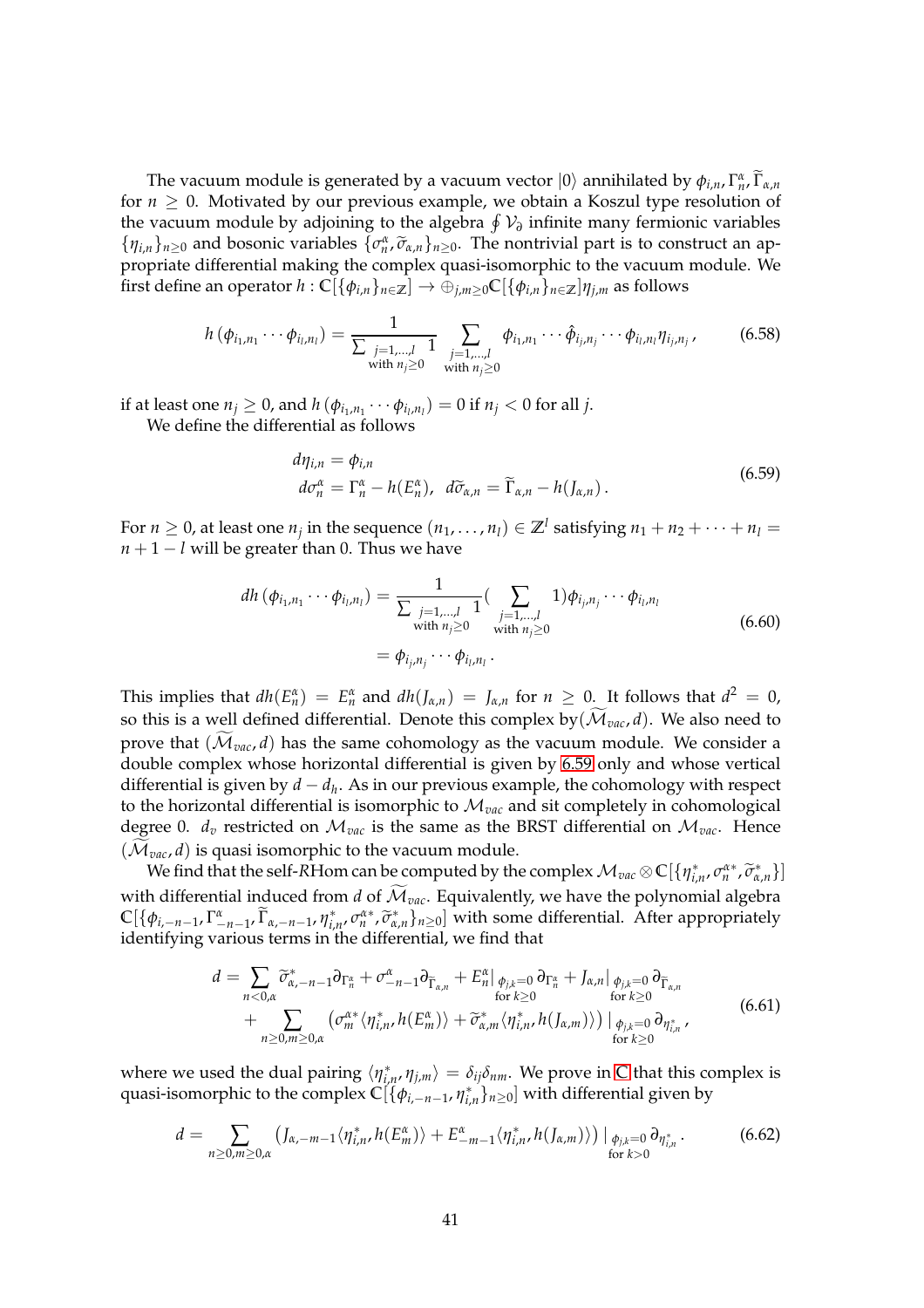This differential can be further identified with (see [C](#page-56-0) for a proof)

$$
d = \sum_{n\geq 0} \left( \frac{\delta W(\phi)}{\delta \phi_i} \right)_{-n-1} \big|_{\phi_{j,k}=0} \partial_{\eta_{i,n}^*}
$$
(6.63)

By a change of notation  $\phi_{i,-n-1} \to \partial^n \phi_i$ ,  $\eta_{i,n}^* \to \partial^n \psi_i$ , we see that this complex is exactly the same as the bulk algebra of chiral multiplets with superpotential *W* that we wrote down in Section [3.1.](#page-10-0)

### <span id="page-41-0"></span>**6.2 Koszul duality in boundary chiral algebra**

In our previous examples of the XYZ model, the computation in different boundary conditions all give us the same result. The boundary algebras for distinct boundary conditions can be very different. It is not obvious a priori that computations in different boundary conditions are the same. This can be explained as follows. We expect the Ext computation to give us the same bulk algebra, as long as we work with boundary conditions that are large enough. This assumption that the boundary condition is large enough guarantees that the categories of modules of the boundary algebras are always equivalent to the category of boundary conditions. Although the self-Ext's are computed in different ways in terms of the boundary algebras, we are essentially working in the same category. We explain in this section that for two boundary conditions that are complementary to each other, this equivalence of categories specializes to the notion of Koszul duality.

Suppose our boundary conditions consist of a dg category  $C$ . Consider two generators  $\mathcal{B}, \mathcal{B}^!$  of the category. We call the two boundary conditions complimentary to each other if they satisfy

<span id="page-41-1"></span>
$$
\text{Hom}_{\mathcal{C}}(\mathcal{B}, \mathcal{B}^!) \approx \mathbb{C} \,. \tag{6.64}
$$

Physically, this corresponds to the following situation. We consider the theory to be placed at  $[0,1] \times \mathbb{C}$ . We give boundary conditions  $\mathcal B$  and  $\mathcal B^!$  on the two sides of the in-terval respectively. Then the condition [6.64](#page-41-1) is equivalent to the bulk theory on  $[0,1] \times \mathbb{C}$ being trivial. More explicitly, if we try to solve the Equation of motion on the interval with the boundary condition that two sets of complementary fields are set to zero on the two sides, then we only get a trivial solution.

Denote the two boundary algebras by  $A_{\partial} = \text{End}_{\mathcal{C}}(\mathcal{B})$  and  $A_{\partial}^! = \text{End}_{\mathcal{C}}(\mathcal{B}^!)$ . The condition that  $\mathcal{B}, \mathcal{B}'$  are generators guarantee that the two algebras  $A_{\partial}, A_{\partial}^{\dagger}$  generate the whole commutant of each other. Therefore  $A^!_{\partial} = \text{End}_{A_{\partial}}(\mathbb{C})$ ,  $\tilde{A}_{\partial} = \text{End}_{A^!_{\partial}}(\tilde{\mathbb{C}})$ . This turns out to *∂* be the definition for two Koszul dual algebras [\[63\]](#page-62-3). This is only a very rough argument. In fact, the boundary algebra is not associate algebra but instead vertex algebra. The notion of Koszul duality for vertex algebra has not yet been developed <sup>[6](#page-41-2)</sup>. In this paper, by Koszul duality, we mean the Koszul duality of the corresponding algebra of charges. This is enough for our purpose. Because we are interested in the Ext computation, which only concerns the category of modules of the vertex algebra, which is equivalent to the category of module of the associated algebra of charges [\[65\]](#page-62-4).

For instance, we consider a free single chiral without any superpotential. The boundary algebra for Dirichlet boundary condition has been worked out in Section [5.1,](#page-28-0) we have

$$
\oint V_{\partial}[D] = \bigwedge^{\bullet} (\mathbb{C}((z))). \tag{6.65}
$$

<span id="page-41-2"></span><sup>&</sup>lt;sup>6</sup>For a physical approach to the definition of Koszul duality of vertex algebra, see [\[64\]](#page-62-5)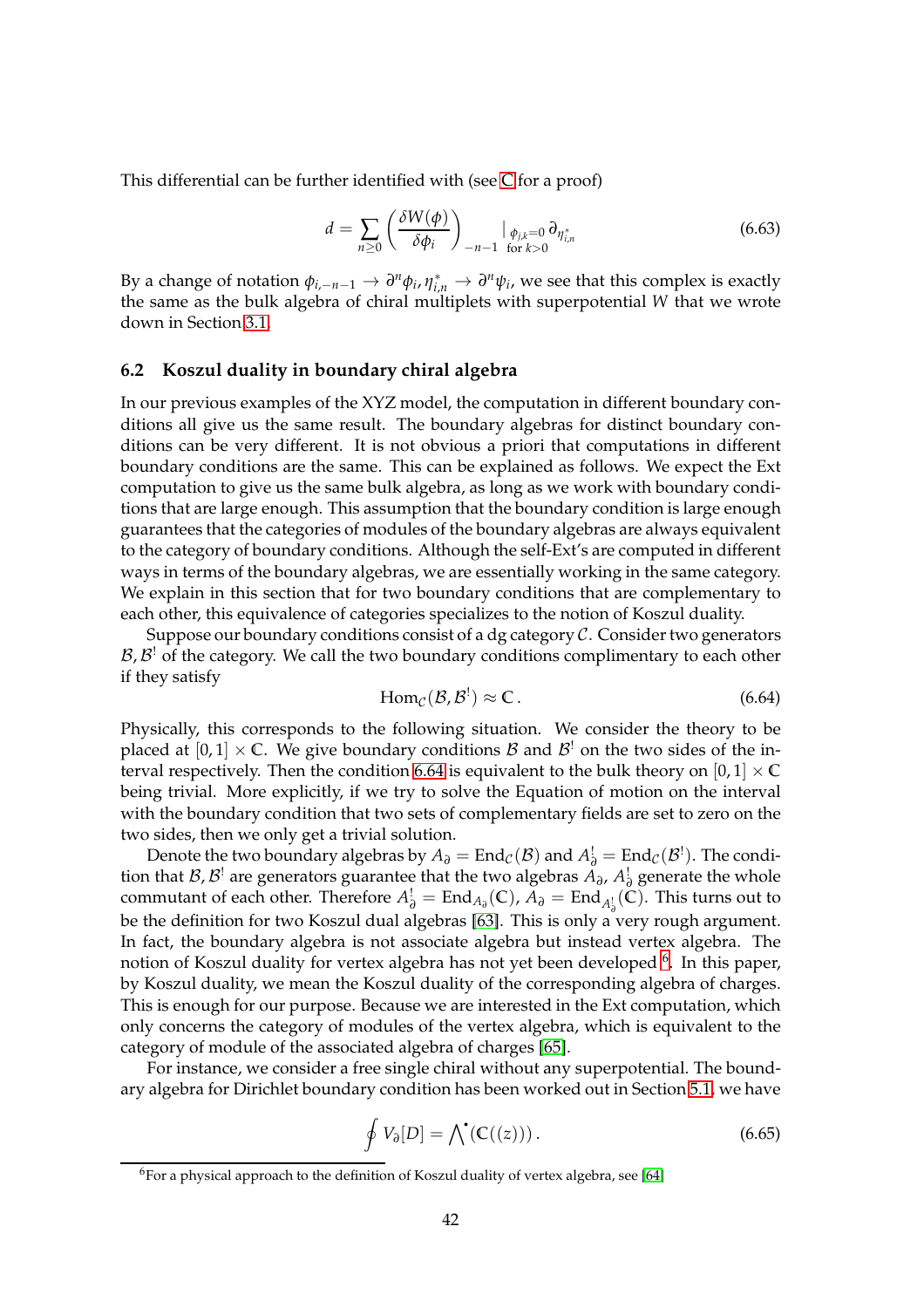For the Neumann boundary condition, the boundary algebra is generated by a boson  $\phi(z)$ . There is non boundary BRST operator and non trivial OPE, therefore the corresponding algebra of charges is

$$
\oint V_{\partial}[N] = \text{Sym}(\mathbb{C}((z))). \tag{6.66}
$$

By identifying  $\mathbb{C}((z))$  with the dual of itself via the residue pairing, we see that  $\oint V_{\partial}[D]=0$ (∮  $V$ <sup>∂</sup>[N])<sup>!</sup>. This is the classical example of Koszul duality between symmetric algebra and exterior algebra  $(Sym(V))^! = \wedge^{\bullet}(V^*).$ 

We can also consider the XYZ model. We already studied the NDD boundary condition. Using the notation of Section [6.1.2,](#page-34-0) the algebra of charges is the universal enveloping algebra

$$
\oint \mathcal{V}_{\partial}[NDD] = U(\mathfrak{g}_{NDD}((z))). \qquad (6.67)
$$

The boundary condition complimentary to the NDD is the DNN boundary condition. The boundary algebra for DNN boundary condition is generated by fields  $\psi_X(z)$ ,  $Y(z)$ ,  $Z(z)$ . There is no nontrivial OPE, but we have a boundary BRST differential

$$
Q\psi_X = YZ. \tag{6.68}
$$

We expand the fields into charges  $\{\psi_{X,n}, Y_n, Z_n\}$ . The boundary BRST operator gives us the following differential on the algebra of charges

$$
d\psi_{X,n} = \sum_{m+l=n-1} Y_m Z_l.
$$
 (6.69)

We find that this algebra is exactly the Chevalley-Eilenberg algebra of the loop algebra  $\mathfrak{g}_{NDD}((z))$ 

$$
\oint \mathcal{V}_{\partial}[NDD] = C^{\bullet}(\mathfrak{g}_{NDD}((z))). \qquad (6.70)
$$

We see that the boundary algebras for the DNN and the NDD boundary condition are indeed Koszul dual  $C^{\bullet}(\mathfrak{g}_{NDD}((z))) = U(\mathfrak{g}_{NDD}((z)))^!$ . This is another classical example of Koszul duality between the Universal enveloping algebra and the Chevalley-Eilenberg algebra of a Lie algebra.

It is a well-known fact that the derived categories of modules for two Koszul dual algebras are equivalent [\[63,](#page-62-3) [66\]](#page-62-6). This provides an explanation of why we expect to obtain the same results from the Ext computation from two complementary boundary conditions.

### <span id="page-42-0"></span>**6.3 Including gauge fields**

We expect that the boundary-bulk relation should work for a general holomorphic twisted  $\mathcal{N} = 2$  theory. However, such a statement is harder to verify in the presence of gauge fields, due to the rather complicated structure of the boundary algebra in this case.

If we choose the Dirichlet boundary condition for gauge fields. The description of the boundary chiral algebra is conjectural [\[12\]](#page-59-6), and its vertex algebra structure is not clear. If we consider the case without chiral multiplet, the boundary monopole correction makes the boundary chiral algebra the WZW vacuum module, whose vertex algebra structure is given in [\[55\]](#page-61-12). We leave the analysis of self-Ext in this case to future work. However, if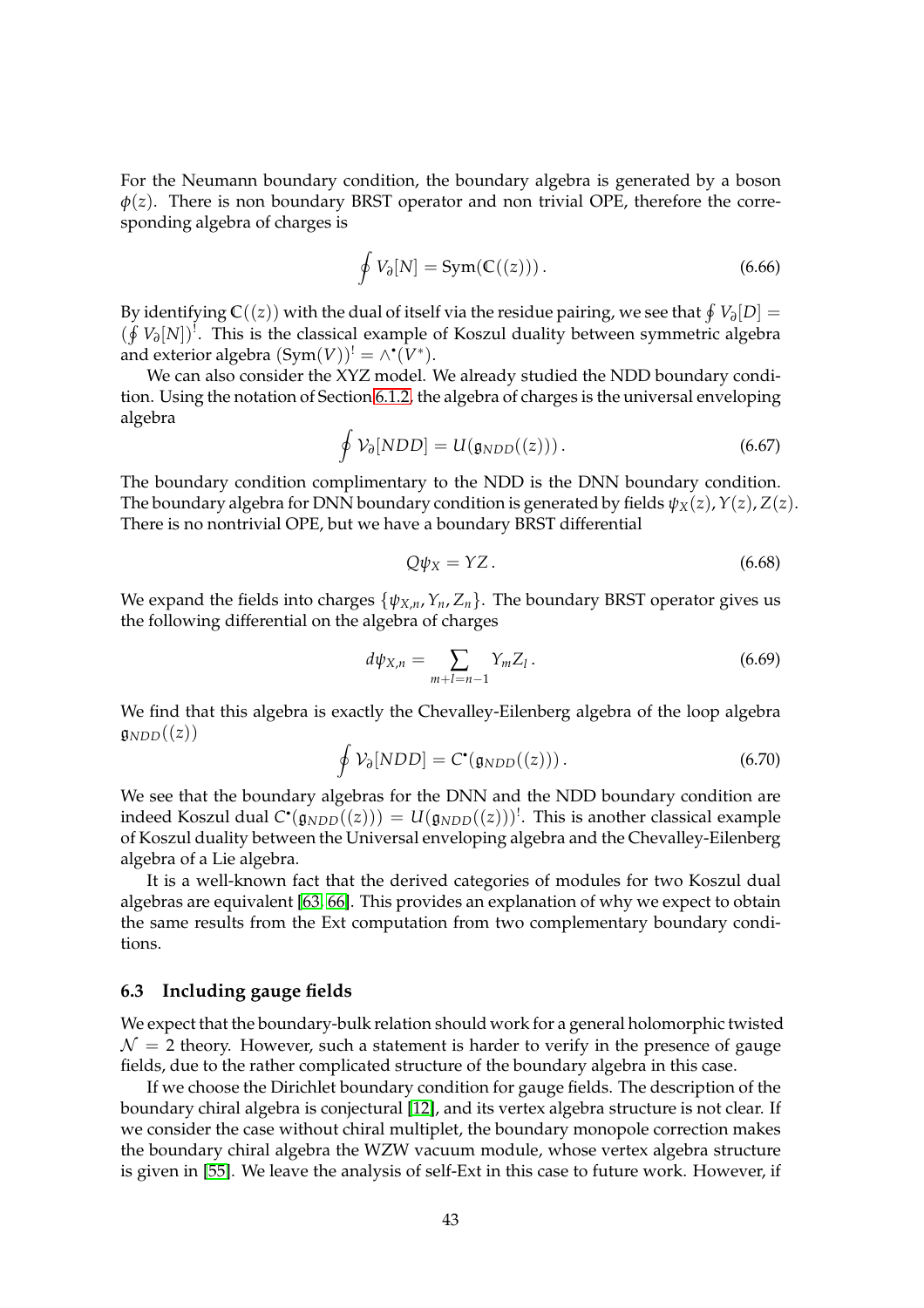we are satisfied with perturbative results, the computation can be simplified because the perturbative boundary algebra  $V_k(\mathfrak{g})$  has relatively simple structure. We provide relevant results in the next section.

Things can get easier if we choose the Neumann boundary condition for gauge fields. In this case, we have better control of the vertex algebra structure, due to the absence of boundary monopole operators and the fact that most OPE's are trivial. However, imposing *G* invariant causes difficulties in finding a resolution of the vacuum module directly. We expect that there are cases when we have a better description of the cohomology of the boundary chiral algebra. For example, theory with abelian gauge group or theory with *U*(*N*) gauge group when *N* is very large. In the following section, we provide some examples with abelian gauge group. Large *N* gauge theories are also very interesting, as some of them may have gravity dual [\[67,](#page-62-7) [64\]](#page-62-5). We leave its discussion to future work.

However, we have to be very careful about the self-Ext computation, as they not always give us the correct bulk algebra. This is explained in [\[21\]](#page-59-15), as we only expect the Neumann boundary condition to work when the theory is a CFT. We provide a simple example when the Ext computation fails for the Neumann boundary condition in Section [6.3.3.](#page-45-0)

Excluding those "Non-CFT" theories, the bulk boundary relation provided by the self-Ext of Neumann condition boundary algebra is very nontrivial. As we have seen, the boundary algebra for the Neumann boundary condition is purely perturbative, and the bulk algebra contains non-perturbative objects. This bulk boundary relation extracts non-perturbative information merely from perturbative information on the boundary, and this amazing phenomenon only comes as a result of the general structure of field theory.

### <span id="page-43-0"></span>**6.3.1 Perturbative analysis for vector multiplet**

Although we don't have a good understanding of the non-perturbative result, the perturbative part is more accessible. Here we consider the Dirichlet boundary condition for a pure gauge theory and focus on the perturbative algebra. At level *k*, the vacuum module is

$$
V_k = U(\widehat{\mathfrak{g}}) \otimes_{U(\mathfrak{g}[[z]] \oplus \mathbb{C}K)} \mathbb{C}_k.
$$
 (6.71)

where  $\mathbb{C}_k$  is the one dimensional representation on which  $\mathfrak{g}[[z]]$  acts by 0 and *K* acts as multiplication by *k*. The mode algebra is given by  $U_k(\hat{g}) = U(\hat{g})/(K - k)$ . Computation of *R*Hom follows the standard argument as in Section [6.1.2.](#page-34-0) We have

$$
RHom(V_k, V_k) = Hom_{U_k(\widehat{\mathfrak{g}})}(U_k(\widehat{\mathfrak{g}}) \otimes C^{\bullet}(\mathfrak{g}[[z]]), V_k)
$$
  
= C^{\bullet}(\mathfrak{g}[[z]], V\_k). (6.72)

Results on Lie algebra cohomology [\[59\]](#page-61-16) imply that we have an isomorphism

$$
H^{\bullet}(\mathfrak{g}[[z]], V_k) \approx H^{\bullet}(\mathfrak{g}[[z]], \mathfrak{g}, V_k) \otimes H^{\bullet}(\mathfrak{g}) . \tag{6.73}
$$

The part  $H^{\scriptscriptstyle\bullet}(\mathfrak{g})$  should be discarded since it correspond to the constant gauge mode<sup>[7](#page-43-1)</sup>. This matches our previous analysis in Section [3.2.1.](#page-12-1) We focus on the relative Lie algebra cohomology  $H^{\bullet}(\mathfrak{g}[[z]], \mathfrak{g}, V_k).$ 

<span id="page-43-1"></span> $<sup>7</sup>$ An interesting result in [\[43\]](#page-61-0) is that if we compute the self-Extension in a suitable category, namely the</sup> category of Harish-Chandra modules  $HC(\hat{\mathfrak{g}}_{\kappa}, G[[t]])$ , then we automatically get relative Lie algebra cohomology instead of Lie algebra cohomology.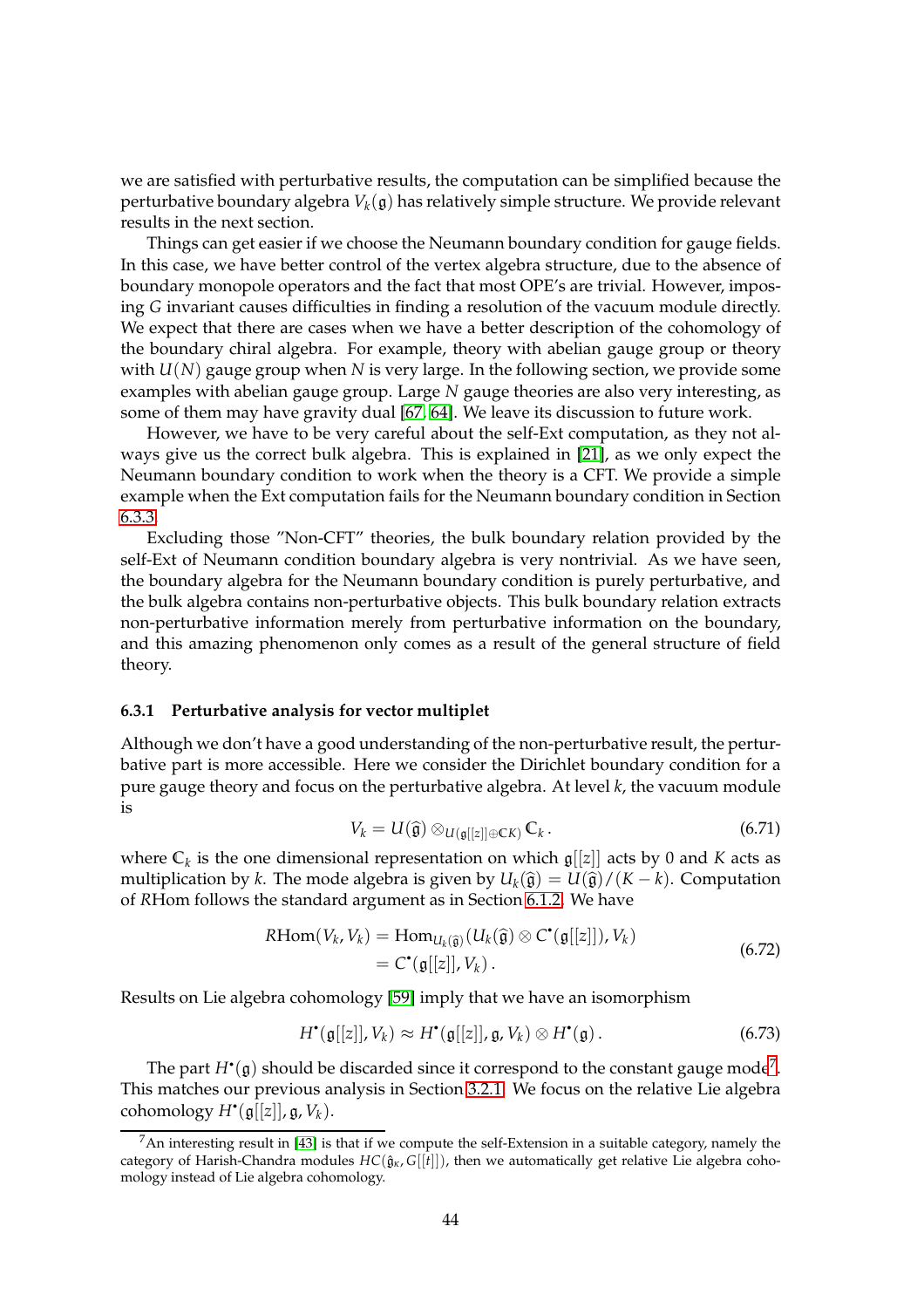A result is due to [\[43\]](#page-61-0) tell us that for  $k \neq k_c$ , the cohomology  $H^i(\mathfrak{g}[[z]], \mathfrak{g}, V_k)$  vanishes for  $i > 0$ . For  $i = 0$ ,  $H^0(\mathfrak{g}[[z]], \mathfrak{g}, V_k) = \mathbb{C}$ . From this result we see that for  $k \neq k_c$  (when the bare Chern-Simons level  $\neq$  0), the Ext calculation gives us a operator algebra that only contains the identity operator in cohomology (if we discard the *H* • (g) part). This coincide with our previous analysis in [3.2.1.](#page-12-1)

As we have discussed in Section [3.4,](#page-9-1) the local operator algebra drastically changes when the level *k* is equal to the critical level *k<sup>c</sup>* . We expect a similar phenomenon to happen here. For  $k = k_c$ , we have the following results [\[43\]](#page-61-0)

**Theorem 6.1.** For  $k = k_c$ , we have an isomorphism

$$
H^{\bullet}(\mathfrak{g}[[z]], \mathfrak{g}, V_{k_c}) \approx \Omega^{\bullet}(\text{Op}_{L_{\mathfrak{g}}}(\mathbb{D}))
$$
\n(6.74)

*where* Ω • (Op*<sup>L</sup>*<sup>g</sup> (**D**)) *is algebra of differential forms on the space of <sup>L</sup>*g*-opers on* **D***.*

the *H*<sup>0</sup> part is exactly the center  $\mathfrak{z}(\hat{\mathfrak{g}})$  we mentioned in Section [3.2.1.](#page-12-1) The associated graded of *H* • (g[[*z*]], g, *Vk<sup>c</sup>* ) is the algebra we proposed for the perturbative bulk algebra in [3.2.1.](#page-12-1) The self-Ext construction naturally provide us a quantization.

### <span id="page-44-0"></span>**6.3.2** *U*(1) **gauge theory at level 1**

Non-perturbatively, the WZW model are in general complicated to describe. Here we have a simple example by making use of boson-fermion correspondence. Let's consider the  $U(1)<sub>1</sub>$  WZW model, which, according to boson-fermion correspondence, is isomorphic to a fermionic vertex algebra [\[68\]](#page-62-8). This fermion vertex algebra is exactly what we used in canceling boundary anomaly in Section [5.1.](#page-28-0) We have fields  $(\Gamma(z), \tilde{\Gamma}(z))$  and OPE

$$
\Gamma(z)\widetilde{\Gamma}(0) \sim \frac{1}{z} \,. \tag{6.75}
$$

The algebra of charges is generated by  $(\Gamma_n, \widetilde{\Gamma}_n)$ , with

$$
\Gamma(z) = \sum_{n \in \mathbb{Z}} \Gamma_n z^{-n-1}, \widetilde{\Gamma}(z) = \sum_{n \in \mathbb{Z}} \widetilde{\Gamma}_n z^{-n-1}.
$$
 (6.76)

They have commutation relation

$$
\left[\Gamma_n, \widetilde{\Gamma}_m\right] = \delta_{n+m,-1} \,. \tag{6.77}
$$

We can consider the vector space  $C((t))[dt]$  with an inner product defined by residue pairing. Let Cl be the Clifford algebra associated to  $\mathbb{C}((t))[dt]$ . Then the algebra of charges can be identified with C*l*

The vacuum fermionic fock representation *Mvac* of C*l* is generated by a vacuum vector annihilated by  $\Gamma_n$ ,  $\Gamma_n$ ,  $n \geq 0$ . Equivalently

$$
M_{vac} = \mathcal{C}l \otimes_{\Lambda} \mathbb{C}[[t,dt]] \mathbb{C}, \qquad (6.78)
$$

where  $\mathbb C$  is the trivial representation of  $\mathbb C[[t, dt]].$ 

We have a resolution of the vacuum module given by adjoining infinite many even variable  $X_n$ ,  $\bar{X}_n$  to the algebra of charges *Cl*, written as  $Cl[X_n, \tilde{X}_n]_{n \geq 0}$ . The differential is

$$
d = \Gamma_n \frac{\partial}{\partial X_n} + \widetilde{\Gamma}_n \frac{\partial}{\partial \widetilde{X}_n}.
$$
 (6.79)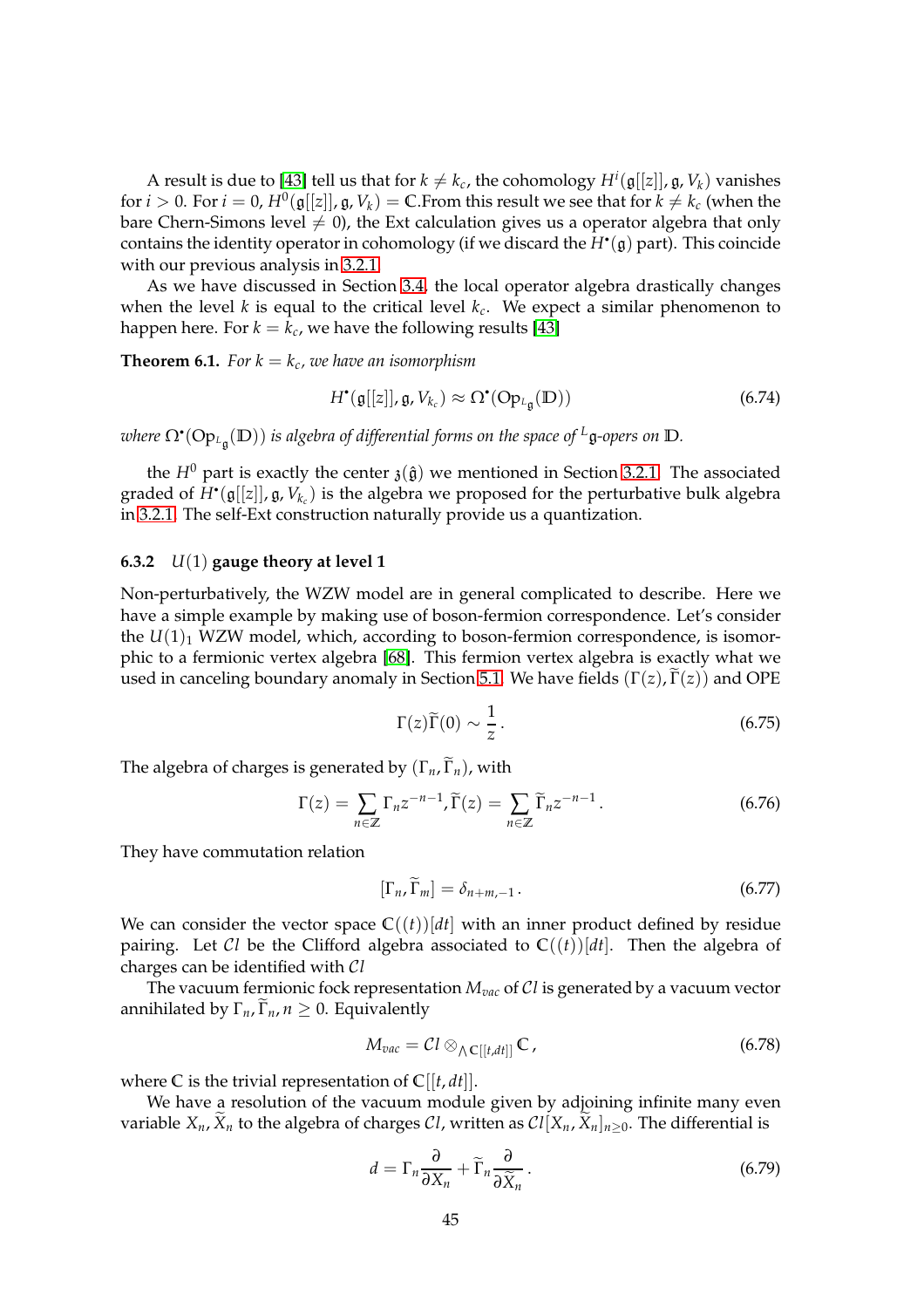As before the self-Ext can be computed by the complex  $M_{vac}[X_n^*, \tilde{X}_n^*]_{n\geq 0}$ . We can identify the differential

$$
d = X_n^* \frac{\partial}{\partial \widetilde{\Gamma}_{-n}} + \widetilde{X}_n^* \frac{\partial}{\partial \Gamma_{-n}}.
$$
 (6.80)

Computing the cohomology we find that  $Ext_{Cl}^{\bullet}(M_{vac}, M_{vac}) = \mathbb{C}$ . This is compatible with our previous observation that the bulk operator algebra has trivial cohomology when the Chern-Simons level is not zero.

### <span id="page-45-0"></span>**6.3.3 A failure case**

In this section, we provide a simple example where the Ext computation fails for the Neumann b.c. Consider a pure *U*(1) gauge theory without Chern-Simons term. For the Neumann boundary condition, there is no boundary anomaly since the gauge group is abelian. The boundary algebra is generated by derivatives of ghost  $\partial^n c$ . Since  $U(1)$  is abelian, there is no BRST operator. *G* action on the ghost is also trivial, so we get the same algebra after imposing *G* invariant. This algebra is the same as the boundary chiral algebra for a free chiral with Dirichlet boundary condition (Section [6.1.1\)](#page-32-1).

The Ext computation is the same as in Section [6.1.1](#page-32-1) and we get

$$
Ext^{\bullet} = \mathbb{C}[J_{\infty}T^*[1]\mathbb{C}]. \tag{6.81}
$$

This is not the same as the bulk algebra  $\mathbb{C}[J_{\infty}T^{*}[1]\mathbb{C}^{\times}]$  of the  $U(1)$  gauge theory we found in Section [4.2.](#page-21-0)

This failure case also provides us with evidence why the self-Ext calculation only works when the underlying field theory is a CFT. The operator algebra takes the form of functions on the infinite jet space of some derived stack  $\mathcal{X}$ . The self-Ext calculation of a given boundary condition can only know about the infinitesimal neighborhood of the corresponding isotropic subspace of  $\mathcal{X}$ . For example, in the Neumann b.c. of the  $U(1)$ gauge theory, the self-Ext calculation only knows about the infinitesimal neighborhood of a fiber of  $T^*$ [1] $\mathbb{C}^{\times} \to \mathbb{C}^{\times}$ . Therefore the self-Ext only reproduces  $J_{\infty}T^*[1]$ C instead of *J*<sub>∞</sub> $T^*[1]$ C<sup>×</sup>. However, when the theory is a CFT,  $\mathcal X$  becomes a "cone". The tangent cone around the origin is the cone  $\mathcal X$  itself. Therefore everything is encoded in a neighborhood of the cone point. Only in this case do we expect Ext calculation to reproduce the whole operator algebra. This indeed happens for our previous analysis of chiral multiplets.

# <span id="page-45-1"></span>**6.3.4**  $U(1)_{-\frac{1}{2}}$  ← **chiral with**  $(N, N)$  **b.c.**

With the  $(N, N)$  boundary condition, we have boundary fields  $\varphi(z)$  and derivatives of  $c(z)$ . This boundary condition has gauge anomaly[\[52\]](#page-61-9), to cancel it we have to add a boundary fermion  $\Gamma(z)$ ,  $\Gamma(z)$  of gauge charge (+1, -1) and T charge (+1, -1). The chiral algebra is generated by gauge invariant combination of  $\varphi(z)$ ,  $\Gamma(z)$ ,  $\Gamma(z)$  and derivative of  $c(z)$ , with OPE

$$
\Gamma(z)\widetilde{\Gamma}(0) \sim \frac{1}{z} \,. \tag{6.82}
$$

and BRST differential

$$
Q\varphi = c\varphi, \ Q\Gamma = c\Gamma, \ Q\overline{\Gamma} = -c\overline{\Gamma}.
$$
 (6.83)

It's not easy to perform the Ext calculation with this VOA directly. However, its BRST cohomology has a very simple description. We first prove that the BRST cohomology of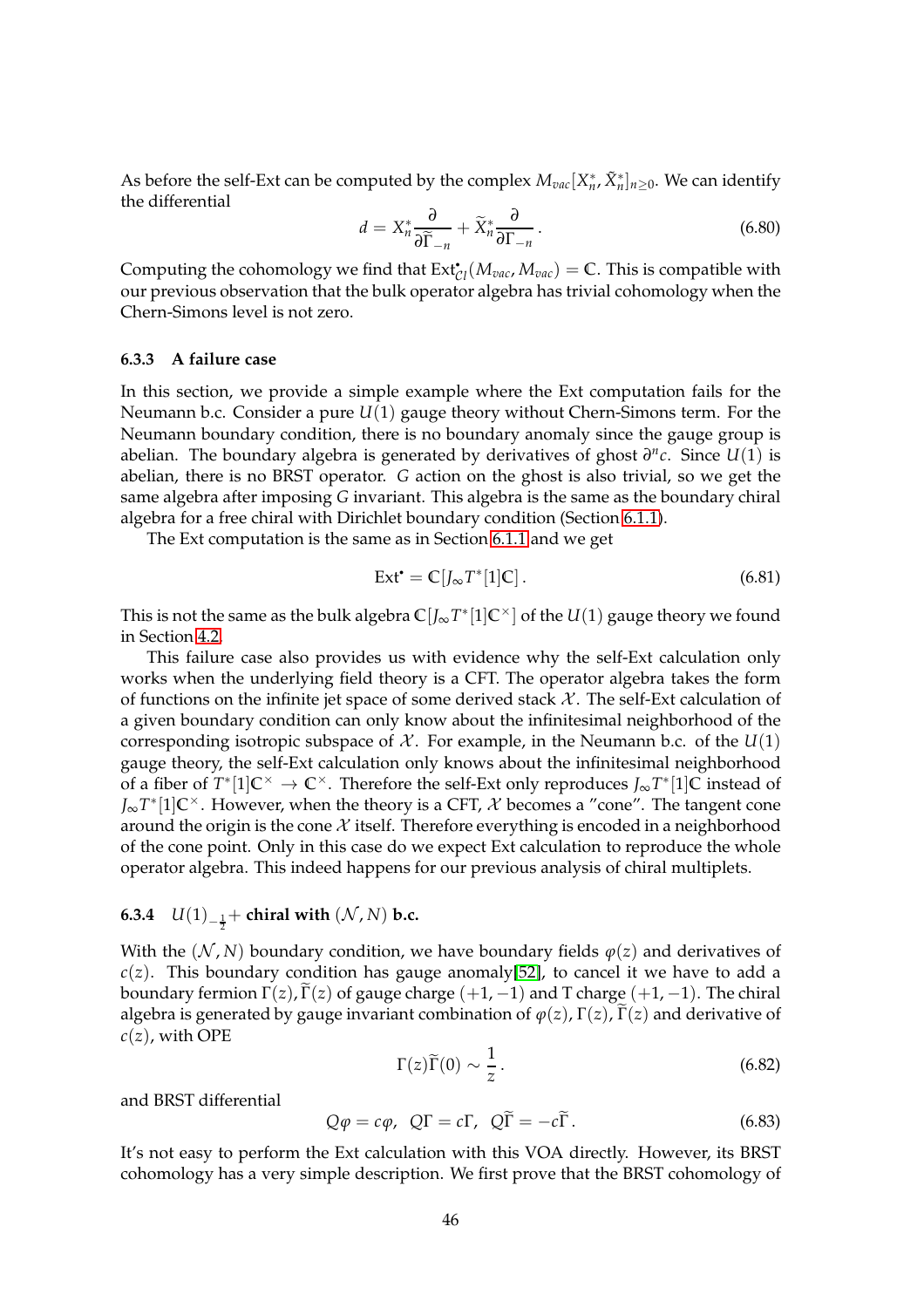the above boundary algebra is equivalent to the boundary algebra of a single chiral with Dirichlet b.c., namely the VOA generated by a single field  $\psi(z)$  with no nontrivial OPE. The equivalence is provided by a map

$$
\rho: \psi(z) \to (\varphi \tilde{\Gamma})(z). \tag{6.84}
$$

It is clear that  $\varphi \tilde{\Gamma}$  has gauge charge 0. Since  $\varphi$  has trivial OPE with  $\tilde{\Gamma}$ , we have

$$
Q(\varphi \Gamma) = c\varphi \Gamma + \varphi(-c)\Gamma = 0. \qquad (6.85)
$$

Therefore,  $\rho$  is indeed a map to the cohomology of the  $U(1)_{-\frac{1}{2}}+$  chiral boundary algebra. The non-trivial part is to prove that  $\rho$  is actually an isomorphism on the cohomology.

First we show that the cohomology of the  $U(1)_{-\frac{1}{2}}+$  chiral boundary operators are all 2 in cohomological degree 0. From the boundary fermion we can construct the following *U*(1) current

$$
b(z) :=: \Gamma \widetilde{\Gamma} : (z).
$$
\n<sup>(6.86)</sup>

Denote *b<sub>n</sub>* the modes of *b*(*z*), they satisfy *U*(1) current relation  $[b_n, b_m] = n\delta_{n,-m}$ . Let *M* be the vacuum module of the  $U(1)_{-\frac{1}{2}}+$  chiral boundary algebra, and let  $M_0$  be the submodule of the kernel of all the non-negative modes  $b_n$ ,  $n \geq 0$ . Then the whole vacuum module *M* is generated by applying operators  $b_n$ ,  $n < 0$  to  $M_0$ 

$$
M = M_0[b_{-1}, b_{-2}, \dots]. \tag{6.87}
$$

Note that the ghost *c*(*z*) has trivial OPE with all other operators. Hence the vacuum module is simply a tensor product of the exterior algebra of ghost modes and the rest. We denote  $N_0$  the sub-module of states that are in the kernel of  $b_n$ ,  $n \geq 0$  and do not contain any ghosts. Then we have

$$
M = N_0[c_{-2}, c_{-3}, \dots, b_{-1}, b_{-2}, \dots]. \tag{6.88}
$$

Lets study the action of BRST operators on the modes  $b<sub>n</sub>$ . We use the definition of normal product to rewrite  $b(0)$  as

$$
b(0) =: \Gamma \tilde{\Gamma} : (0) = \lim_{z \to 0} \Gamma(z) \tilde{\Gamma}(0) - \frac{1}{z}.
$$
 (6.89)

Then we have

$$
Qb(0) = \lim_{z \to 0} (Q\Gamma(z)\widetilde{\Gamma}(0) - \Gamma(z)Q\widetilde{\Gamma}(0))
$$
  
\n
$$
= \lim_{z \to 0} (c(z)\Gamma(z)\widetilde{\Gamma}(0) - c(0)\Gamma(z)\widetilde{\Gamma}(0))
$$
  
\n
$$
= \lim_{z \to 0} (c(z) - c(0))\frac{1}{z}
$$
  
\n
$$
= \partial c(0).
$$
 (6.90)

Therefore we found that the BRST operator send  $b_n$  to  $c_{n-1}$  for  $n < 0$ . The full BRST operator can be complicated, but we can consider a spectral sequence whose differential at first page is given by  $Q_0b_n = c_{n-1}$ ,  $Q_0c_{n-1} = 0$ . Then at the first page all ghost  $c_{n-1}$  cancel with  $b_n$ , and the cohomology sits completely in degree 0. Because of this it's impossible to have further differential, the spectral sequence converges here and the cohomology is isomorphic to *N*0.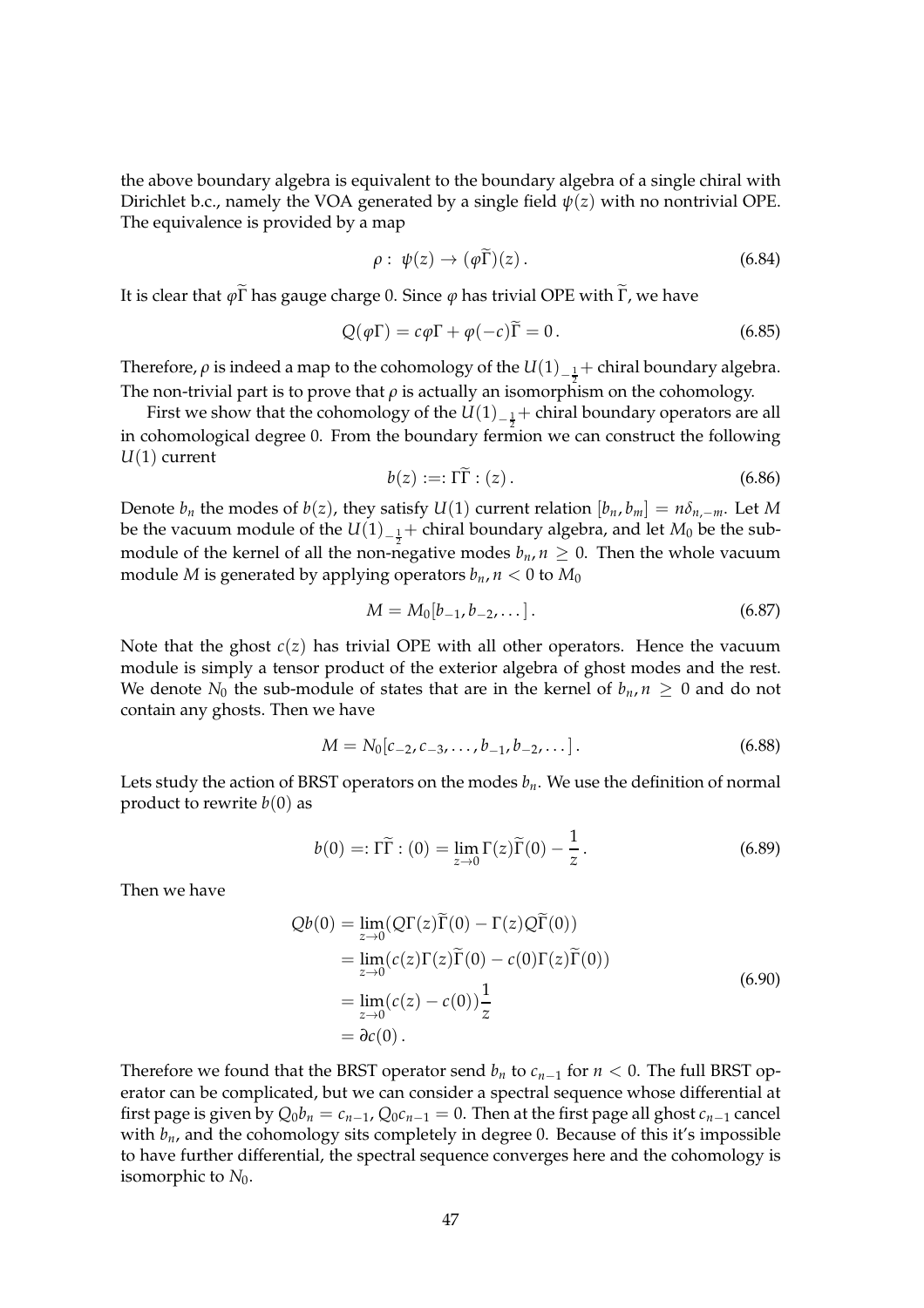Then we show that  $N_0$  and the boundary algebra of a free chiral is isomorphic as a double graded vector space. On the free chiral side, the grading is given by spin and flavor charge *T*. Since there is only one fermionic operator  $\psi$  of T charge  $-1$ , the coefficients in the index is the dimension of the space of operators of given quantum numbers. On the  $U(1)_{-\frac{1}{2}}+$  chiral side,  $N_0$  is build from operators  $\varphi$ , Γ, Γ. We note that the bosonic oper-2 ators has *T* charge 0 and fermionic operators have *T* charge ±1. Therefore no cancellation can happen when computing the index, and the coefficients in the index are also the dimensions of the spaces of operators of certain quantum numbers. It was shown in [\[19\]](#page-59-13) that the indices of the two algebra are the same, so the two algebra is indeed isomorphic as double graded vector space.

Finally, to prove that  $\rho$  is an isomorphism of vertex algebra, we only need to show that it is injective. This is easy because *ρ* sends  $\psi$  to  $\varphi \tilde{\Gamma}$ , and there is no relation among operators built from *ϕ*Γ˜ and its derivatives. Therefore the kernel of the map *ρ* must be trivial.

Now we have proved that the cohomology of the  $U(1)_{-\frac{1}{2}}+$  chiral boundary algebra is generated by a single operator  $\psi(z)$  with trivial OPE. The self-Ext for this VOA is computed, which gives us the bulk algebra of a single free chiral

$$
\mathbb{C}[\{\partial^n \phi, \partial^n \psi\}_{n \geq 0}]. \tag{6.91}
$$

This is expected to be quasi-isomorphic to the bulk algebra of  $U(1)_{-\frac{1}{7}}+$  chiral theory by mirror duality. Moreover, this algebra contains not only perturbative operators but also non perturbative monopole operators.

We mention that it is very important to introduce the boundary fermion. They not only cancel the boundary gauge anomaly but also are crucial for the boundary bulk relation to work. We can easily figure out what the boundary algebra looks like without the fermion. *c* is gauge neutral and *φ* has gauge charge 1. Therefore gauge invariant operators are generated by derivatives of *c*(*z*). However, *c* has *T* charges 0. So we won't even be able to get the right bulk algebra as graded vector space.

### <span id="page-47-0"></span>**6.3.5 SQED** with  $(N, N, N)$  b.c.

With the  $(N, N, N)$  boundary condition, we have boundary fields  $\phi_{+}(z)$ ,  $\phi_{-}(z)$  and derivatives of  $c(z)$ . Like our previous example, this boundary condition also has gauge anomaly. To cancel this gauge anomaly we add boundary fermion  $\Gamma(z)$ ,  $\Gamma(z)$  of gauge charge  $(+1, -1)$ . This boundary algebra has OPE

$$
\Gamma(z)\widetilde{\Gamma}(0) \sim \frac{1}{z} \,. \tag{6.92}
$$

and BRST differential

$$
Q\phi_{+} = c\phi_{+}, \quad Q\phi_{-} = c\phi_{-},
$$
  
\n
$$
Q\Gamma = c\Gamma, \quad Q\widetilde{\Gamma} = -c\widetilde{\Gamma}.
$$
\n(6.93)

Performing Ext computation directly with this algebra could be difficult. However, just like our previous example, the BRST cohomology of this algebra has a much better description. It was proved in [\[12\]](#page-59-6) that the above dg vertex algebra is equivalent to the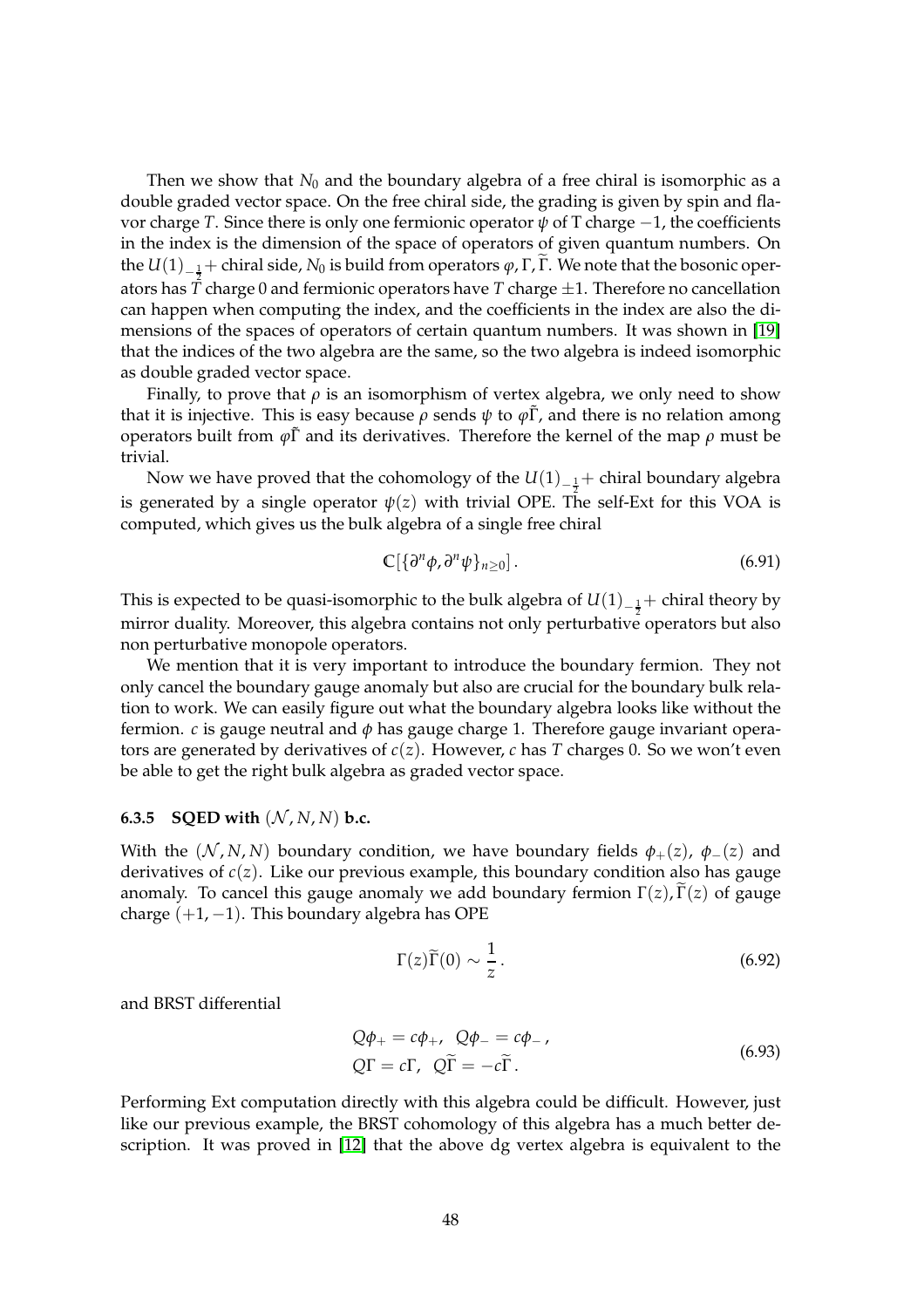boundary algebra of XYZ model with NDD boundary condition via a map

$$
X \to \phi_+ \phi_-,
$$
  
\n
$$
\rho: \psi_Y \to \Gamma \phi_-,
$$
  
\n
$$
\psi_Z \to \widetilde{\Gamma} \phi_+.
$$
\n(6.94)

The self-Ext computation for the XYZ model is performed in the previous section and we obtained the bulk algebra of the XYZ model. By the SQED/XYZ mirror duality, this algebra should be quasi-isomorphic to the bulk algebra of the SQED model. Moreover, monopole operators of SQED automatically emerge from this algebra.

### <span id="page-48-0"></span>**6.4 Algebraic structure from Ext**

We have seen examples where the self-Ext computation reproduce the right vector space of the bulk algebra. We might hope that more structure of the bulk algebra could be reveled from this construction. More precisely, we conjecture that there is a shifted Poisson vertex algebra structure on  $Ext_{V-mod}^{\bullet}(V,V)$  for a vertex algebra *V*. To motivate this conjecture we consider again the 2*d* TQFT. We have mentioned in Section [6](#page-31-0) that the bulk algebra of a 2*d* TQFT can be computed by the Hochschild cohomology *HH*• (*A*). It is known since the pioneering work of Gerstenhaber [\[33\]](#page-60-8) that the Hochschild cohomology *HH*• (*A*) has the structure of a Gerstenhaber algebra (an shifted version of Poisson algebra). We have a Hochschild cup product defined by

<span id="page-48-1"></span>
$$
(f \cup g)(a_1 \otimes \cdots \otimes a_{n+m}) = f(a_1 \otimes \cdots \otimes a_n)g(a_{n+1} \otimes \cdots \otimes a_{n+m}), \qquad (6.95)
$$

for  $f \in C^n(A, A)$  and  $g \in C^m(A, A)$ , and a Gerstenhaber bracket defined by

<span id="page-48-2"></span>
$$
\{f,g\} = f \circ g - (-1)^{(m-1)(n-1)} g \circ f, \tag{6.96}
$$

where

$$
f \circ g(a_1 \otimes \cdots \otimes a_{n+m-1}) = \sum_{i=1}^n (-1)^{(i-1)(m-1)} f(a_1 \otimes \ldots a_{i-1} \otimes g(a_i \otimes \ldots a_{i+m-1}) \otimes \ldots a_{n+m-1}.
$$
\n(6.97)

This corresponds to the well-known Gerstenhaber algebra structure on the cohomology of bulk operators of a 2*d* TQFT [\[69,](#page-62-9) [70\]](#page-62-10). The field theory explanation for the operations of the Gerstenhaber algebra is discussed in [\[37\]](#page-60-12), and the operations are named primary and secondary products there.

For  $3d$   $\mathcal{N}=2$  theory with holomorphic twist, the algebraic structure of the cohomology of bulk local operators are studied in [\[38\]](#page-60-13), and can be summarized by saying that the local operator algebra possesses the structure of shifted Poisson vertex algebra. The primary and secondary products correspond to the graded commutative product and *λ* bracket respectively. Therefore, we hope that an analog of the Hochschild cup product to give us the graded commutative product, and an analog of the Gerstenhaber bracket to give us the *λ* bracket in the self-Ext of the vertex algebra. In this paper, we provide a construction of the product and evidence for the bracket, leaving the full construction of Poisson vertex algebra structure to future work.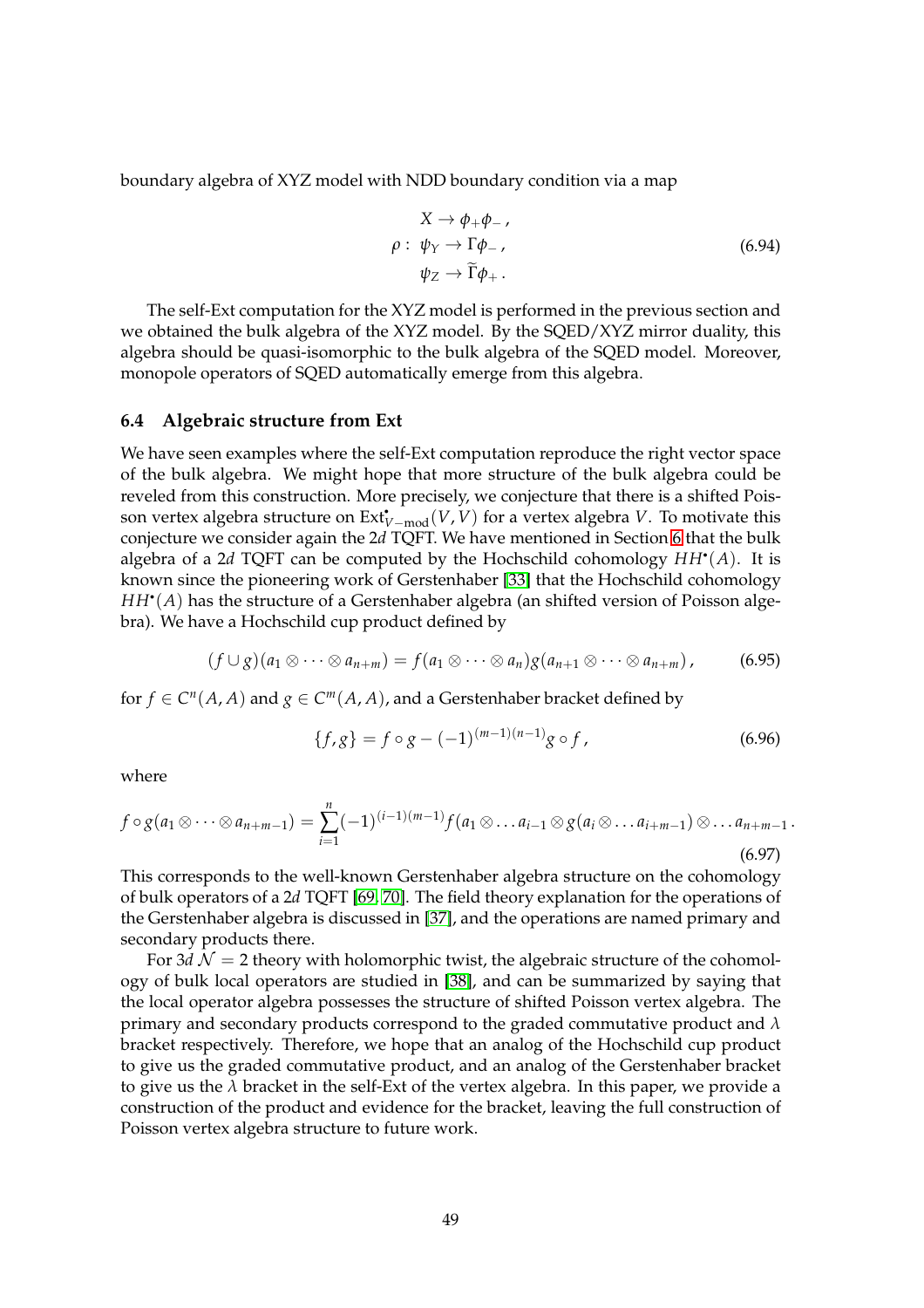#### <span id="page-49-0"></span>**6.4.1 Hochschild cup product**

We note that there is a natural isomorphism between Ext and Hochschild cohomology (see [\[59\]](#page-61-16))

$$
Ext_A^{\bullet}(M, N) = HH^{\bullet}(A, Hom(M, N)), \qquad (6.98)
$$

for an arbitrary algebra *A* and *A*-modules *M* and *N*. This isomorphism is obtained by using the bar resolution  $B_n(A,M) = A^{\otimes (n+2)} \otimes_A M \approx A^{\otimes (n+1)} \otimes M$ . In our case the algebra *A* is the algebra of charges  $A = \oint V$  associated to the vertex algebra, and  $M =$  $N = V$  is the vacume module. We have

<span id="page-49-1"></span>
$$
Ext_A^{\bullet}(V, V) = HH^{\bullet}(A, End(V)). \tag{6.99}
$$

We can define an analog of Hochschild cup product by the Equation [6.95.](#page-48-1) For *f* ∈  $\mathsf{Hom}(A^{\otimes n}, \mathsf{End}(V))$  and  $g \in \mathsf{Hom}(A^{\otimes m}, \mathsf{End}(V))$ , we define the cup product

$$
(f \cdot g)(a_1 \otimes \cdots \otimes a_{n+m}) = f(a_1 \otimes \cdots \otimes a_n)g(a_{n+1} \otimes \cdots \otimes a_{n+m}), \qquad (6.100)
$$

by using the composition product on End(*V*).

Note that there is another product naturally defined on  $Ext_A(V, V)$ , the Yoneda product. Actually, the Yoneda product and Hochschild cup product agree via the isomorphism [6.99.](#page-49-1) To see this we first recall a definition of Yoneda product suited for our purpose. For any projective resolution P<sup>•</sup> of *V*, we have a product on  $\text{Hom}_{A}(P^{\bullet}, P^{\bullet})$  defined via composition of chain maps. The induced composition map on cohomology is defined to be the Yoneda product on Ext. It is also know that this product does not depend on the choice of the projective resolution, so we can use the Bar resolution  $B_{\bullet}(A, V)$  to establish the identification. We have an injective  $i : Hom_A(B_{\bullet}(A, V), End(V)) \to End_A(B_{\bullet}(A, V))$  $\mathsf{sending} \text{ a } f \in \mathsf{Hom}(A^{\otimes n} \otimes V, V) \text{ to } i(f) \in \bigoplus_{N \geq n} \mathsf{Hom}_A(A^{\otimes (N+1)} \otimes V, A^{\otimes (N-n+1)} \otimes V)$ defined by

$$
i(f)(a\otimes a_1\otimes \cdots \otimes a_N\otimes m)=a\otimes a_1\otimes \ldots a_{N-n}\otimes f(a_{N-n+1}\otimes \ldots a_N\otimes m). \hspace{0.5cm} (6.101)
$$

The augmentation  $\varepsilon$  :  $B_{\bullet}(A, V) \to V$  induce a quasi-isomorphism  $\varepsilon_*$  : End<sub>A</sub>( $B_{\bullet}(A, V)$ )  $\to$ Hom<sub>*A*</sub>( $B_n(A, V)$ , End( $V$ )). We find that  $\varepsilon_* \circ i = id$ . Hence *i* is a quasi-isomorphism. We can check that

$$
\begin{aligned}\ni(f) \circ i(g)(a \otimes a_1 \otimes \cdots \otimes a_N \otimes m) \\
&= a \otimes \ldots a_{N-n-m} \otimes f(a_{N-n-m+1} \otimes \cdots \otimes a_{N-m} \otimes g(a_{N-m+1} \otimes \ldots a_N \otimes m)) \\
&= i(f \cdot g)(a \otimes a_1 \otimes \cdots \otimes a_N \otimes m).\n\end{aligned} \tag{6.102}
$$

Therefore *i* is also a morphism of algebra sending the Hochschild cup product to the Yoneda product.

This is a very useful fact because we used Koszul resolution to compute the Ext and it will be more convenient to use the Yoneda product instead of the Hochschild cup product in the computation. We show that this product indeed correspond to the graded commutative product of the bulk algebra.

We consider the free chiral multiplet in Dirichlet boundary condition as an example. Recall that the Ext is computed by the Koszul resolution

$$
\widetilde{M}_{vac} = \oint \mathcal{V}_{\partial}[D] \otimes \mathbb{C}[\{\lambda_n\}_{n \geq 0}] \approx \mathbb{C}[\{\psi_n\}_{n \in \mathbb{Z}}, \{\lambda_n\}_{n \geq 0}], \tag{6.103}
$$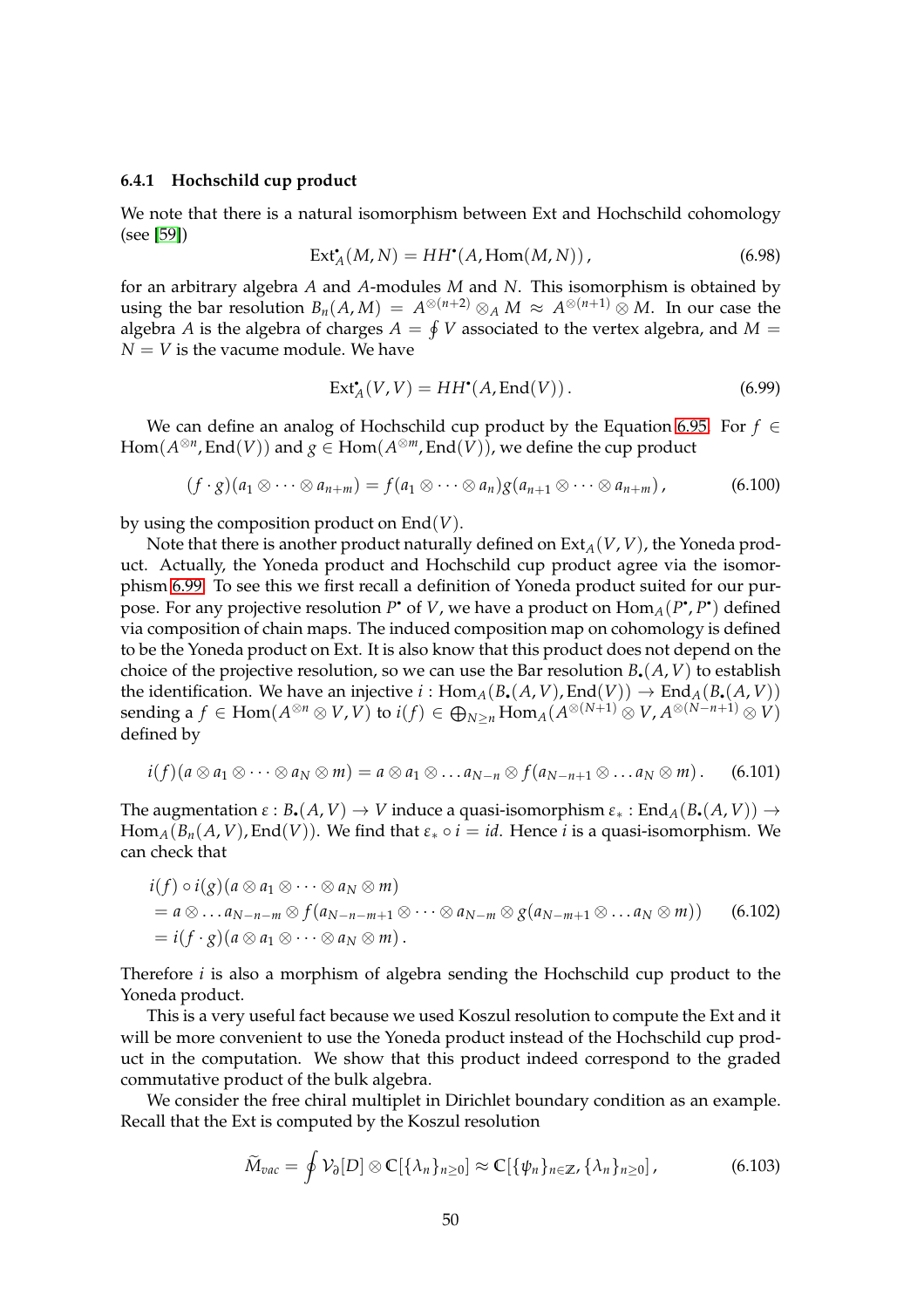with differential  $d\lambda_n = \psi_n$ . The Yoneda product is the product on the endomorphism ring End $_{\oint \mathcal{V}_\partial[D]}(M_{vac})$ . Then we can identify the endomorphism ring End $_{\oint \mathcal{V}_\partial[D]}(M_{vac})$  with the ring **C**[{*ψn*}*n*∈**Z**, {*λn*, *∂*  $\frac{\partial}{\partial \lambda_{n}}$ }<sub>*n*≥0</sub>], by identifying  $\lambda_{n}^{*}$  with  $\frac{\partial}{\partial \lambda_{n}}$ . This complex have cohomology the bulk algebra of free chiral  $\mathbb{C}[\{\psi_n,\lambda_n^*\}_{n\geq 0}]$ . We have injective  $j:\mathbb{C}[\{\psi_n,\lambda_n^*\}_{n\geq 0}]\to$  $\text{End}_{\oint \mathcal{V}_\partial[D]}(\widetilde{M}_{vac})$  sending  $\psi_n \to \psi_n$  and  $\lambda_n^* \to \frac{\partial}{\partial \lambda_n}$ , and a projection  $p: \text{End}_{\oint \mathcal{V}_\partial[D]}(\widetilde{M}_{vac}) \to$  $\mathbb{C}[\{\psi_n,\lambda_n^*\}_{n\geq 0}]$  by sending all  $\frac{\partial}{\partial \lambda_n}$  to zero. Then the Yoneda product on  $\mathbb{C}[\{\psi_{-n-1},\lambda_n^*\}_{n\geq 0}]$ can be defined by

$$
ab = p(j(a)j(b)) \text{ for any } a, b \in \mathbb{C}[\{\psi_{-n-1}, \lambda_n^*\}_{n \ge 0}].
$$
 (6.104)

It is easy to check that this is exactly the graded commutative product of the polynomial algebra  $\mathbb{C}[\{\psi_{-n-1}, \lambda_n^*\}_{n\geq 0}]$  and induce the desired graded commutative vertex algebra structure on it.

For a chiral mutiplet with an arbitrary superpotential, the agreement between the Yoneda product and the graded commutative product of the bulk algebra can be checked similarly. For *V* the vacume verma module  $M_k$  of the affine Lie algebra  $\hat{g}$ , a similar statement is proved in [\[43\]](#page-61-0).

By its identification to the primary product on bulk algebra, the Yoneda product on the self-Ext should be graded commutative. However this is not obvious a priori. In fact the Yoneda product on Ext• *<sup>A</sup>*(*M*, *M*) is not necessarily a commutative product in general. We note that there are extra structures on the category of vertex algebra module and *V*. The category of *V* module has the structure of a modular tensor category and in particular a monoidal category. The vacume module is the unit object in this category. Using these structure we should be able to define another product ⊗

$$
\text{Ext}^{\bullet}(V, V) \otimes \text{Ext}^{\bullet}(V, V) \to \text{Ext}^{\bullet}(V \otimes V, V \otimes V) \to \text{Ext}^{\bullet}(V, V), \tag{6.105}
$$

by the tensor product in the category of vertex algebra module. We can think of the Yoneda product a product in the "horizontal" direction and the  $\otimes$  product in the "vertical" direction. These two products satisfy:



Then we should be able to prove the graded commutativity of the Yoneda product here using a version of Eckmann-Hilton argument.

More generally, for a strong exact monoidal category  $(C, \otimes_C, \mathbb{1}_C)$ , [\[71\]](#page-62-11) defined a bracket  $[-,-]_C$  on Ext<sup>\*</sup><sub>C</sub>(1</u><sub>C</sub>, 1<sub>c</sub>). When we take C to be the category of *A* bimodule, Ext<sup>\*</sup><sub>C</sub>(1<sub>C</sub>, 1<sub>C</sub>) = *HH*• $(A, A)$  and the bracket  $[-, -]_\mathcal{C}$  agrees with the Gerstenhaber bracket [\[33\]](#page-60-8) on the Hochschild cohomology. We expect that this construction will lead to the 0-th order component of the *λ* bracket of the Poisson vertex algebra. However, the construction in [\[71\]](#page-62-11) does not provide us a very explicit formula for the bracket as in the definition of Gerstenhaber bracket [6.96.](#page-48-2) Actually, a good formula for the bracket will depend on a good (and maybe unique) choice of the chain complex. It is not clear what complex computing the self-Ext is a good fit for this job.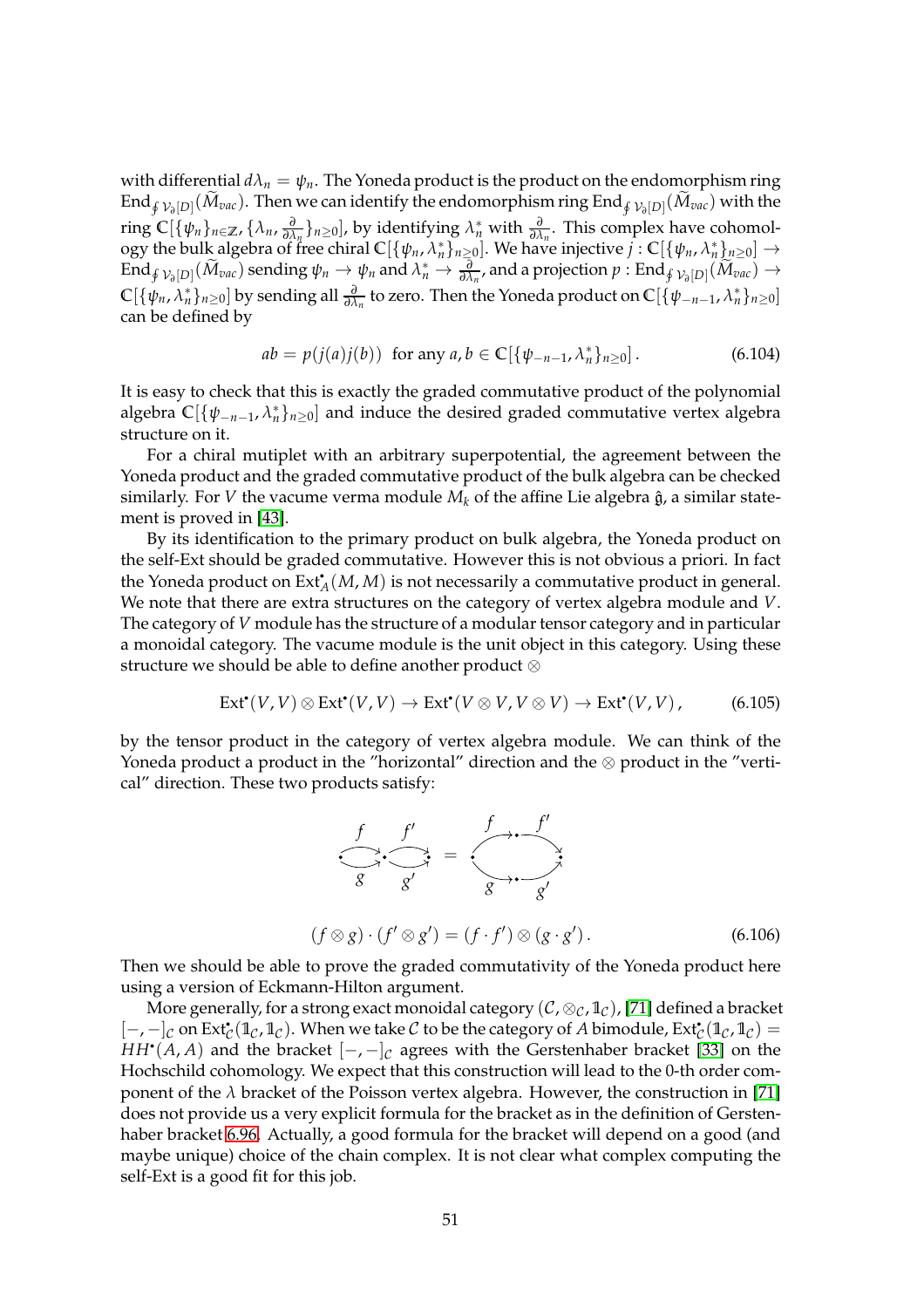#### <span id="page-51-0"></span>**6.4.2 A generalization of Deligne's conjecture**

The Yoneda product is only one piece of a series of algebraic structures on the self-Ext. Higher multiplication maps can be defined on the self-Ext extending the Yoneda product and make it into an *A*∞ algebra. For a projective resolution *P* • of *V*, we have an dga algebra  $\text{End}_{A}(P^{\bullet})$  whose cohomology is the  $\text{Ext}_{A}^{\bullet}(V,V)$ . As a results of the Homotopy Transfer Theorem for dga algebra [\[72\]](#page-62-12) (see also [\[60\]](#page-62-0) for an introduction), there exists an  $A_{\infty}$  algebra structure  $\{m_n\}_{n\geq 2}$  on the cohomology  $\mathrm{Ext}_A^\bullet(V,V)$ , such that there is an  $A_\infty$  quasi-isomorphism between  $\mathrm{Ext}_A^\bullet(V,V)$  and the dga algebra  $\mathrm{End}_A(P^\bullet)$  and the  $m_2$ coincide with the Yoneda product. There are various techniques to explicitly construct this  $A_{\infty}$  algebra, for examples using homological perturbation theory [\[62\]](#page-62-2).

The appearance of higher structure here is not a surprise. Higher products exist in a general TQFT of cohomological type. In 2*d* we have the famous Deligne conjecture, which has been verified by several people ( for examples [\[34,](#page-60-9) [35\]](#page-60-10)). This conjecture state that the Gerstenhaber algebra structure on the Hochschild cohomology actually comes from the structure of Hochschild complex as an algebra over the chain little disc operad. From the TQFT perspective, Deligne's conjecture is very nature because local operators of a 2*d* TQFT at the chain level has an *E*2-algebra structure.

The twisted theories studied in this paper can be considered as "holomorphic topological" theories of cohomological type. Higher structure exist at the chain level that contains much richer structure than OPE's in the cohomology. Though we don't have a clear picture of all these higher structure that presence in the bulk algebra, we can try to understand it in a hierarchical manner. For example, we can first understand the OPE's of local operators in the topological **R** direction, this structure should be characterized by an *A*∞ algebra. Then we study the topological line defects and their OPE structure along the holomorphic **C** direction. Alternatively we can first study OPE's of local operators in the holomorphic direction and then OPE's of holomorphic surface defects along the topological direction.

We believe that the  $A_{\infty}$  structure above is a piece of the whole structure of the local operator algebras that encode the operator product in the topological **R** direction. It has been shown in [\[12\]](#page-59-6) that the *λ* bracket of the bulk algebra encode the leading term of a bulk to line defect OPE. There must exist a coherent series of higher order operations that encode all the higher order terms in the line defect OPE's in the holomorphic direction. We believe that these structures of higher order operations should also appear in the self-*R*Hom

$$
R\text{Hom}_{V-\text{mod}}(V,V)\,,\tag{6.107}
$$

for any vertex algebra *V*. More generally we expect that

$$
End_{\mathcal{C}}(\mathbb{1}_{\mathcal{C}},\mathbb{1}_{\mathcal{C}}). \tag{6.108}
$$

for a chiral category  $C$  to have this higher analog of chiral algebra structure.

This higher analog of chiral algebra structure is still mysterious to us. However, we can get a variant of this conjecture by imposing some extra structure on the vertex algebra, and the resulting structure on the self-Ext will be more familiar to us. Specifically, as is discussed in [\[12\]](#page-59-6), when the boundary vertex algebra *V* has a stress energy tensor, or equivalently in mathematical term *V* is a conformal vertex algebra, the bulk theory will be topological. In this case the bulk local algebra becomes an *E*<sup>3</sup> algebra, and we expect that the self-*R*Hom can be naturally equipped with an *E*<sup>3</sup> algebra structure.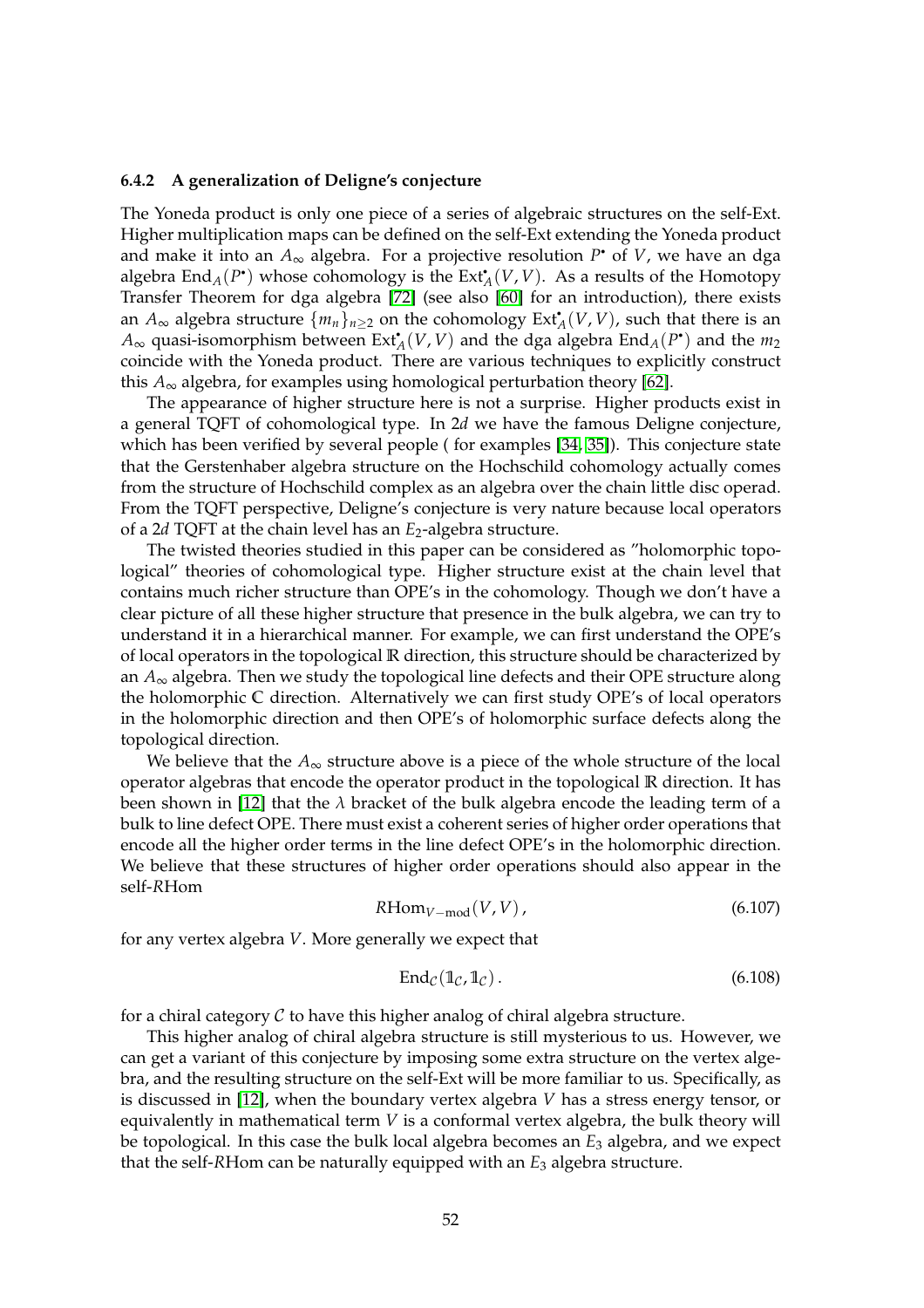### **Acknowledgement**

I would like to thank Kevin Costello, Tudor Dimofte, Davide Gaiotto, Justin Hilburn, Si Li, Wenjun Niu, Shanming Ruan, Jingxiang Wu and Gongwang Yan for illuminating discussion. I especially thank Kevin Costello for invaluable conversation and guidance on this work. Research at Perimeter Institute is supported in part by the Government of Canada through the Department of Innovation, Science and Economic Development Canada and by the Province of Ontario through the Ministry of Colleges and Universities.

## <span id="page-52-0"></span>**A Classical BV-formalism in finite dimension**

In this section we explain aspects of BV formalism in finite dimension following [\[32\]](#page-60-7) and introduce various derived scheme appearing as the target in the AKSZ formulation of our theories.

In the Lagrangian approach to physics, we start with a space of fields *V* (a finite dimensional space in our discussion) and an action functional  $S: V \to \mathbb{R}$ . Classical physics concern the solution of equation of motion for this system. Namely, we are interested in the critical locus of *S*.

$$
Crit(S) = \{ \phi \in V : dS(\phi) = 0 \}.
$$
\n(A.1)

The critical locus can also be considered as the intersection of the graph $(dS) \subset T^*V$  with the zero-section of the cotangent bundle of *V*. In other words, Crit(*S*) = graph(*dS*)  $\times_{T^*V}$ *V*. Functions on Crit(*S*) can be written as

$$
\mathcal{O}(\text{Crit}(S)) = \mathcal{O}(\text{graph}(dS)) \otimes_{\mathcal{O}(T^*V)} \mathcal{O}(V).
$$
 (A.2)

The "derived" philosophy tells us that the naive critical locus could be highly singular (e.g. in the case of not transverse intersection). A better choice is to replace it by its derived version. In particular, i nthe above situation we replace the tensor product by the derived tensor product:

$$
\mathcal{O}(\text{dCrit}(S)) = \mathcal{O}(\text{graph}(dS)) \otimes_{\mathcal{O}(T^*V)}^{\mathbb{L}} \mathcal{O}(V).
$$
 (A.3)

This could be taken as a definition of the derived critical locus  $dCrit(S)$ . Namely, we define it as a dg scheme whose ring of function is given by the derived tensor product as above. Explicitly, we can take Koszul resolution of  $\mathcal{O}(V)$  as a  $\mathcal{O}(T^*V)$  module and realize  $\mathcal{O}(dCrit(S))$  as the following complex

$$
(\Gamma(V, \wedge^{\bullet} TV), \vee dS) = (\mathcal{O}(T^*[1]V), \vee dS). \tag{A.4}
$$

The Polyvector fields Γ(*V*, ∧ •*TV*) come equipped with a Poisson bracket of cohomological degree 1, called Schouten-Nijenhuis bracket. For  $f, g \in \mathcal{O}(V)$  and  $X, Y \in \Gamma(V, TV)$ , we have

$$
\{X,Y\} = [X,Y], \ \{X,f\} = Xf, \ \{f,g\} = 0. \tag{A.5}
$$

This bracket extend to whole Γ(*V*, ∧ •*TV*) by Leibniz rule, and defined a shifted symplectic structure on  $T^*[1]V$ . Using this bracket, the differential  $\forall dS$  on  $\mathcal{O}(T^*[-1]V)$  is identified with  $\{S, -\}.$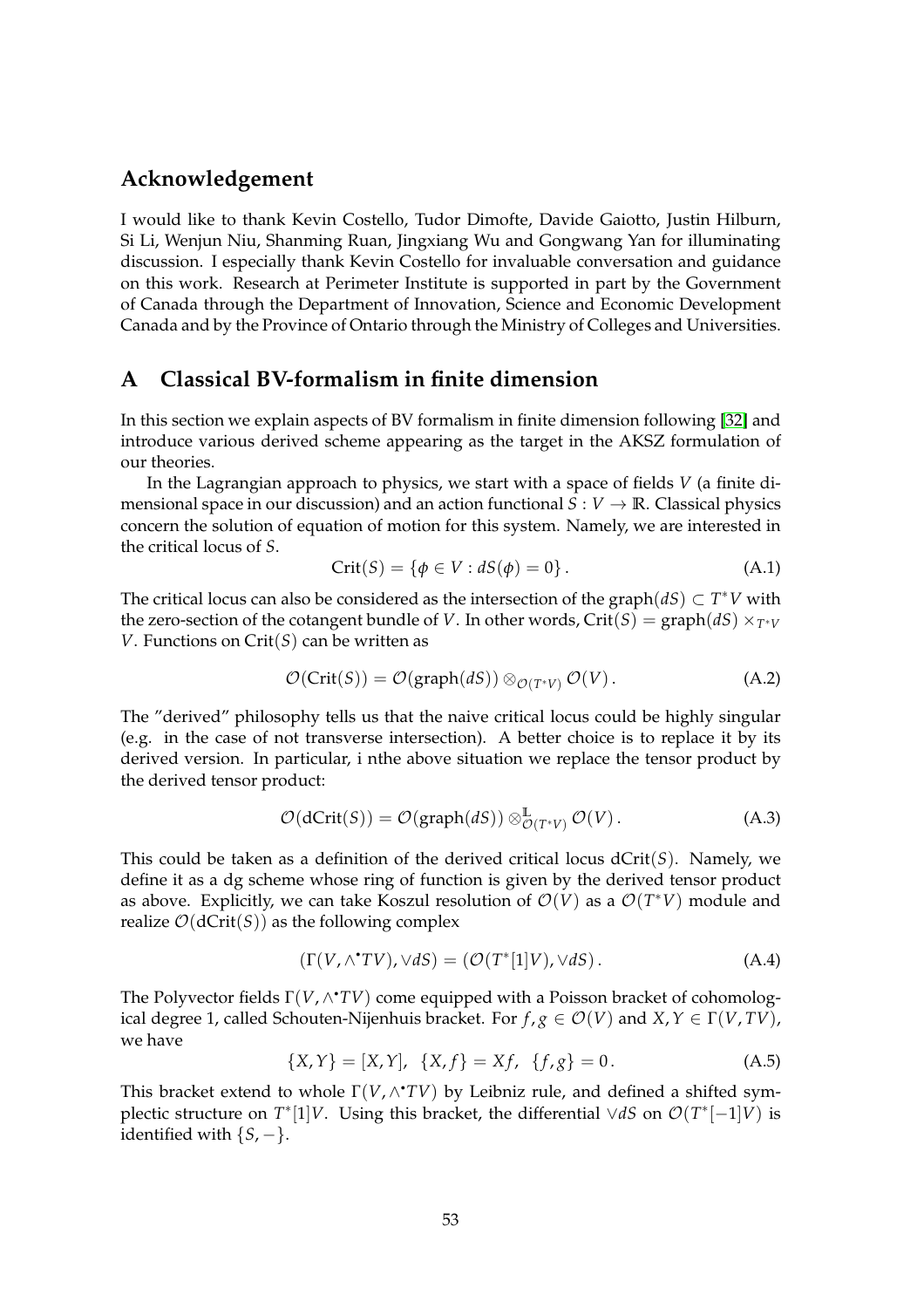Explicitly, given a basis  $\{x_i\}$  of  $V^*$  and a basis  $\{\theta^i\}$  of  $\Gamma(V,TV)[1]$ , we can write  $\mathcal{O}(T^*[-1]) = \mathbb{R}[x_i, \theta^i]$ . Then the differential ∨*dS* can be written as

$$
\vee dS = \sum_{i} \frac{\partial S}{\partial x_i} \frac{\partial}{\partial \theta^i}.
$$
 (A.6)

An important class of field theories involves a gauge group *G* acting on the space of field *V*. We want to make sense of the quotient space *V*/*G* and the space of functions on  $V/G$ . To avoid discussion on derived stack we consider the quotient  $V/g$  by the Lie algebra. Again, the naive quotient could be very badly behaved. It is always better to take the derived invariants for the action of g on the algebra  $\mathcal{O}(V)$  of functions on *V*. This is given by the Chevalley-Eilenberg complex

<span id="page-53-0"></span>
$$
(C^{\bullet}(\mathfrak{g}, \mathcal{O}(V)), d_{\mathrm{CE}}) = (\mathcal{O}(\mathfrak{g}[1] \oplus V), d_{\mathrm{CE}}).
$$
 (A.7)

Explicitly, for  $\{t_a\}$  a basis of g with respect to which we have structure constant  $f_{ab}^c$ . g act on *V* by vector field. We denote  $X_a = X_{ia}(x) \frac{\partial}{\partial x}$  $\frac{\partial}{\partial x_i}$  the vector field associated with *t<sub>a</sub>*. Write  $c^a$  the dual basis of  $\mathfrak{g}^*$ , then the Chevalley-Eilenberg complex is  $\mathbb{R}[x_i, c^a]$  with the following differential

$$
d_{\text{CE}} = \sum_{a} c^{a} X_{a} + \sum_{a,b,c} \frac{1}{2} c^{a} c^{b} f_{ab}^{c} \frac{\partial}{\partial c^{a}}.
$$
 (A.8)

Having understand the derived version of  $V/g$ , we can combine our previous discussion to understand the critical locus of *S* inside *V*/g. We model this space by

$$
T^*[1](\mathfrak{g}[1]\oplus V)=\mathfrak{g}[1]\oplus V\oplus V^*[-1]\oplus \mathfrak{g}^*[-2]. \qquad (A.9)
$$

*T*<sup>\*</sup>[1]( $\mathfrak{g}[1] \oplus V$ ) is naturally equipped with a shifted Poisson bracket {-.-}, namely the Schouten-Nijenhuis bracket on  $\mathfrak{g}[1] \oplus V$ . The function *S* on  $\mathfrak{g}[1] \oplus V$  pull back to  $T^*[1](\mathfrak{g}[1] \oplus V)$  via the natural projection, and we still denote it by *S*. The Chevalley-Eilenberg differential  $d_{CE}$  can be regarded as a vector field on  $\mathfrak{g}[1] \oplus V$  and induce a vector field on  $T^*[1](\mathfrak{g}[1]\oplus V)$ . There exist a function  $h_\text{CE}$  such that its Hamiltonian vector field is  $d_{\text{CE}}$ . The differential on  $T^*[-1](\mathfrak{g}[1] \oplus V)$  can be expressed as

$$
d = \{S + h_{\text{CE}}, -\}.
$$
 (A.10)

Explicitly, using our previous notation and write  $b_a$  the corresponding basis of  $g[2]$ , then

$$
\mathcal{O}(T^*[-1](\mathfrak{g}[1]\oplus V)) = \mathbb{R}[x_i, \theta^i, c_a, b^a].
$$
 (A.11)

The Poisson bracket is defined through

$$
\{x_i, \theta^j\} = \delta^j_i, \quad \{c_a, b^b\} = \delta^b_a. \tag{A.12}
$$

The function  $S + h_{\text{CE}}$  can be written as

$$
S + \sum c^a X_{ia} \theta^i + \sum \frac{1}{2} c^a c^b b_c f_{ab}^c \,. \tag{A.13}
$$

<span id="page-53-1"></span>The differential can be written explicitly as

$$
d = \sum c^a X_a + \frac{\partial S}{\partial x_i} \frac{\partial}{\partial \theta^i} + c^a \frac{\partial X_{ja}}{\partial x_i} \theta^j \frac{\partial}{\partial \theta^i} + \frac{1}{2} c^a c^b f_{ab}^c \frac{\partial}{\partial c^a} + X_{ia} \theta^i \frac{\partial}{\partial b_a} + c^b b_c f_{ab}^c \frac{\partial}{\partial b^a}.
$$
 (A.14)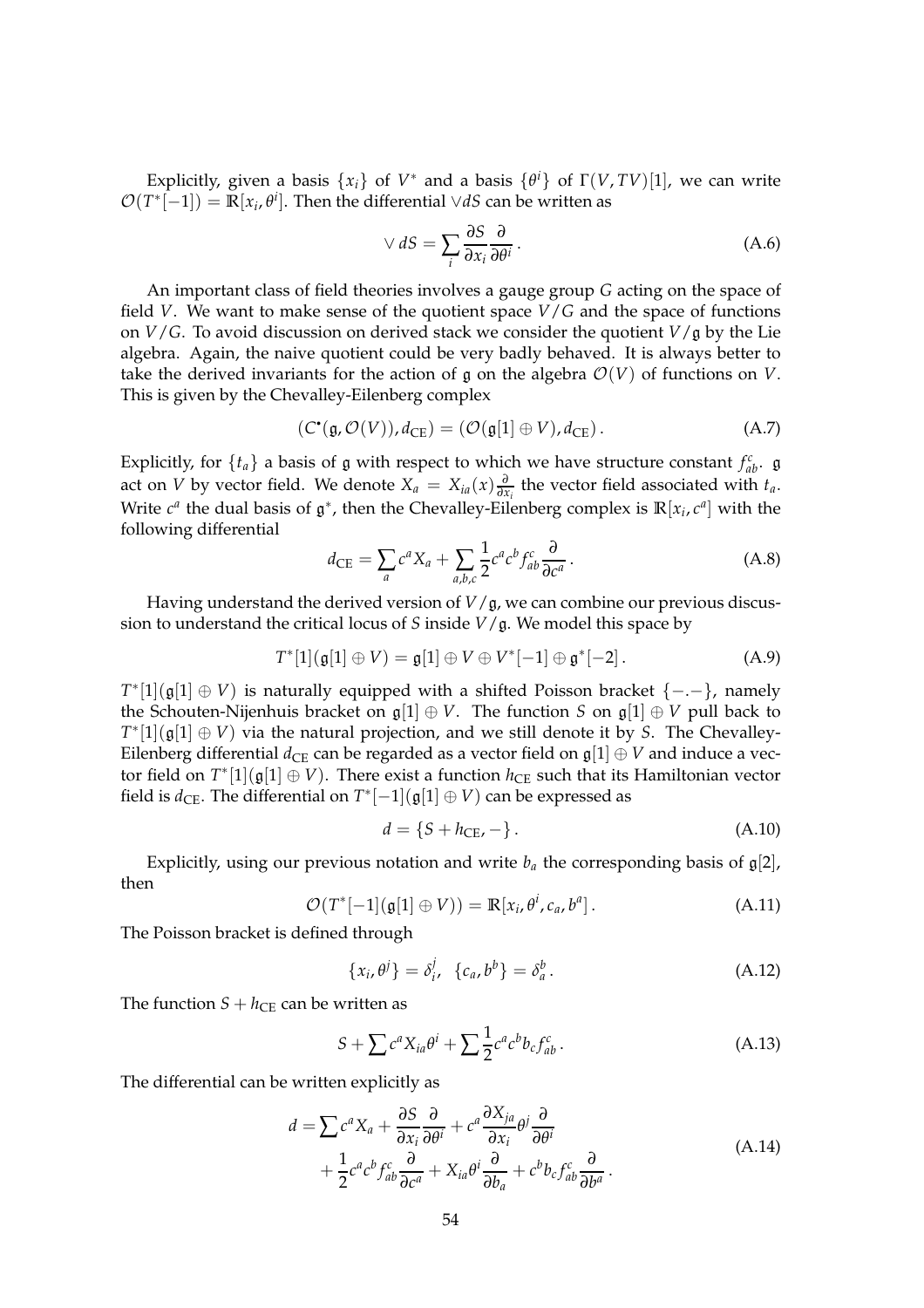The derived critical locus of  $V/g$  can be equivalently described as a derived symplectic reduction

$$
dCrit(S) \text{ // } \mathfrak{g}. \tag{A.15}
$$

Symplectic reduction consist of two steps, first we take the zero sections of the momentum map and then we take quotient. Derived symplectic reduction simply perform the above two step in a derived way. First the action of g on the dg scheme induce a momentum map

$$
\mu: T^*[1]V \to \mathfrak{g}^*[-1]. \tag{A.16}
$$

Functions on the homotopy fibre  $\mu^{-1}(0)$  is defined by

$$
\mathcal{O}(\mu^{-1}(0)) = \mathcal{O}(T^*[1]V) \otimes_{\mathcal{O}(\mathfrak{g}^*[-1])}^{\mathbb{L}} \mathbb{C}. \tag{A.17}
$$

By using Koszul resolution this can be model on a complex  $\mathcal{O}(T^*[1]V \oplus \mathfrak{g}[-2])$ . Explicitly we use our previous notation of the basis, then this complex can be identified with  $R[x_i,\theta^i,b^a].$  With differential

$$
d = \frac{\partial S}{\partial x_i} \frac{\partial}{\partial \theta^i} + X_{ia} \theta^i \frac{\partial}{\partial b_a}.
$$
 (A.18)

Next we take the derived quotient of  $T^*[1]V \oplus \mathfrak{g}[-2]$  by  $\mathfrak{g}$ . This is performed similar to [A.7.](#page-53-0) We use Chevalley-Eilenberg complex

$$
C^{\bullet}(\mathfrak{g}, \mathcal{O}(T^*[1]V \oplus \mathfrak{g}[-2])) \approx (\mathbb{R}[x_i, \theta^i, c_a, b^a], d).
$$
 (A.19)

The differential here is exactly the same as [A.14.](#page-53-1)

# <span id="page-54-0"></span>**B Berezinian and its properties**

In this appendix we introduce the definition of Berezinian following [\[73\]](#page-62-13) and discuss its properties. Let *A* be a (super) commutative algebra, *L* a free module of rank *p*|*q* over *A*. We have an isomorphism  $L = \mathbb{C}^{p|q} \otimes A = A^{\bar{p}|q}$ . We will be most interested in the case  $A = \mathbb{C}$ .

**Definition B.1.** Consider the super algebra Sym<sup>•</sup>(L<sup>\*</sup>). We view A as a Sym<sup>•</sup>(L<sup>\*</sup>) module by *the augmentation map that project* Sym≥<sup>1</sup> (*L* ∗ ) *to zero.*

*The Berezinian of L is*

$$
\text{Ber } L = \text{Ext}^p_{\text{Sym}^{\bullet}(L^*)}(A, \text{Sym}^{\bullet}(L^*))\,. \tag{B.1}
$$

**Example B.1.** *For L* =  $\mathbb{C}^{p|0}$ *. We consider the Koszul resolution of*  $\mathbb{C}$ 

$$
\cdots \to \text{Sym}^{\bullet}(L^*) \otimes \wedge^2 L^* \to \text{Sym}^{\bullet}(L^*) \otimes L^* \to \text{Sym}^{\bullet}(L^*) \to \mathbb{C}. \tag{B.2}
$$

Ext• *can be computed by*

$$
\mathrm{Hom}_{\mathrm{Sym}^{\bullet}(L^*)}(\mathrm{Sym}^{\bullet}(L^*)\otimes \wedge^{\bullet}L^*, \mathrm{Sym}^{\bullet}(L^*))\approx \wedge^{\bullet}L\otimes \mathrm{Sym}^{\bullet}(L^*),\tag{B.3}
$$

*where the differential is given by*

$$
d(e_{i_1} \wedge \cdots \wedge e_{i_k}) = \sum_{j=1}^p e_j^* \otimes e_j \wedge e_{i_1} \wedge \cdots \wedge e_{i_k}.
$$
 (B.4)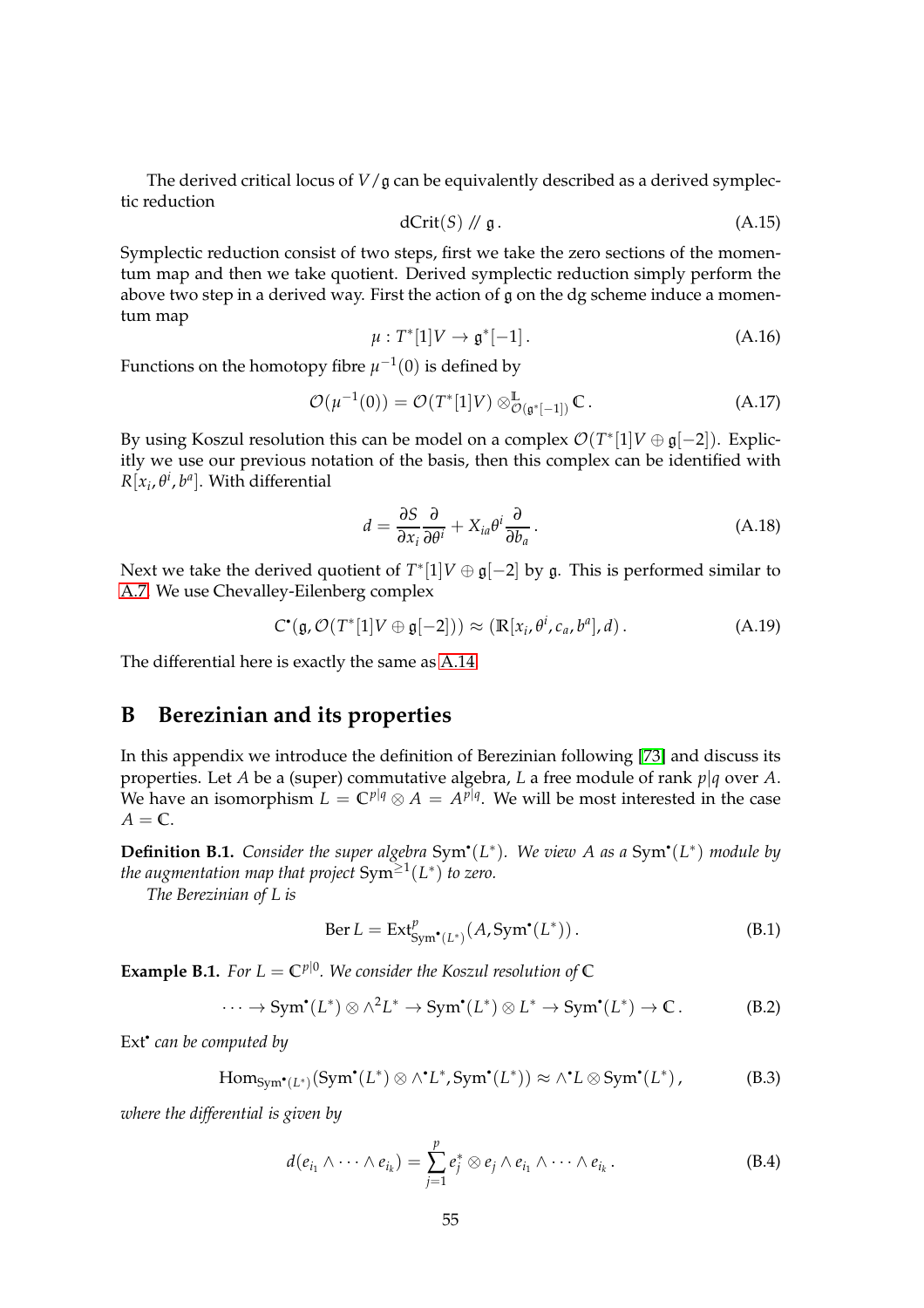$We have H^{\bullet}(\wedge^{\bullet} L \otimes \text{Sym}^{\bullet}(L^*)) = H^p(\wedge^{\bullet} L \otimes \text{Sym}^{\bullet}(L^*)) = \wedge^p L$ . Moreover

$$
Ber L = \wedge^p L. \tag{B.5}
$$

*this gives us the usual definition of the determinant for an ordinary free module.*

*Let*  $T \in \text{End}_{\mathbb{C}}(L)$  *be a endomorphism of*  $L = \mathbb{C}^p$ . The induced action of T on Ber  $L = \det L$ *is given by multiplication of* det *T, the determinant of the operator T.*

**Example B.2.** For  $L = \mathbb{C}^{0|q}$ , if we denote a basis of  $L^*$  by  $\theta_1, \ldots, \theta_q$ , then we have  $Sym^*(L^*) =$  $\mathbb{C}[\theta_1,\ldots,\theta_q]$ . Note that  $\mathbb{C}[\theta_1,\ldots,\theta_q]$  is an injective module over itself. Therefore  $\text{Ext}^{\bullet} = \text{Ext}^0 =$ Hom*. And*

$$
\text{Ber } L = \text{Hom}_{\mathbb{C}[\theta_1, \dots, \theta_q]}(\mathbb{C}, \mathbb{C}[\theta_1, \dots, \theta_q]).
$$
 (B.6)

 $\text{Ber } L \text{ is spanned by } a \text{ basis } e \in \text{Hom}_{\mathbb{C}[\theta_1,...,\theta_q]}(\mathbb{C},\mathbb{C}[\theta_1,\dots,\theta_q]) \text{ defined by }$ 

<span id="page-55-0"></span>
$$
e(a) = \theta_1 \theta_2 \cdots \theta_q a, \quad \text{for } a \in \mathbb{C} \,.
$$
 (B.7)

*Moreover, we see from the above formula [B.7](#page-55-0) that the* **Z**<sup>2</sup> *grading of* Ber *L is even if q is even, and odd if q is odd.*

Let T be an endomorphism of  $L = \mathbb{C}^{0|q}$ . Suppose the corresponding matrix with respect *to the basis is N. The action on L induce an action on the dual L*<sup>∗</sup> *and hence an action on*  $Sym^*(L^*)$  also denoted by T. It maps  $\theta_1\theta_2\cdots\theta_q$  to  $(\det N)\theta_1\theta_2\cdots\theta_q$ . It also induce an action on  $\text{Hom}_{\mathbb{C}[\theta_1,\ldots,\theta_q]}(\mathbb{C},\mathbb{C}[\theta_1,\ldots,\theta_q])$  defined as follows. For any  $f\in \text{Hom}_{\mathbb{C}[\theta_1,\ldots,\theta_q]}(\mathbb{C},\mathbb{C}[\theta_1,\ldots,\theta_q]),$ *T f is defined such that*

$$
\begin{aligned}\n\mathbb{C} & \xrightarrow{f} \text{Sym}^{\bullet}(L^*) \\
\downarrow & \qquad \qquad \uparrow T \\
\mathbb{C} & \xrightarrow{Tf} \text{Sym}^{\bullet}(L^*)\n\end{aligned} \tag{B.8}
$$

*We see that Tf is defined if and only if*  $T \in \text{End}_{\mathbb{C}}(L)$  *is invertible, and Te* =  $(\det N)^{-1}e$ . This *means that*

$$
Ber T = (\det N)^{-1}.
$$
\n(B.9)

More generally we can compute the  $Ext^{\bullet}_{Sym^{\bullet}(L^*)}(A, Sym^{\bullet}(L^*))$  for any free module *L* using the standard Koszul resolution. We have the following results

**Proposition B.1.** *Let L be a free module of rank p*|*q over* **C***. Then we have*

$$
\operatorname{Ext}^n_{\operatorname{Sym}^\bullet(L^*)}(\mathbb{C}, \operatorname{Sym}^\bullet(L^*)) = \begin{cases} \mathbb{C}^{1|0}, & \text{if } n = p \text{ and } q \text{ is even,} \\ \mathbb{C}^{0|1}, & \text{if } n = p \text{ and } q \text{ is odd,} \\ 0, & \text{if } n \neq p \end{cases} \tag{B.10}
$$

Note that the Koszul resolution for *A* as a  $Sym^{\bullet}((L_1 \oplus L_2)^*)$  module is exactly the tensor product of the Koszul resolutions of *A* as  $Sym^{\bullet}(L_1^*)$  and  $Sym^{\bullet}(L_2^*)$  module respectively. Combining with the Künneth theorems we have

**Corollary B.1.** *Let L*1*, L*<sup>2</sup> *be two free modules over* **C***. we have*

$$
Ber(L_1 \oplus L_2) = Ber(L_1) \otimes Ber(L_2).
$$
 (B.11)

**Corollary B.2.** Let T ∈ be an invertible endomorphism of  $\mathbb{C}^{p|q}$  with matrix  $\begin{pmatrix} K & L \\ M & N \end{pmatrix}$ . Then the *induced action of T on* **C** *p*|*q is given by multiplication by the Berezinian defined as follows*

$$
Ber T = det(K - LN^{-1}M) det(N)^{-1}.
$$
 (B.12)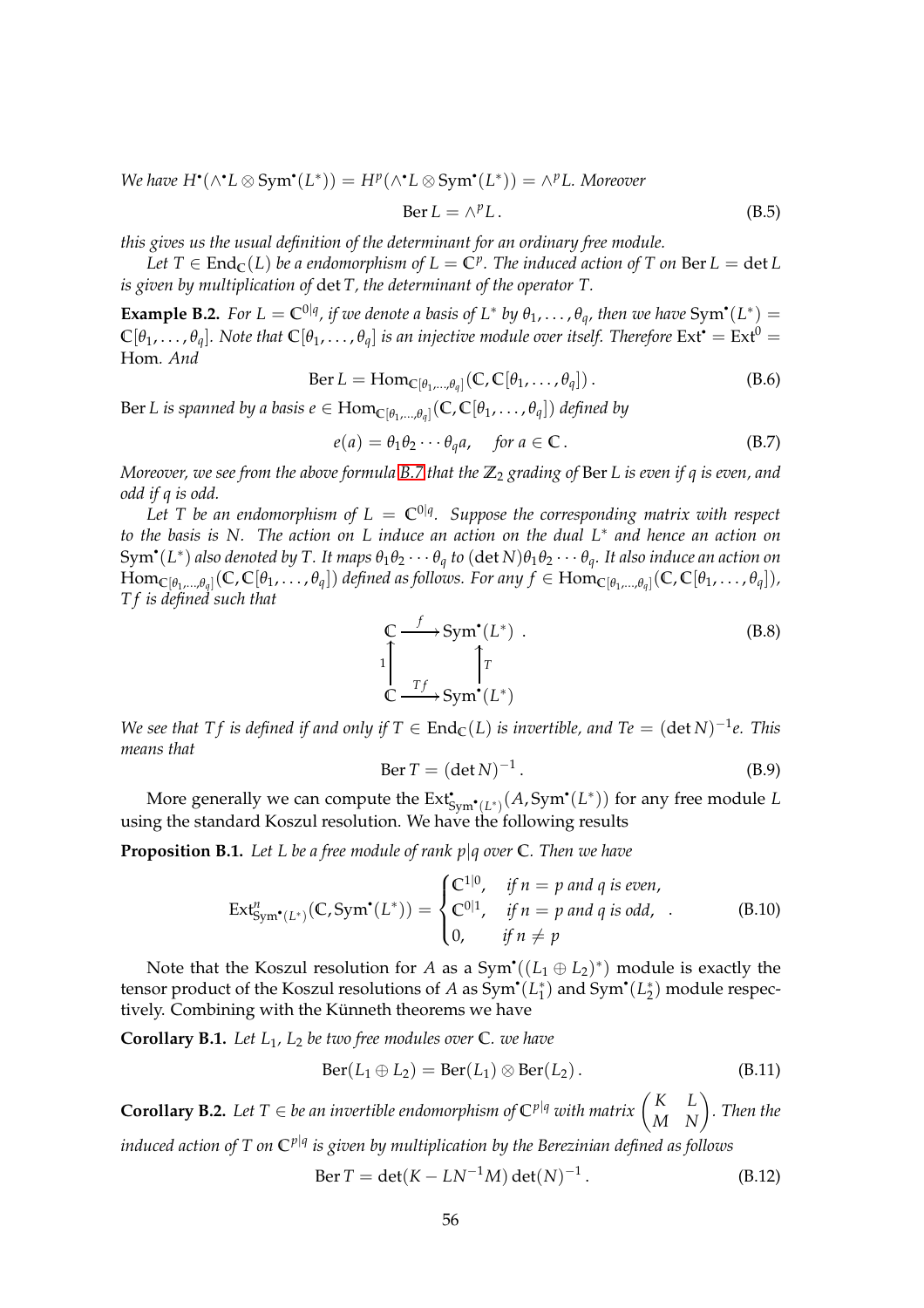# <span id="page-56-0"></span>**C Computing some complexes**

In this appendix we simplify the complexes appearing in Section [6.1.3](#page-35-0) and in Section [6.1.5.](#page-39-0) First we consider the simpler case, the XYZ model. We recall that the complex we wish to compute is the following

<span id="page-56-1"></span>
$$
\mathbb{C}[\{X_n, Y_n, Z_n, \Gamma_n, \widetilde{\Gamma}_n\}_{n<0}, \{\eta^*_{X,n}, \eta^*_{Y,n}, \eta^*_{Z,n}, \sigma^*_n, \widetilde{\sigma}^*_n\}_{n\geq 0}] \tag{C.1}
$$

with differential

$$
d = \sum_{n<0} \widetilde{\sigma}_{-n-1}^* \partial_{\Gamma_n} + \sigma_{-n-1}^* \partial_{\widetilde{\Gamma}_n} + \sum_{n<0} X_n \partial_{\Gamma_n} + \sum_{n,m<0} Y_n Z_m \partial_{\widetilde{\Gamma}_{n+m+1}} - \sum_{n\geq 0} \left( \sigma_n^* \partial_{\eta_{X,n}^*} + \sum_{0 \leq m \leq n} \widetilde{\sigma}_m^* Z_{m-n-1} \partial_{\eta_{Y,n}^*} + \widetilde{\sigma}_m^* Y_{m-n-1} \partial_{\eta_{Z,n}^*} \right).
$$
 (C.2)

By giving  $\Gamma_n$ ,  $\widetilde{\Gamma}_n$  bidegree (1,0) and  $\eta_{X,n}^*$ ,  $\eta_{Y,n}^*$ ,  $\eta_{Z,n}^*$  bidgree (0,1) and all other elements bidegree (0, 0). The complex [C.1](#page-56-1) becomes a double complex *Cp*,*<sup>q</sup>* with two differential  $d_1: C_{p,q} \to C_{p-1,q}$  and  $d_2: C_{p,q} \to C_{p,q-1}$  given by

$$
d_1 = \sum_{n<0} (\widetilde{\sigma}_{-n-1}^* + X_n) \partial_{\Gamma_n} + \sum_{n<0} (\sigma_{-n-1}^* + \sum_{\substack{m,l<0\\m+l=n-1}} Y_m Z_l) \partial_{\widetilde{\Gamma}_{n+m+1}} \qquad (C.3)
$$

and

$$
d_2 = -\sum_{n\geq 0} \left( \sigma_n^* \partial_{\eta_{X,n}^*} + \sum_{0\leq m\leq n} \widetilde{\sigma}_m^* Z_{m-n-1} \partial_{\eta_{Y,n}^*} + \widetilde{\sigma}_m^* Y_{m-n-1} \partial_{\eta_{Z,n}^*} \right).
$$
 (C.4)

We note that  $(C_{\bullet,\bullet}, d_1)$  is the standard Koszul resolution respect to the sequence of elements  $\{r_{2n} := \tilde{\sigma}_n^* + X_{-n-1}\}_{n \ge 0}$  and  $\{r_{2n+1} := \sigma_n^* + \sum_{m,l < 0} Y_m Z_l\}_{n \ge 0}$ . Moreover its easy to check that this sequence  $\{r_n\}_{n\geq 0}$  is a regular sequence, therefore the cohomology only survive at degree 0. We have

$$
H_p(C_{\bullet q}, d_1) = 0 \quad \text{for } p > 0. \tag{C.5}
$$

and

$$
E_{0\bullet}^1 = H_0(C_{\bullet,\bullet}, d_1) = \mathbb{C}[\{X_n, Y_n, Z_n\}_{n<0}, \{\eta_{X,n}^*, \eta_{Y,n}^*, \eta_{Z,n}^*, \tilde{\sigma}_n^*, \tilde{\sigma}_n^*\}_{n\geq 0}]/(r_1, r_2, \dots).
$$
 (C.6)

Note that we have an isomorphism

$$
\mathbb{C}[\{X_n,Y_n,Z_n\}_{n<0},\{\eta^*_{X,n},\eta^*_{Y,n},\eta^*_{Z,n}\}_{n\geq 0}]\stackrel{\approx}{\to} E^1_{0\bullet}.
$$
 (C.7)

Under this isomorphism, the differential  $d_2$  becomes

$$
d_2 = -\sum_{n\geq 0} \left( \sum_{\substack{m,l<0\\m+l=-n}} Y_m Z_l \partial_{\eta_{X,n}^*} + \sum_{0\leq m\leq n} X_{-n-1} Z_{m-n-1} \partial_{\eta_{Y,n}^*} + X_{-n-1} Y_{m-n-1} \partial_{\eta_{Z,n}^*} \right).
$$
 (C.8)

This is exactly the complex of [4.1.](#page-20-0)

Now we consider the complex in Section [6.1.5.](#page-39-0)

$$
\left(\mathbb{C}\big[\{\phi_{i,-n-1},\Gamma_{-n-1}^{\alpha},\widetilde{\Gamma}_{\alpha,-n-1},\eta_{i,n}^*,\sigma_n^{\alpha*},\widetilde{\sigma}_{\alpha,n}^*\}_{n\geq 0}\big],d\right),\tag{C.9}
$$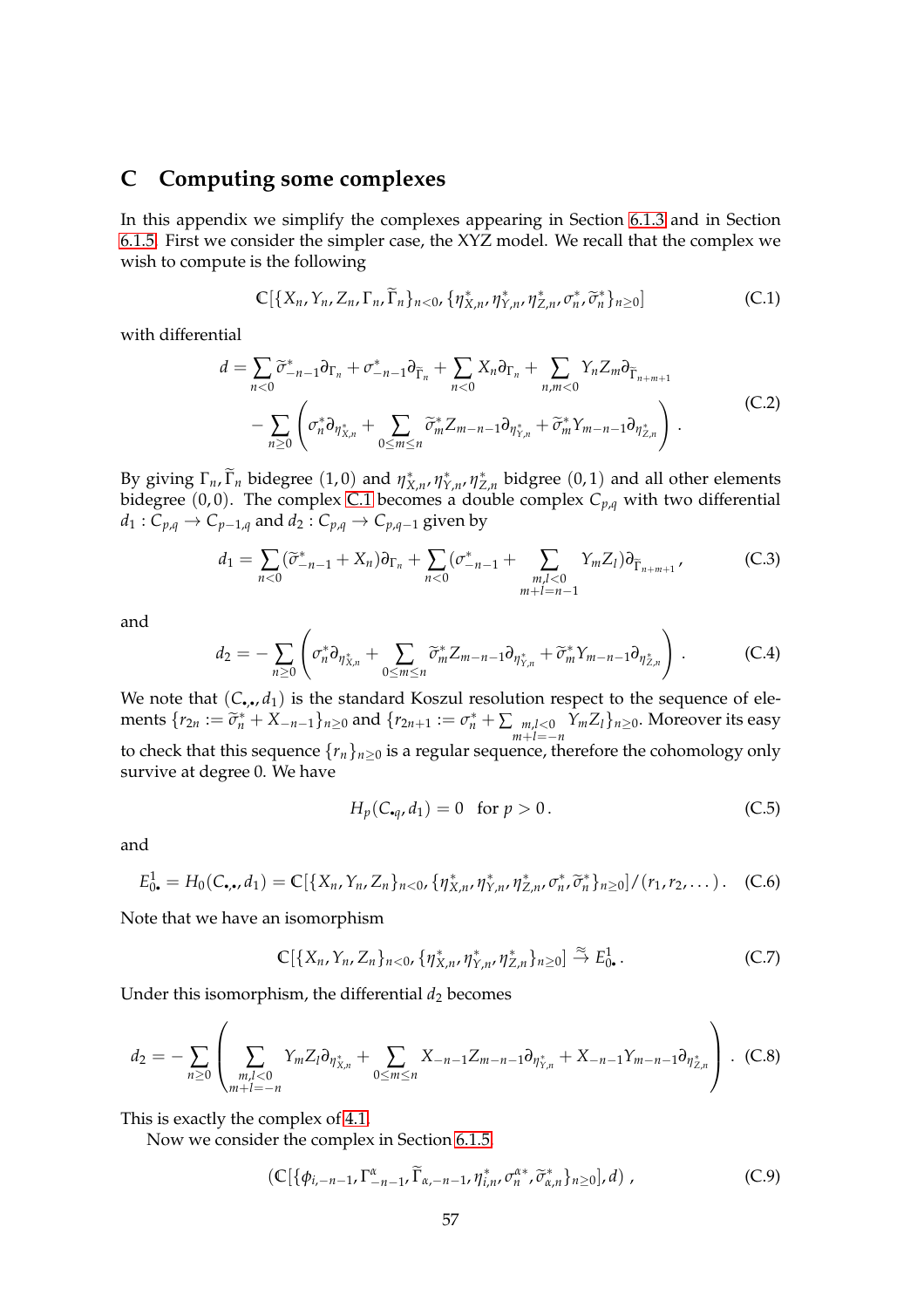where the differential is given by

$$
d = \sum_{n<0,\alpha} \widetilde{\sigma}_{\alpha,-n-1}^* \partial_{\Gamma_n^{\alpha}} + \sigma_{-n-1}^{\alpha} \partial_{\widetilde{\Gamma}_{\alpha,n}} + E_n^{\alpha} |_{\phi_{j,k}=0} \partial_{\Gamma_n^{\alpha}} + J_{\alpha,n} |_{\phi_{j,k}=0} \partial_{\widetilde{\Gamma}_{\alpha,n}} + \sum_{n<0,m\geq 0,\alpha} \left( \sigma_m^{\alpha*} \langle \eta_{i,n}^*, h(E_m^{\alpha}) \rangle + \widetilde{\sigma}_{\alpha,m}^* \langle \eta_{i,n}^*, h(J_{\alpha,m}) \rangle \right) |_{\phi_{j,k}=0} \partial_{\eta_{i,n}^*} .
$$
 (C.10)

As before we give  $\{\Gamma_{-n-1}^{\alpha}, \widetilde{\Gamma}_{\alpha,-n-1}\}_{n\geq 0}$  bidegree  $(1,0)$  and  $\{\eta_{i,n}^*\}_{n\geq 0}$  bidegree  $(0,1)$ . Then we get a double complex with differential

$$
d_1 = \sum_{n < 0, \alpha} \widetilde{\sigma}_{\alpha, -n-1}^* \partial_{\Gamma_n^{\alpha}} + \sigma_{-n-1}^{\alpha} \partial_{\widetilde{\Gamma}_{\alpha, n}} + E_n^{\alpha} \big|_{\phi_{j,k}=0} \partial_{\Gamma_n^{\alpha}} + J_{\alpha, n} \big|_{\phi_{j,k}=0} \partial_{\widetilde{\Gamma}_{\alpha, n}} \,, \tag{C.11}
$$

and

$$
d_2 = \sum_{n \ge 0, m \ge 0, \alpha} \left( \sigma_m^{\alpha*} \langle \eta_{i,n}^*, h(E_m^{\alpha}) \rangle + \widetilde{\sigma}_{\alpha,m}^* \langle \eta_{i,n}^*, h(J_{\alpha,m}) \rangle \right) \big|_{\phi_{j,k} = 0} \partial_{\eta_{i,n}^*}. \tag{C.12}
$$

The *E* <sup>0</sup> page complex is the standard Koszul complex with respect to the regular sequence  $r^{\alpha}_{2n} := \tilde{\sigma}^*_{\alpha,n} + E^{\alpha}_{-n-1} |_{\phi_{j,k}=0}$ for *k*≥0 and  $r^{\alpha}_{2n+1} := \sigma^{\alpha}_{n} + J_{\alpha, -n-1}|_{\phi_{j,k}=0}$ for *k*≥0 . We have

$$
E_{0\bullet}^1 = \mathbb{C}[\{\phi_{i,-n-1}, \eta_{i,n}^*, \tilde{\sigma}_n^*, \tilde{\sigma}_{\alpha,n}^*\}_{n\geq 0}]/(r_n^{\alpha}). \tag{C.13}
$$

Moreover, there is an isomorphism

$$
\mathbb{C}[\{\phi_{i,-n-1}, \eta_{i,n}^*\}_{n\geq 0}] \stackrel{\approx}{\to} E^1_{0\bullet},\tag{C.14}
$$

under which the differential  $d_2$  becomes

$$
d = \sum_{n \geq 0, m \geq 0, \alpha} \left( J_{\alpha, -m-1} \langle \eta_{i,n}^* h(E_m^{\alpha}) \rangle + E_{-m-1}^{\alpha} \langle \eta_{i,n}^* h(J_{\alpha,m}) \rangle \right) \big|_{\substack{\phi_{j,k}=0 \\ \text{for } k>0}} \partial_{\eta_{i,n}^*} \,. \tag{C.15}
$$

Now we further simplify this notation. We recall that for any polynomial  $F \in \mathbb{C}[\{\phi_i\}_{i=1...N_f}]$ we defined a polynomial (see [6.1.5\)](#page-39-0)  $(F)_n \in \mathbb{C}[\{\phi_i\}_{i=1...,N_f,n\in\mathbb{Z}}]$ , which is defined on monomial by

$$
(\phi_{i_1}\phi_{i_2}\dots\phi_{i_l})_n = \sum_{\substack{n_i \in \mathbb{Z} \\ n_1 + n_2 + \dots + n_l = n+1-l}} \phi_{i_1,n_1}\phi_{i_2,n_2}\dots\phi_{i_l,n_l},
$$
 (C.16)

and extend linearly to  $\mathbb{C}[\{\phi_i\}_{i=1...N_f}].$  With this definition we immediately find that for any *k* that  $1 \leq k \leq l$ 

$$
(\phi_{i_1} \dots \phi_{i_l})_n = \sum_{m \in \mathbb{Z}} \sum_{\substack{n_i \in \mathbb{Z} \\ n_1 + n_2 + \dots + n_k = n - m - k}} \phi_{i_1, n_1} \dots \phi_{i_k, n_k} \sum_{\substack{n_i \in \mathbb{Z} \\ n_{k+1} + n_2 + \dots + n_l = m + k + 1 - l}} \phi_{i_{k+1}, n_{k+1}} \dots \phi_{i_l, n_l}
$$
  
= 
$$
\sum_{m \in \mathbb{Z}} (\phi_{i_1} \dots \phi_{i_k})_{n - m - 1} (\phi_{k+1} \dots \phi_l)_m.
$$
 (C.17)

By linearity we have  $(FG)_n = \sum_{m \in \mathbb{Z}}(F)_{n-m-1}(G)_m$  for any polynomial *F* and *G*. Since  $W = E^{\alpha} J_{\alpha}$ , we have  $\frac{\delta W}{\delta \phi_i} = \frac{\delta E^{\alpha}}{\delta \phi_i}$ *δφ<sup>i</sup> J<sup>α</sup>* + *E α δJ<sup>α</sup> δφ<sup>i</sup>* and

$$
\left(\frac{\delta W}{\delta \phi_i}\right)_{-n-1} = \sum_{m \in \mathbb{Z}} \left(\frac{\delta E^{\alpha}}{\delta \phi_i}\right)_{m-n-1} (J_{\alpha})_{-m-1} + \left(\frac{\delta J_{\alpha}}{\delta \phi_i}\right)_{m-n-1} (E^{\alpha})_{-m-1}.
$$
 (C.18)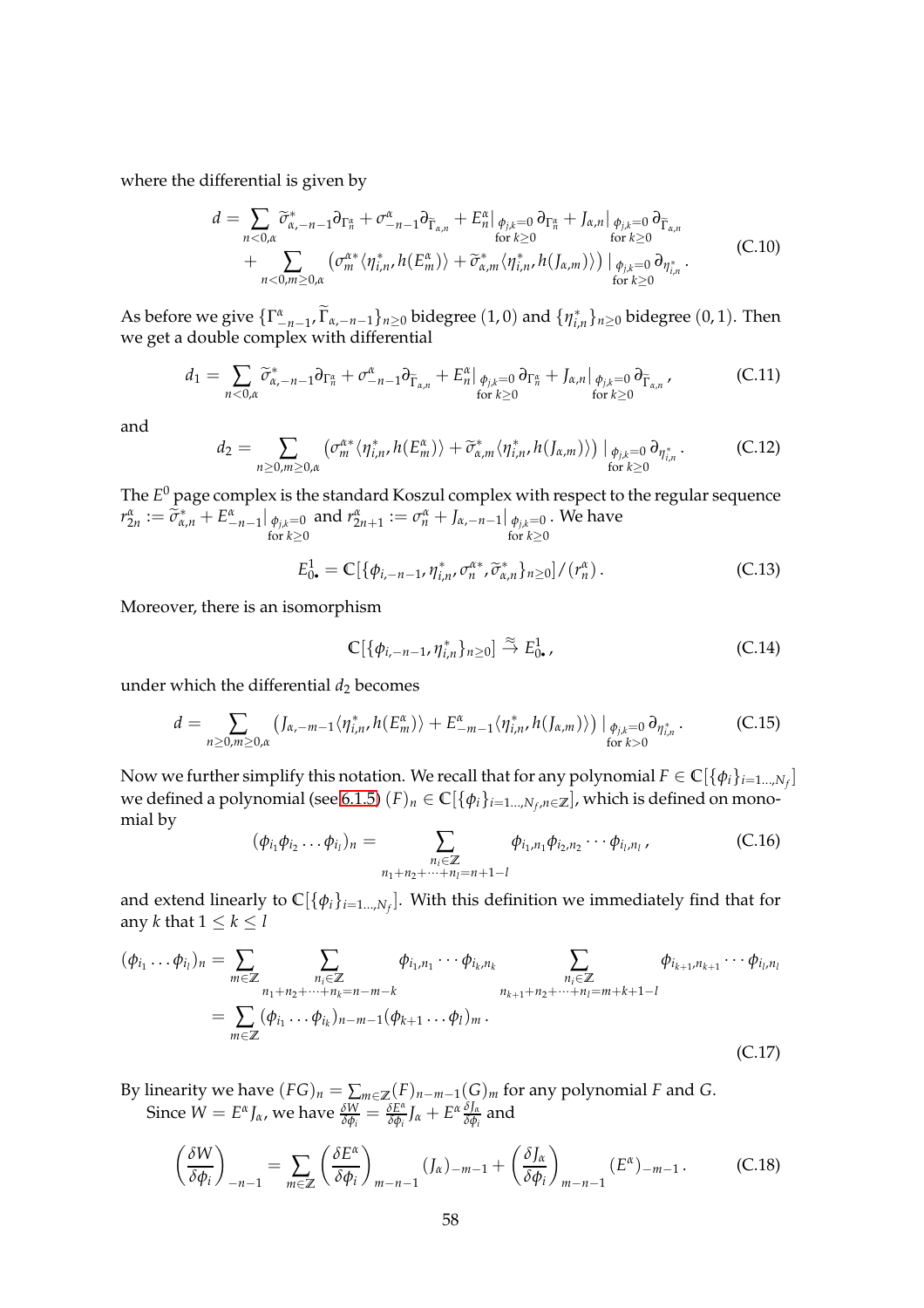When we restrict these polynomial by letting  $\phi_{j,k} = 0$  for  $k \geq 0$  we find that

$$
\left(\frac{\delta W}{\delta \phi_i}\right)_{-n-1} \Big|_{\phi_{j,k}=0} = \sum_{0 \le m \le n} \left( \left(\frac{\delta E^{\alpha}}{\delta \phi_i}\right)_{m-n-1} (J_{\alpha})_{-m-1} + \left(\frac{\delta J_{\alpha}}{\delta \phi_i}\right)_{m-n-1} (E^{\alpha})_{-m-1} \right) \Big|_{\begin{subarray}{l} \phi_{j,k}=0 \\ \text{for } k>0 \end{subarray}} . \tag{C.19}
$$

Then we consider the expression  $\left(J_{\alpha,-m-1}\langle\eta^*_{i,n},h(E^{\alpha}_m)\rangle+E^{\alpha}_{-m-1}\langle\eta^*_{i,n},h(J_{\alpha,m})\rangle\right)|_{\phi_{j,k}=0}$ for  $k>0$ . We prove that for any  $F \in \mathbb{C}[\{\phi_i\}_{i=1...,N_f}]$  we have

$$
\langle \eta_{i,n}^*, h((F)_m) \rangle \big|_{\substack{\phi_{j,k}=0 \\ \text{for } k>0}} = \left(\frac{\delta F}{\delta \phi_i}\right)_{m-n-1} \big|_{\substack{\phi_{j,k}=0 \\ \text{for } k>0}}.
$$
 (C.20)

We only need to prove this for monomial

$$
\langle \eta_{i,n}^*, h((\phi_{i_1} \dots \phi_{i_l})_m) \rangle |_{\phi_{j,k}=0}
$$
\n
$$
= \sum_{\substack{n_1+n_2+\dots+n_l=m+1-l \\ j=1,\dots,l}} \frac{1}{\sum_{\substack{j=1,\dots,l \\ j=1,\dots,l \\ \text{with } n_j \ge 0}} \delta_{i,i_j} \delta_{n,n_j} \phi_{i_1,n_1} \dots \hat{\phi}_{i_j,n_j} \dots \phi_{i_l,n_l} |_{\phi_{j,k}=0}
$$
\n
$$
= \sum_{\substack{j=1,\dots,l \\ n_1+\dots+n_j+\dots+n_l=m-n+1-l \\ n_1+\dots+n_j+\dots+n_l=m-n+1-l}} \delta_{i,i_j} \phi_{i_1,n_1} \dots \hat{\phi}_{i_j,n_j} \dots \phi_{i_l,n_l}
$$
\n(C.21)\n
$$
= \left( \frac{\delta(\phi_{i_1} \dots \phi_{i_l})}{\delta \phi_i} \right)_{m-n-1 \text{ for } k>0}
$$

Using this we find that

$$
d_2 = \sum_{n \ge 0, 0 \le m \le n} \left( (J_\alpha)_{-m-1} \left( \frac{\delta E^\alpha}{\delta \phi_i} \right)_{m-n-1} + (E^\alpha)_{-m-1} \left( \frac{\delta J_\alpha}{\delta \phi_i} \right)_{m-n-1} \right) \Big|_{\phi_{j,k} = 0} \partial_{\eta_{i,n}^*}
$$
  
=  $\left( \frac{\delta W}{\delta \phi_i} \right)_{-n-1} \Big|_{\phi_{j,k} = 0} \partial_{\eta_{i,n}^*}.$  (C.22)

This is exactly the complex computing the bulk algebra of chiral mutiplets with an arbitrary superpotential *W*.

# <span id="page-58-0"></span>**References**

- <span id="page-58-1"></span>[1] E. Witten, *Topological Quantum Field Theory*, *[Commun. Math. Phys.](https://doi.org/10.1007/BF01223371)* **117** (1988) 353.
- <span id="page-58-2"></span>[2] E. Witten, *Topological Sigma Models*, *[Commun. Math. Phys.](https://doi.org/10.1007/BF01466725)* **118** (1988) 411.
- [3] L. Rozansky and E. Witten, *HyperKahler geometry and invariants of three manifolds*, *[Selecta Math.](https://doi.org/10.1007/s000290050016)* **3** (1997) 401 [[hep-th/9612216](https://arxiv.org/abs/hep-th/9612216)].
- <span id="page-58-3"></span>[4] C. Vafa and E. Witten, *A Strong coupling test of S duality*, *[Nucl. Phys. B](https://doi.org/10.1016/0550-3213(94)90097-3)* **431** (1994) 3 [[hep-th/9408074](https://arxiv.org/abs/hep-th/9408074)].
- <span id="page-58-4"></span>[5] A. Kapustin and E. Witten, *Electric-Magnetic Duality And The Geometric Langlands Program*, *[Commun. Num. Theor. Phys.](https://doi.org/10.4310/CNTP.2007.v1.n1.a1)* **1** (2007) 1 [[hep-th/0604151](https://arxiv.org/abs/hep-th/0604151)].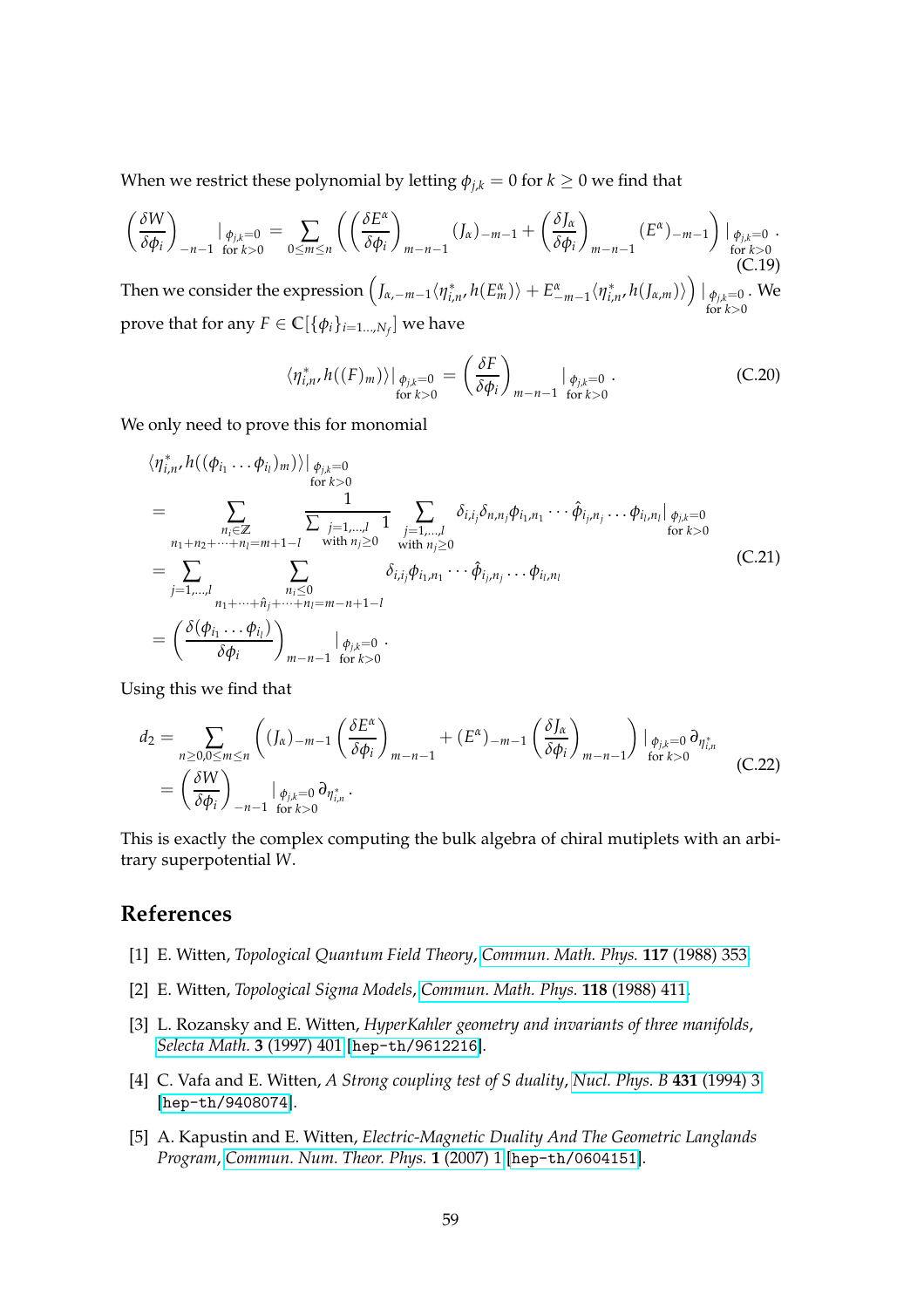- <span id="page-59-0"></span>[6] A. Johansen, *Twisting of N=1 SUSY gauge theories and heterotic topological theories*, *[Int. J. Mod. Phys. A](https://doi.org/10.1142/S0217751X9500200X)* **10** (1995) 4325 [[hep-th/9403017](https://arxiv.org/abs/hep-th/9403017)].
- <span id="page-59-1"></span>[7] A. Kapustin, *Holomorphic reduction of N=2 gauge theories, Wilson-'t Hooft operators, and S-duality*, [hep-th/0612119](https://arxiv.org/abs/hep-th/0612119).
- <span id="page-59-2"></span>[8] L. Baulieu, *SU(5)-invariant decomposition of ten-dimensional Yang-Mills supersymmetry*, *[Phys. Lett. B](https://doi.org/10.1016/j.physletb.2010.12.044)* **698** (2011) 63 [[1009.3893](https://arxiv.org/abs/1009.3893)].
- <span id="page-59-4"></span><span id="page-59-3"></span>[9] K.J. Costello, *Notes on supersymmetric and holomorphic field theories in dimensions 2 and 4*, 2013.
- [10] C. Elliott, P. Safronov and B.R. Williams, *A Taxonomy of Twists of Supersymmetric Yang–Mills Theory*, [2002.10517](https://arxiv.org/abs/2002.10517).
- <span id="page-59-6"></span><span id="page-59-5"></span>[11] M. Aganagic, K. Costello, J. McNamara and C. Vafa, *Topological Chern-Simons/Matter Theories*, [1706.09977](https://arxiv.org/abs/1706.09977).
- <span id="page-59-7"></span>[12] K. Costello, T. Dimofte and D. Gaiotto, *Boundary Chiral Algebras and Holomorphic Twists*, [2005.00083](https://arxiv.org/abs/2005.00083).
- <span id="page-59-8"></span>[13] V. Borokhov, A. Kapustin and X.-k. Wu, *Monopole operators and mirror symmetry in three-dimensions*, *JHEP* **12** [\(2002\) 044](https://doi.org/10.1088/1126-6708/2002/12/044) [[hep-th/0207074](https://arxiv.org/abs/hep-th/0207074)].
- [14] V. Borokhov, A. Kapustin and X.-k. Wu, *Topological disorder operators in three-dimensional conformal field theory*, *JHEP* **11** [\(2002\) 049](https://doi.org/10.1088/1126-6708/2002/11/049) [[hep-th/0206054](https://arxiv.org/abs/hep-th/0206054)].
- <span id="page-59-9"></span>[15] S.M. Chester, L.V. Iliesiu, M. Mezei and S.S. Pufu, *Monopole Operators in U(1) Chern-Simons-Matter Theories*, *JHEP* **05** [\(2018\) 157](https://doi.org/10.1007/JHEP05(2018)157) [[1710.00654](https://arxiv.org/abs/1710.00654)].
- <span id="page-59-10"></span>[16] Y. Imamura and S. Yokoyama, *Index for three dimensional superconformal field theories with general r-charge assignments*, *[Journal of High Energy Physics](https://doi.org/10.1007/jhep04(2011)007)* **2011** (2011) .
- <span id="page-59-11"></span>[17] C. Krattenthaler, V.P. Spiridonov and G.S. Vartanov, *Superconformal indices of three-dimensional theories related by mirror symmetry*, *JHEP* **06** [\(2011\) 008](https://doi.org/10.1007/JHEP06(2011)008) [[1103.4075](https://arxiv.org/abs/1103.4075)].
- <span id="page-59-12"></span>[18] A. Kapustin and B. Willett, *Generalized Superconformal Index for Three Dimensional Field Theories*, [1106.2484](https://arxiv.org/abs/1106.2484).
- <span id="page-59-13"></span>[19] T. Dimofte, D. Gaiotto and S. Gukov, *3-Manifolds and 3d Indices*, *[Adv. Theor. Math. Phys.](https://doi.org/10.4310/ATMP.2013.v17.n5.a3)* **17** (2013) 975 [[1112.5179](https://arxiv.org/abs/1112.5179)].
- <span id="page-59-15"></span><span id="page-59-14"></span>[20] J. Lurie, *Higher algebra.*, .
- [21] K. Costello and D. Gaiotto, *Vertex Operator Algebras and 3d N= 4 gauge theories*, *JHEP* **05** [\(2019\) 018](https://doi.org/10.1007/JHEP05(2019)018) [[1804.06460](https://arxiv.org/abs/1804.06460)].
- <span id="page-59-16"></span>[22] K. Costello, T. Creutzig and D. Gaiotto, *Higgs and Coulomb branches from vertex operator algebras*, *JHEP* **03** [\(2019\) 066](https://doi.org/10.1007/JHEP03(2019)066) [[1811.03958](https://arxiv.org/abs/1811.03958)].
- <span id="page-59-17"></span>[23] T. Dimofte, D. Gaiotto and S. Gukov, *Gauge Theories Labelled by Three-Manifolds*, *[Commun. Math. Phys.](https://doi.org/10.1007/s00220-013-1863-2)* **325** (2014) 367 [[1108.4389](https://arxiv.org/abs/1108.4389)].
- <span id="page-59-18"></span>[24] S. Raskin, *Chiral categories*, *preprint available at http://math. mit. edu/˜ sraskin* (2015) .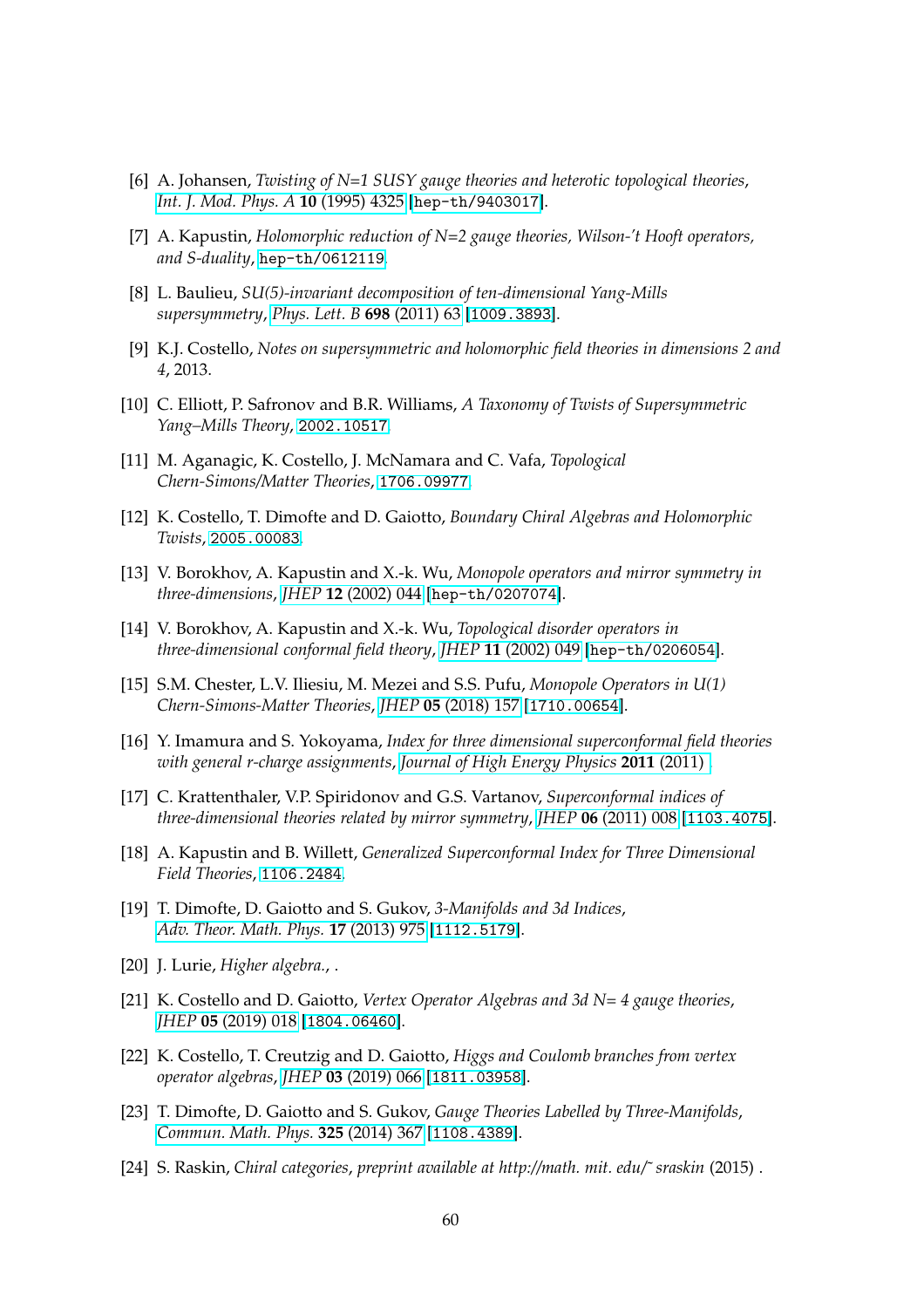- <span id="page-60-1"></span><span id="page-60-0"></span>[25] T. Dimofte, N. Garner, M. Geracie and J. Hilburn, *Mirror symmetry and line operators*, *JHEP* **02** [\(2020\) 075](https://doi.org/10.1007/JHEP02(2020)075) [[1908.00013](https://arxiv.org/abs/1908.00013)].
- <span id="page-60-2"></span>[26] J. Hilburn and S. Raskin, *Tate's thesis in the de rham setting*, 2021.
- <span id="page-60-3"></span>[27] M. Bullimore and A. Ferrari, *Twisted Hilbert Spaces of 3d Supersymmetric Gauge Theories*, *JHEP* **08** [\(2018\) 018](https://doi.org/10.1007/JHEP08(2018)018) [[1802.10120](https://arxiv.org/abs/1802.10120)].
- <span id="page-60-4"></span>[28] N.J. Hitchin, *Stable bundles and integrable systems*, *[Duke Math. J.](https://doi.org/10.1215/S0012-7094-87-05408-1)* **54** (1987) 91.
- [29] A. Beilinson and Y. Drinfeld, *Quantization of Hitchin's Integrable System and Hecke Eigensheaves*, .
- <span id="page-60-5"></span>[30] B. Feigin, E. Frenkel and N. Reshetikhin, *Gaudin model, Bethe ansatz and correlation functions at the critical level*, *[Commun. Math. Phys.](https://doi.org/10.1007/BF02099300)* **166** (1994) 27 [[hep-th/9402022](https://arxiv.org/abs/hep-th/9402022)].
- <span id="page-60-6"></span>[31] E. Frenkel, *Affine algebras, Langlands duality and Bethe ansatz*, in *11th International Conference on Mathematical Physics (ICMP-11) (Satellite colloquia: New Problems in the General Theory of Fields and Particles, Paris, France, 25-28 Jul 1994)*, 6, 1995 [[q-alg/9506003](https://arxiv.org/abs/q-alg/9506003)].
- <span id="page-60-7"></span>[32] K. Costello and O. Gwilliam, *Factorization Algebras in Quantum Field Theory*, vol. 1 of *New Mathematical Monographs*, Cambridge University Press (2016), [10.1017/9781316678626.](https://doi.org/10.1017/9781316678626)
- <span id="page-60-8"></span>[33] M. Gerstenhaber, *The cohomology structure of an associative ring*, *Annals of Mathematics* **78** (1963) 267.
- <span id="page-60-9"></span>[34] D.E. Tamarkin, *Another proof of m. kontsevich formality theorem*, *arXiv: Quantum Algebra* (1998) .
- <span id="page-60-10"></span>[35] J.E. McClure and J.H. Smith, *A solution of deligne's conjecture*, *arXiv: Quantum Algebra* (1999) .
- <span id="page-60-11"></span>[36] P. Hu, I. Kriz and A.A. Voronov, *On kontsevich's hochschild cohomology conjecture*, *[Compositio Mathematica](https://doi.org/10.1112/S0010437X05001521)* **142** (2006) 143–168.
- <span id="page-60-12"></span>[37] C. Beem, D. Ben-Zvi, M. Bullimore, T. Dimofte and A. Neitzke, *Secondary products in supersymmetric field theory*, *[Annales Henri Poincare](https://doi.org/10.1007/s00023-020-00888-3)* **21** (2020) 1235 [[1809.00009](https://arxiv.org/abs/1809.00009)].
- <span id="page-60-14"></span><span id="page-60-13"></span>[38] J. Oh and J. Yagi, *Poisson vertex algebras in supersymmetric field theories*, [1908.05791](https://arxiv.org/abs/1908.05791).
- [39] M. Alexandrov, A. Schwarz, O. Zaboronsky and M. Kontsevich, *The Geometry of the master equation and topological quantum field theory*, *[Int. J. Mod. Phys. A](https://doi.org/10.1142/S0217751X97001031)* **12** (1997) 1405 [[hep-th/9502010](https://arxiv.org/abs/hep-th/9502010)].
- <span id="page-60-15"></span>[40] H. Nakajima, *Towards a mathematical definition of Coulomb branches of 3-dimensional N=4 gauge theories, I*, *[Adv. Theor. Math. Phys.](https://doi.org/10.4310/ATMP.2016.v20.n3.a4)* **20** (2016) 595 [[1503.03676](https://arxiv.org/abs/1503.03676)].
- <span id="page-60-16"></span>[41] A. Braverman, M. Finkelberg and H. Nakajima, *Towards a mathematical definition of Coulomb branches of 3-dimensional*  $\mathcal{N} = 4$  *gauge theories, II, [Adv. Theor. Math. Phys.](https://doi.org/10.4310/ATMP.2018.v22.n5.a1)* **22** (2018) 1071 [[1601.03586](https://arxiv.org/abs/1601.03586)].
- <span id="page-60-17"></span>[42] S. Fishel, I. Grojnowski and C. Teleman, *The strong macdonald conjecture and hodge theory on the loop grassmannian*, *Annals of Mathematics* **168** (2008) 175.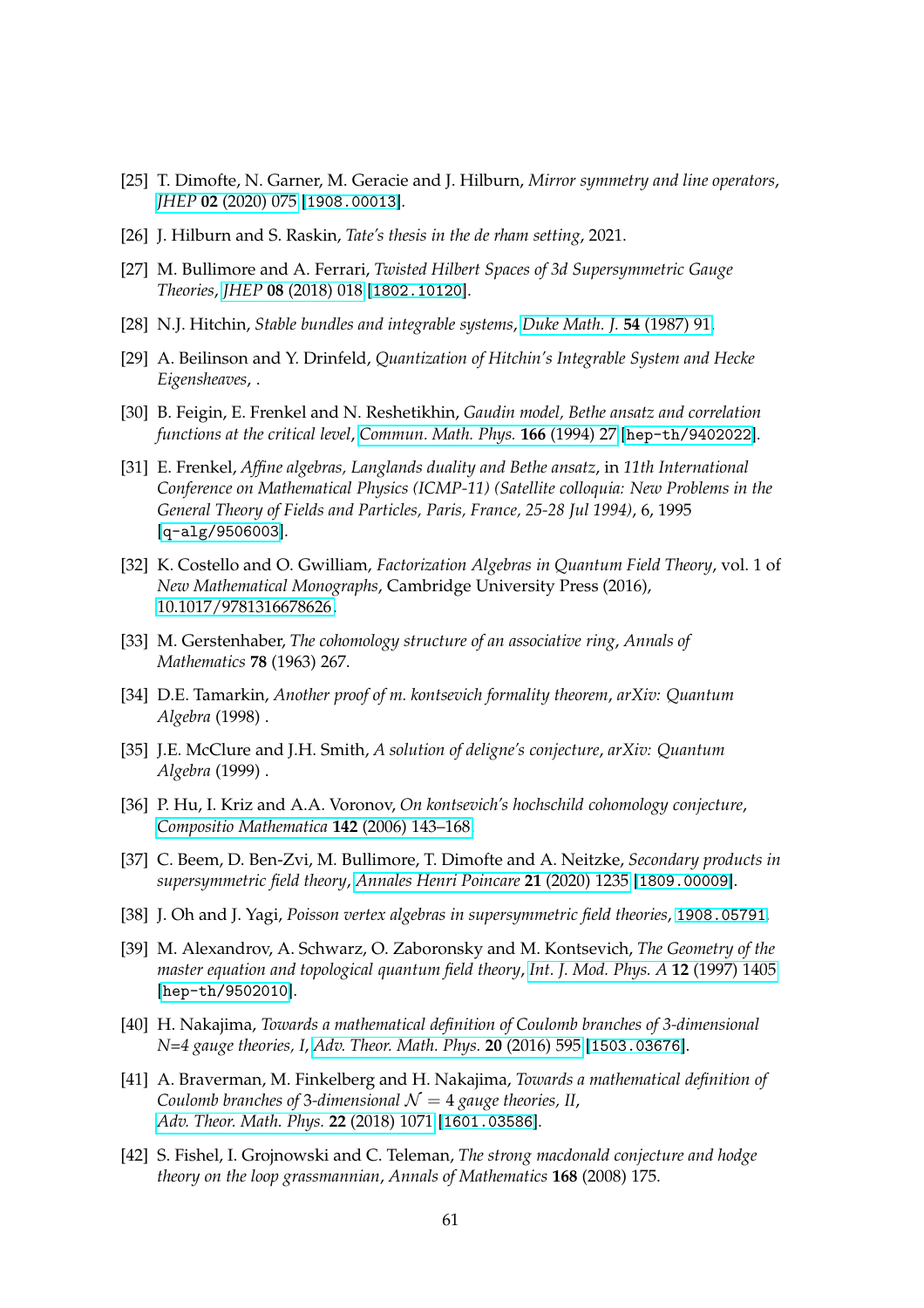- <span id="page-61-0"></span>[43] E. Frenkel and C. Teleman, *Self-extensions of verma modules and differential forms on opers*, *Compositio Mathematica* **142** (2006) 477.
- <span id="page-61-1"></span>[44] B. Feigin and E. Frenkel, *Affine Kac-Moody algebras at the critical level and Gelfand-Dikii algebras*, *[Int. J. Mod. Phys. A](https://doi.org/10.1142/S0217751X92003781)* **7S1A** (1992) 197.
- <span id="page-61-3"></span><span id="page-61-2"></span>[45] E. Frenkel, *Lectures on Wakimoto modules, opers and the center at the critical level*, [math/0210029](https://arxiv.org/abs/math/0210029).
- [46] S. Kim, *The Complete superconformal index for N=6 Chern-Simons theory*, *[Nucl. Phys. B](https://doi.org/10.1016/j.nuclphysb.2009.06.025)* **821** (2009) 241 [[0903.4172](https://arxiv.org/abs/0903.4172)].
- <span id="page-61-5"></span><span id="page-61-4"></span>[47] X. Zhu, *An introduction to affine grassmannians and the geometric satake equivalence*, 2016.
- [48] G. Faltings, *Algebraic loop groups and moduli spaces of bundles*, *Journal of the European Mathematical Society* **005** (2003) 41.
- <span id="page-61-7"></span><span id="page-61-6"></span>[49] K. Intriligator and N. Seiberg, *Aspects of 3d N=2 Chern-Simons-Matter Theories*, *JHEP* **07** [\(2013\) 079](https://doi.org/10.1007/JHEP07(2013)079) [[1305.1633](https://arxiv.org/abs/1305.1633)].
- [50] O. Aharony, A. Hanany, K.A. Intriligator, N. Seiberg and M.J. Strassler, *Aspects of N=2 supersymmetric gauge theories in three-dimensions*, *[Nucl. Phys. B](https://doi.org/10.1016/S0550-3213(97)00323-4)* **499** (1997) 67 [[hep-th/9703110](https://arxiv.org/abs/hep-th/9703110)].
- <span id="page-61-8"></span>[51] J. de Boer, K. Hori and Y. Oz, *Dynamics of N=2 supersymmetric gauge theories in three-dimensions*, *[Nucl. Phys. B](https://doi.org/10.1016/S0550-3213(97)00328-3)* **500** (1997) 163 [[hep-th/9703100](https://arxiv.org/abs/hep-th/9703100)].
- <span id="page-61-10"></span><span id="page-61-9"></span>[52] T. Dimofte, D. Gaiotto and N.M. Paquette, *Dual boundary conditions in 3d SCFTs*, *JHEP* **05** [\(2018\) 060](https://doi.org/10.1007/JHEP05(2018)060) [[1712.07654](https://arxiv.org/abs/1712.07654)].
- [53] S. Kumar, *Demazure character formula in arbitrary kac-moody setting.*, *Inventiones mathematicae* **89** (1987) 395.
- <span id="page-61-11"></span>[54] A. Beauville and Y. Laszlo, *Conformal blocks and generalized theta functions*, *[Communications in Mathematical Physics](https://doi.org/10.1007/bf02101707)* **164** (1994) 385–419.
- <span id="page-61-12"></span>[55] I. Frenkel and Y. Zhu, *Vertex operator algebras associated to representations of affine and virasoro algebras*, *Duke Mathematical Journal* **66** (1992) 123.
- <span id="page-61-13"></span>[56] A. Kapustin and L. Rozansky, *On the relation between open and closed topological strings*, *[Commun. Math. Phys.](https://doi.org/10.1007/s00220-004-1227-z)* **252** (2004) 393 [[hep-th/0405232](https://arxiv.org/abs/hep-th/0405232)].
- <span id="page-61-14"></span>[57] M. Kontsevich, *Homological algebra of mirror symmetry*, in *Proceedings of the International Congress of Mathematicians*, S.D. Chatterji, ed., (Basel), pp. 120–139, Birkhauser Basel, 1995.
- <span id="page-61-15"></span>[58] K. Costello, *Topological conformal field theories and calabi–yau categories*, *Advances in Mathematics* **210** (2007) 165.
- <span id="page-61-16"></span>[59] C.A. Weibel, *An Introduction to Homological Algebra*, Cambridge Studies in Advanced Mathematics, Cambridge University Press (1994), [10.1017/CBO9781139644136.](https://doi.org/10.1017/CBO9781139644136)